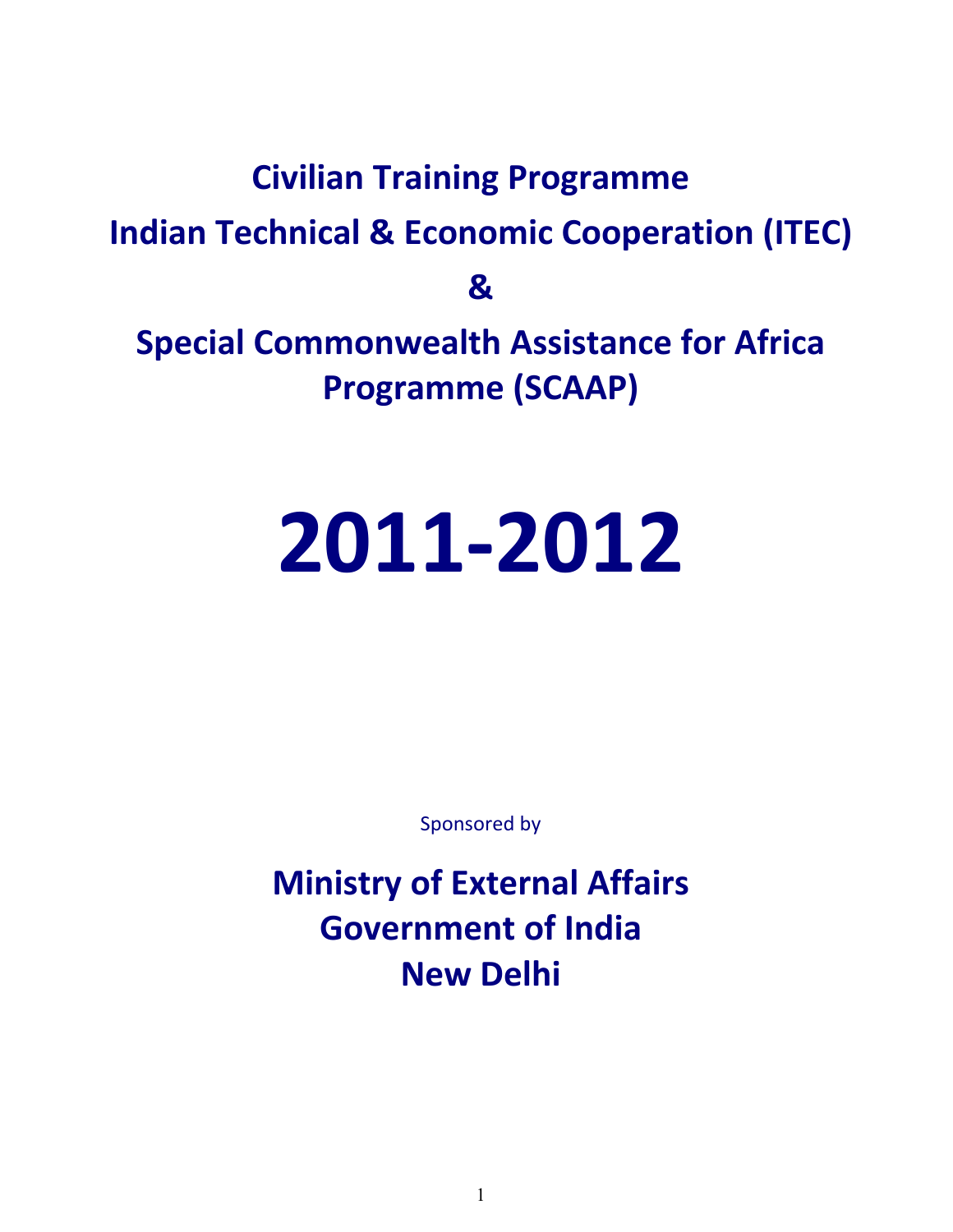## **List of ITEC/SCAAP Empanelled Institutes**

### **Accounts, Audit, Banking and Finance Courses**

- 01. Institute of Government Accounts and Finance New Delhi
- 02. International Center for Information and System Audit Noida
- 03. National Institute of Bank Management Pune

#### **IT, Telecommunication and English Courses**

- 04. Aptech Limited New Delhi
- 05. Centre For Development of Advanced Computing Mohali
- 06. Centre For Development of Advanced Computing Noida
- 07. Centre For Excellence in Telecom Technology and Management Mumbai
- 08. CMC Ltd. New Delhi
- 09. English and Foreign Languages University Hyderabad
- 10. NIIT Ltd New Delhi
- 11. UTL Technologies Ltd. Bangalore

#### **Management Courses**

- 12. Administrative Staff College of India Hyderabad
- 13. Institute of Applied Manpower Research Delhi
- 14. International Management Institute New Delhi

#### **SME/Rural Development Courses**

- 15. Entrepreneurship Development Institute of India Ahmedabad
- 16. National Institute of Entrepreneurship and Small Business Development NOIDA
- 17. National Institute of Micro Small & Medium Enterprises Hyderabad
- 18. National Institute of Rural Development Hyderabad

#### **Specialized Courses**

- 19. Bureau of Parliamentary Studies and Training New Delhi
- 20. Human Settlement Management Institute New Delhi
- 21. Indian Institute of Mass Communication New Delhi
- 22. International Statistical Education Centre Kolkata
- 23. National Crime Records Bureau New Delhi
- 24. National Institute of Training for Standardization (Bureau of Indian Standards) NOIDA
- 25. National Institute of Technical Teachers Training and Research Chennai
- 26. National University of Educational Planning and Administration New Delhi
- 27. Postal Staff College, Ghaziabad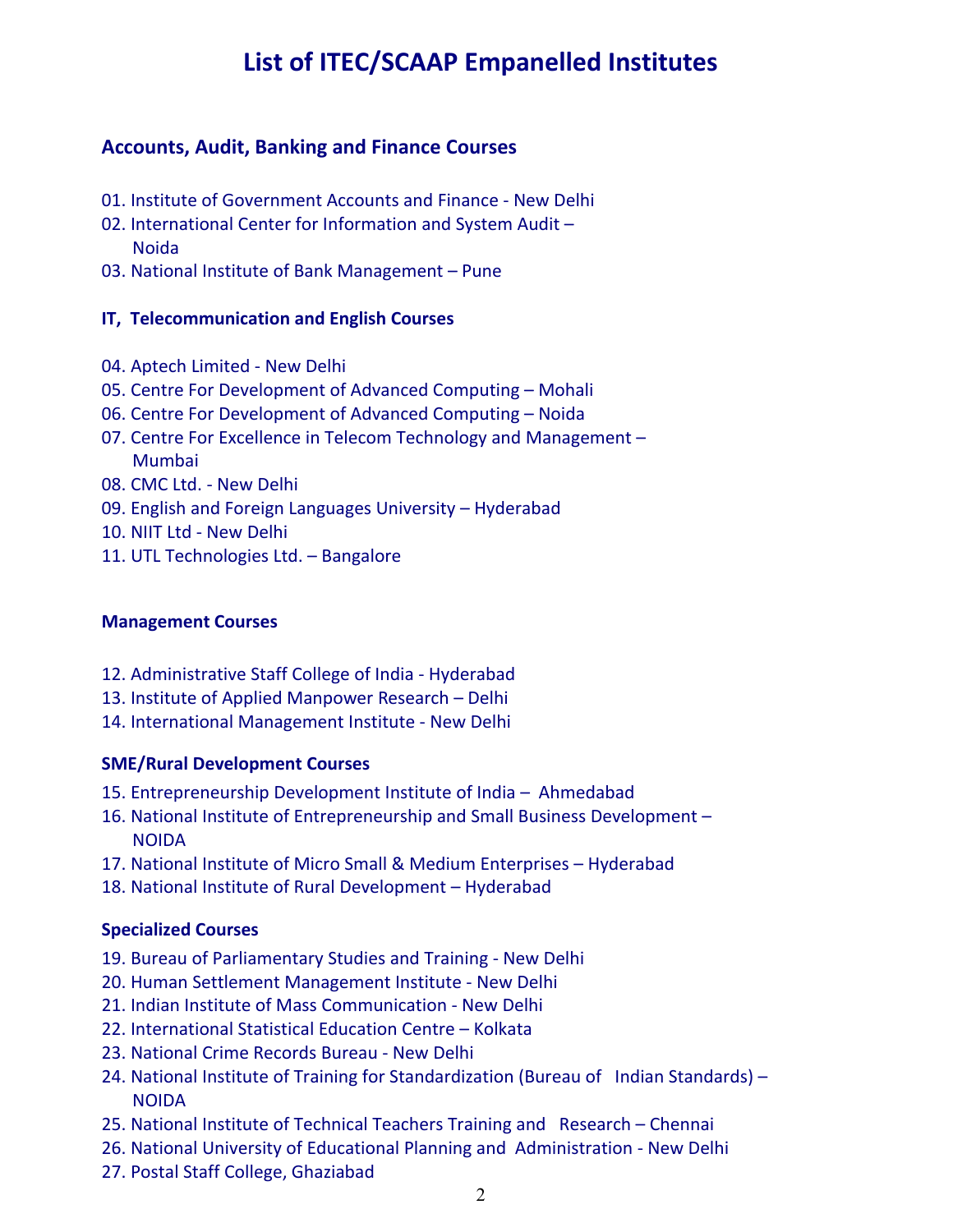- 28. Research and Information System for Developing Countries New Delhi
- 29. V.V. Giri National Labour Institute NOIDA

#### **Technical Courses**

- 30. Central Fertilizer Quality Control & Training Institute Faridabad
- 31. Central Institute of Rural Electrification Hyderabad
- 32. Central Institute of Tool Design Hyderabad
- 33. Central Scientific Instruments Organization New Delhi
- 34. Fluid Control Research Institute Kerala
- 35. Geological Survey of India- Training Institute, Hyderabad
- 36. Indian Institute of Production Management Kansbahal, Orissa
- 37. Indian Institute of Remote Sensing Dehradun
- 38. Indian Institute of Technology Roorkee, Department of Hydrology
- 39. Indian Institute of Technology Roorkee, Department of Water Resources Development and Management
- 40. National Institute of Pharmaceutical Education & Research SAS Nagar, Punjab
- 41. RITES (Courses for Railway Personnel only) Gurgaon
- 42. South India Textile Research Association Coimbatore

#### **Environment and Renewable Energy Courses**

- 43. Alternate Hydro Energy Centre, Indian Institute of Technology, Roorkee
- 44. Barefoot College Tilonia, Rajasthan
- 45. Centre for Wind Energy Technology Chennai
- 46. Indian Institute of Science, Bangaluru
- 47. Solar Energy Centre, Gurgaon
- 48. TERI(The Energy & Resources Institute) New Delhi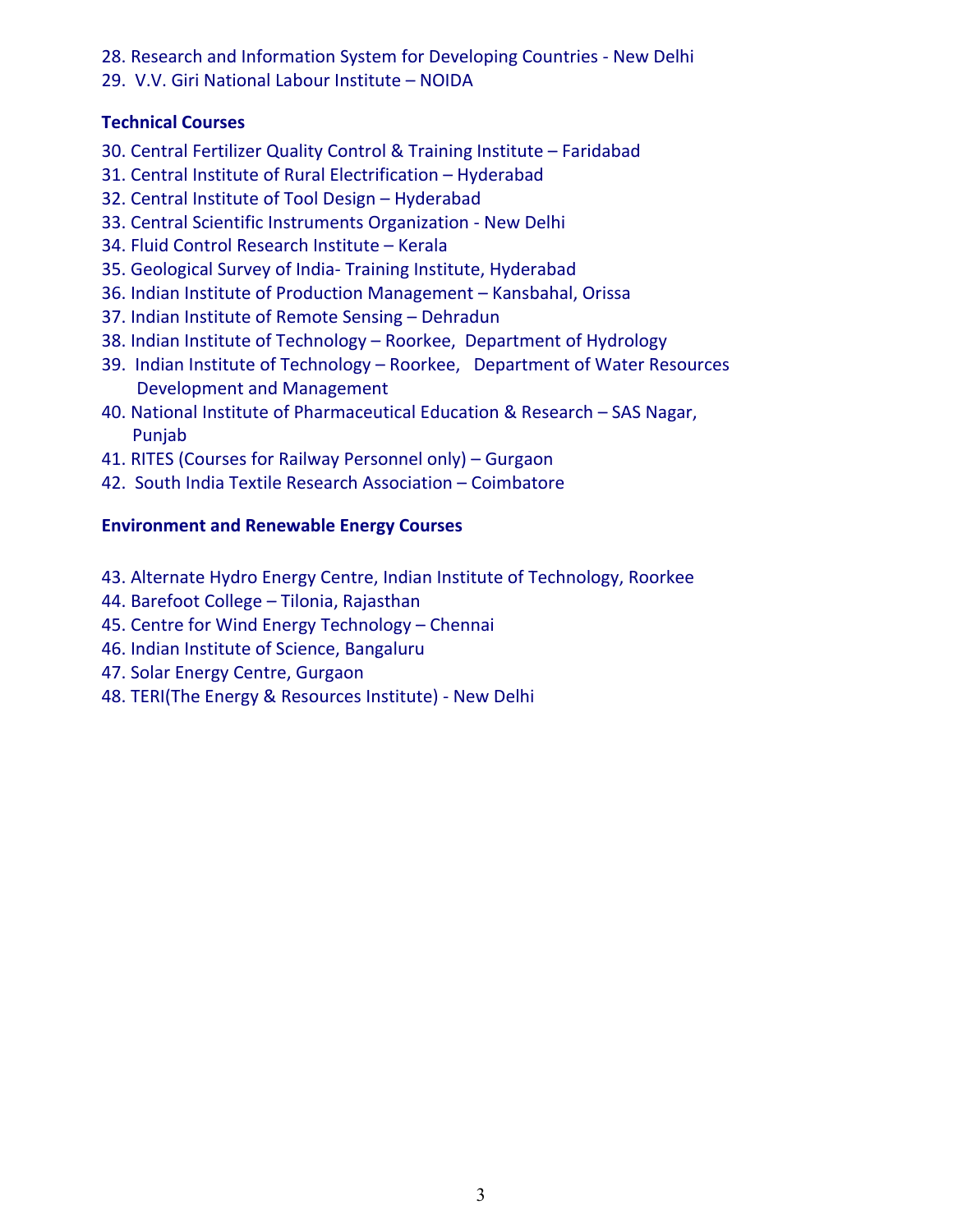## **Accounts, Audit, Banking and Finance Courses**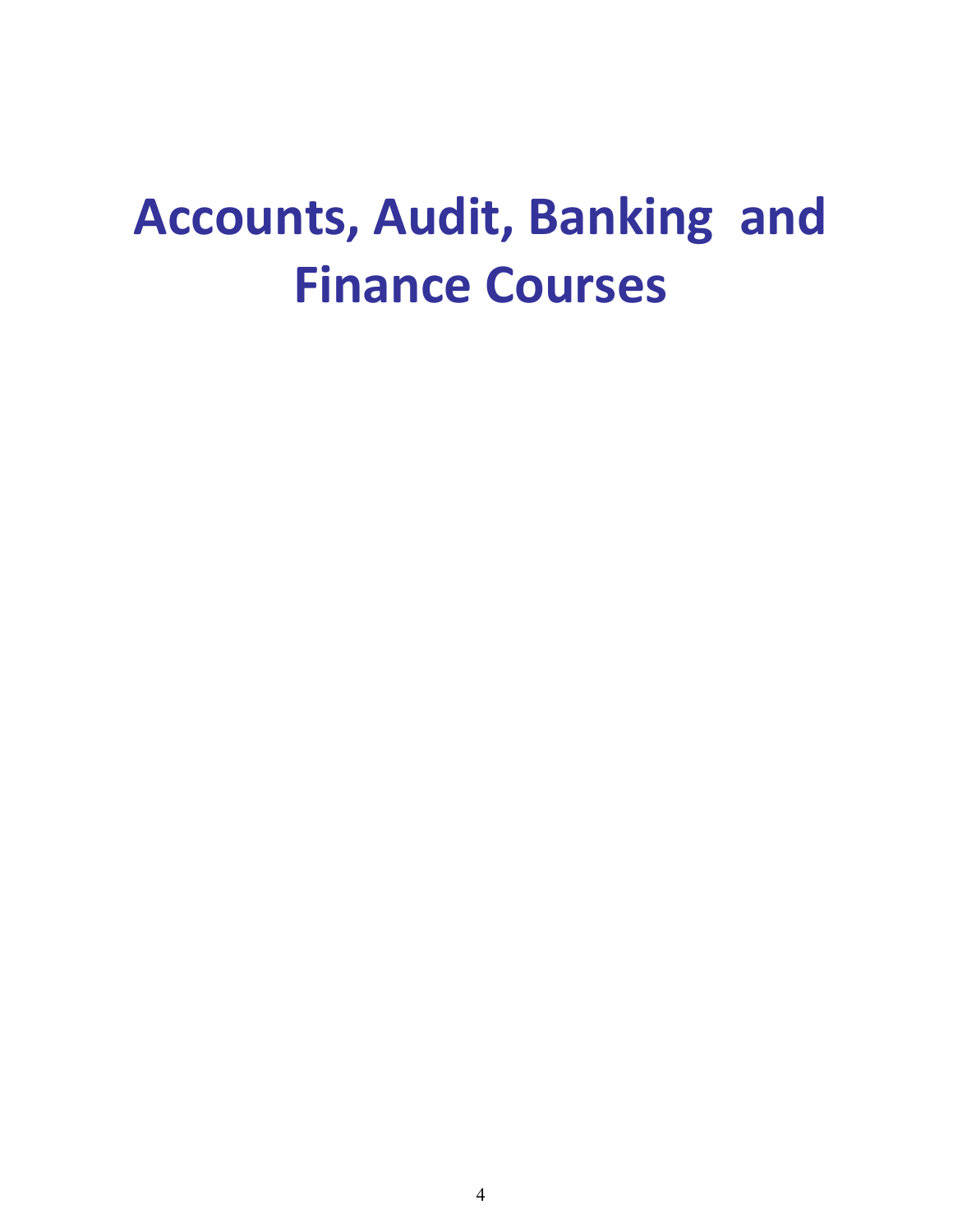## **01. Institute of Government Accounts and Finance**

| <b>Block No. IV, JNU Old Campus,</b><br><b>New Delhi-110067</b> | <b>Head of the Institute</b><br><b>Ms. Sujata Prasad</b><br><b>Director</b>                                                             |
|-----------------------------------------------------------------|-----------------------------------------------------------------------------------------------------------------------------------------|
| Telephone Numbers: +91 11 26184031,<br>26166254, 26102257       | Tel. No. : +91 11 6184031<br>Fax: No. : + 91 11 26105378<br>Email<br>: dir $ingaf@nic.in$                                               |
| Fax Numbers: +91 11 26105378, 26182755                          | <b>ITEC Course Coordinator:</b>                                                                                                         |
| Email: dir ingaf@nic.in                                         | Mr. Rakesh Babbar<br>Mr. Girish Bhatnagar                                                                                               |
| Website: www.ingaf.in                                           | Tel. No. : +91 11 26102257<br>Fax: No. : +91 11 26105378, 26182755<br>: ingaf.itec@gmail.com<br>Email<br>Mobile No.: +91 11 9811050155, |
|                                                                 | +91 11 9810608689                                                                                                                       |
| 24 hrs Emergency / After Office/Holidays Contact Nos.           |                                                                                                                                         |
| Mr. Rakesh Babbar, Faculty                                      |                                                                                                                                         |
| Tel. No. : +91 11 25131424                                      |                                                                                                                                         |
| Mobile No.: +91 11 9811050155                                   |                                                                                                                                         |

| SI.            | <b>Name of the</b>                        |                 | <b>Period</b> | <b>Seats</b> |       |
|----------------|-------------------------------------------|-----------------|---------------|--------------|-------|
| No.            | <b>Course</b>                             | <b>Duration</b> | <b>From</b>   | <u>To</u>    | (Max) |
| $\mathbf{1}$ . | <b>Public Expendit-</b><br>ure Management | 3 weeks         | 03.10.2011    | 21.10.2011   | 30    |
| 2.             | <b>Financial Man-</b><br>agement          | 3 weeks         | 14.11.2011    | 02.12.2011   | 30    |
| 3.             | <b>Financial Man-</b><br>agement          | 3 weeks         | 09.01.2012    | 27.01.2012   | 30    |
| 4.             | <b>Public Expendit-</b><br>ure Management | 3 weeks         | 13.2.2012     | 02.03.2012   | 30    |

#### **Eligibility Criteria**

Sl. No. 1-4: Graduate or any Professional Degree, Middle/Senior Civil Servants, Bankers, PSU Personnel, Financial Analysts and others involved in Finance, Accounts and Budget related works in their respective Governments.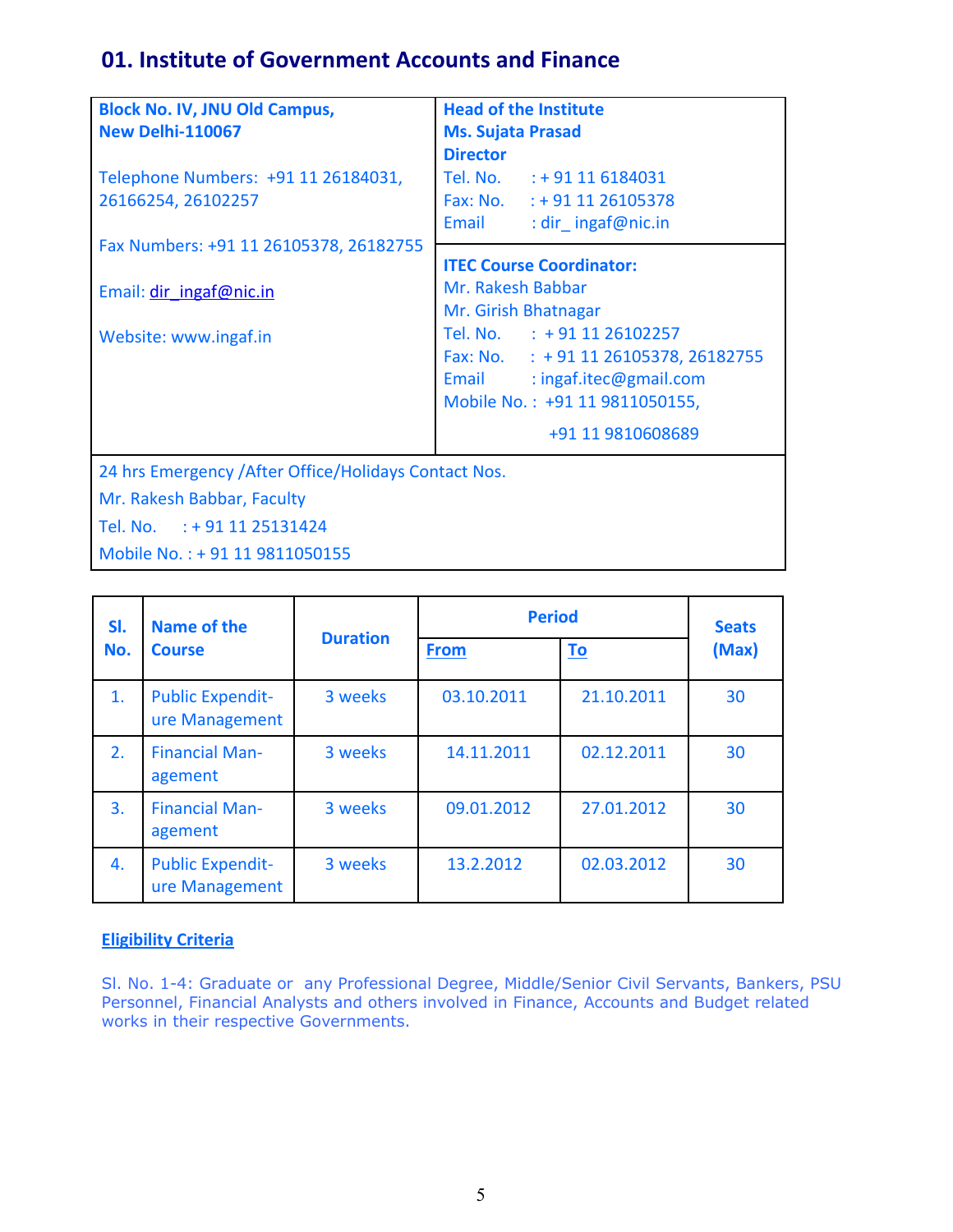## **02. International Centre for Information Systems and Audit(iCISA)**

| A-52, Sector 62, Institutional Area, Phase<br>II, Nodia 201307 (U.P.), Noida. | <b>Mr. Sunil Kumar Bahri</b><br><b>Director General</b><br>Tel. No. : +91 120 2400046      |
|-------------------------------------------------------------------------------|--------------------------------------------------------------------------------------------|
| Telephone Numbers: +91 120 2400050, 51<br>& 52                                | Fax: No. : +91 120 2401430<br>Email<br>: skbahri@icisacag.com                              |
| Fax Numbers: +91 120 24011430,                                                | Mobile<br>: 09871391198                                                                    |
| 2400041                                                                       | <b>ITEC Course Coordinator:</b>                                                            |
| Email: admin@icisacag.com                                                     | Santosh Kumar<br><b>Director</b>                                                           |
| Website: www.icisa.cag.gov.in                                                 | Tel. No. : +91 120 2400129<br>Fax: No. : +91 120 2400041<br>Email<br>: kumarS@icisacag.com |
|                                                                               | kumars@cag.gov.in<br>Mobile No.: +91-9968096990                                            |
| 24 hrs Emergency / After Office/Holidays Contact Nos.                         |                                                                                            |
| Santosh Kumar, Director                                                       |                                                                                            |
| Tel. No. : +91 120 2403393                                                    |                                                                                            |
| Mobile No.: +91 9968096990                                                    |                                                                                            |

| SI. | <b>Name of the Course</b>         |         | <b>Duration</b> | <b>Period</b> |       | <b>Seats</b> |
|-----|-----------------------------------|---------|-----------------|---------------|-------|--------------|
| No. |                                   |         | <b>From</b>     | To            | (Max) |              |
| 1.  | <b>Receipt Audit</b>              | 4 weeks | 08.08.2011      | 02.09.2011    | 30    |              |
| 2.  | <b>Audit of Public Sector</b>     | 4 weeks | 12.09.2011      | 07.10.2011    | 30    |              |
| 3.  | <b>Auditing in IT Environment</b> | 4 weeks | 17.10.2011      | 11.11.2011    | 30    |              |
| 4.  | <b>Performance Audit</b>          | 4 weeks | 21.11.2011      | 16.12.2011    | 30    |              |
| 5.  | <b>Environment Audit</b>          | 4 weeks | 09.01.2012      | 03.02.2012    | 30    |              |
| 6.  | <b>Financial and Regularity</b>   | 4 weeks | 13.02.2012      | 09.03.2012    | 30    |              |

#### **Eligibility Criteria**

Sl. No. 1-6 : Middle to Senior level Audit managers from Supreme Audit Institutions and other government departments, should have at least 5 years experience in respective Supreme Audit Institution and should have dealt with audits in the area for which they are being nominated; participants from government departments other than the SAI with requisite experience can be considered if vacancies exist.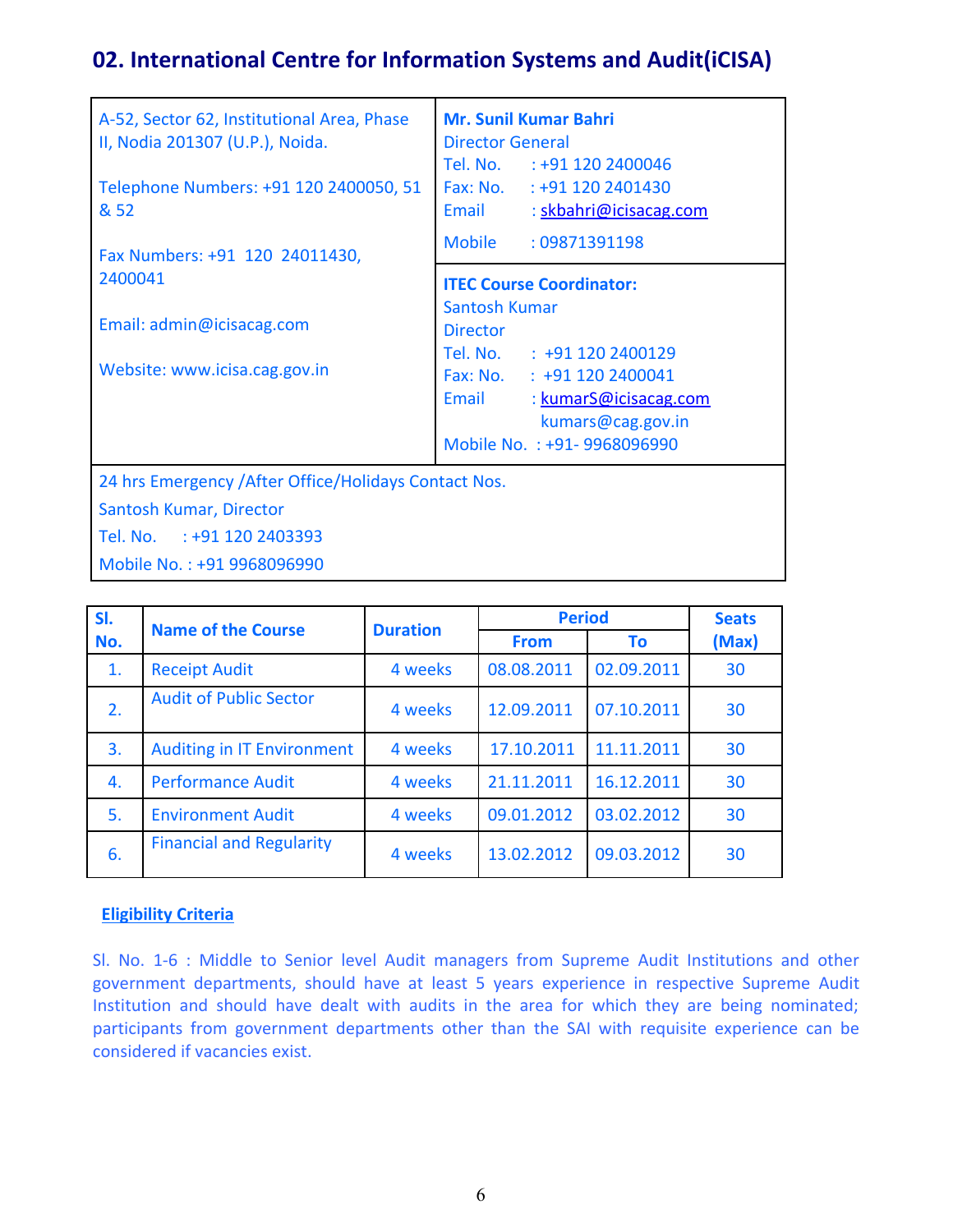## **03. National Institute of Bank Management**

| NIBM Post Office, Kondhwe Khurd, Pune<br>411048<br>Telephone Numbers: +91 20 26716000<br>Fax Numbers: +91 20 26834478 | <b>Dr. Ashish Saha</b><br><b>Director</b><br>Tel. No. : +91 20 26716000<br>Fax: No. $: +912026831447$<br>Email<br>: director@nibmindia.org                                                                                               |
|-----------------------------------------------------------------------------------------------------------------------|------------------------------------------------------------------------------------------------------------------------------------------------------------------------------------------------------------------------------------------|
| Email: director@nibmindia.org<br>Website: http://www.nibmindia.org                                                    | <b>ITEC Course Coordinator:</b><br>Dr. Virender Sharma<br><b>Head, Administrative Services</b><br>Tel. No. $\therefore$ +91 20 26176000, 26176399,<br>Fax: No. $\therefore$ + 91 20 26834478<br>Email : has@nibmindia.org<br>Mobile No.: |
| 24 hrs Emergency / After Office/Holidays Contact Nos.<br>Dr. Virender Sharma, HAS<br>Tel. No. $: +912026716000$       |                                                                                                                                                                                                                                          |

| SI. | <b>Name of the Course</b>                                                                                      |                 |             | <b>Period</b> |       |
|-----|----------------------------------------------------------------------------------------------------------------|-----------------|-------------|---------------|-------|
| No. |                                                                                                                | <b>Duration</b> | <b>From</b> | <b>To</b>     | (Max) |
| 1.  | International Programme in Bank<br><b>Financial Management Focus:</b><br><b>Basel II &amp; Risk Management</b> | 2 weeks         | 20.06.2011  | 02.07.2011    | 30    |
| 2.  | International Programme in Asset<br><b>Liability Management in Banks</b><br>and Financial Institutions         | 2 weeks         | 10.10.2011  | 22.10.2011    | 30    |
| 3.  | <b>International Programme in</b><br><b>Banking and Finance: Focus Risk</b><br><b>Management</b>               | 4 weeks         | 27.02.2012  | 24.03.2012    | 30    |

## **Eligibility Criteria**

Sl. No. 1-3 : Graduate with 5 years experience in Banking/Finance Ministry/Corporates.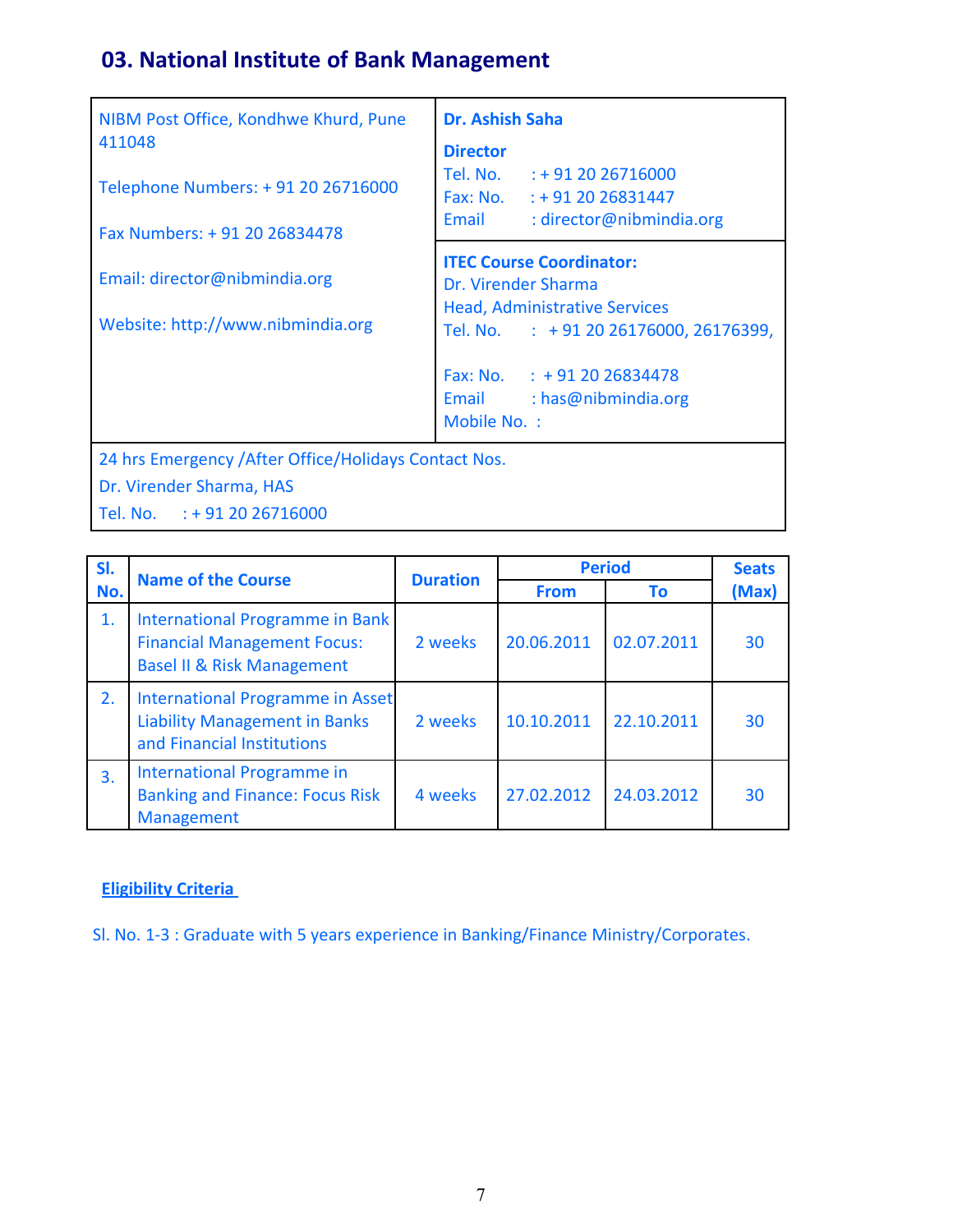## **IT, Telecommunication and English Courses**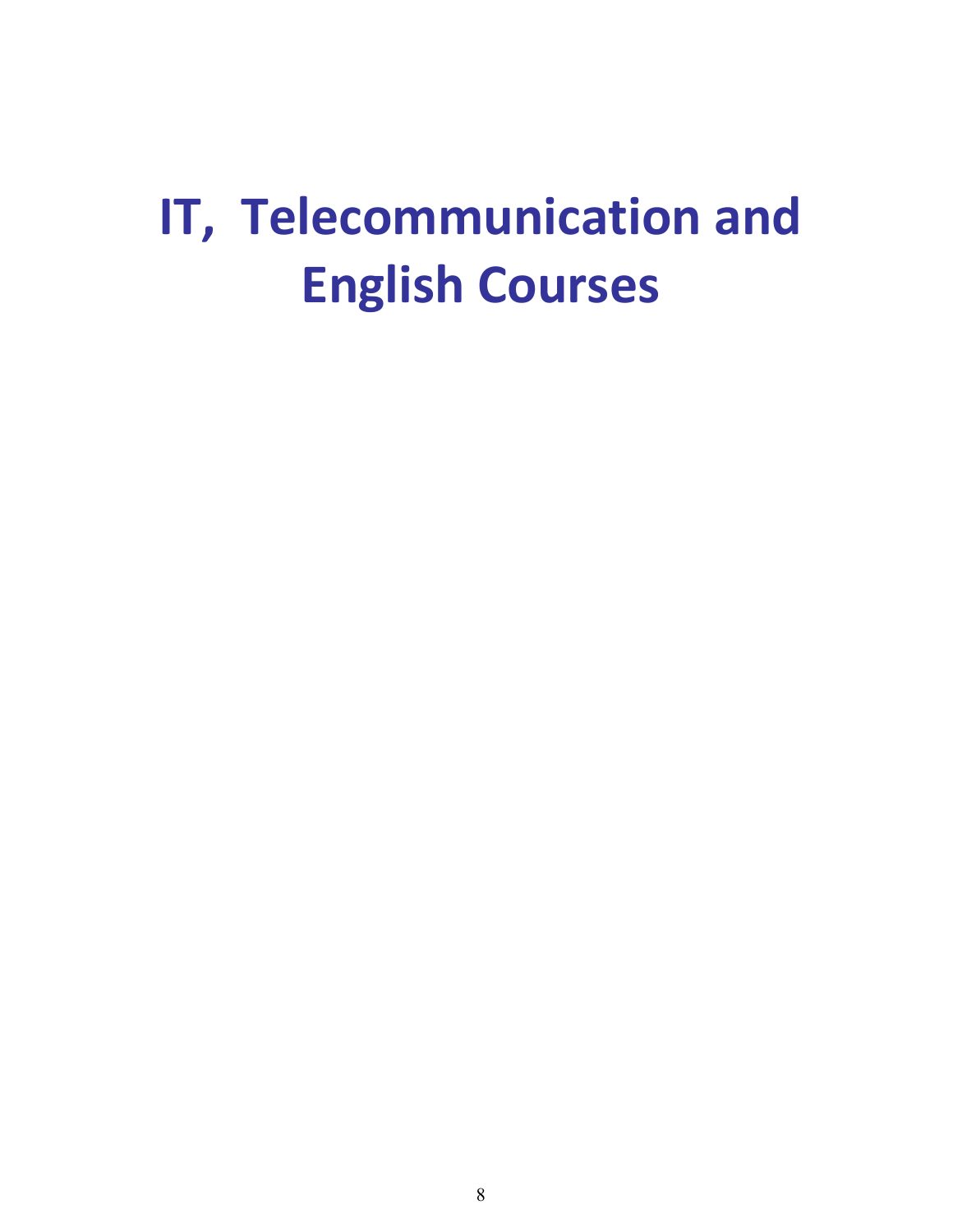## **04. Aptech Limited**

| D 52, 3 <sup>rd</sup> Floor, South Extension Part I,<br><b>New Delhi - 110049</b><br>Telephone Numbers: + 91 11 24658005<br>Fax Numbers: +91 11 24658005 | <b>Ms. Sonia Narula</b><br><b>Vice President</b><br>Tel. No. $: +911124622761$<br>Fax: No. $: +911124672761$<br>Email<br>: sonian@aptech.ac.in                                                                                                           |
|----------------------------------------------------------------------------------------------------------------------------------------------------------|----------------------------------------------------------------------------------------------------------------------------------------------------------------------------------------------------------------------------------------------------------|
| Email: kartikd@aptech.ac.in<br>hanity@aptech.ac.in<br>Website: www.aptech-worldwide.com                                                                  | <b>ITEC Course Coordinator:</b><br>Kartik Dabral/ Hanit Vairagi<br>Tel. No. : +91 11 24658005<br>Fax: No. $: +911124658005$<br>Email<br>: kartikd@aptech.ac.in<br>hanity@aptech.ac.in<br>Mobile No. : Kartik - +91 9958644460<br>Hanit - + 91 9873676676 |
| 24 hrs Emergency / After Office/Holidays Contact Nos.<br>Kartik Dabral/Hanit Vairagi                                                                     |                                                                                                                                                                                                                                                          |

Mobile No. : Kartik- + 91 9958644460 / Hanit- + 91 9873676676

| SI. | <b>Name of the Course</b>                                                  | <b>Duration</b> | <b>Period</b> |            | <b>Seats</b> |
|-----|----------------------------------------------------------------------------|-----------------|---------------|------------|--------------|
| No. |                                                                            |                 | <b>From</b>   | To         | (Max)        |
| 1.  | Certificate of Proficiency in<br>English & IT Skills                       | 10 weeks        | 09.06.2011    | 17.08.2011 | 30           |
| 2.  | <b>Certificate of Proficiency in</b><br><b>Web Designing</b>               | 10 weeks        | 09.06.2011    | 17.08.2011 | 30           |
| 3.  | Certificate of Proficiency in<br><b>English Communication</b>              | 8 weeks         | 22.08.2011    | 16.10.2011 | 30           |
| 4.  | <b>Certificate of Proficiency in</b><br><b>Graphic Designing</b>           | 8 weeks         | 22.08.2011    | 16.10.2011 | 30           |
| 5.  | <b>Certificate of Proficiency in</b><br>English & IT Skills                | 10 weeks        | 21.10.2011    | 29.12.2011 | 30           |
| 6.  | <b>Certificate of Proficiency in</b><br><b>Web Designing</b>               | 10 weeks        | 21.10.2011    | 29.12.2011 | 30           |
| 7.  | Certificate of Proficiency in<br>English & IT Skills                       | 10 weeks        | 04.01.2012    | 13.03.2012 | 30           |
| 8.  | <b>Certificate of Proficiency in</b><br><b>Graphic &amp; Web Designing</b> | 12 weeks        | 04.01.2012    | 27.03.2012 | 30           |
| 9.  | <b>Certificate of Proficiency in</b><br><b>English Communication</b>       | 8 weeks         | 18.01.2012    | 13.03.2012 | 30           |
| 10. | <b>Certificate of Proficiency in</b><br>English & IT Skills                | 10 weeks        | 21.03.2012    | 29.05.2012 | 30           |
| 11. | <b>Certificate of Proficiency in</b><br><b>Web Designing</b>               | 10 weeks        | 30.03.2012    | 07.06.2012 | 30           |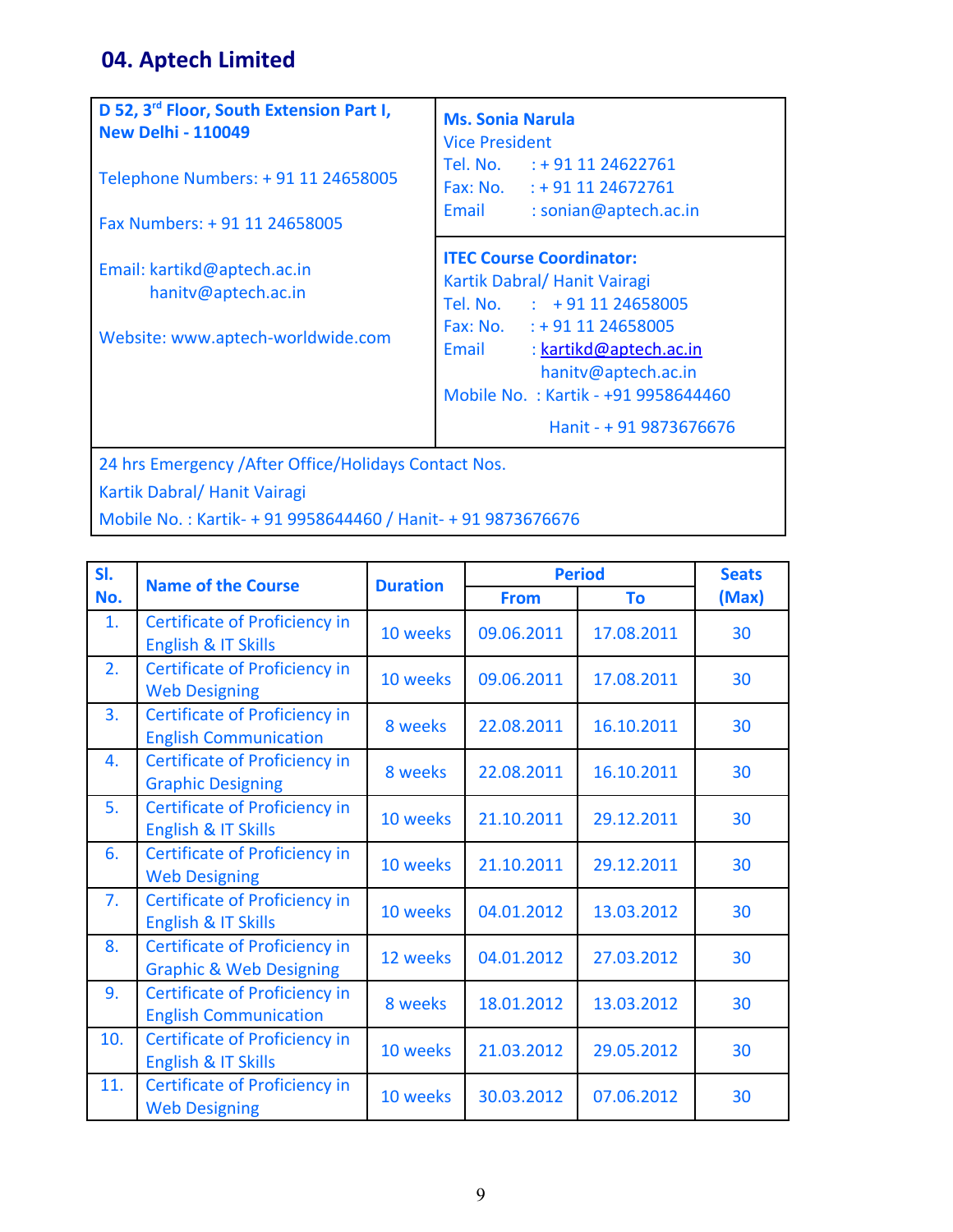Sl No. 1, 3, 5,7,9 & 10 : Prior knowledge of basic English is essential;

Sl. No. 2,6 & 11 : Prior basic knowledge of computers is essential. Inclination towards creativity will be an advantage;

SL. NO. 4 & 8: Prior basic knowledge of computers and a creative bent of mind is essential.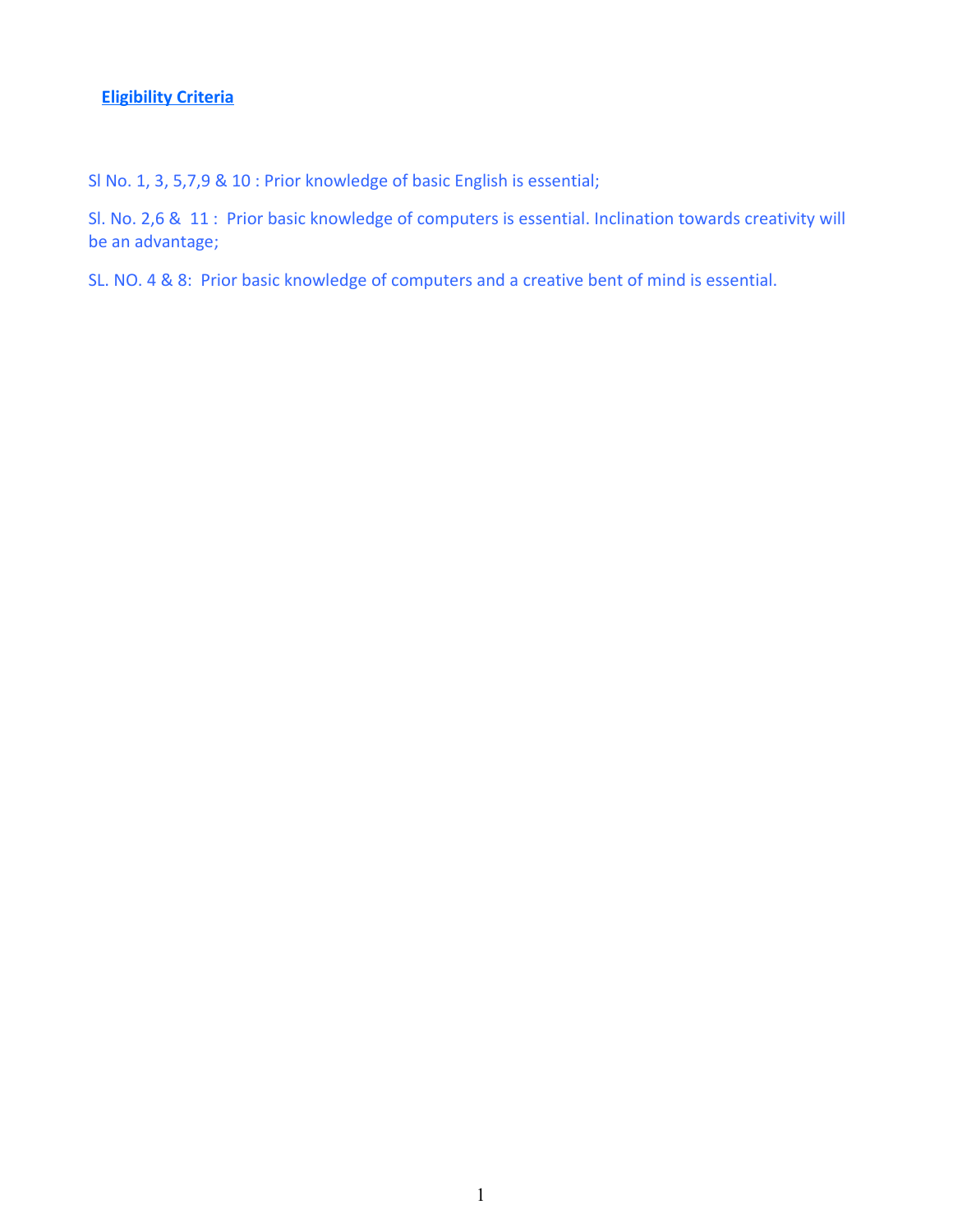## **05. Centre For Development of Advanced Computing ( Mohali)**

| A-34, Industrial Area, Phase-VIII, Mohali,<br><b>Punjab (India)-160071</b> | Shri J.S. Bhatia<br><b>Executive Director</b>                                                               |
|----------------------------------------------------------------------------|-------------------------------------------------------------------------------------------------------------|
| Telephone Numbers: +91 172 2237052 -<br>57                                 | Tel. No. : + 91 172 2237050, 5090911<br>Fax: No. : + 91 172 2237050-51<br>Email :                           |
| Fax Numbers: +91 172 2237050                                               | <b>ITEC Course Coordinator:</b>                                                                             |
| Email: itec@cdacmohali.in                                                  | Dr. Sanjay P. Sood<br>Tel. No. : +91 172 5090910                                                            |
| Website: www.cdacmohali.in                                                 | Fax: No. : + 91 172 2237050<br>Email: itec@cdacmohali.in<br>spsood@cdacmohali.in<br>Mobile No.: 09988883660 |
| 24 hrs Emergency / After Office/Holidays Contact Nos.                      |                                                                                                             |
| <b>Shri Pradeep Mishra</b>                                                 |                                                                                                             |
| Tel. No. : +91 172 5090911                                                 |                                                                                                             |
| Mobile No.: +91 09888413388                                                |                                                                                                             |

| SI. | <b>Name of the Course</b>                                                                                        |          | <b>Period</b><br><b>Duration</b> |            | <b>Seats</b> |
|-----|------------------------------------------------------------------------------------------------------------------|----------|----------------------------------|------------|--------------|
| No. |                                                                                                                  |          | <b>From</b>                      | To         | (Max)        |
| 1.  | <b>Advanced Course in</b><br><b>Computer Networks</b><br><b>Engineering and</b><br>Management                    | 12 weeks | 02.05.2011                       | 22.07.2011 | 30           |
| 2.  | <b>Advanced Course in</b><br><b>Telemedicine and Medical</b><br><b>Informatics</b>                               | 4 weeks  | 02.05.2011                       | 27.05.2011 | 30           |
| 3.  | <b>Advanced Course on</b><br><b>Healthcare Technologies</b><br>(Bio-Medical Equipment<br>and Medical Informatics | 8 weeks  | 30.05.2011                       | 22.07.2011 | 30           |
| 4.  | <b>Advanced Course on Special</b><br><b>Effects and Video Post</b><br><b>Production Techniques</b>               | 8 weeks  | 30.05.2011                       | 22.07.2011 | 30           |
| 5.  | <b>Training Programme on</b><br><b>Network Integration and</b><br><b>Support</b>                                 | 12 weeks | 25.07.2011                       | 14.10.2011 | 30           |
| 6.  | <b>Course in 3D Animation</b>                                                                                    | 8 weeks  | 22.08.2011                       | 14.10.2011 | 30           |
| 7.  | <b>Training Programme on E-</b><br><b>Governance for Executives</b>                                              | 8 weeks  | 22.08.2011                       | 14.10.2011 | 30           |
| 8.  | <b>Advanced Course in CADD</b>                                                                                   | 12 weeks | 17.10.2011                       | 06.01.2012 | 30           |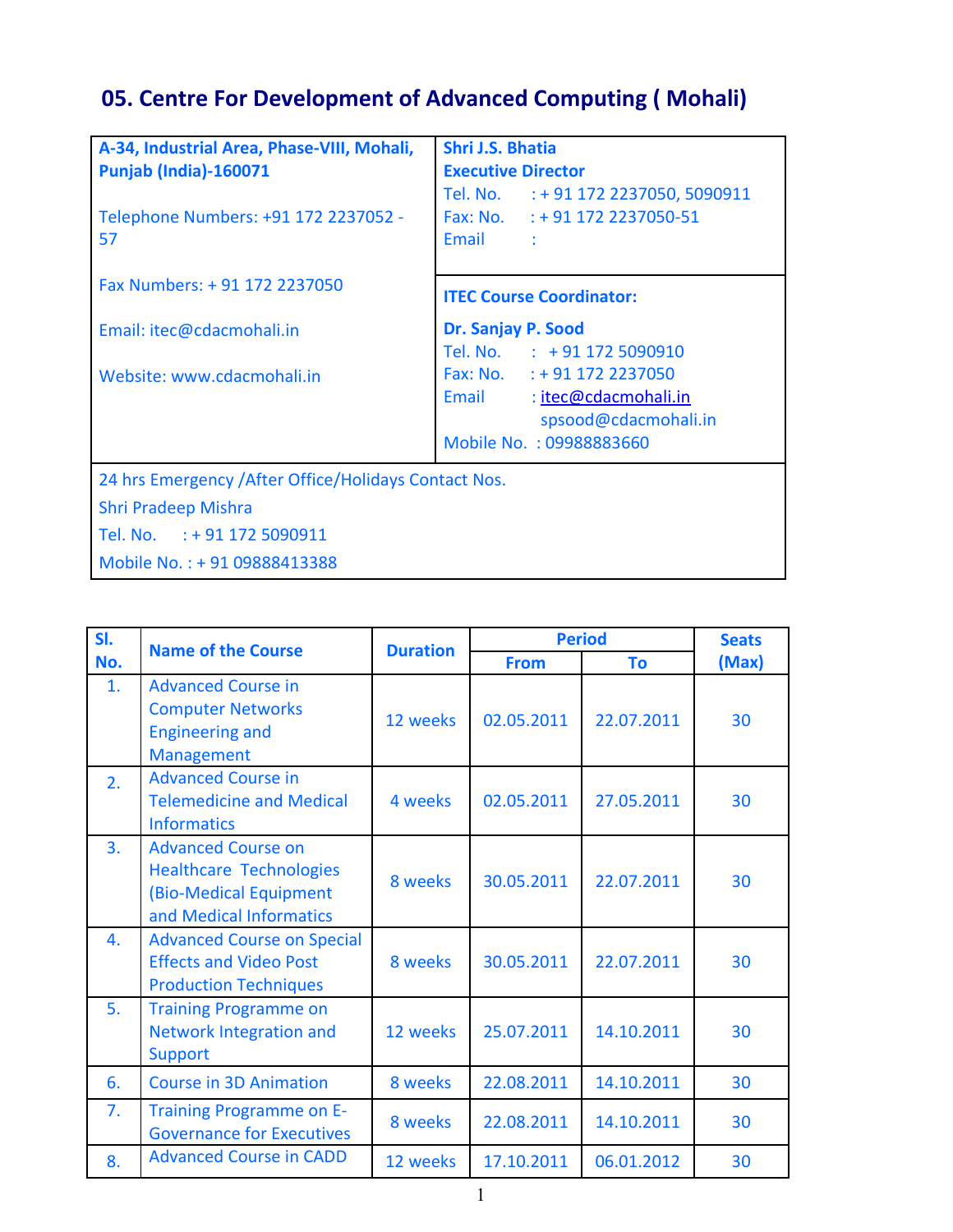|     | <b>Engineering</b>                                                                                            |               |            |            |    |
|-----|---------------------------------------------------------------------------------------------------------------|---------------|------------|------------|----|
| 9.  | <b>Advanced Course in</b><br>Multimedia & Web Design<br><b>Technology</b>                                     | 12 weeks      | 17.10.2011 | 06.01.2012 | 30 |
| 10. | <b>Advanced Course in</b><br><b>Telemedicine and Medical</b><br><b>Informatics</b>                            | 4 weeks       | 17.10.2011 | 11.11.2011 | 30 |
| 11. | Diploma in LINUX for<br><b>Network Applications</b>                                                           | 8 weeks       | 14.11.2011 | 06.01.2012 | 30 |
| 12. | <b>Training Programme on</b><br><b>Information &amp; Network</b><br><b>Security</b>                           | 8 weeks       | 09.01.2012 | 02.03.2012 | 30 |
| 13. | <b>Course in 3D Animation</b>                                                                                 | 8 weeks       | 09.01.2012 | 02.03.2012 | 30 |
| 14. | <b>Advanced Course in</b><br>Multimedia & Web Design<br><b>Technology</b>                                     | 12 weeks      | 05.03.2012 | 25.05.2012 | 30 |
| 15. | <b>Training Programme in</b><br><b>Network Security</b><br><b>Assessment and Pro-active</b><br><b>Defense</b> | <b>8weeks</b> | 05.03.2012 | 27.04.2012 | 30 |

Sl. No1 Graduate in Science (Electronics/Computer Science/Telecom or equivalent) with experience; or Graduate of Industrial Training Institute in any of the areas mentioned in the course contents with experience; or 2 years technical courses in Electronics/Electrical/Telecom after 12 years of schooling.

Sl. No.2: Hospital Administrators/ Engineering Graduates (IT/Computer Science/Electronics)/ MBA Clinicians involved in healthcare IT.

Sl. No. 3 : Professionals (Electronics/Electrical/Instrumentation Engineer) or equivalent/ Diploma holders in Electronics/Electricals/ Instrumentation or equivalent aspiring to become healthcare professionals.

Sl. No. 4.& 6, 9, 13 & 14 : Graduates with working knowledge of computers.

Sl. No. 5.& 11 : Graduate with working knowledge of computers/ 2 years technical course in Electronics/Telecom/Computers with 12 years of schooling.

Sl. No.7: Graduate with working knowledge of computers. Experience minimum 2 years, Government employees at supervisory level.

Sl. No.8 : Degree/ Diploma in Civil, Mechanical, Architecture, working professionals in designing

Sl. No. 10 : Hospital Adminstrators/Graduates in Engineering (IT/Computer Science/ Electronics)

Sl. No.12 : Graduates with knowledge of Windows Operating System preferably familiarity with its administration.

Sl. No.15: Graduates in Science/Electronics/Computer Science/Telecommunications with some experience or Graduate of Industrial Training Institute in any of the areas mentioned in the Course contents/ 2 years technical course in Electronics/Electrical/ Telecommunication after 12 years of schooling.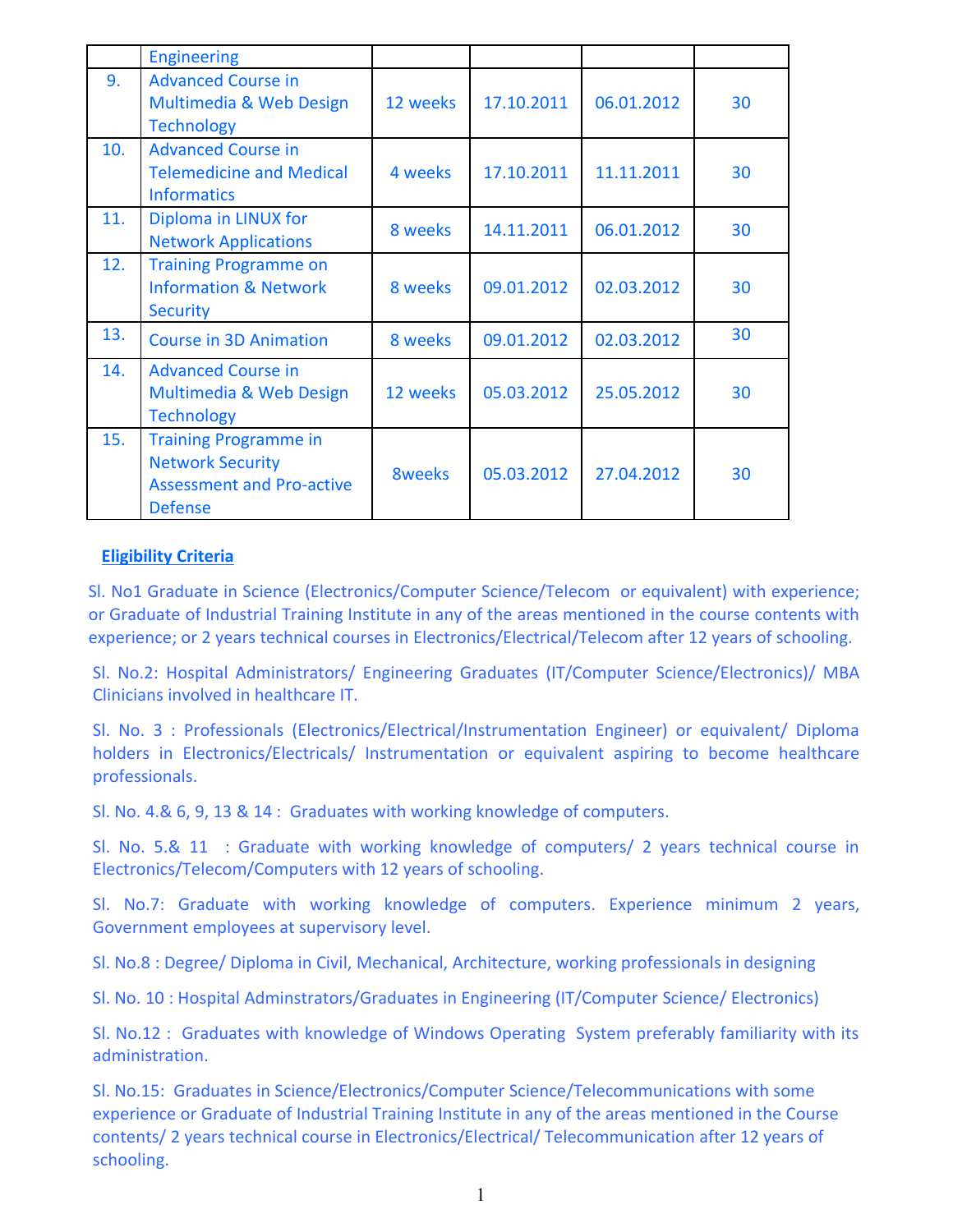## **06. Centre For Development of Advanced Computing (Noida)**

| B-30, Institutional Area, Sector-62,                    | <b>Dr. George Varkey</b>                      |  |  |  |
|---------------------------------------------------------|-----------------------------------------------|--|--|--|
| Noida (U.P.)- 201307                                    | <b>Executive Director</b>                     |  |  |  |
|                                                         | Tel. No. : +91 120 3063300                    |  |  |  |
| Telephone Numbers: + 91 120 3063303                     | Fax: No. $\therefore$ + 91 120 2402569        |  |  |  |
|                                                         | : varkey@cdacnoda.in<br>Email                 |  |  |  |
| Fax Numbers: +91 120 3063374                            |                                               |  |  |  |
|                                                         | <b>ITEC Course Coordinator:</b>               |  |  |  |
| Email: vksharma@cdacnoida.in                            |                                               |  |  |  |
|                                                         | Mr. V.K. Sharma<br>Tel. No. : +91 120 3063303 |  |  |  |
| Website: http://www.cdacnoida.in                        |                                               |  |  |  |
|                                                         | Fax: No. $: +911203063374$                    |  |  |  |
|                                                         | Email : vksharma@cdacnoida.in                 |  |  |  |
|                                                         | Mobile No. : + 91-9811900715                  |  |  |  |
| 24 hrs Emergency / After Office/Holidays Contact Nos.   |                                               |  |  |  |
| Mr. V.K. Shrarma/Mr. Navneet Jain                       |                                               |  |  |  |
| Tel. No. $\therefore$ + 91 120 3063303/ +91 120 3063396 |                                               |  |  |  |
| Mobile No.: +91 9811900715/9811900728                   |                                               |  |  |  |

| SI. | <b>Name of the Course</b>                                                                                                    |          | <b>Period</b><br><b>Duration</b> |            | <b>Seats</b> |
|-----|------------------------------------------------------------------------------------------------------------------------------|----------|----------------------------------|------------|--------------|
| No. |                                                                                                                              |          | <b>From</b>                      | To         | (Max)        |
| 1.  | <b>Specialized Programme on E-</b><br><b>Governance Application</b><br><b>Development</b>                                    | 12 weeks | 25.07.2011                       | 14.10.2011 | 30           |
| 2.  | <b>Specialized Programme on Web</b><br><b>Application Development using</b><br><b>Open Source Tools</b>                      | 12 weeks | 25.07.2011                       | 14.10.2011 | 30           |
| 3.  | <b>Specialized Programme on</b><br><b>Reducing Cyber Crime through</b><br>Knowledge Exchange and<br><b>Capacity Building</b> | 8 weeks  | 17.10.2011                       | 09.12.2011 | 30           |
| 4.  | <b>Specialized Programme on</b><br>Design, Development &<br><b>Implementation of E-Learning</b><br><b>Courses</b>            | 8 weeks  | 17.10.2011                       | 09.12.2011 | 30           |
| 5.  | <b>Specialized Programme on</b><br><b>Service Oriented Architecture</b><br>based Application Development                     | 8 weeks  | 12.12.2011                       | 03.02.2012 | 30           |
| 6.  | <b>Specialized Programme on</b><br><b>Internetworking Design and</b><br><b>LAN WAN Administration</b>                        | 12 weeks | 09.01.2012                       | 30.03.2012 | 30           |
| 7.  | <b>Specialized Programme on</b><br><b>Application Development using</b><br><b>GIS &amp; Remote Sensing</b>                   | 8 weeks  | 06.02.2012                       | 30.03.2012 | 30           |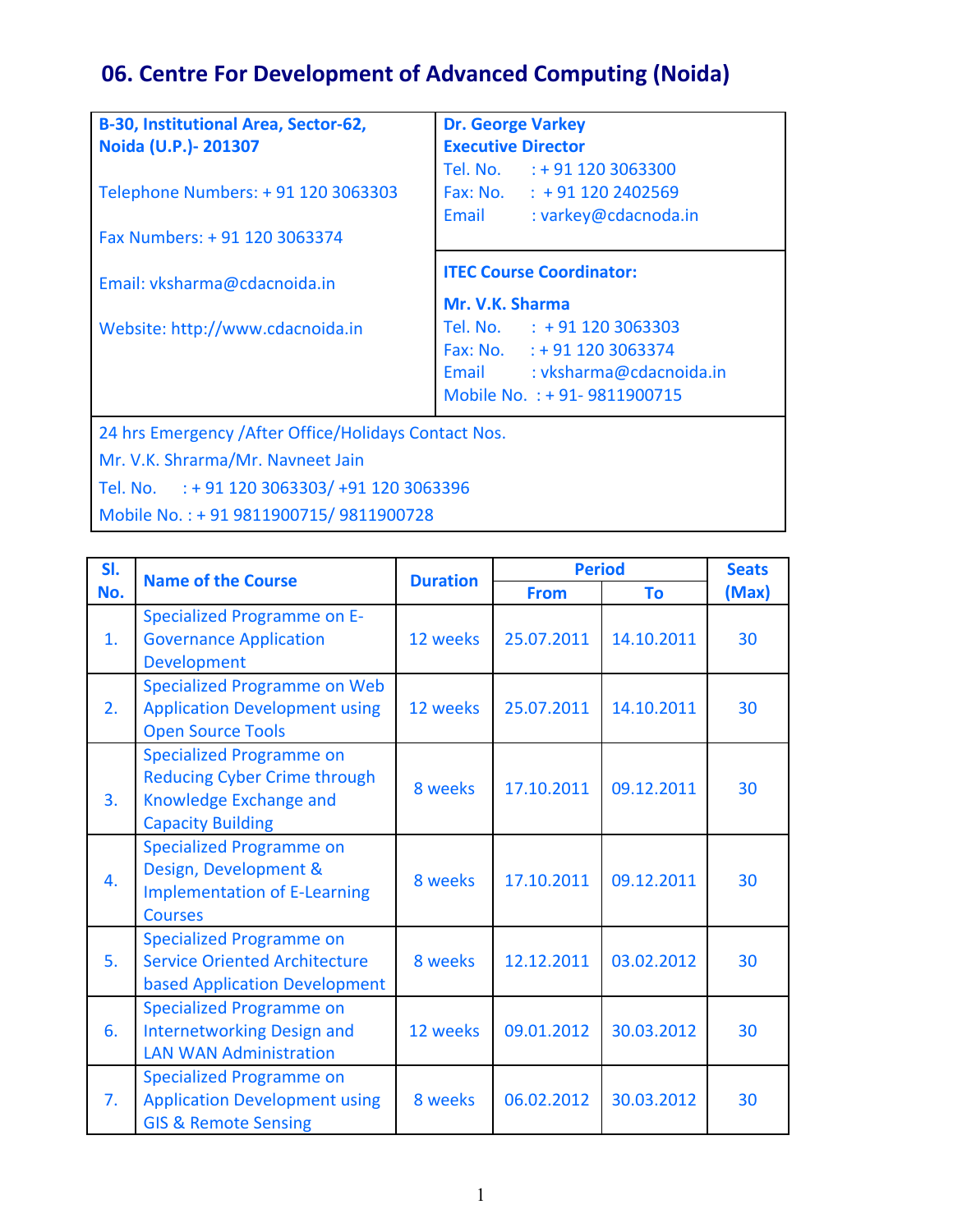Sl. No. 1, 2, 4, 5, 6 & 7 : 2 years technical course or graduate in any stream after 12 years of schooling. Knowledge of any programming language is desirable.

Sl. No. 3: 2 years technical course or graduate with knowledge of windows operating system, preferably familiarity with its administration, though not essential, and understanding of networking concepts.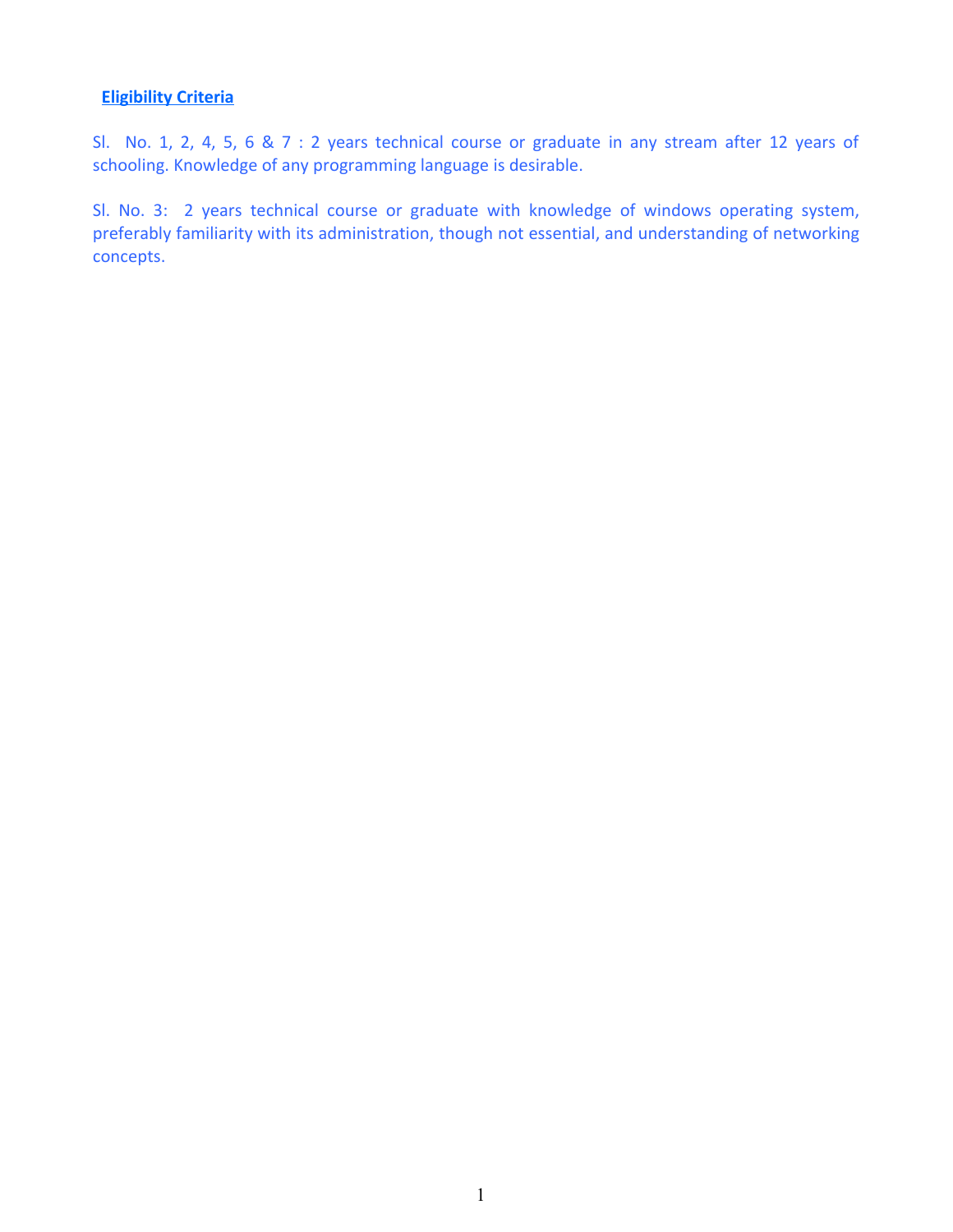## **07. Centre For Excellence in Telecom Technology and Management**

| Technology Street, Hiranandani Gardens,               | Mr. M.K. Shedha                  |  |  |
|-------------------------------------------------------|----------------------------------|--|--|
| Powai, Mumbai- 400076                                 | <b>Principal General Manager</b> |  |  |
|                                                       | Tel. No. : +91 22 25707088       |  |  |
| Telephone Numbers: +91 22 25714585                    | Fax: No. : + 91 22 25707066      |  |  |
| (After office hours) : + 91 22 25704445               | Email<br>: cgmtrg@mtnl.net.in    |  |  |
| Fax Numbers: +91 22 25707274                          |                                  |  |  |
| + 91 22 25706700                                      | <b>ITEC Course Coordinator:</b>  |  |  |
| + 91 22 25714545                                      | Mr. G.M. Mulgund                 |  |  |
|                                                       | AGM(BD &PR), CETTM               |  |  |
| Email: debdpr@mtnl.net.in                             | Tel. No. : + 91 22 25714585      |  |  |
| Sdepr2@cettm.mtnl.in                                  | Fax: No. $: +912225706700$       |  |  |
| ambd@cettm.mtnl.in                                    | : debdpr@mtnl.net.in<br>Email    |  |  |
|                                                       | debdpr@cettm.mtnl.in             |  |  |
| Website:http://cettm.mtnl.in/infra                    | Mobile No. : + 91 9869283344     |  |  |
| 24 hrs Emergency / After Office/Holidays Contact Nos. |                                  |  |  |
| Mr. G.M. Mulgund, AGM (BD & PR)                       |                                  |  |  |
|                                                       |                                  |  |  |

Tel. No. : + 91 22 2714585/25704445

Mobile No. : + 91 9869283344/9869416043/9869265838

| SI. | <b>Name of the Course</b>                                                                              | <b>Duration</b> | <b>Period</b> | <b>Seats</b> |       |
|-----|--------------------------------------------------------------------------------------------------------|-----------------|---------------|--------------|-------|
| No. |                                                                                                        |                 | <b>From</b>   | To           | (Max) |
| 1.  | <b>Telecom Management</b>                                                                              | 8 weeks         | 04.04.2011    | 27.05.2011   | 30    |
| 2.  | <b>Intelligent Network, Value</b><br><b>Added Services and Modern</b><br><b>Switching Technologies</b> | 8 weeks         | 02.05.2011    | 24.06.2011   | 30    |
| 3.  | <b>Broadband Technologies and</b><br><b>Future Trends</b>                                              | 8 weeks         | 06.06.2011    | 29.07.2011   | 30    |
| 4.  | <b>Mobile Technologies and</b><br><b>Services</b>                                                      | 8 weeks         | 04.07.2011    | 26.08.2011   | 30    |
| 5.  | <b>Telecom Management</b>                                                                              | 8 weeks         | 11.07.2011    | 02.09.2011   | 30    |
| 6.  | <b>Data Communication and IP</b><br><b>Technologies</b>                                                | 8 weeks         | 01.08.2011    | 23.09.2011   | 24    |
| 7.  | <b>Next Generation Network</b><br><b>Technologies and Future</b><br><b>Trends</b>                      | 8 weeks         | 05.09.2011    | 28.10.2011   | 30    |
| 8.  | <b>Intelligent Network, Value</b><br><b>Added Services and Modern</b><br><b>Switching Technologies</b> | 8 weeks         | 12.09.2011    | 04.11.2011   | 30    |
| 9.  | <b>Optical Fibre Cable, Systems</b>                                                                    | 8 weeks         | 03.10.2011    | 25.11.2011   | 30    |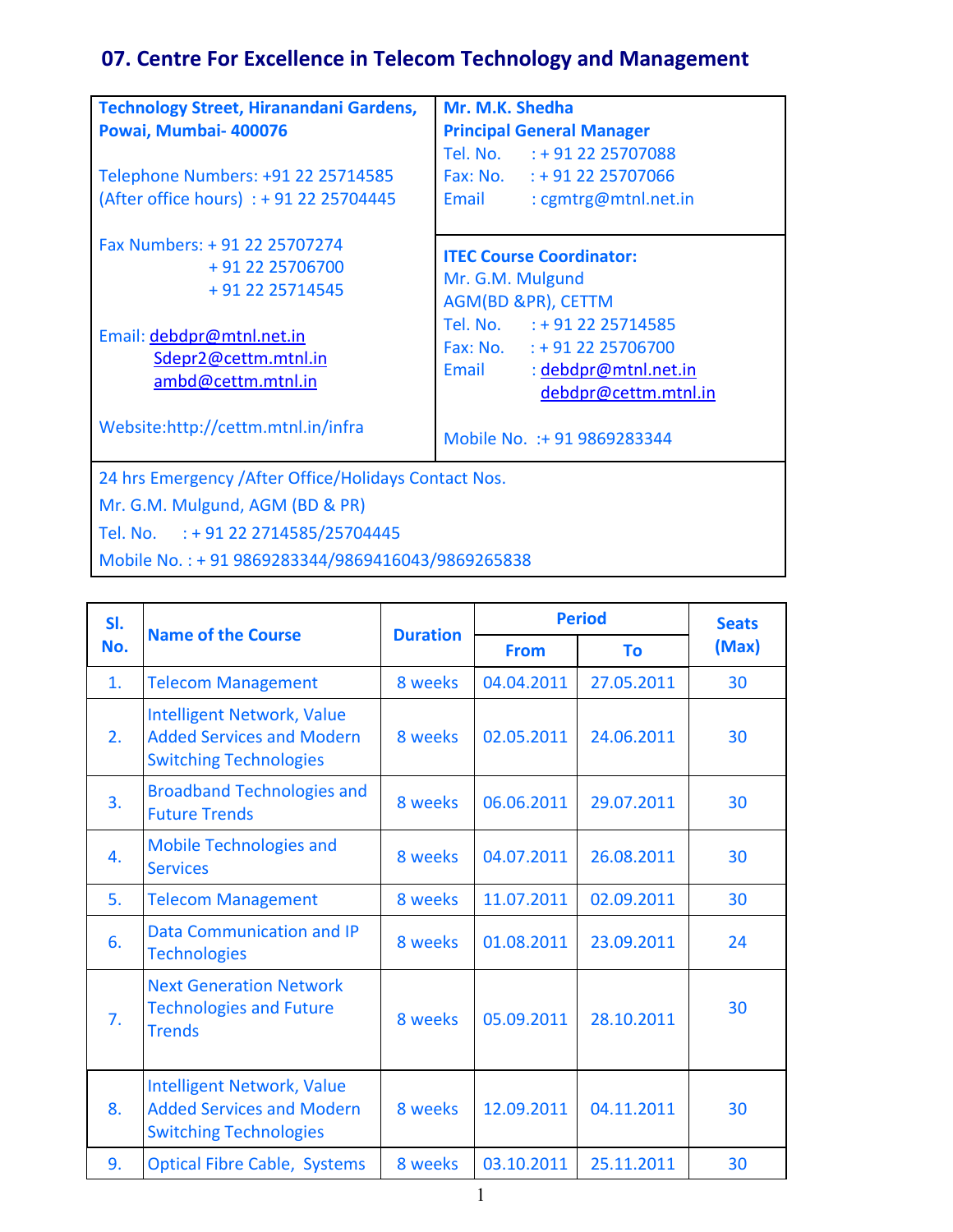|     | and Modern Telecom<br><b>Transport Technologies</b>                                  |         |            |            |    |
|-----|--------------------------------------------------------------------------------------|---------|------------|------------|----|
| 10. | <b>Broadband Technologies and</b><br><b>Future Trends</b>                            | 8 weeks | 17.10.2011 | 09.12.2011 | 30 |
| 11. | <b>Telecom Network Planning</b><br>and Engineering                                   | 6 weeks | 07.11.2011 | 16.12.2011 | 30 |
| 12. | <b>Telecom Billing, Finance</b><br><b>Management and Revenue</b><br><b>Assurance</b> | 8 weeks | 16.01.2012 | 10.03.2012 | 30 |
| 13. | <b>IP Networks and Advanced</b><br><b>Routing Technologies</b>                       | 8 weeks | 06.02.2012 | 30.03.2012 | 30 |
| 14. | <b>Multi Protocol Label</b><br><b>Switching (MPLS)</b><br><b>Technologies</b>        | 8 weeks | 06.03.2012 | 28.04.2012 | 24 |
| 15. | <b>Broadband Technologies and</b><br><b>Future Trends</b>                            | 8 weeks | 13.03.2012 | 04.05.2012 | 24 |

Sl. No. 1-15: Graduate / Diploma with relevant field. Also working professionals having experience in the said field.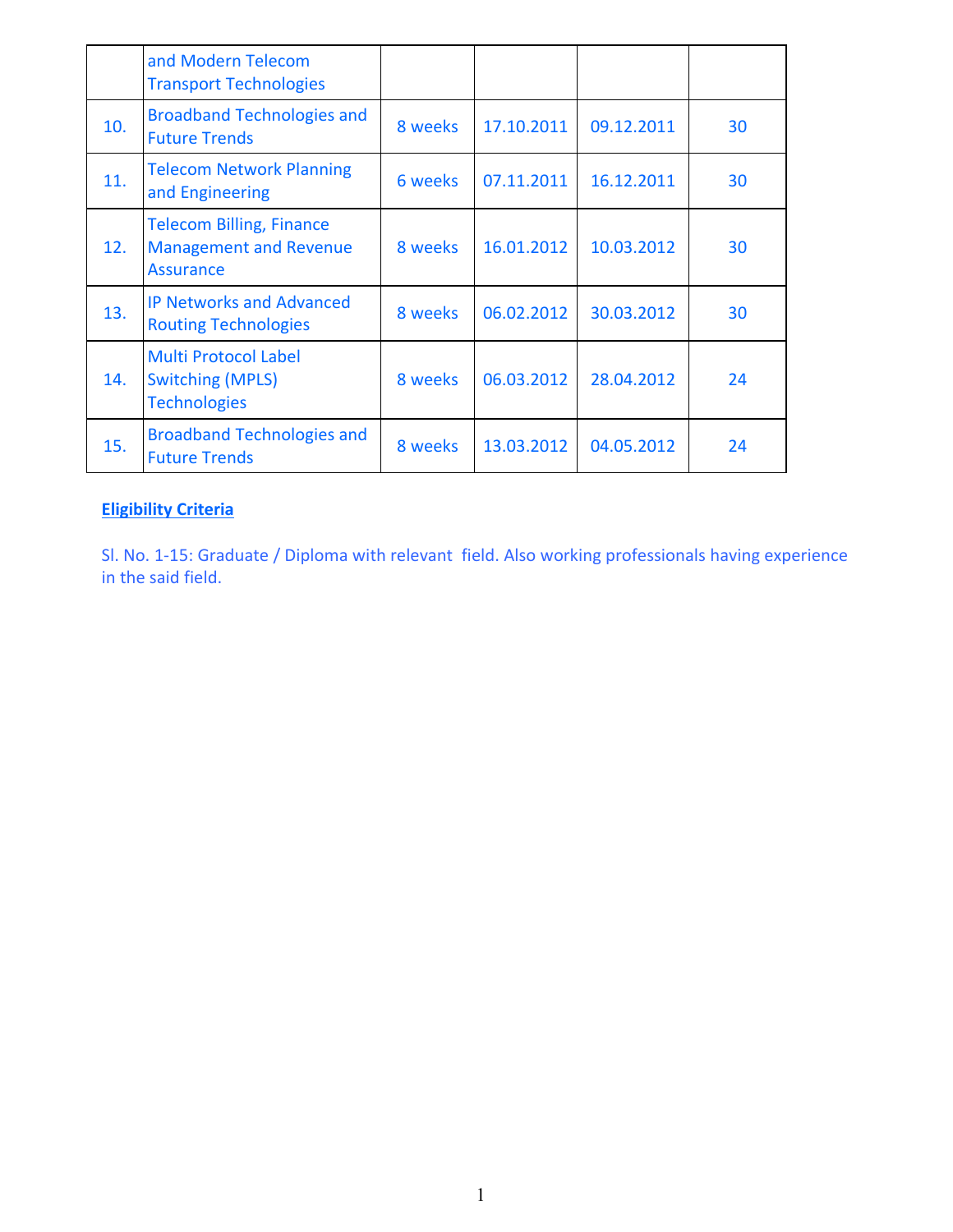## **08. CMC Ltd**

| C-11/C-58, Community Centre,                                              | <b>Mr. Avtar Singh Saini</b>                                       |  |  |
|---------------------------------------------------------------------------|--------------------------------------------------------------------|--|--|
| <b>Behind Janak Cinema,</b>                                               | <b>Delivery Centre Head</b>                                        |  |  |
| Janakpuri,                                                                | <b>Education &amp; Training, NR</b>                                |  |  |
| <b>New Delhi-110058</b>                                                   | Tel. No. : +91 11 64731373                                         |  |  |
|                                                                           | Fax: No. : + 91 11 25624211/25534249                               |  |  |
| Telephone Numbers: + 91 11 25619411                                       | <b>Fmail</b>                                                       |  |  |
| + 91 11 64731373                                                          |                                                                    |  |  |
|                                                                           | <b>ITEC Course Coordinator:</b>                                    |  |  |
| Fax Numbers: +91 11 25624211/25534249                                     | Mr. Jaideep Jain                                                   |  |  |
|                                                                           |                                                                    |  |  |
| Email: jaideep.jain@cmcltd.com                                            | Tel. No. : +99 11 25619411<br>Fax: No. : + 91 11 25624211/25534249 |  |  |
| Website: www.cmcltd.com                                                   | : jaideep.jain@cmcltd.com<br>Email<br>Mobile No. : + 91 9871998824 |  |  |
|                                                                           |                                                                    |  |  |
| 24 hrs Emergency / After Office/Holidays Contact Nos.<br>Mr. Jaideep Jain |                                                                    |  |  |

Tel. No. : + 91 11 25619411/64731373

Mobile No. : + 91 9871998824

| SI. | <b>Name of the Course</b>                                                                                                        | <b>Duration</b> |             | <b>Period</b> | <b>Seats</b> |
|-----|----------------------------------------------------------------------------------------------------------------------------------|-----------------|-------------|---------------|--------------|
| No. |                                                                                                                                  |                 | <b>From</b> | To            | (Max)        |
| 1.  | <b>Certificate Course in English</b><br>Fluency and I.T. Skills                                                                  | 12 weeks        | 09.05.2011  | 29.07.2011    | 30           |
| 2.  | <b>Certificate Course for</b><br><b>Proficiency in Business</b><br><b>Communication and Life Skills</b><br>& Internet Technology | 8 weeks         | 06.06.2011  | 29.07.2011    | 30           |
| 3.  | <b>Certificate Course in Advanced</b><br><b>Software Technology</b>                                                              | 12 weeks        | 18.07.2011  | 07.10.2011    | 30           |
| 4.  | <b>Certificate Course in Computer</b><br><b>Hardware &amp; Networking</b>                                                        | 12 weeks        | 18.07.2011  | 07.10.2011    | 30           |
| 5.  | <b>Certificate Course in English</b><br><b>Fluency</b>                                                                           | 8 weeks         | 22.08.2011  | 14.10.2011    | 30           |
| 6.  | <b>Certificate Course in Advanced</b><br><b>Software Technology</b>                                                              | 12 weeks        | 24.10.2011  | 13.01.2012    | 30           |
| 7.  | <b>Certificate Course in Computer</b><br><b>Hardware &amp; Networking</b>                                                        | 12 weeks        | 24.10.2011  | 13.01.2012    | 30           |
| 8.  | <b>Certificate Course for</b><br><b>Proficiency in Business</b><br><b>Communication and Life Skills</b><br>& Internet Technology | 8 weeks         | 21.11.2011  | 13.01.2012    | 30           |
| 9.  | <b>Certificate Course in English</b><br><b>Fluency and IT Skills</b>                                                             | 8 weeks         | 23.01.2012  | 16.03.2012    | 30           |
| 10. | <b>Certificate Course for</b><br><b>Proficiency in Business</b><br><b>Communication and Life Skills</b>                          | 8 weeks         | 23.01.2012  | 16.03.2012    | 30           |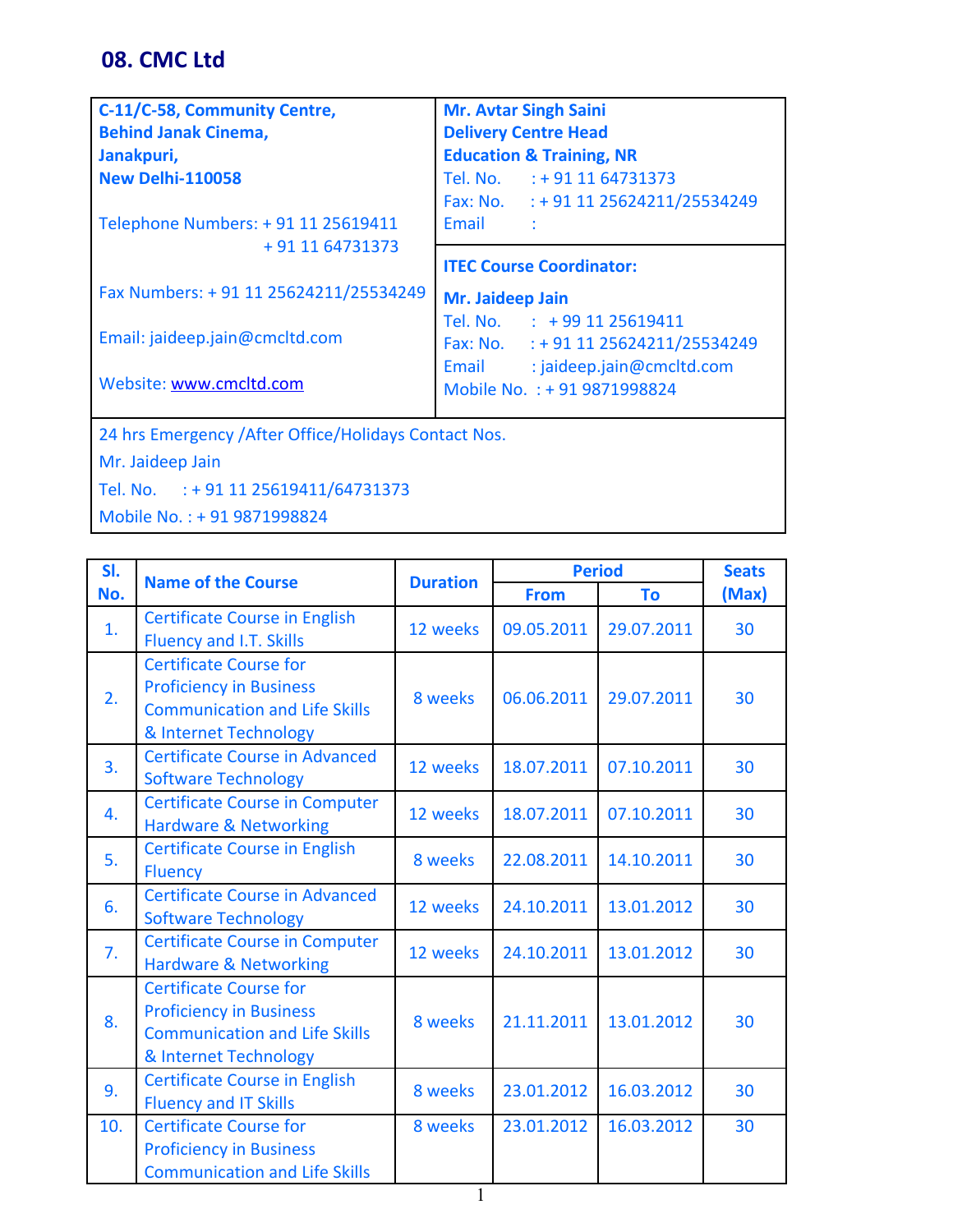| & Internet Technology |  |  |
|-----------------------|--|--|
|                       |  |  |

Sl. No. 1: Participants who look forward to read, write and speak English fluently and use computers effectively.

Sl. No. 2 & 10: Participants who look forward to enhance their communications and life skills.

Sl. No. 3 & 6: Graduates who have basic knowledge of computers, preferably with prior knowledge of any one programming language.

Sl. No. 4 &7 : Graduates in Science/Maths or equivalent degree with basic knowledge of computers.

Sl. No. 5 & 9: Participants who look forward to use English effectively at work and be ready for an international work environment.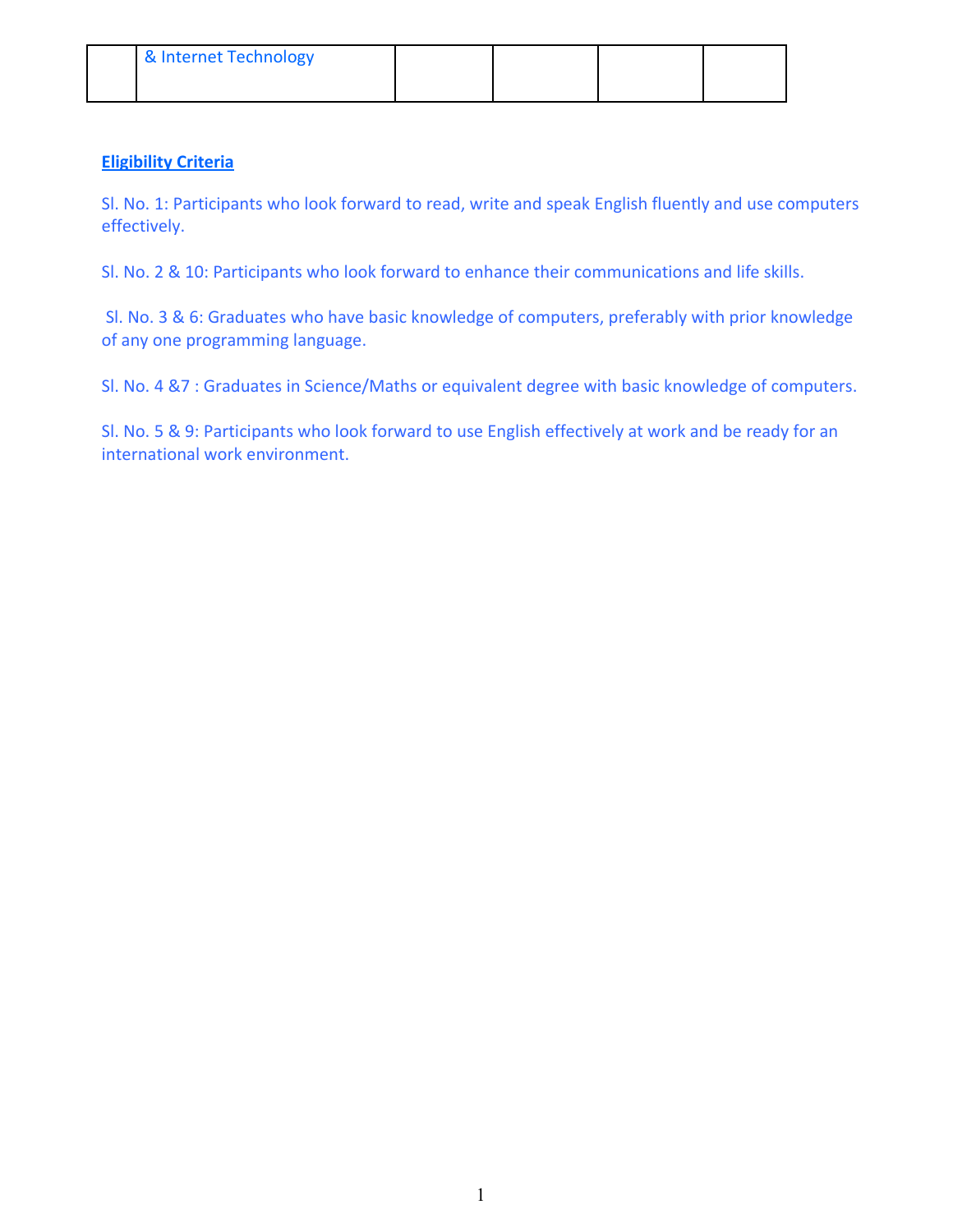## **09. English and Foreign Languages University**

| The English and foreign Languages<br>University (EFL-U) (formerly CIEFL),<br>Hyderabad-500 007              | <b>Prof. Mohammad Miyan</b><br><b>Vice Chancellor-in-charge</b><br>Tel. No. : +91 40 27098141                                                                  |  |  |  |
|-------------------------------------------------------------------------------------------------------------|----------------------------------------------------------------------------------------------------------------------------------------------------------------|--|--|--|
| Telephone Numbers: +91 40 27689400                                                                          | Fax: No. : +91 40 27098141<br>: vceflu@gmail.com<br>Email                                                                                                      |  |  |  |
| Fax Number: +91 40 27098141                                                                                 | <b>ITEC Course Coordinator:</b>                                                                                                                                |  |  |  |
| Website: www.efluniversity.ac.in                                                                            | <b>Prof. Sachi Madavan</b><br>Tel. No. : +91 40 27096554<br>Fax: No. $\therefore$ +91 40 27096554<br>: chief.itp@gmail.com<br>Email<br>Eflu itp@rediffmail.com |  |  |  |
|                                                                                                             | Mobile No. : + 91 9849080276                                                                                                                                   |  |  |  |
| 24 hrs Emergency / After Office/Holidays Contact Nos.<br>Prof. Sachi Madhavan<br>Mobile No.: +91 9849080276 |                                                                                                                                                                |  |  |  |

| SI.       |                                                      | <b>Duration</b> | <b>Period</b> |            | <b>Seats</b> |
|-----------|------------------------------------------------------|-----------------|---------------|------------|--------------|
| <b>No</b> | <b>Name of the Course</b>                            |                 | <b>From</b>   | <b>To</b>  | (Max)        |
| 1.        | Progress to Proficiency -<br><b>Basic</b>            | 12 weeks        | 16.06.2011    | 07.09.2011 | 30           |
| 2.        | Progress to Proficiency -<br><b>Intermediate</b>     | 12 weeks        | 16.06.2011    | 07.09.2011 | 30           |
| 3.        | Progress to Proficiency -<br><b>Advanced</b>         | 12 weeks        | 16.06.2011    | 07.09.2011 | 30           |
| 4.        | <b>Business in English</b>                           | 12 weeks        | 16.06.2011    | 07.09.2011 | 30           |
| 5.        | <b>Business in English</b><br>(Science & Technology) | 12 weeks        | 16.06.2011    | 07.09.2011 | 30           |
| 6.        | Progress to Proficiency -<br><b>Basic</b>            | 12 weeks        | 15.09.2011    | 07.12.2011 | 30           |
| 7.        | Progress to Proficiency -<br><b>Intermediate</b>     | 12 weeks        | 15.09.2011    | 07.12.2011 | 30           |
| 8.        | Progress to Proficiency -<br><b>Advanced</b>         | 12 weeks        | 15.09.2011    | 07.12.2011 | 30           |
| 9.        | <b>Business in English</b>                           | 12 weeks        | 15.09.2011    | 07.12.2011 | 30           |
| 10.       | <b>Business in English</b><br>(Science & Technology) | 12 weeks        | 15.09.2011    | 07.12.2011 | 30           |
| 11.       | Progress to Proficiency -<br><b>Basic</b>            | 12 weeks        | 12.01.2012    | 04.04.2012 | 30           |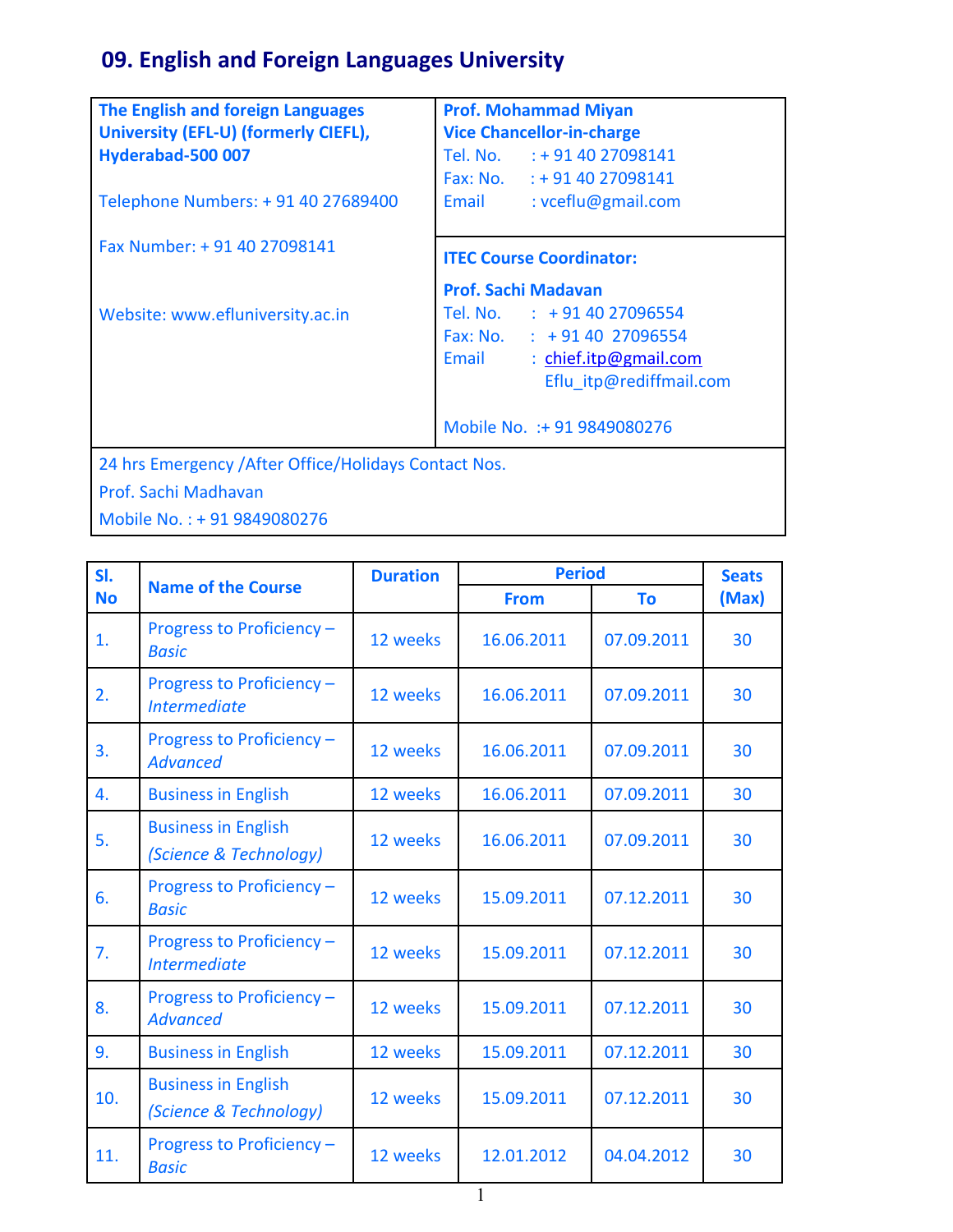| 12. | Progress to Proficiency -<br><b>Intermediate</b>     | 12 weeks | 12.01.2012 | 04.04.2012 | 30 |
|-----|------------------------------------------------------|----------|------------|------------|----|
| 13. | Progress to Proficiency -<br><b>Advanced</b>         | 12 weeks | 12.01.2012 | 04.04.2012 | 30 |
| 14. | <b>Business in English</b>                           | 12 weeks | 12.01.2012 | 04.04.2012 | 30 |
| 15. | <b>Business in English</b><br>(Science & Technology) | 12 weeks | 12.01.2012 | 04.04.2012 | 30 |

Sl. Nos . 1-15- Basics: Professionals from any field with basic understanding and literacy in English. Intermediate : Professionals from any field with a moderate ability in receptive skills (Listening & Reading) and productive skill (Speaking & Writing). Advanced : Professionals from any field with adequate competence in using English.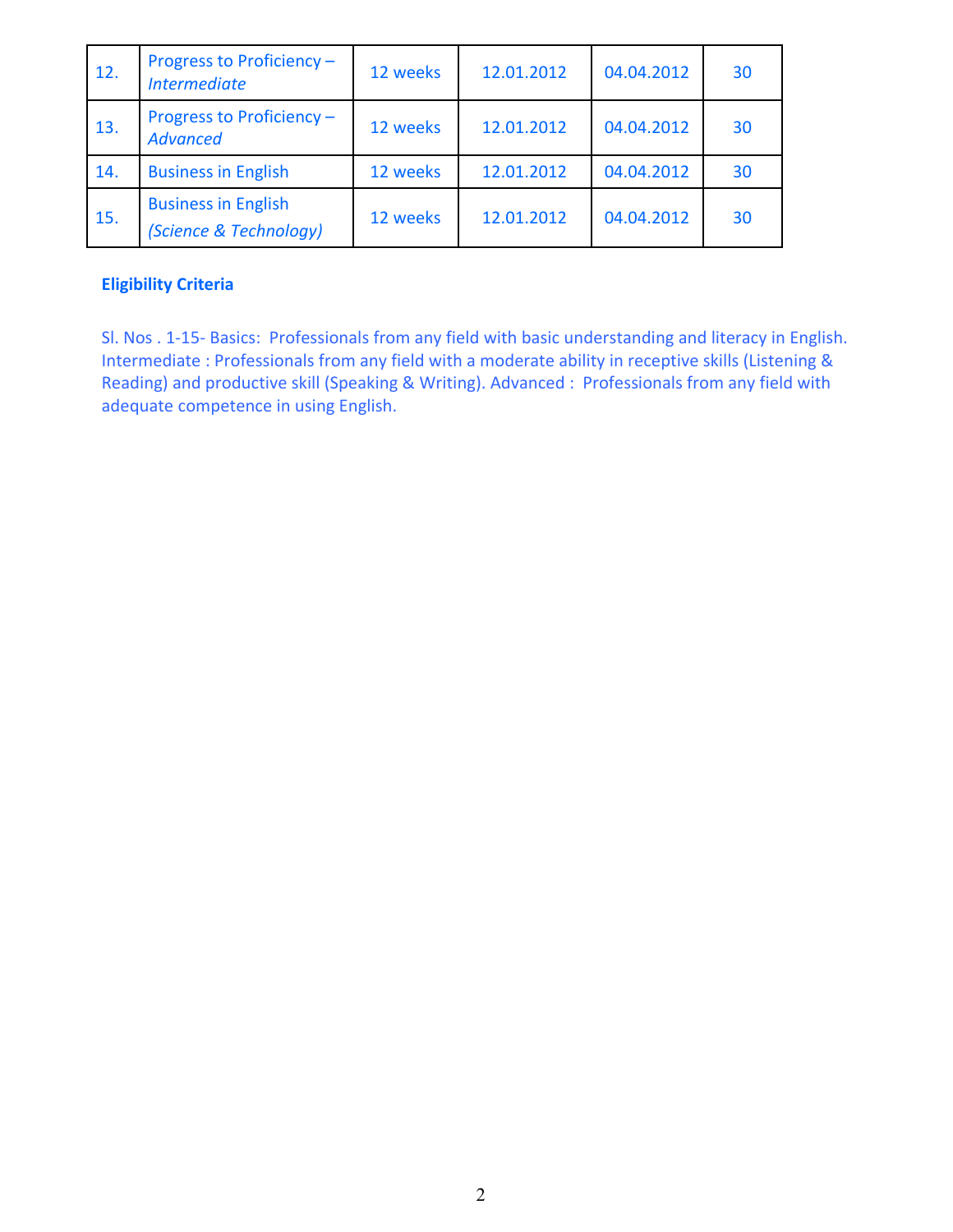## **10. NIIT Ltd**

| <b>NIIT Limited, NIIT House,</b><br>B-234, Okhla Phase-I, New Delhi-110020 | <b>Head of the Institute:</b>                                                                                                                                                                                      |
|----------------------------------------------------------------------------|--------------------------------------------------------------------------------------------------------------------------------------------------------------------------------------------------------------------|
| Telephone Number: +91 11 41407000                                          | Mr. Bishnu Nepak<br><b>National Sales Head</b>                                                                                                                                                                     |
| Fax Numbers: +91 11 26817344                                               | Tel. No.: +91 11 41407058<br>Fax: No.: +91 11 26817344                                                                                                                                                             |
| Email: hriday.saraswat@niit.com                                            | Email: Bishnu.Nepak@niit.com                                                                                                                                                                                       |
| Website: www.niit.com                                                      | <b>ITEC Course Coordinator:</b><br>Mr. Hriday Saraswat<br><b>Key Account Manager</b><br>Tel. No. : +91-11-41407061<br>Fax: No. : +91-11-26817344<br>Email : hriday.saraswat@niit.com<br>Mobile No.: +91-9711203416 |
| 24 hrs Emergency / After Office/Holidays Contact Nos.<br>Mr. Neel Mani     |                                                                                                                                                                                                                    |

Email : [neelm@niit.com](mailto:neelm@niit.com) 

Tel. No. : +91-11-40527519

Mobile No. : + 91-9810360448

| SI. | <b>Name of the Course</b>                                                       |                 | <b>Period</b> |            | <b>Seats</b> |
|-----|---------------------------------------------------------------------------------|-----------------|---------------|------------|--------------|
| No. |                                                                                 | <b>Duration</b> | <b>From</b>   | To         | (Max)        |
| 1.  | <b>Certificate Course in Spoken</b><br><b>English and MS-Office Skills</b>      | 8 weeks         | 05.04.2011    | 31.05.2011 | 30           |
| 2.  | Diploma in Advanced<br><b>Networking</b>                                        | 12 weeks        | 05.04.2011    | 28.06.2011 | 30           |
| 3.  | Diploma in Communication<br>English, IT & Networking Skills                     | 12 weeks        | 07.06.2011    | 30.08.2011 | 30           |
| 4.  | <b>Certificate Course in Spoken</b><br><b>English and MS-Office Skills</b>      | 8 weeks         | 05.07.2011    | 30.08.2011 | 30           |
| 5.  | <b>Certificate Course in Spoken</b><br><b>English and Web Development</b>       | 8 weeks         | 06.09.2011    | 01.11.2011 | 30           |
| 6.  | <b>Certificate Course in Database</b><br><b>Administration &amp; E-Commerce</b> | 8 weeks         | 06.09.2011    | 01.11.2011 | 30           |
| 7.  | Diploma in Advanced<br><b>Networking</b>                                        | 12 weeks        | 08.11.2011    | 31.01.2012 | 30           |
| 8.  | Diploma in Communication<br>English, IT & Networking Skills                     | 12 weeks        | 08.11.2011    | 31.01.2012 | 30           |
| 9.  | <b>Certificate Course in Spoken</b><br><b>English and MS-Office Skills</b>      | 8 weeks         | 04.02.2012    | 01.04.2012 | 30           |
| 10. | <b>Proficiency in Spoken English</b>                                            | 8 weeks         | 04.02.2012    | 01.04.2012 | 30           |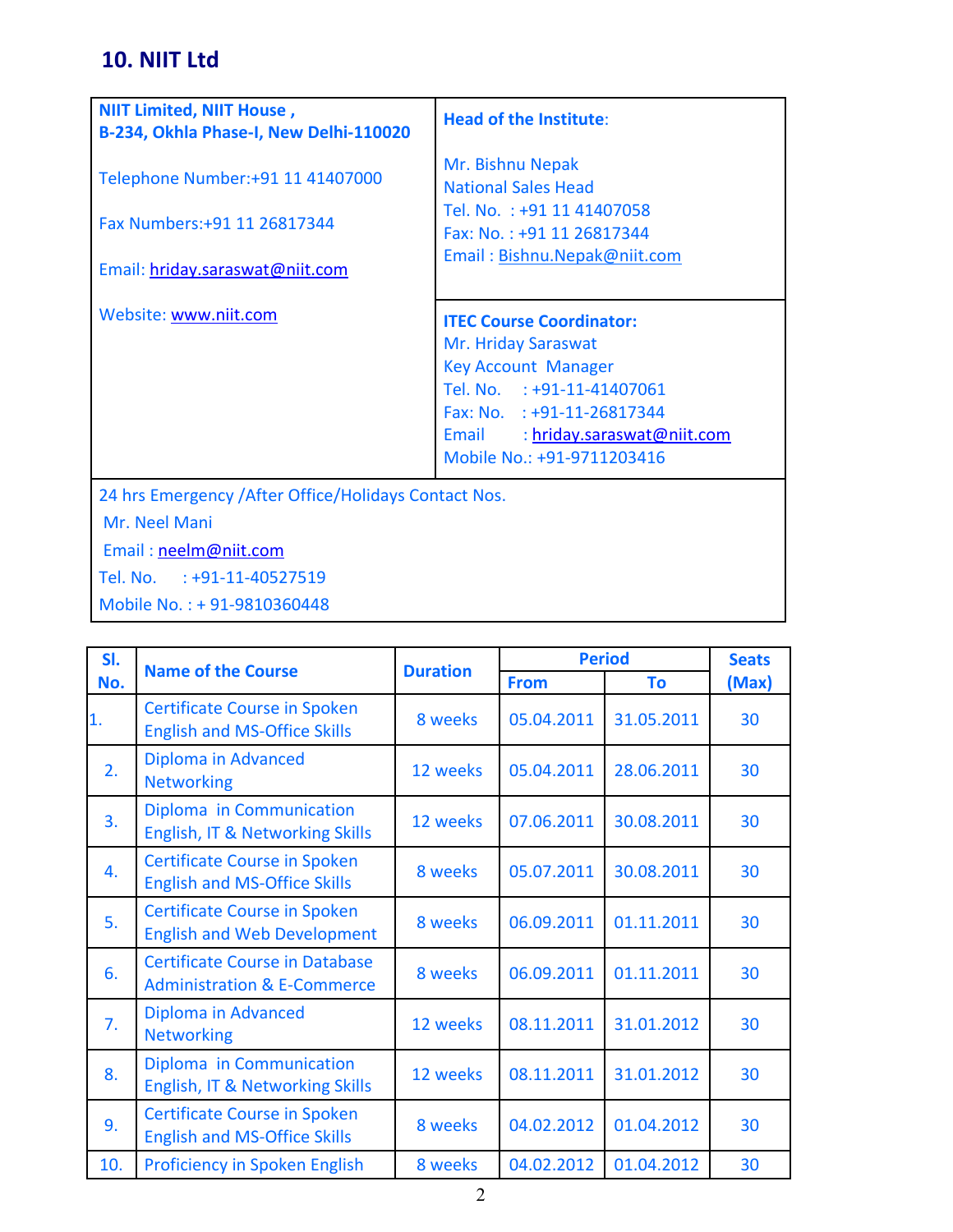Sl. No. 1,3,4,8 & 9: Should be able to read and write in English language, basic knowledge of computers will be added advantage. Minimum 2-3 years of working experience.

Sl. No. 2,5, 6 & 7: Working knowledge of Microsoft® Windows as Operating System. 3-4 years of work experience.

 Sl. No.10: Basic understanding with English and familiarity with the English alphabet. 2-3 years of working experience.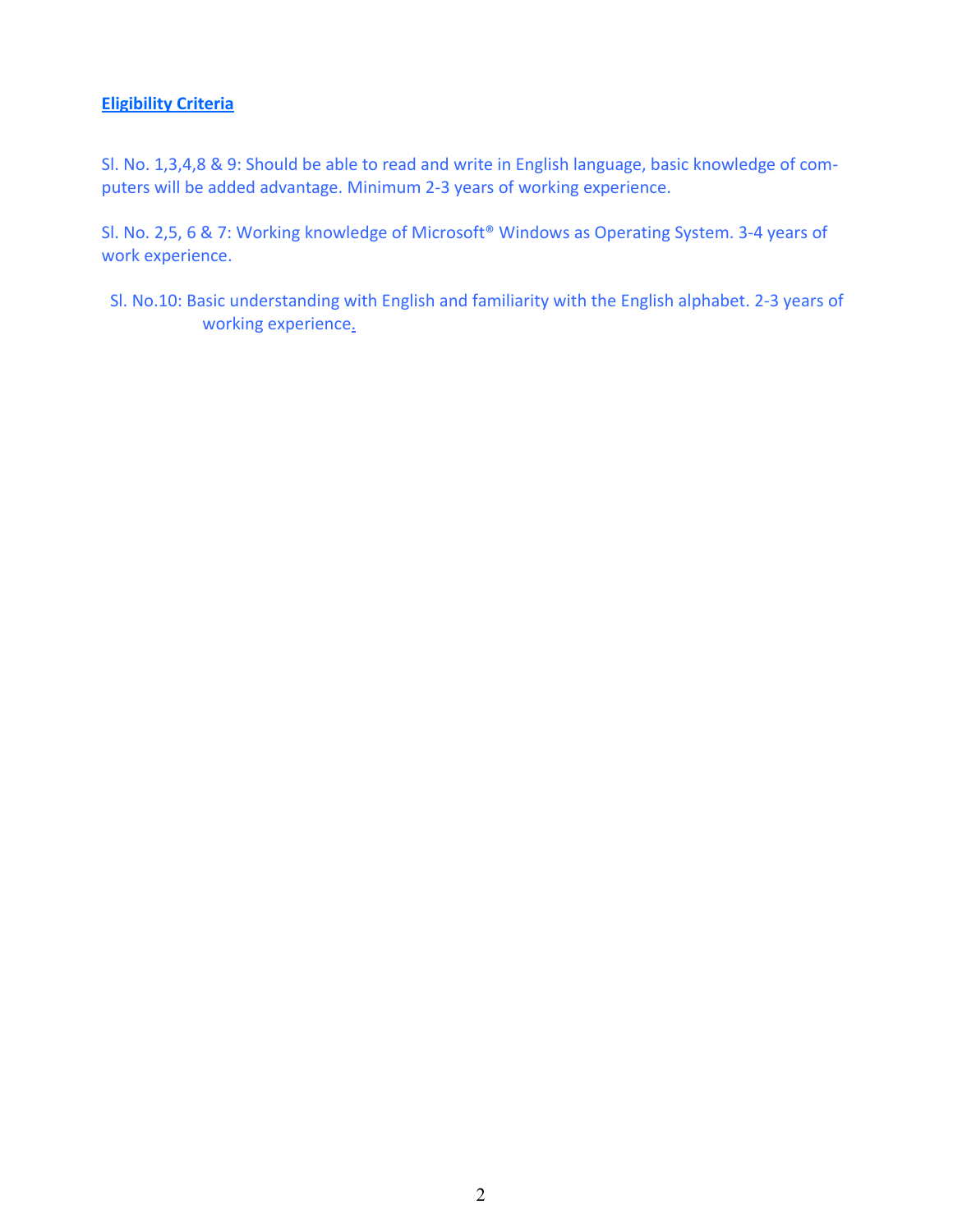## **11. UTL Technologies Ltd.**

| 19/6, Ashokapuram School Road,                         | Mr. J Srinivasa Raju                    |  |  |  |  |
|--------------------------------------------------------|-----------------------------------------|--|--|--|--|
| <b>Industrial Suburb, Yeshwanthpur,</b>                | <b>Divisional Head</b>                  |  |  |  |  |
| Bangalore-560022                                       | Tel. No. $\div$ 91 80 23472171/23472172 |  |  |  |  |
| <b>Land Mark - Near ISCKON Temple</b>                  | Fax: No. : +91 80 23572795              |  |  |  |  |
|                                                        | Email<br>: srinivasraju@utltraining.com |  |  |  |  |
| Telephone Numbers: + 91 80 23472171<br>+91 80 23472172 | Mobile No.: +91 9980866166              |  |  |  |  |
|                                                        | <b>ITEC Coordinator:</b>                |  |  |  |  |
| Fax Numbers: +91 80 23572795                           |                                         |  |  |  |  |
|                                                        | Mr. Rajashekar. N                       |  |  |  |  |
| Email: itec@utltraining.com                            | Tel. No. : +91 80 23472171/23472172     |  |  |  |  |
|                                                        | Fax: No. $: +918023572795$              |  |  |  |  |
| Website: www.utltraining.com                           | : rshekar@utltraining.com<br>Email      |  |  |  |  |
|                                                        | Mobile No. : + 91 9739002631            |  |  |  |  |
|                                                        | +91 8050603976                          |  |  |  |  |
| 24 hrs Emergency / After Office/Holidays Contact Nos.  |                                         |  |  |  |  |
| Mr. J Srinivasa Raju                                   |                                         |  |  |  |  |
| Tel. No. : + 91 80 23472171/ 23472172                  |                                         |  |  |  |  |

Mobile No. : + 91 9980866166

| <b>SI</b>      | <b>Name of the Course</b>                                                                 | <b>Duration</b> | <b>Period</b> |            | <b>Seats</b> |
|----------------|-------------------------------------------------------------------------------------------|-----------------|---------------|------------|--------------|
| <b>No</b>      |                                                                                           |                 | <b>From</b>   | To         | (Max)        |
| 1.             | <b>Certificate Course in Networking</b><br>[A+, N+, MCIPT, CCNA, Exposure<br>to ITIL]     | 12 weeks        | 20.06.2011    | 09.09.2011 | 30           |
| 2.             | Diploma in Advanced Mobile<br><b>Communication Technologies</b>                           | 10 weeks        | 20.06.2011    | 26.08.2011 | 30           |
| 3.             | <b>Certificate Course in Networking</b><br><b>Security</b>                                | 8 weeks         | 29.08.2011    | 21.10.2011 | 30           |
| 4.             | <b>Certificate Course in Wireless</b><br><b>Network Administration</b>                    | 8 weeks         | 12.09.2011    | 04.11.2011 | 30           |
| 5.             | <b>Certificate Course in Optical</b><br><b>Networking</b>                                 | 8 weeks         | 24.10.2011    | 16.12.2011 | 30           |
| 6.             | <b>Certificate Course in Linux</b><br>Administration                                      | 8 weeks         | 07.11.2011    | 30.12.2011 | 30           |
| 7 <sub>1</sub> | <b>Certificate Course in Networking</b><br>[A+, N+, MCIPT, CCNA, Expo. to<br><b>ITILI</b> | 12 weeks        | 19.12.2011    | 09.03.2012 | 30           |
| 8.             | <b>Certificate Course in Networking</b><br><b>Security</b>                                | 8 weeks         | 04.01.2012    | 25.02.2012 | 30           |
| 9.             | <b>Certificate Course in Wireless</b><br><b>Network Administration</b>                    | 8 weeks         | 27.02.2012    | 20.04.2012 | 30           |
| 10.            | Diploma in Advanced Mobile<br><b>Communication Technologies</b>                           | 10 weeks        | 12.03.2012    | 18.05.2012 | 30           |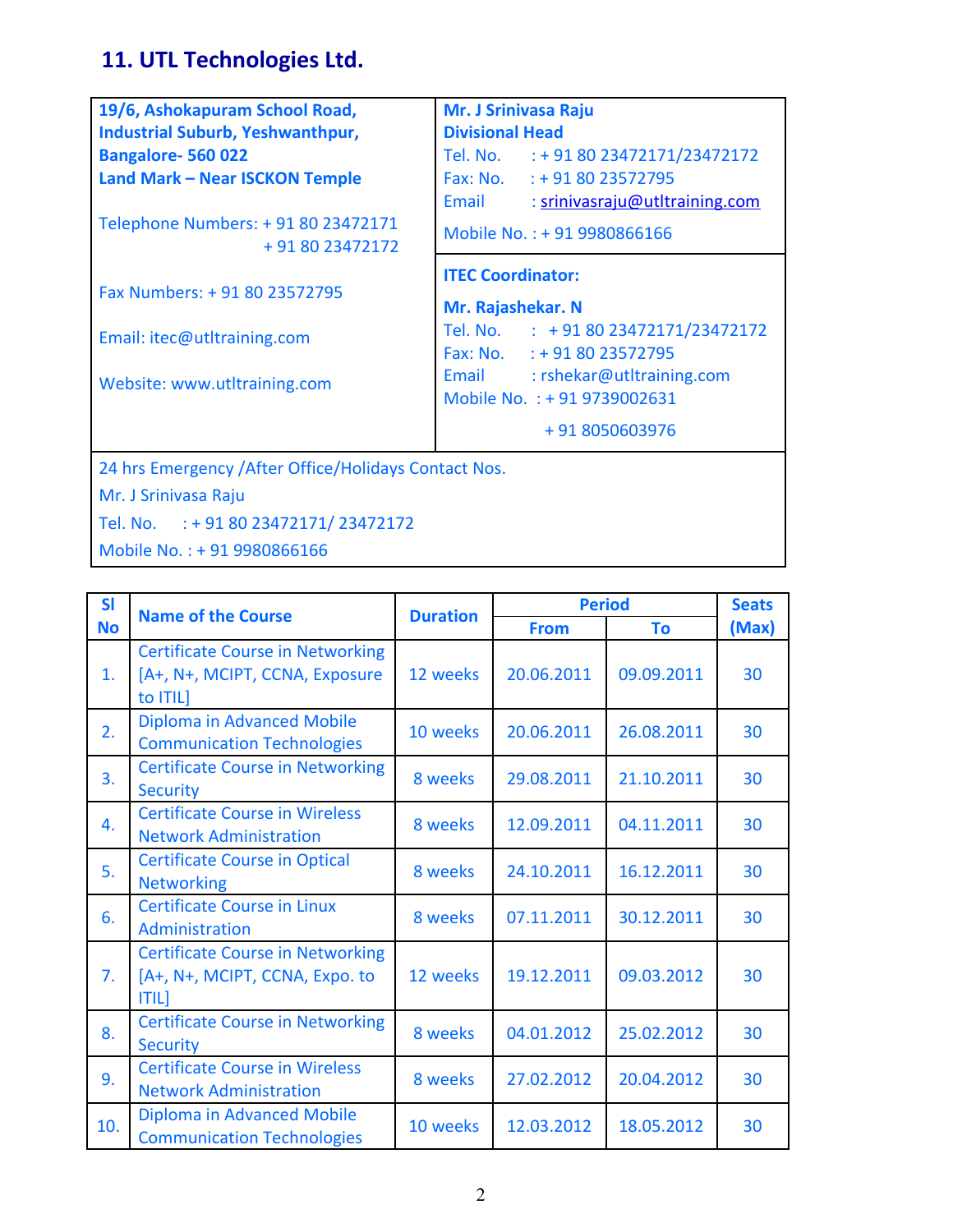Sl. No.1 & 7: Graduates in Science, Arts, & Commerce (with prior knowledge of computers)/Engineers/Diploma holders in Electronics/ Electrical/ Computer Science/ Telecom/Instrumentation or equivalent. Exposure to networking fundamentals and network functions is desirable; Officials of IT Departments of all Ministries and people responsible for network maintenance of all departments of Universities and Companies.

- Sl. No.2, 5 & 10 : Engineers/Diploma/ Graduates in Telecommunications, Electronics, Computer Science, Instrumentation or equivalent.
- Sl. No. 3,4,6, 8 & 9: Graduates/ Engineers/Diploma Holders in any discipline with prior computer Networking knowledge.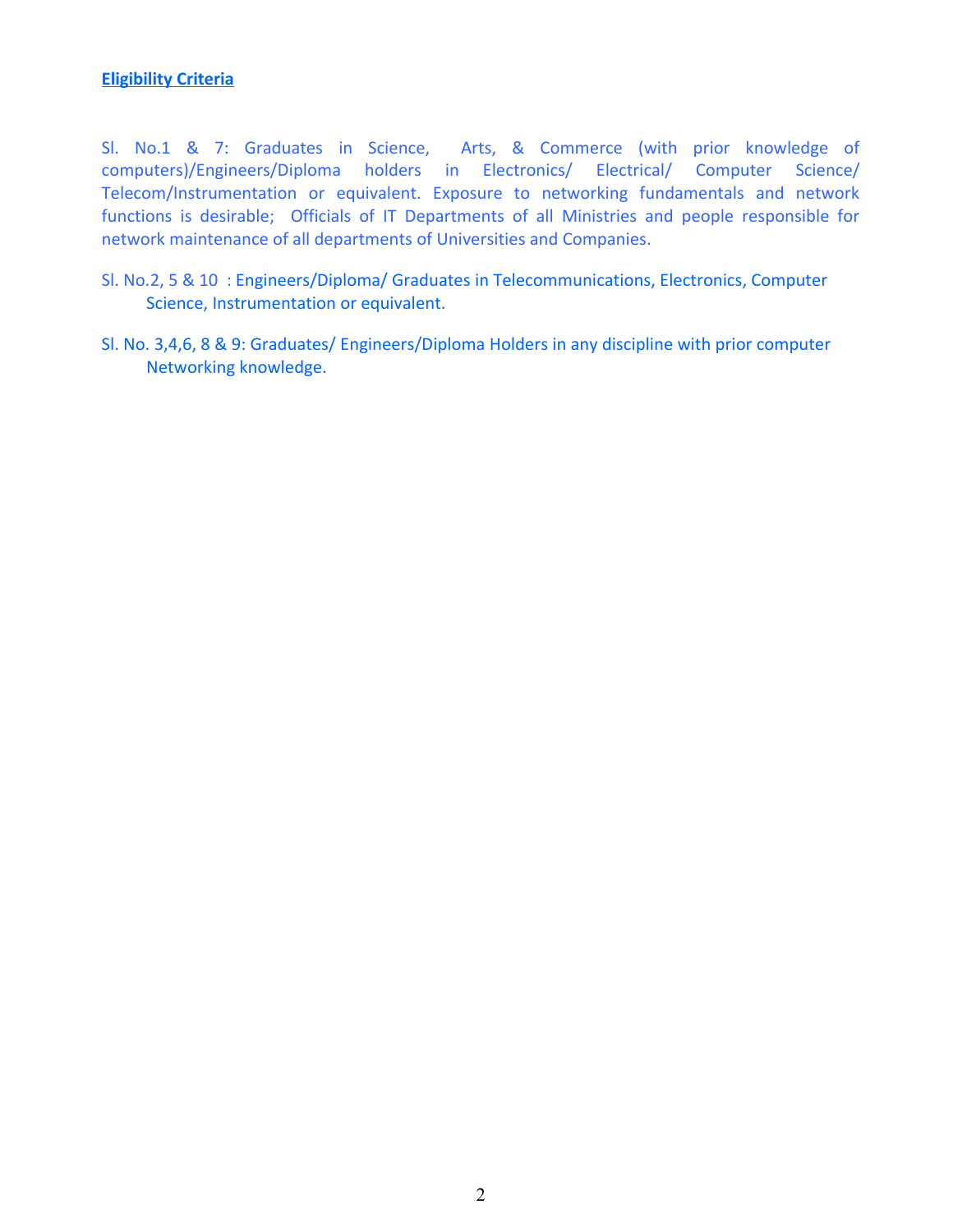## **Management Courses**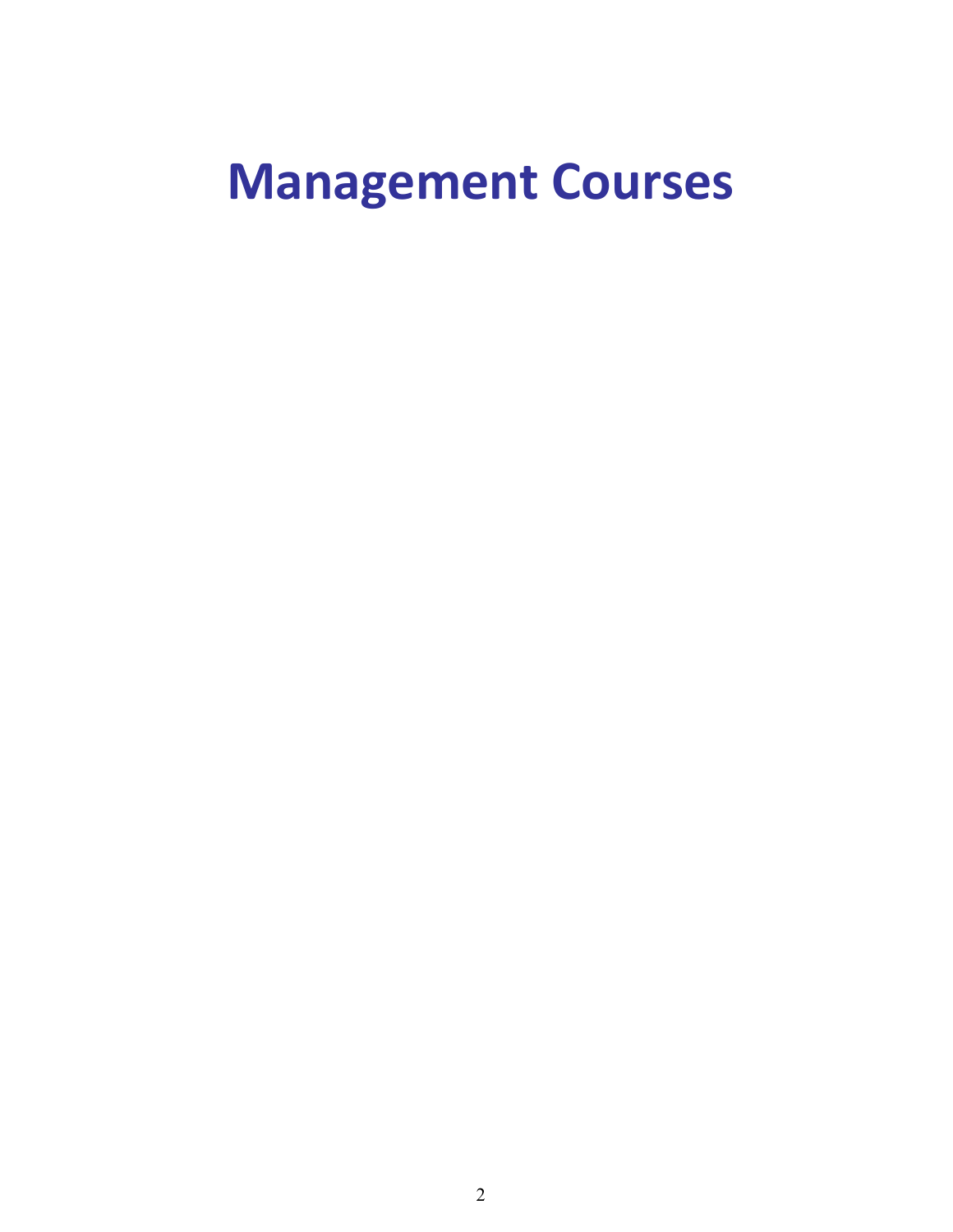## **12. Administrative Staff College of India**

| Bella Vista, Raj Bhavan Road, Hyderabad-<br>500 082   | <b>Head of the Institute:</b><br>Dr. Siripurapu K Rao<br><b>Director General</b>                                                                              |
|-------------------------------------------------------|---------------------------------------------------------------------------------------------------------------------------------------------------------------|
| Telephone Number: +91 40 6653 3000                    | Tel. No. : +91 40 6653 4223/ 4251                                                                                                                             |
|                                                       | Fax: No. : +91 40 23321401                                                                                                                                    |
| Fax Number: +91 40 2331 2954                          | Email<br>: skrao@asci.org.in                                                                                                                                  |
| Email:poffice@asci.org.in                             | <b>ITEC Course Coordinator:</b><br>Prof. Raj V. Ponnaluri                                                                                                     |
| Website: http://www.asci.org.in                       | <b>Dean of Management Programmes</b><br>Tel. No. : +91 40 6653 3080<br>Fax: No. : +91 40 2331 2100<br>Email : rvp@asci.org.in<br>Mobile No. : +91 9440 887100 |
| 24 hrs Emergency / After Office/Holidays Contact Nos. |                                                                                                                                                               |
| Col. S.R. Damle                                       |                                                                                                                                                               |

Tel. No. : +91 40 6653 3000

| SI. | <b>Name of the Course</b>                                                            | <b>Duration</b> | <b>Period</b> |            | <b>Seats</b> |
|-----|--------------------------------------------------------------------------------------|-----------------|---------------|------------|--------------|
| No. |                                                                                      |                 | <b>From</b>   | To         | (Max)        |
| 1.  | <b>General Management</b><br><b>Programme for Senior</b><br>Executives: Session-117  | 4 weeks         | 06.06.2011    | 01.07.2011 | 15           |
| 2.  | <b>General Management</b><br><b>Programme for Senior</b><br>Executives: Session -118 | 4 weeks         | 09.01.2012    | 03.02.2012 | 15           |

#### **Eligibility Criteria**

Sl. No. 1-2 : Senior Executives holding management positions in their respective organizations in both Public and Private sector organizations.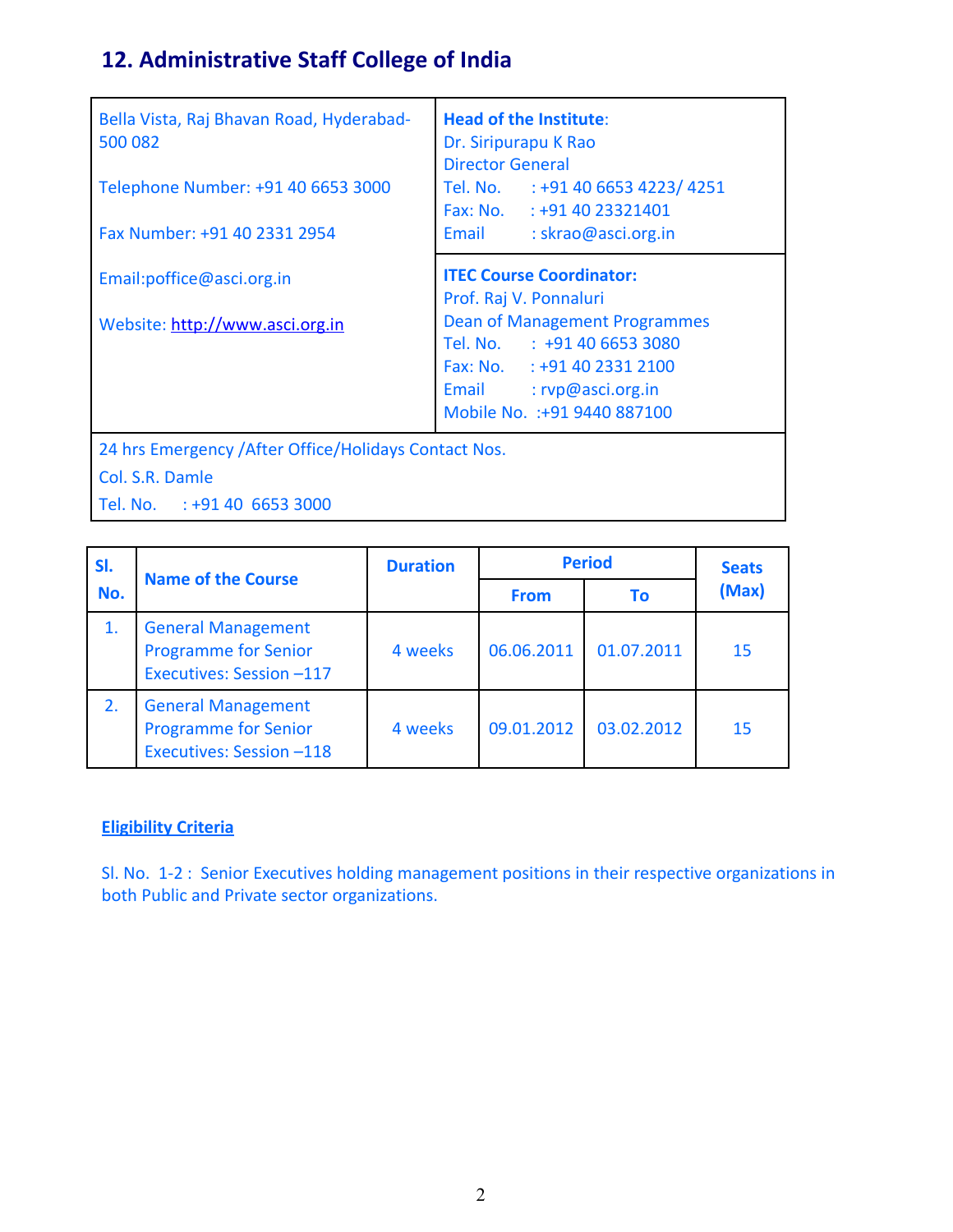## **13. Institute of Applied Manpower Research**

| Plot No. 25, Sector A-7, Institutional Area<br>Narela, Delhi<br>Telephone Numbers: +91 11 2778 3467,<br>2778 7211, 2778 7213<br>EPBX: +91 11 2778 7214-18                  | <b>Head of the Institute:</b><br>Prof. Santosh K. Mehrotra<br><b>Director General</b><br>Tel. No. : +91 11 2778 3468<br>Fax: No. : +91 11 2778 3467<br>Email : iamrdir@gmail.com                                                              |  |  |
|----------------------------------------------------------------------------------------------------------------------------------------------------------------------------|-----------------------------------------------------------------------------------------------------------------------------------------------------------------------------------------------------------------------------------------------|--|--|
| Fax Number: +91 11 2778 7211<br>Email: jamr@vsnl.com,<br>jamr pgdc@vsnl.net<br>Website: http://www.iamrindia.org                                                           | <b>ITEC Course Coordinator:</b><br>[Master's Degree & Advance Diploma]<br>Dr. Shachi Joshi<br>S.R.O<br>Tel. No. : +91 11 2778 7212<br>Fax: No. : +91 11 2778 2251, 2778 7211<br>Email: shachi.joshi7@gmail.com<br>Mobile No. : +91 9212376275 |  |  |
|                                                                                                                                                                            | [International Training Programmes]<br>Mrs. Madhu Srivastava<br><b>Joint Chief</b><br>Tel. No. : +91 11 2778 7081<br>Fax: No. : +91 11 2778 2251, 2778 7211<br>Email<br>madhusrivastava59@rediffmail.com<br>Mobile: +91 9313773353            |  |  |
| 24 hrs Emergency / After Office/Holidays Contact Nos.                                                                                                                      |                                                                                                                                                                                                                                               |  |  |
| Dr. Shachi Joshi<br><b>S.R.O</b><br>Tel. No. : +91 11 2778 7212<br>Fax: No. : +91 11 2778 2251, 2778 7211<br>Email: shachi.joshi7@gmail.com<br>Mobile No. : +91 9212376275 | Mrs. Madhu Srivastava<br><b>Joint Chief</b><br>Tel. No. : +91 11 2778 7081<br>Fax: No. : +91 11 2778 2251, 2778 7211<br>Email<br>madhusrivastava59@rediffmail.com<br>Mobile: +91 9313773353                                                   |  |  |

| SI. |                                                                                                    |                 | <b>Period</b> |            | <b>Seats</b> |
|-----|----------------------------------------------------------------------------------------------------|-----------------|---------------|------------|--------------|
| No. | <b>Name of the Course</b>                                                                          | <b>Duration</b> | <b>From</b>   | Τo         | (Max)        |
| 1.  | <b>International Training</b><br>Programme on Human<br><b>Capabilities</b>                         | 4 weeks         | 05.04.2011    | 04.05.2011 | 30           |
| 2.  | <b>International Training</b><br><b>Programme on Global</b><br><b>Human Resource</b><br>Management | 4 weeks         | 01.06.2011    | 30.06.2011 | 30           |
| 3.  | <b>International Training</b><br><b>Programme in Human</b>                                         | 8 weeks         | 12.07.2011    | 02.09.2011 | 30           |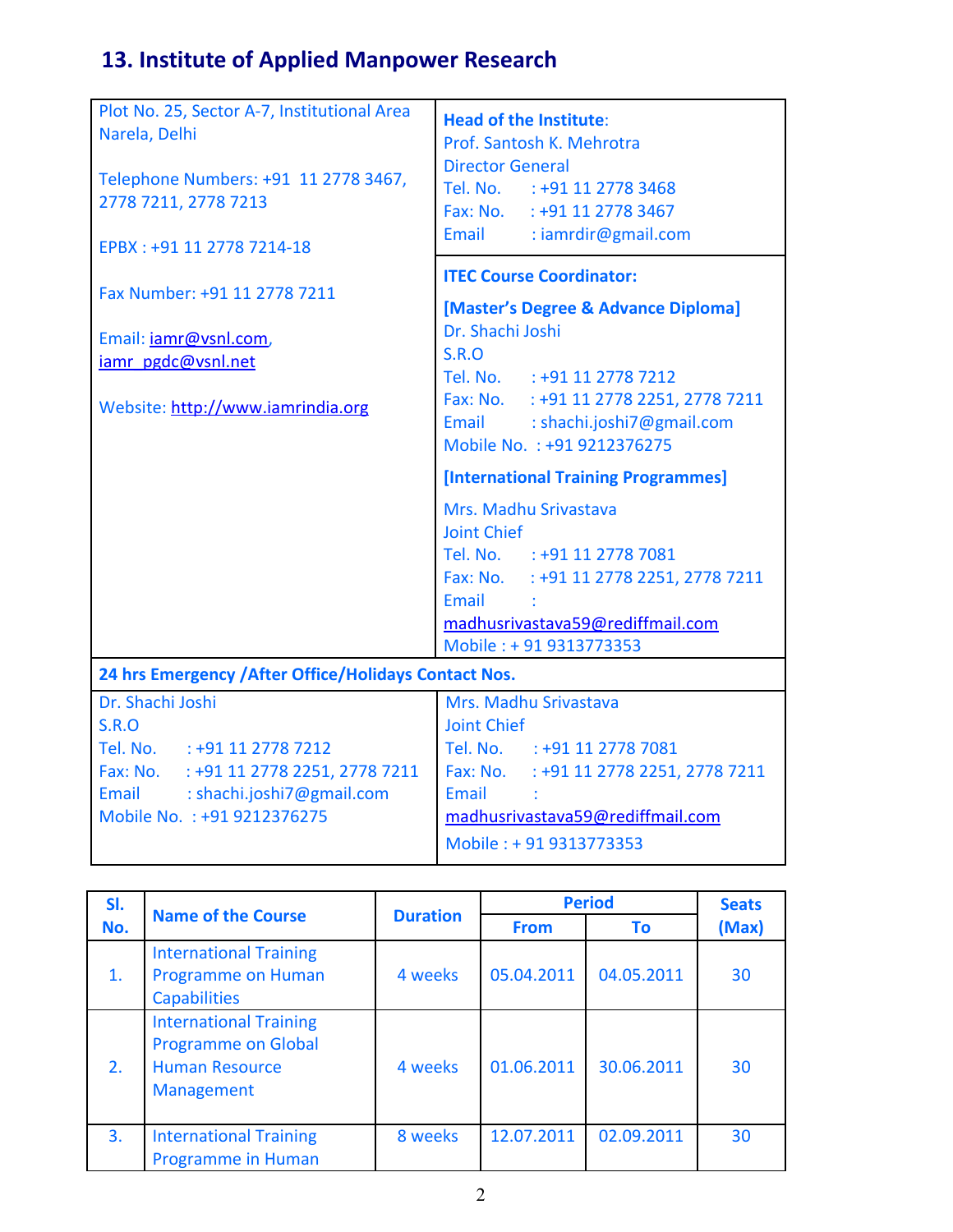|    | <b>Resource Planning and</b><br><b>Development</b>                                     |          |            |            |    |
|----|----------------------------------------------------------------------------------------|----------|------------|------------|----|
| 4. | <b>International Training</b><br><b>Programme in Manpower</b><br>Research              | 8 weeks  | 01.12.2011 | 25.01.2012 | 30 |
| 5. | <b>Advanced Diploma Course</b><br>in Human Resource<br><b>Planning and Development</b> | 39 weeks | 01.02.2012 | 31.10.2012 | 30 |
| 6. | Master's Degree in Human<br><b>Resource Planning and</b><br><b>Development</b>         | 52 weeks | 01.02.2012 | 31.01.2013 | 40 |

Sl. No. 1-6 : Bachelor's degree or its equivalent, and minimum of 2 years work experience.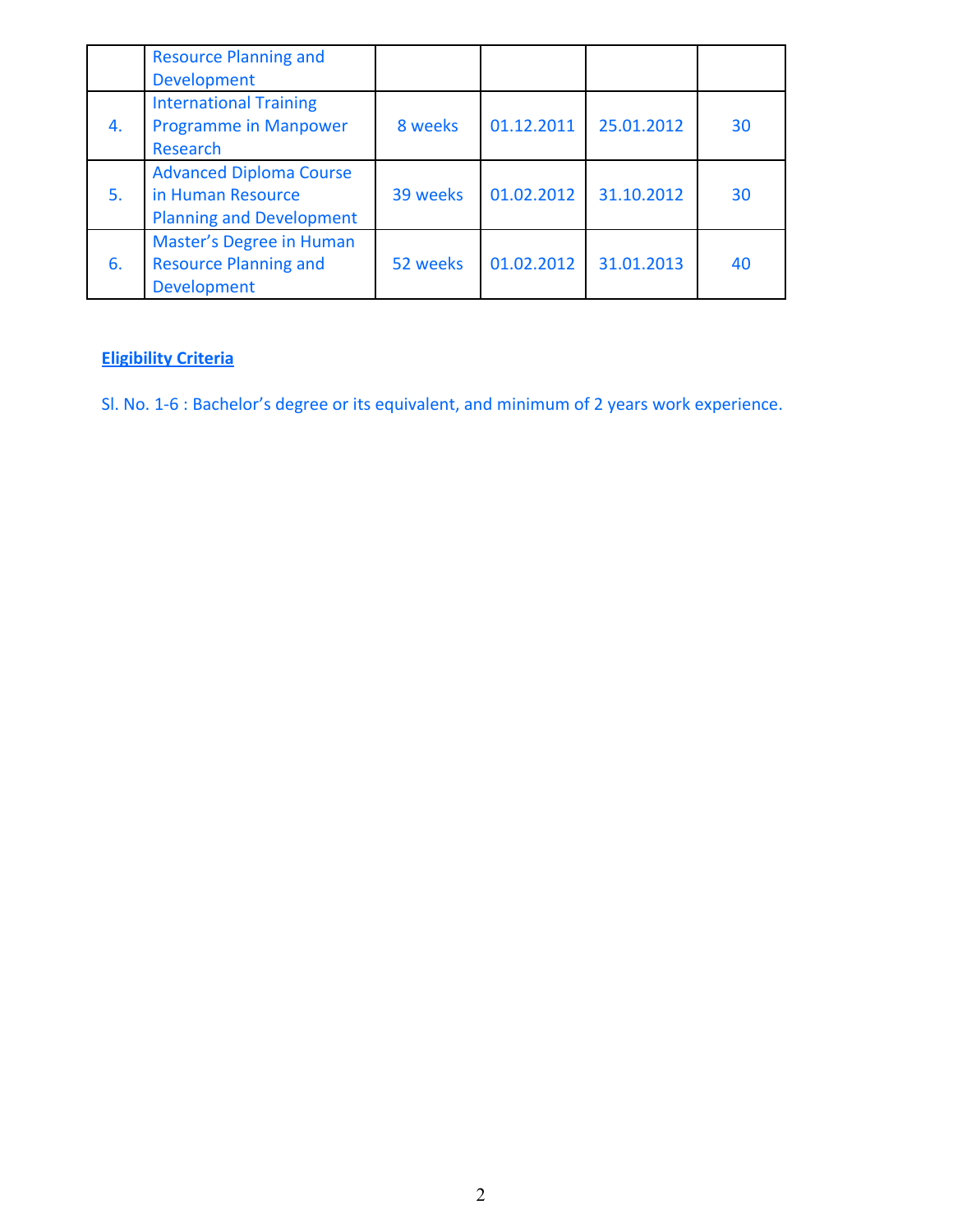## **14. International Management Institute**

| B-10, 30 & 31, Qutab Institutional Area,<br>Tara Crescents, New Delhi-110016<br>Telephone Numbers: + 91 11 4601 2729,<br>4601 2730, 2696 1437/3519/6143/9089 | <b>Head of the Institute:</b><br>Dr. P.K. Bhaumik<br><b>Director</b><br>Tel. No. :+91 11 2696 8351, 2652 9241<br>Fax: No. : +91 11 2686 7539<br>:pkbhaumik@imi.edu<br>Email<br>Mobile: +91 7838744425 |
|--------------------------------------------------------------------------------------------------------------------------------------------------------------|-------------------------------------------------------------------------------------------------------------------------------------------------------------------------------------------------------|
| Fax Number: +91 11 2686 7539<br>Email: imiinfo@imi.edu                                                                                                       | <b>ITEC Course Coordinator:</b><br>Por. Ramesh Behl<br>Professor & Programme Director                                                                                                                 |
| Website: www.imi.edu                                                                                                                                         | Tel. No. : +91 11 47194130, 4601230,<br>46012731<br>Fax: No. : +91 11 26867539<br>Email : rbehl@imi.edu<br>Mobile No.: +91 9811380066                                                                 |
| 24 hrs Emergency / After Office/Holidays Contact Nos.<br>Prof. Somayajulu Garimella                                                                          |                                                                                                                                                                                                       |

Tel. No. : +91 11 47194130, 46012730,46012731, 2696 1437/3519/6143/9089 Mobile No. : +91 9810488031

| SI.       | <b>Name of the Course</b>                                   | <b>Duration</b> | <b>Period</b> |            | <b>Seats</b> |
|-----------|-------------------------------------------------------------|-----------------|---------------|------------|--------------|
| <b>No</b> |                                                             |                 | <b>From</b>   | Τo         | (Max)        |
| 1.        | <b>Programme on General</b><br><b>Management Skills</b>     | 5 weeks         | 03.10.2011    | 04.11.2011 | 25           |
| 2.        | <b>Executive Post Graduate</b><br>Diploma in Management     | 52 weeks        | 28.03.2012    | 30.03.2013 | 15           |
| 3.        | <b>Certificate Course in</b><br><b>Operation Management</b> | 12 weeks        | 29.03.2012    | 30.06.2012 | 30           |

#### **Eligibility Criteria**

- Sl. No. 1. Bachelor Degree with 2 years of experience
- Sl. No. 2. Bachelor Degree with 5 years full time experience
- Sl. No. 3. Bachelor Degree preferably in Science or Engineering with 3 years full time experience in officer grade.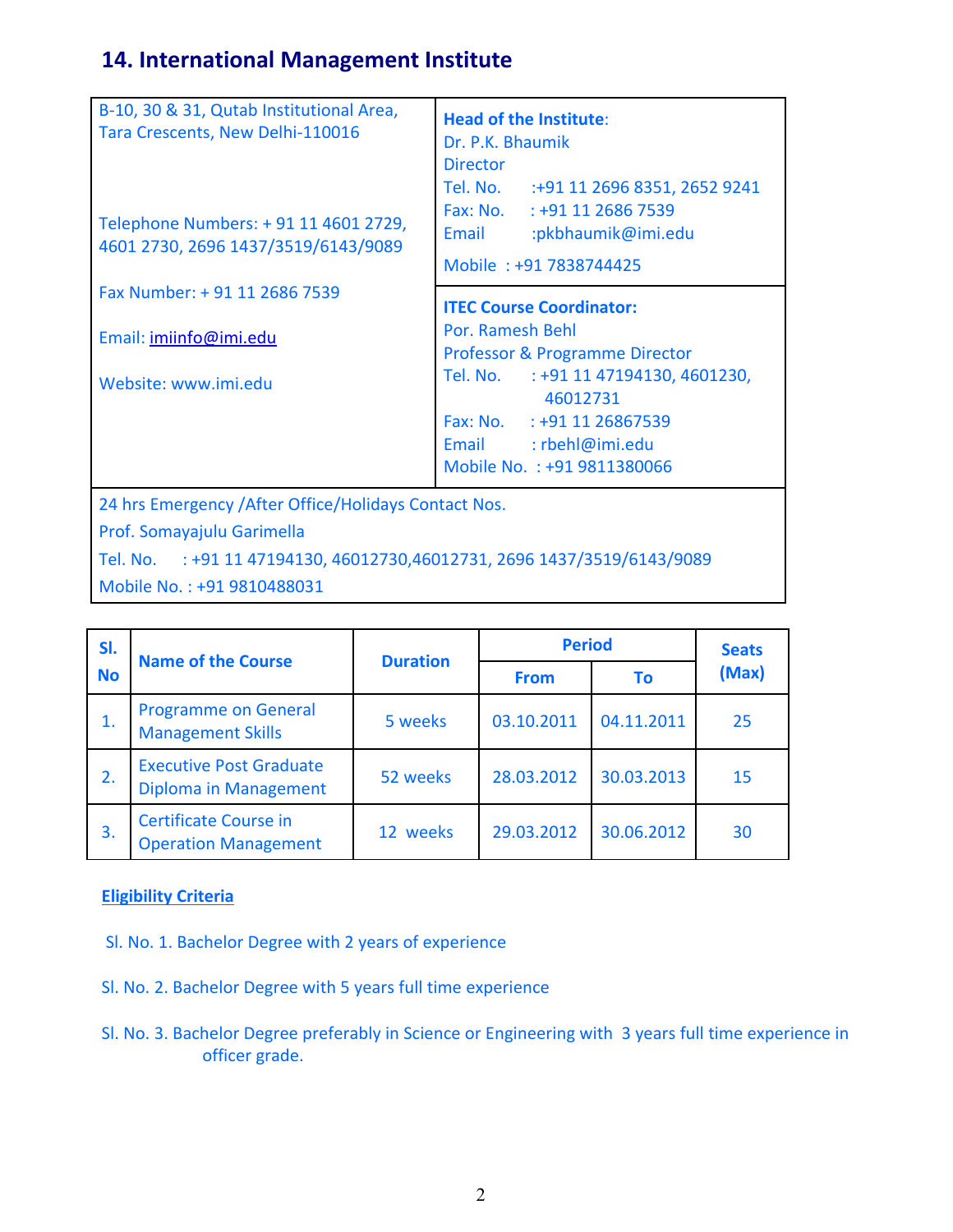## **SME/Rural Development Courses**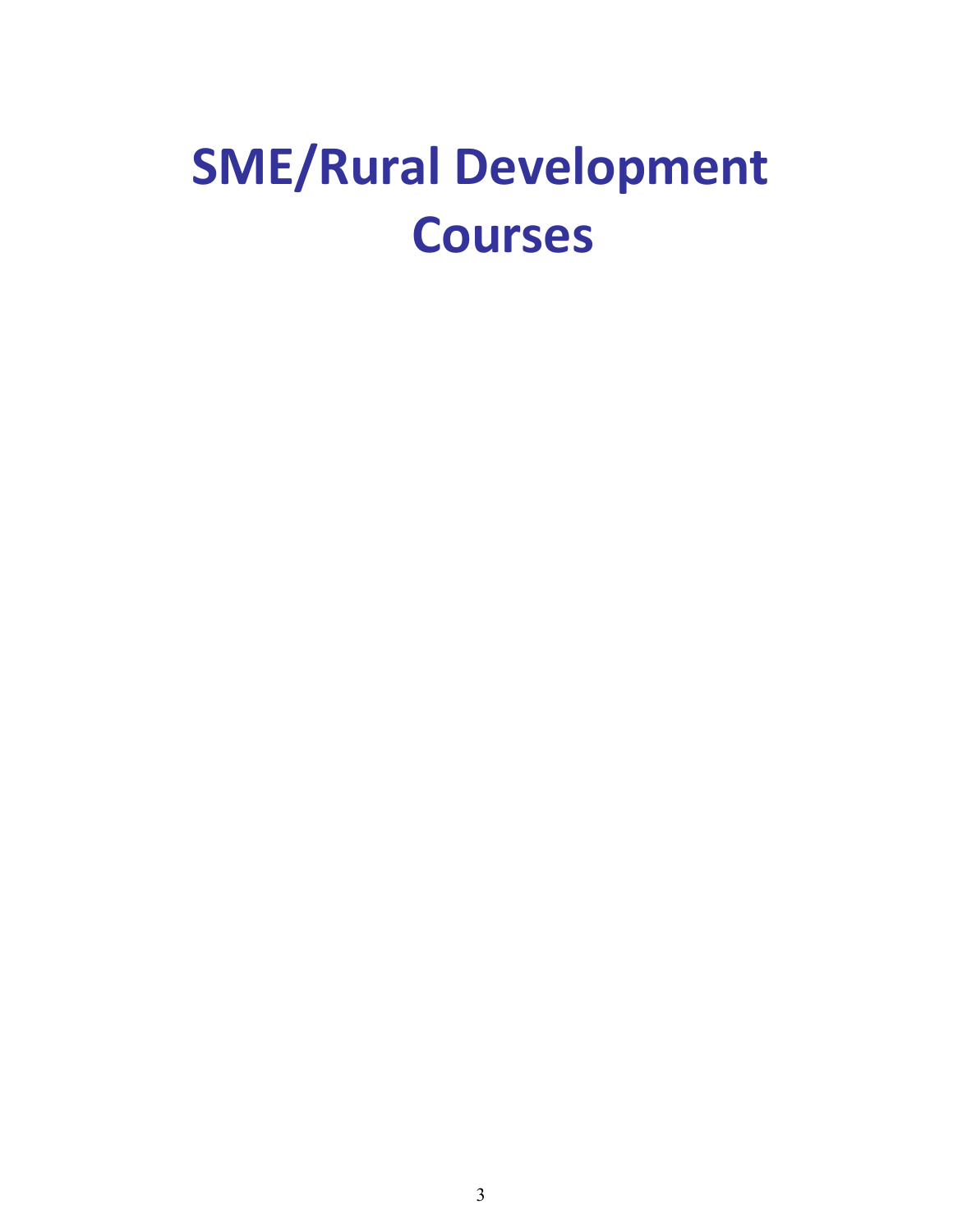## **15. Entrepreneurship Development Institute of India**

| Via Ahmedabad Airport & Indira Bridge<br><b>PO Bhat-382428</b><br>Distt. Gandhinagar (Gujarat)<br>Telephone Numbers: +91 79 23969151,<br>23969158, 23969161, 23969163                                                                                 | <b>Head of the Institute:</b><br>Dr. Dinesh Awasthi<br><b>Director General</b><br>Tel. No. :+91 79 2396 9157<br>Fax: No. :+91 79 2396 9160<br>:dinesh@ediindia.org<br>Email                          |  |  |  |
|-------------------------------------------------------------------------------------------------------------------------------------------------------------------------------------------------------------------------------------------------------|------------------------------------------------------------------------------------------------------------------------------------------------------------------------------------------------------|--|--|--|
| Fax Number: +91 79 2396 9164<br>Email: info@ediindia.org<br>Website: www.ediindia.org                                                                                                                                                                 | <b>ITEC Course Coordinator:</b><br>Ms. Lalitha Krishnan<br>Tel. No. : +91 79 2396 9158/161/163<br>Fax: No. : +91 79 23969160/2396 9164<br>Email :lalitha@ediindia.org<br>Mobile No. : +91 9974694496 |  |  |  |
| 24 hrs Emergency / After Office/Holidays Contact Nos.<br>Mr. K. K. Soni, Chief Administrative Officer (Adm, Per & Estate) In-charge<br>Tel. No. :+91 79 2396 9151, 2396 9158, 2396 9161, 2396 9163<br>Mobile No.: +91 9925016850 Res: +91 79 26753818 |                                                                                                                                                                                                      |  |  |  |

| SI.            | <b>Name of the Course</b>                                                                                                   | <b>Duration</b> | <b>Period</b> |            | <b>Seats</b> |
|----------------|-----------------------------------------------------------------------------------------------------------------------------|-----------------|---------------|------------|--------------|
| No.            |                                                                                                                             |                 | <b>From</b>   | To         | (Max)        |
| $\mathbf{1}$ . | <b>Governance &amp; Management</b><br>of Non-Profit Organizations<br>(NPOs)/NGOs)                                           | 6 weeks         | 04.07.2011    | 12.08.2011 | 40           |
| 2.             | Use of English Language in<br><b>Business Communication</b>                                                                 | 6 weeks         | 04.07.2011    | 12.08.2011 | 40           |
| 3.             | <b>Business Research Methods &amp;</b><br><b>Data Analysis</b>                                                              | 8 weeks         | 22.08.2011    | 14.10.2011 | 40           |
| 4.             | Informal Sector Enterprise,<br><b>Entrepreneurship and Local</b><br><b>Economic Development</b>                             | 8 weeks         | 22.08.2011    | 14.10.2011 | 40           |
| 5.             | <b>Entrepreneurial Management</b>                                                                                           | 6 weeks         | 07.11.2011    | 16.12.2011 | 40           |
| 6.             | <b>Cluster Development</b><br><b>Executives (CDEs) Programme</b>                                                            | 6 weeks         | 07.11.2011    | 16.12.2011 | 40           |
| 7.             | <b>Entrepreneurship &amp; Small</b><br><b>Business Promotion</b>                                                            | 6 weeks         | 02.01.2012    | 10.02.2012 | 40           |
| 8.             | Industrial & Infrastructure<br><b>Project Preparation &amp;</b><br><b>Appraisal</b>                                         | 6 weeks         | 02.01.2012    | 10.02.2012 | 40           |
| 9.             | <b>ICT Enabled Office</b><br><b>Applications, Web Designing</b><br>and e-Commerce for Small<br><b>Enterprise Operations</b> | 6 weeks         | 02.01.2012    | 10.02.2012 | 40           |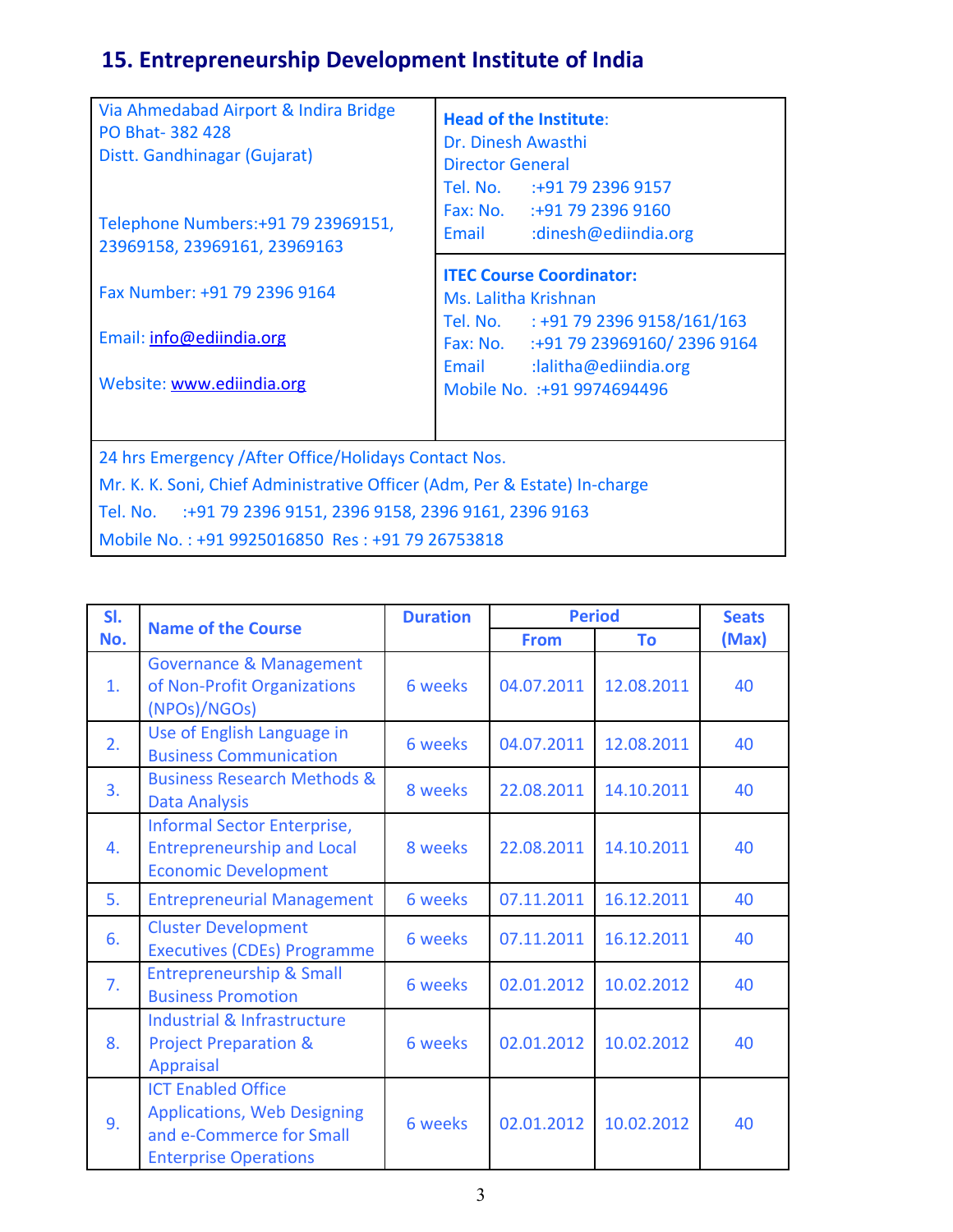| 10. | Promoting Innovation and<br><b>Entrepreneurship through</b><br>Incubation                                      | 6 weeks | 20.02.2012 | 30.03.2012 | 40 |
|-----|----------------------------------------------------------------------------------------------------------------|---------|------------|------------|----|
| 11. | Addressing 'Bottom of the<br>Pyramid' through Fostering<br>Social Entrepreneurship /<br><b>Social Business</b> | 6 weeks | 20.02.2012 | 30.03.2012 | 40 |
| 12. | <b>Capital Markets / Commodity</b><br><b>Markets &amp; Investment</b><br><b>Banking</b>                        | 6 weeks | 20.02.2012 | 30.03.2012 | 40 |

Sl. No. 1-8 & 10-12 : Graduates with basic knowledge of English:

Sl. No. : 9 : Certificate/Diploma/Degree in any discipline with basic knowledge of English and familiarity with MS Office.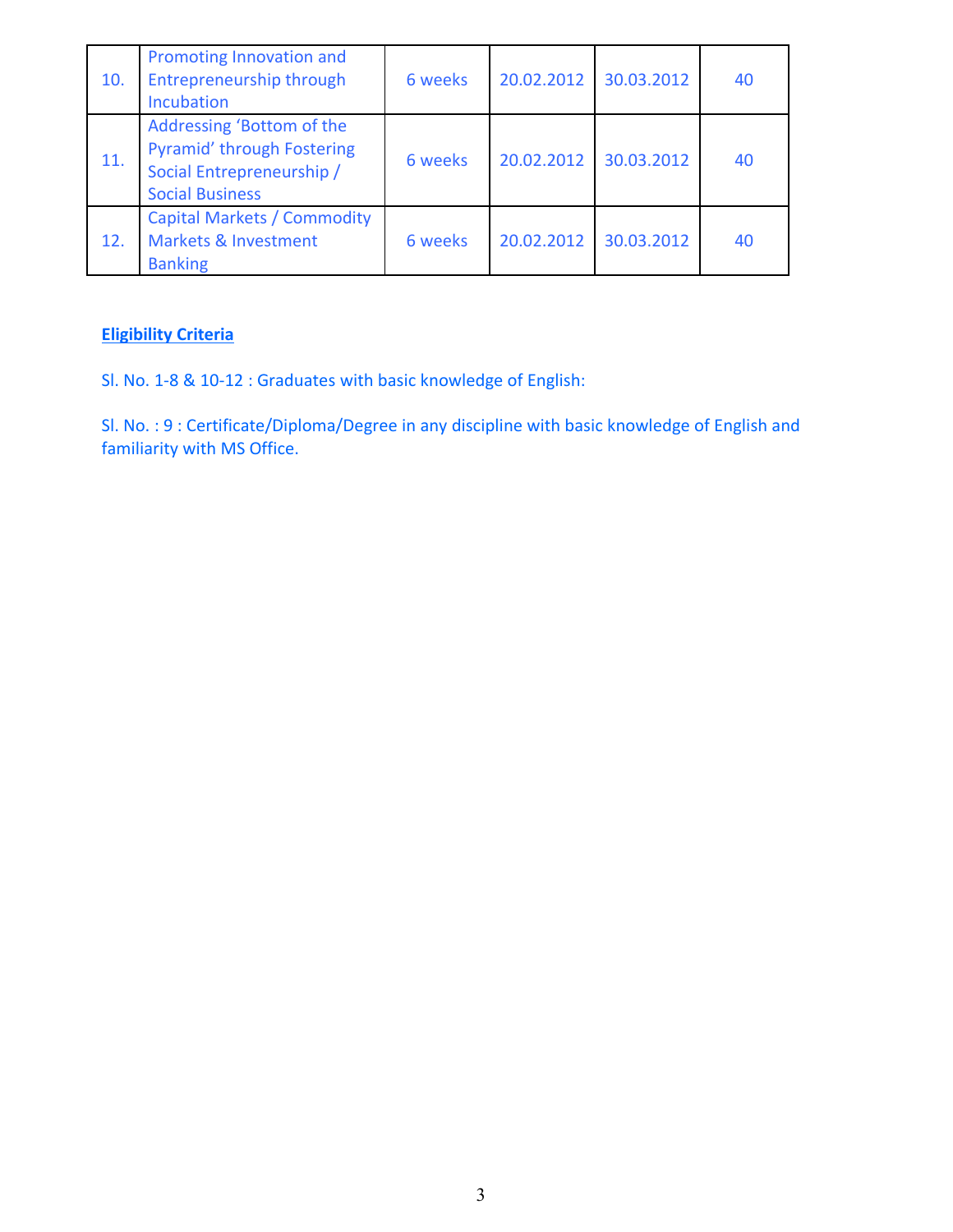## **16. National Institute of Entrepreneurship and Small Business Development**

| A-23, Sector-62, (Institutional Area),<br>Noida-201 301, U.P.<br>Telephone Numbers: +91 120 2403054-62<br>Fax Number: +91 120 2403057/62<br>Email: rrsingh004@yahoo.in | <b>Head of the Institute:</b><br><b>Director General</b><br>Tel. No.: 2403055-56<br>Fax No.: 2403057/62<br>E-Mail: edniesbud@rediffmail.com                                                                                                                                |  |  |  |
|------------------------------------------------------------------------------------------------------------------------------------------------------------------------|----------------------------------------------------------------------------------------------------------------------------------------------------------------------------------------------------------------------------------------------------------------------------|--|--|--|
| rrsingh004@gmail.com<br>drrsbishnoi@yahoo.com<br>Website:<br>http://www.niesbud.org/niesbud.nic.in                                                                     | <b>ITEC Course Coordinator:</b><br>Dr. Rishi Raj Singh<br>Director Training UEPA & Training Officer<br>Tel. No.: +91 120 2403062<br>Fax No.: +91 120 2403062<br>E-Mail: rsingh004@yahoo.in<br>rrsingh004@gmail.com<br>drrsbishnoi@yahoo.com<br>Mobile No. : +91 9818658897 |  |  |  |
| 24 hrs Emergency / After Office/Holidays Contact Nos.<br>Dr. Rishi Raj Singh, Director Training UEPA & Training Officer                                                |                                                                                                                                                                                                                                                                            |  |  |  |

Tel. No. : +91 120 2403062

Mobile No. : +91 9818658897

| SI. | <b>Name of the Course</b>                                                                                             | <b>Duration</b> | <b>Period</b> |            | <b>Seats</b> |
|-----|-----------------------------------------------------------------------------------------------------------------------|-----------------|---------------|------------|--------------|
| No. |                                                                                                                       |                 | <b>From</b>   | To         | (Max)        |
| 1.  | <b>Human Resource Development</b><br>and Entrepreneurship Education<br><b>Training (HRD-EE)</b>                       | 8 weeks         | 22.08.2011    | 14.10.2011 | 35           |
| 2.  | <b>Business Advisors' Training (BAT)</b>                                                                              | 8 weeks         | 22.08.2011    | 14.10.2011 | 35           |
| 3.  | <b>Small Business Planning and</b><br><b>Promotion (SBPP)</b>                                                         | 8 weeks         | 03.10.2011    | 25.11.2011 | 35           |
| 4.  | <b>Trainers Training on Self Help</b><br><b>Groups Formation, Growth &amp;</b><br><b>Sustenance</b><br>(TT-SHFGS)     | 8 weeks         | 03.10.2011    | 25.11.2011 | 35           |
| 5.  | <b>Trainers Training on</b><br><b>Entrepreneurship and Promotion</b><br>of Income Generation Activities<br>(TT-EPIGA) | 8 weeks         | 29.11.2011    | 20.01.2012 | 35           |
| 6.  | <b>Women and Enterprise</b><br>Development (WED): A<br><b>Trainers/Promoters Programme</b>                            | 8 weeks         | 29.11.2011    | 20.01.2012 | 35           |
| 7.  | Innovative Leadership for<br><b>Organization Growth and</b><br><b>Excellence (ILOGE)</b>                              | 8 weeks         | 30.01.2012    | 25.03.2012 | 35           |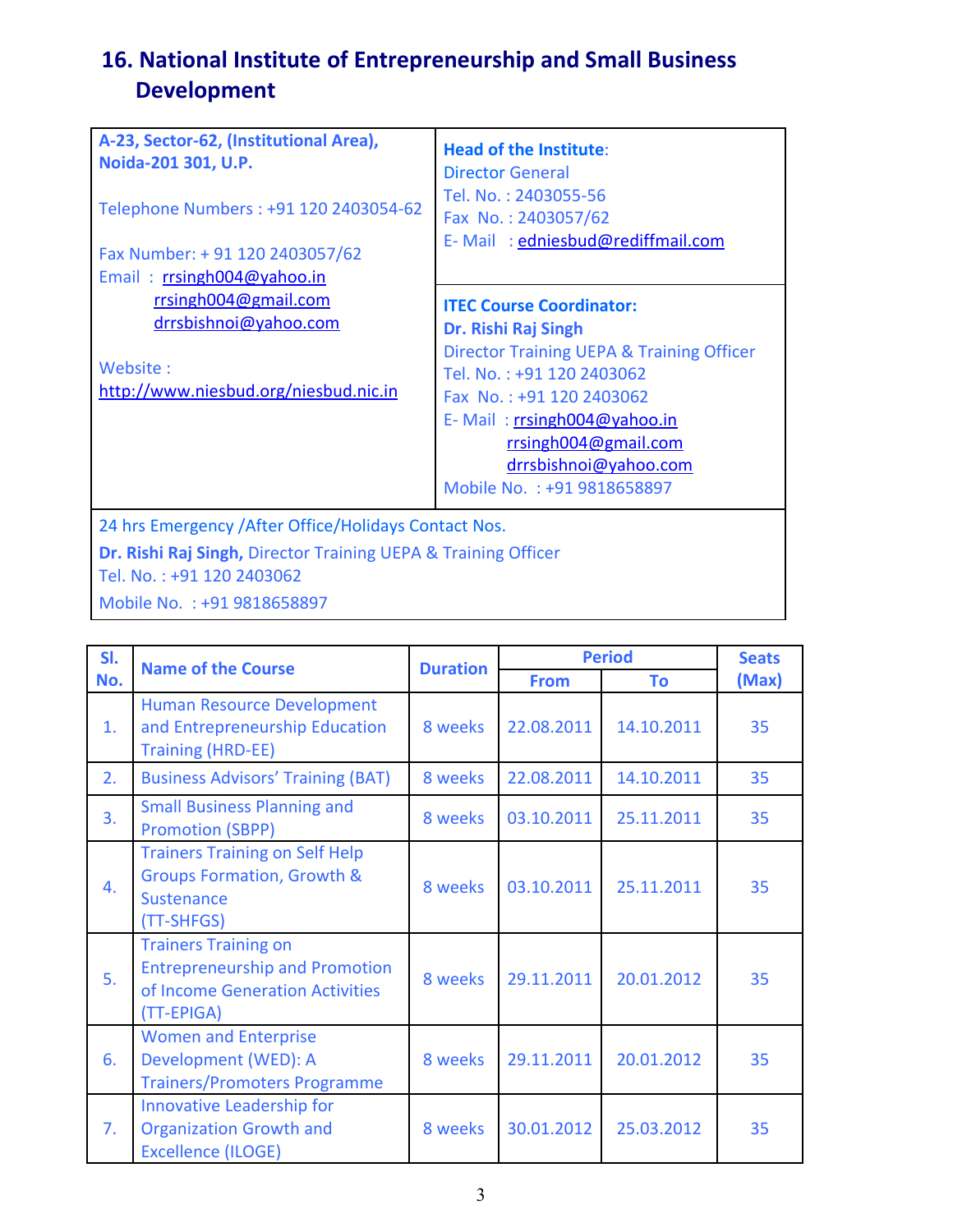| <b>Entrepreneurship for Small</b> |  |                               |  |
|-----------------------------------|--|-------------------------------|--|
| 8. Business Trainers/Promoters    |  | 8 weeks 30.01.2012 25.03.2012 |  |
| l (ESB-TP)                        |  |                               |  |

Sl. No. 1-8 : 'A' Level or Equivalent; Adequate knowledge of English is necessary for effective participation.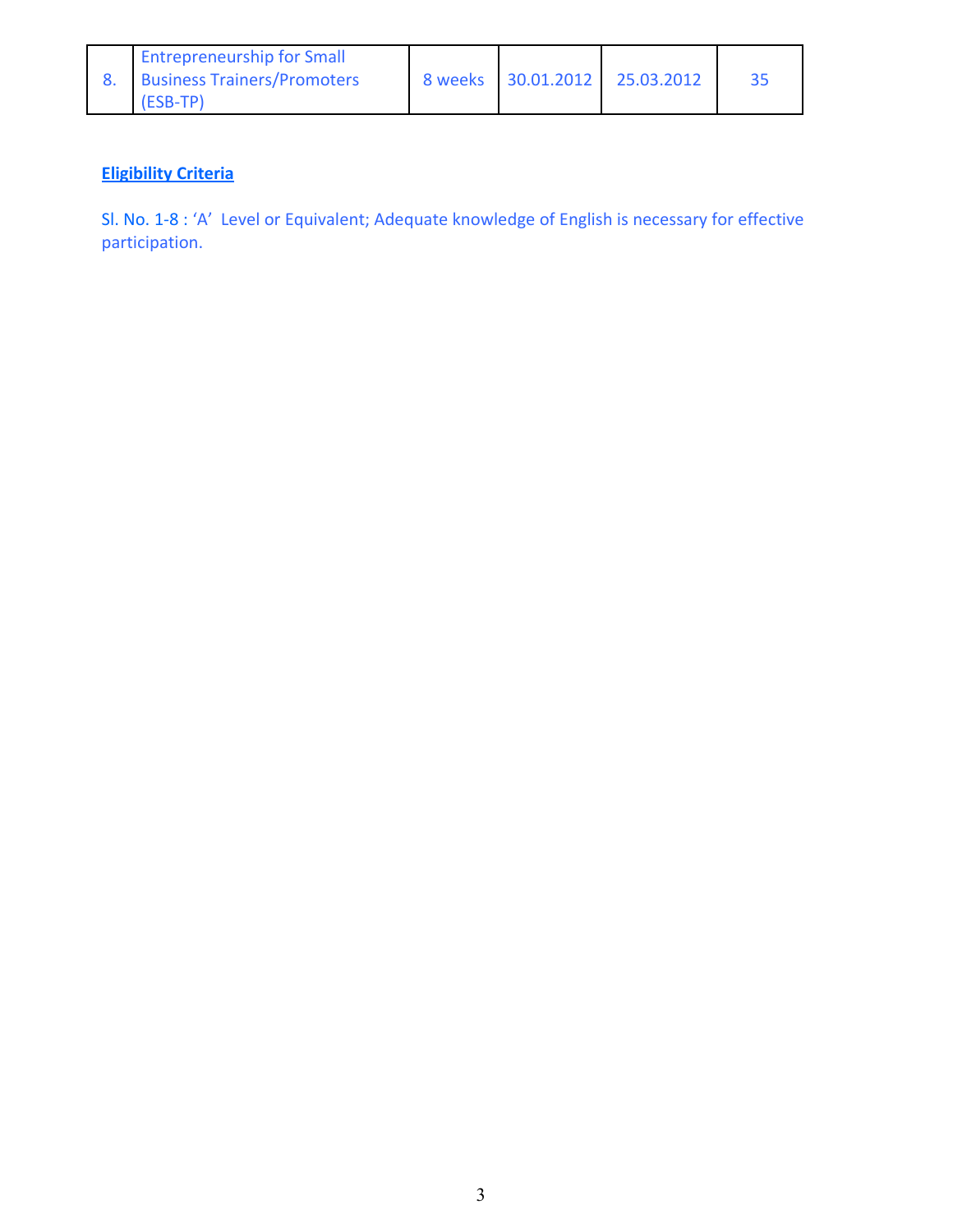## **17. National Institute of Micro Small & Medium Enterprises**

| Yousufguda,<br>Hyderabad-500045                                                                 | <b>Head of the Institute:</b>                                                                                                                       |  |  |  |
|-------------------------------------------------------------------------------------------------|-----------------------------------------------------------------------------------------------------------------------------------------------------|--|--|--|
| Telephone Numbers: +91 40 23608544 -<br>46, 23608316 - 18<br>Fax No.: +91 40 23608547, 23608956 | <b>Dr Chukka Kondaiah</b><br><b>Director General</b><br>Tel. No.: +91 40 23608577<br>Fax No.: +91 40 23608547<br>Email: ck@nimsme.org               |  |  |  |
| Email: registrar@nimsme.org,                                                                    |                                                                                                                                                     |  |  |  |
| registraroffice@nimsme.org                                                                      | <b>ITEC Course Coordinator:</b><br><b>Prof. NVNS Dev</b>                                                                                            |  |  |  |
| <b>Website: www.nimsme.org</b>                                                                  | <b>Registrar</b><br>Tel. No.: +91 40 23608544 - 46 Ext 258<br>Fax No: +91-40-23608956<br>E-Mail: registrar@nimsme.org<br>Mobile No.: +91 9866426680 |  |  |  |
| 24 hrs Emergency / After Office/Holidays Contact Nos.                                           |                                                                                                                                                     |  |  |  |
| Mr. N Murali Kishore, Assistant Registrar<br>Tel. No.: +91 40 23608544 - 46 Ext 260 & 217       |                                                                                                                                                     |  |  |  |
| Mobile: +91 9391032238                                                                          |                                                                                                                                                     |  |  |  |

| <u>SI.</u> | <b>Name of the Course</b>                                                                                                           | <b>Duration</b> | <b>Period</b> |            | <b>Seats</b> |
|------------|-------------------------------------------------------------------------------------------------------------------------------------|-----------------|---------------|------------|--------------|
| <b>No</b>  |                                                                                                                                     |                 | <b>From</b>   | <u>To</u>  | (Max)        |
| 1.         | <b>Communication Skills in</b><br><b>English and Promotion of</b><br>Micro, Small and Medium<br><b>Enterprises (EPMSMEs)</b>        | 12 weeks        | 08.08.2011    | 28.10.2011 | 30           |
| 2.         | <b>Communication Skills in</b><br><b>English and Promotion of</b><br><b>Food Processing Enterprises</b><br>for Women (EPFPWs)       | 12 weeks        | 08.08.2011    | 28.10.2011 | 30           |
| 3.         | <b>Communication Skills in</b><br><b>English and Information</b><br><b>Systems &amp; Services for SMEs</b><br>(EISSMEs)             | 12 weeks        | 08.08.2011    | 28.10.2011 | 30           |
| 4.         | <b>Communication Skills in</b><br><b>English and ICT for Business</b><br><b>Promotion of SMEs</b><br>(EIBPSMEs)                     | 12 weeks        | 08.08.2011    | 28.10.2011 | 30           |
| 5.         | <b>Communication Skills in</b><br><b>English and Capacity Building</b><br>for providing Alternative<br>Livelihood Opportunities for | 12 weeks        | 08.08.2011    | 28.10.2011 | 30           |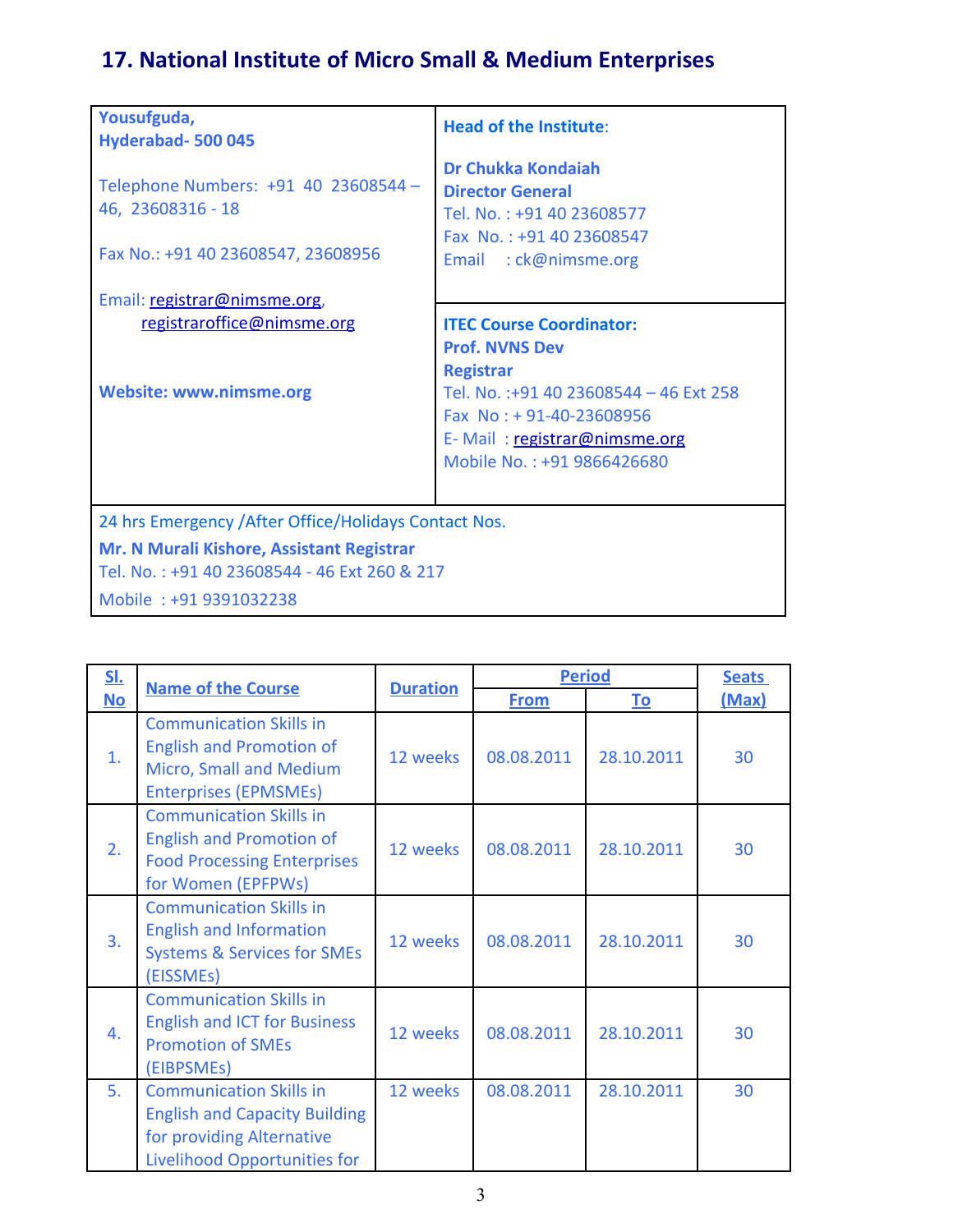|     | Poor (ECBALO)                                                                                       |         |            |            |    |
|-----|-----------------------------------------------------------------------------------------------------|---------|------------|------------|----|
| 6.  | <b>Tourism and Hospitality</b><br><b>Management (THM)</b>                                           | 8 weeks | 05.09.2011 | 28.10.2011 | 30 |
| 7.  | <b>Innovative Strategies for</b><br><b>SME Development (ISSD)</b>                                   | 8 weeks | 05.09.2011 | 28.10.2011 | 30 |
| 8.  | <b>Enterprise Development</b><br>through Micro Finance<br>(EDMF)                                    | 8 weeks | 05.09.2011 | 28.10.2011 | 30 |
| 9.  | <b>Empowerment of Women</b><br>through Enterprises (EWE)                                            | 8 weeks | 14.11.2011 | 06.01.2012 | 30 |
| 10. | <b>Intellectual Property Rights</b><br>(IPRs) and Implications for<br><b>SMEs (IPRIS)</b>           | 8 weeks | 14.11.2011 | 06.01.2012 | 30 |
| 11. | <b>Training Methods and Skills</b><br>for Managers (TMSM)                                           | 8 weeks | 14.11.2011 | 06.01.2012 | 30 |
| 12. | <b>SMEs Financing: Approaches</b><br>and Strategies (SMEFAS)                                        | 8 weeks | 14.11.2011 | 06.01.2012 | 30 |
| 13. | <b>Total Quality Management &amp;</b><br>ISO 9001: 2000/14001:<br>2004/BS 7799 & Six Sigma<br>(TQM) | 8 weeks | 14.11.2011 | 06.01.2012 | 30 |
| 14. | Planning and Promotion of<br><b>Agro and Food Enterprises</b><br>(PAFE)                             | 8 weeks | 14.11.2011 | 06.01.2012 | 30 |
| 15. | <b>Promotion of Micro</b><br><b>Enterprises (POME)</b>                                              | 8 weeks | 23.01.2012 | 16.03.2012 | 30 |
| 16  | <b>Promotion of Financial</b><br>Markets (PFM)                                                      | 8 weeks | 23.01.2012 | 16.03.2012 | 30 |
| 17. | <b>Training of Trainers in</b><br><b>Entrepreneurship and Skill</b><br>Development (ToTE-ESD)       | 8 weeks | 23.01.2012 | 16.03.2012 | 30 |
| 18. | <b>Micro Credit for Promotion</b><br>of Sustainable SHG<br>Livelihood (MPSL)                        | 8 weeks | 23.01.2012 | 16.03.2012 | 30 |
| 19. | <b>Management Consultancy</b><br><b>Services for SMEs (MCSS)</b>                                    | 8 weeks | 23.01.2012 | 16.03.2012 | 30 |
| 20. | <b>Tourism and Hospitality</b><br><b>Management (THM)</b>                                           | 8 weeks | 23.01.2012 | 16.03.2012 | 30 |

Sl. No. 1-20 : Graduation with 3 yrs experience Or Diploma with 5 years experience Or Certificate with 7 years experience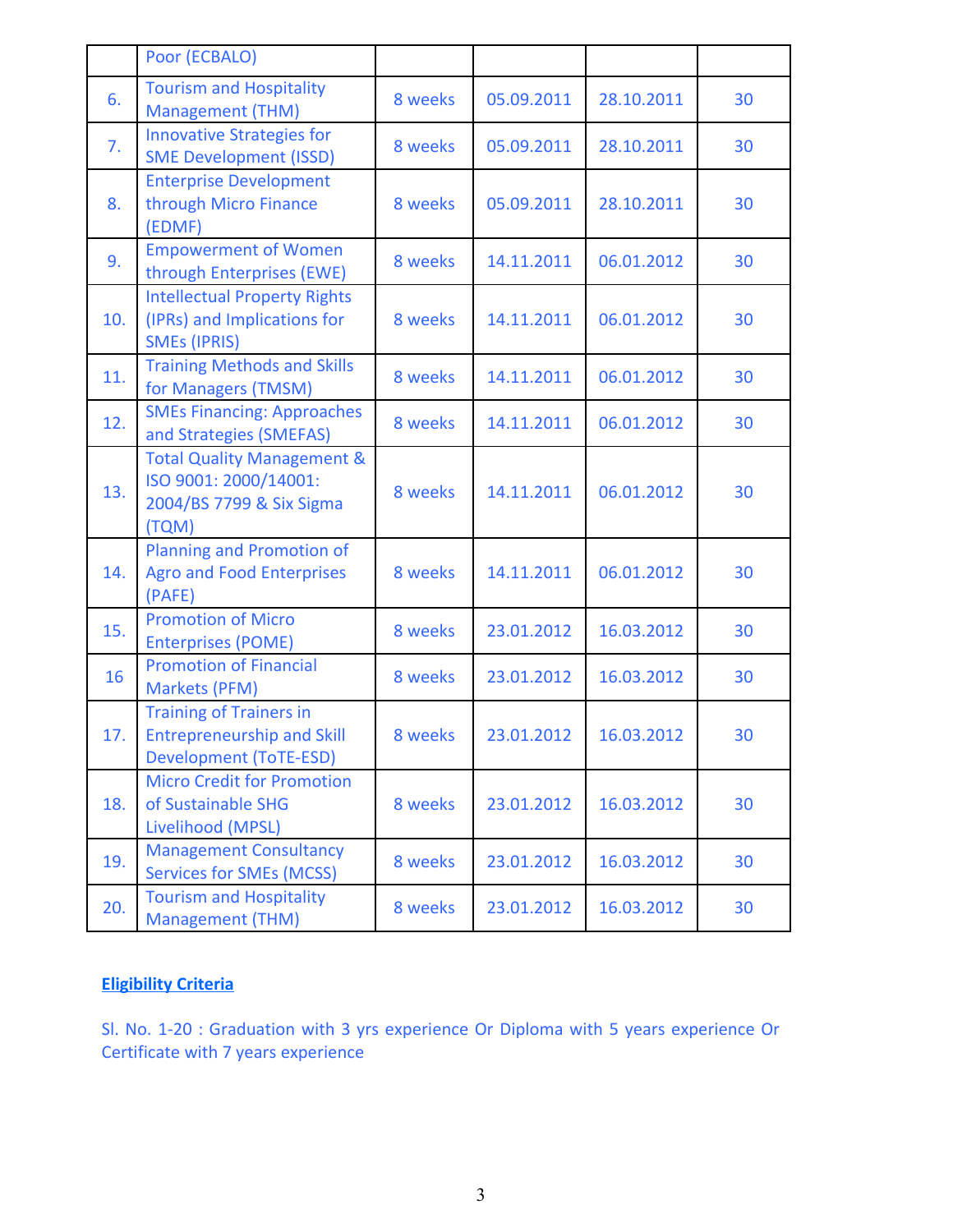# **18. National Institute Rural Development**

| Rajendranagar, Hyderabad 500 030,<br><b>Andhra Pradesh</b><br>Telephone Numbers: +91 40 2400 8426,<br>2400 8464<br>Fax Numbers: +91 40 2401 6500,<br>2400 8464<br>Email: dg@nird.gov.in                      | <b>Head of the Institute:</b><br>Mr. Mathew C Kunnumkal, IAS<br><b>Director General</b><br>Tel No.: +91 40 2400 8426<br>Fax No.: +91 40 2401 6500<br>E-mail: dg@nird.gov.in<br><b>ITEC Course Coordinator:</b><br><b>Dr K Suman Chandra</b><br><b>Prof. &amp; Head</b><br>(Research & Training Division) NIRD<br>Tel No. +91 40 24008515<br>Fax No.+91 40 24008515<br>E-mail: sum@nird.gov.in<br>Mobile No.+91 9848997643<br><b>Dr R P Achari</b><br><b>Associate Professor</b><br>(Training Division of RTD) NIRD<br>Tel. fax No.91-040-24008439<br>E-mail: rpa@nird.gov.in |
|--------------------------------------------------------------------------------------------------------------------------------------------------------------------------------------------------------------|------------------------------------------------------------------------------------------------------------------------------------------------------------------------------------------------------------------------------------------------------------------------------------------------------------------------------------------------------------------------------------------------------------------------------------------------------------------------------------------------------------------------------------------------------------------------------|
|                                                                                                                                                                                                              | Mobile No.+91 9848992619                                                                                                                                                                                                                                                                                                                                                                                                                                                                                                                                                     |
| 24 hrs Emergency / After Office/Holidays Contact Nos.<br>1. Shri. M.V.Rao IAS, Registrar & Director (Administration)<br>Tel. No. 91-040-24008498<br>Mobile No.+91 9848040391<br>Email: regoffice@nird.gov.in |                                                                                                                                                                                                                                                                                                                                                                                                                                                                                                                                                                              |

2. **Shri K C. Behara,** Public Relation Officer : Mobile +91 9848521043

| <u>SI.</u> |                                                                                                   |                 | <b>Period</b> |            | <b>Seats</b> |
|------------|---------------------------------------------------------------------------------------------------|-----------------|---------------|------------|--------------|
| <b>No</b>  | <b>Name of the Course</b>                                                                         | <b>Duration</b> | <b>From</b>   | <b>To</b>  | (Max)        |
| 1.         | Planning, Monitoring and<br><b>Evaluation of Rural</b><br><b>Development Programme</b>            | 4 weeks         | 20.06.2011    | 18.07.2011 | 25           |
| 2.         | <b>Livelihood Technologies</b><br>for Empowerment of Rural<br><b>Poor Women</b>                   | 4 weeks         | 20.06.2011    | 18.07.2011 | 25           |
| 3.         | Geo-informatics<br><b>Applications in Rural</b><br><b>Development</b>                             | 6 weeks         | 18.07.2011    | 28.08.2011 | 25           |
| 4.         | <b>Participatory Poverty</b><br><b>Alleviation Strategies for</b><br><b>Development Economics</b> | 6 weeks         | 25.07.2011    | 04.09.2011 | 25           |
| 5.         | <b>Management of Rural</b>                                                                        | 4 weeks         | 03.08.2011    | 30.08.2011 | 25           |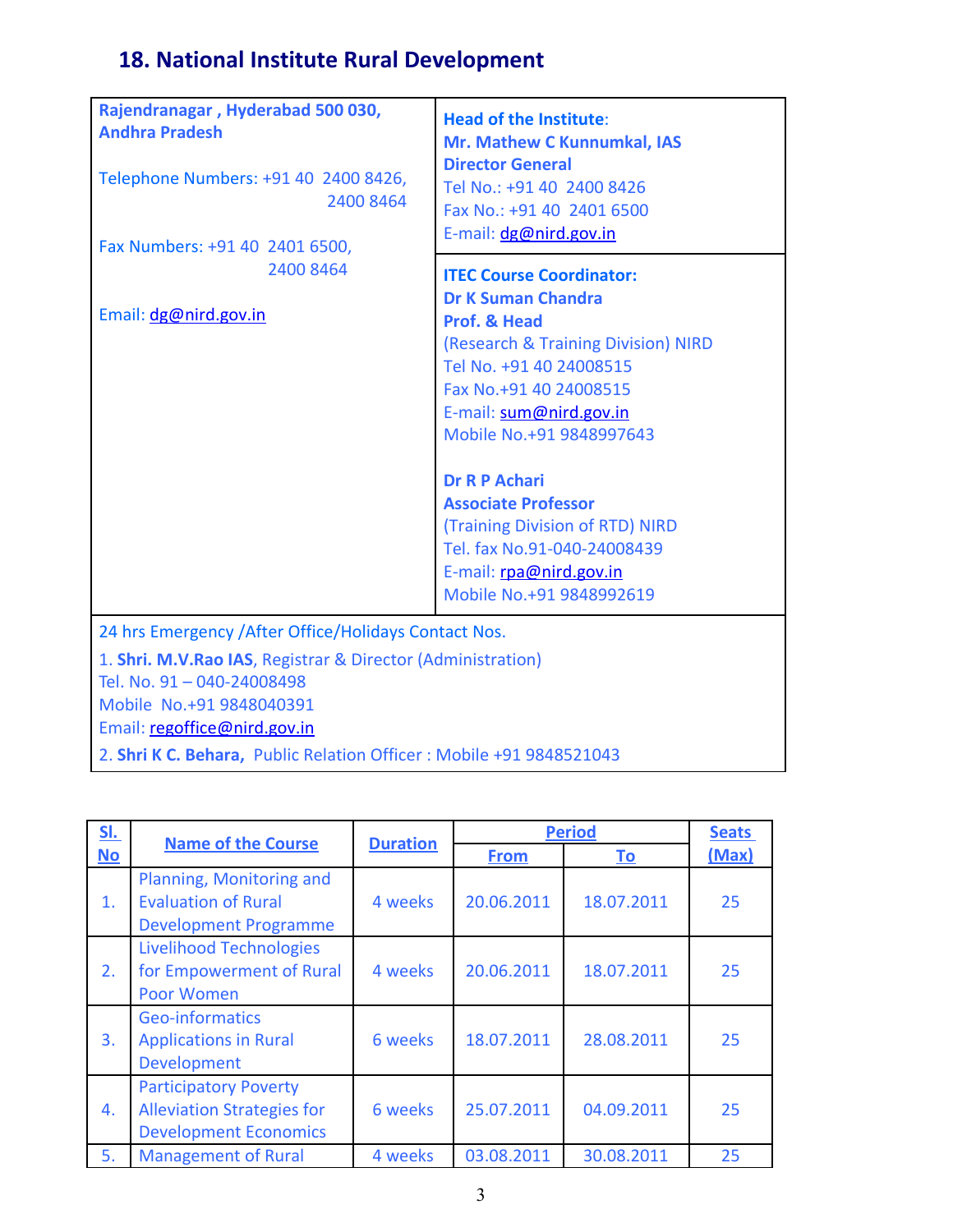|     | <b>Drinking Water and</b><br><b>Sanitation Programmes</b>                                             |         |            |            |    |
|-----|-------------------------------------------------------------------------------------------------------|---------|------------|------------|----|
| 6.  | <b>Management of Rural</b><br><b>Development and Good</b><br>Governance                               | 4 weeks | 05.09.2011 | 02.10.2011 | 25 |
| 7.  | <b>HRD for Development</b><br>Professionals                                                           | 4 weeks | 05.09.2011 | 02.10.2011 | 25 |
| 8.  | <b>Planning and Management</b><br>of Rural Energy<br><b>Programmes</b>                                | 4 weeks | 03.10.2011 | 30.10.2011 | 25 |
| 9.  | <b>Community Based Disaster</b><br>Management:<br><b>Preparedness and Coping</b><br><b>Strategies</b> | 6 weeks | 10.10.2011 | 21.11.2011 | 25 |
| 10. | <b>Participatory Rural</b><br>Development                                                             | 6 weeks | 01.11.2011 | 12.12.2011 | 25 |
| 11. | <b>Natural Resource</b><br><b>Management for</b><br><b>Sustainable Rural</b><br>Livelihoods           | 4 weeks | 14.11.2011 | 13.12.2011 | 25 |
| 12. | <b>Strategies for Sustainable</b><br><b>Agriculture and Rural</b><br>Development                      | 4 weeks | 09.01.2012 | 06.02.2012 | 25 |
| 13. | <b>Information Technology</b><br>for Rural Development                                                | 4 weeks | 17.01.2012 | 13.02.2012 | 25 |
| 14. | <b>Poverty Reduction through</b><br><b>Effective Rural Credit</b>                                     | 4 weeks | 06.02.2012 | 06.03.2012 | 25 |
| 15. | <b>Geo-informatics</b><br><b>Applications in Rural</b><br>Development                                 | 6 weeks | 21.02.2012 | 03.04.2012 | 25 |
| 16. | <b>Planning for Poverty</b><br><b>Reduction and Sustainable</b><br>Development                        | 4 weeks | 28.02.2012 | 27.03.2012 | 25 |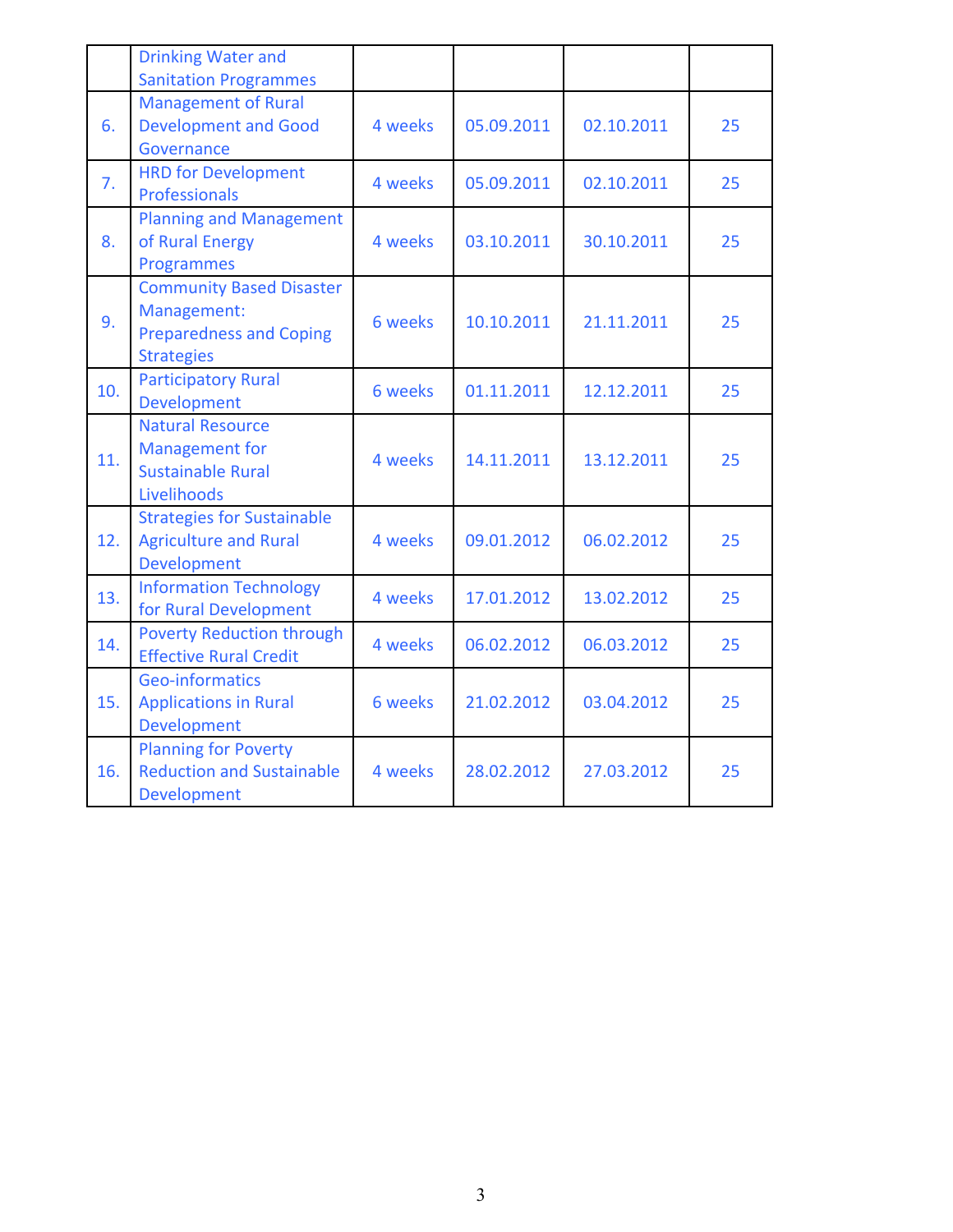- Sl. No. 1 : Senior level development functionaries directly concerned with the planning and implementation of poverty reduction and rural development projects; managers of rural development programmes;
- Sl. No. 2, 3, 6, & 7, 9,10,13, 14, &15 . Graduates with good familiarity in English with minimum 2 years experience;
- Sl. No. 4 : Officials working in Agriculture and Rural Development sector;
- Sl. No. 5: Graduates with working experience in Drinking Water and Sanitation Projects.;
- Sl. No. 8, 11, 12 & 16: Senior and middle level policy makers, administrators, entrepreneurs, bankers, academics, scientists and executives of corporate sector, voluntary sector representatives having interest in rural development sector/ poverty alleviation/agriculture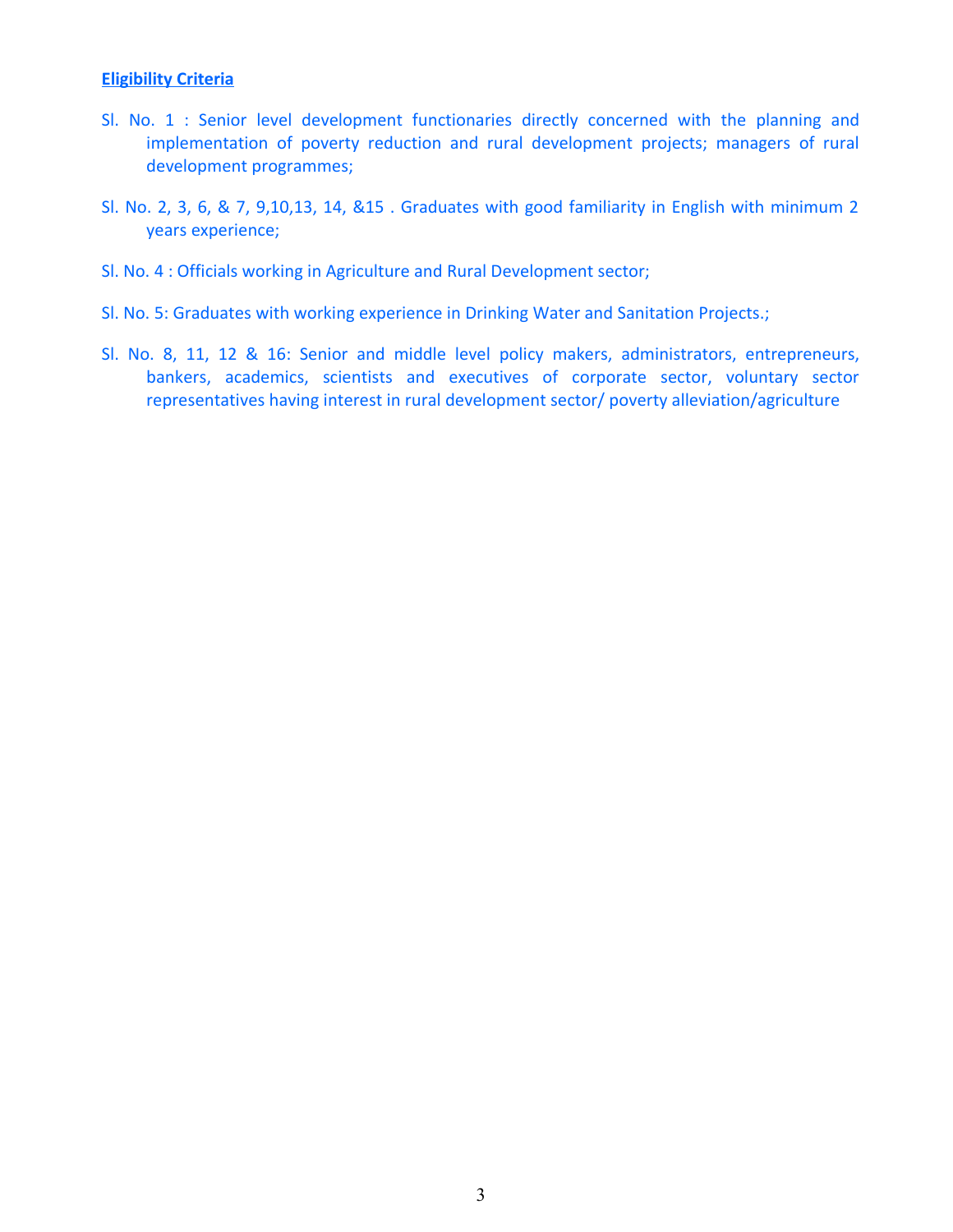# **Specialized Courses**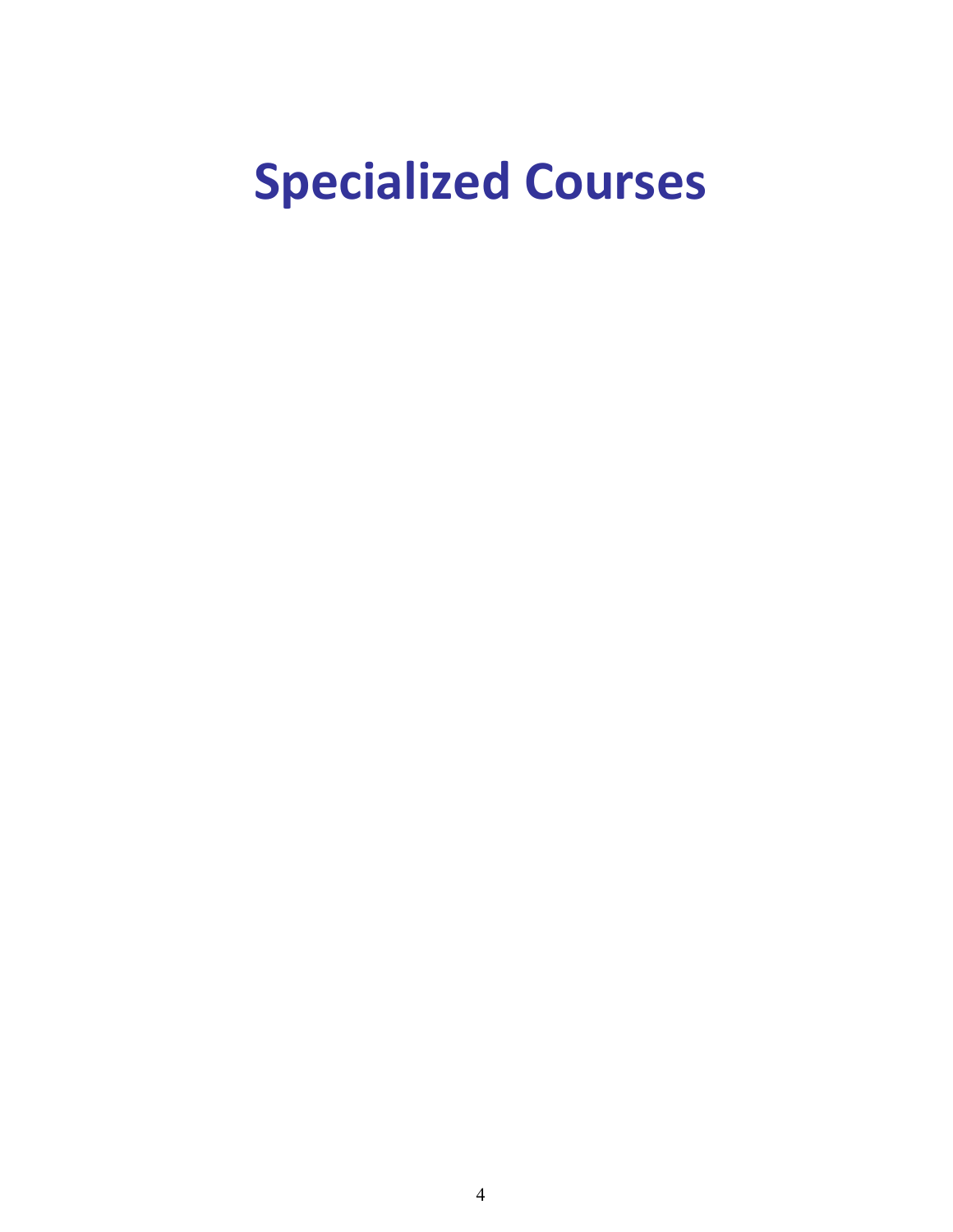# **19. Bureau of Parliamentary Studies and Training**

| <b>Parliament Library Building, Pandit Pant</b><br>Marg, New Delhi-110001<br>Telephone Numbers: +91 11 23034563,<br>23035017<br>Fax Numbers: +91 11 23015293 | <b>Head of the Institute:</b><br>Mr. T.K. Viswanathan<br><b>Secretary-General, Lok Sabha</b><br>Tel. No.: +91 11 23017465, 23034255<br>Fax: No.: +91 11 23017465<br>Email: vnathan@sansad.nic.in |
|--------------------------------------------------------------------------------------------------------------------------------------------------------------|--------------------------------------------------------------------------------------------------------------------------------------------------------------------------------------------------|
| Email: bpst@sansad.nic.in                                                                                                                                    | <b>ITEC Course Coordinator:</b><br>Mr. R. L. Shali,                                                                                                                                              |
| Website:<br>www.parliamentofindia.nic.in/bpst/bpst.ht<br>m                                                                                                   | <b>Additional Director</b><br>Tel. No.: +91 11 23034656<br>Fax: No. +91 11 23015293<br>Email: shalirl@sansad.nic.in<br>Mobile No.: + 91 9810856339                                               |
| 24 hrs Emergency / After Office/Holidays Contact Nos.<br>Mr. Munish Kumar Rewari, Executive Officer                                                          |                                                                                                                                                                                                  |
| Tel. No. :+91 11 23034563                                                                                                                                    |                                                                                                                                                                                                  |
| Mobile No. : +91 9868103985                                                                                                                                  |                                                                                                                                                                                                  |

| <u>SI.</u> | <b>Name of the Course</b>                                                  | <b>Duration</b> | <b>Period</b> |            | <b>Seats (Max)</b> |
|------------|----------------------------------------------------------------------------|-----------------|---------------|------------|--------------------|
| No.        |                                                                            |                 | <b>From</b>   | Τo         |                    |
|            | Parliamentary Internship<br>Programme (PIP)                                | 4 weeks         | 02.11.2011    | 02.12.2011 | 40                 |
|            | <b>International Training</b><br>Programme in Legislative<br>Drafting (LD) | 4 weeks         | 10.01.2012    | 10.02.2012 | 40                 |

### **Eligibility Criteria:**

- Sl. No. 1: Senior Parliamentary official with good knowledge of written and spoken English;
- Sl. No. 2 : Senior Parliamentary/Government official with good knowledge of written and spoken English; should be a Law Graduate.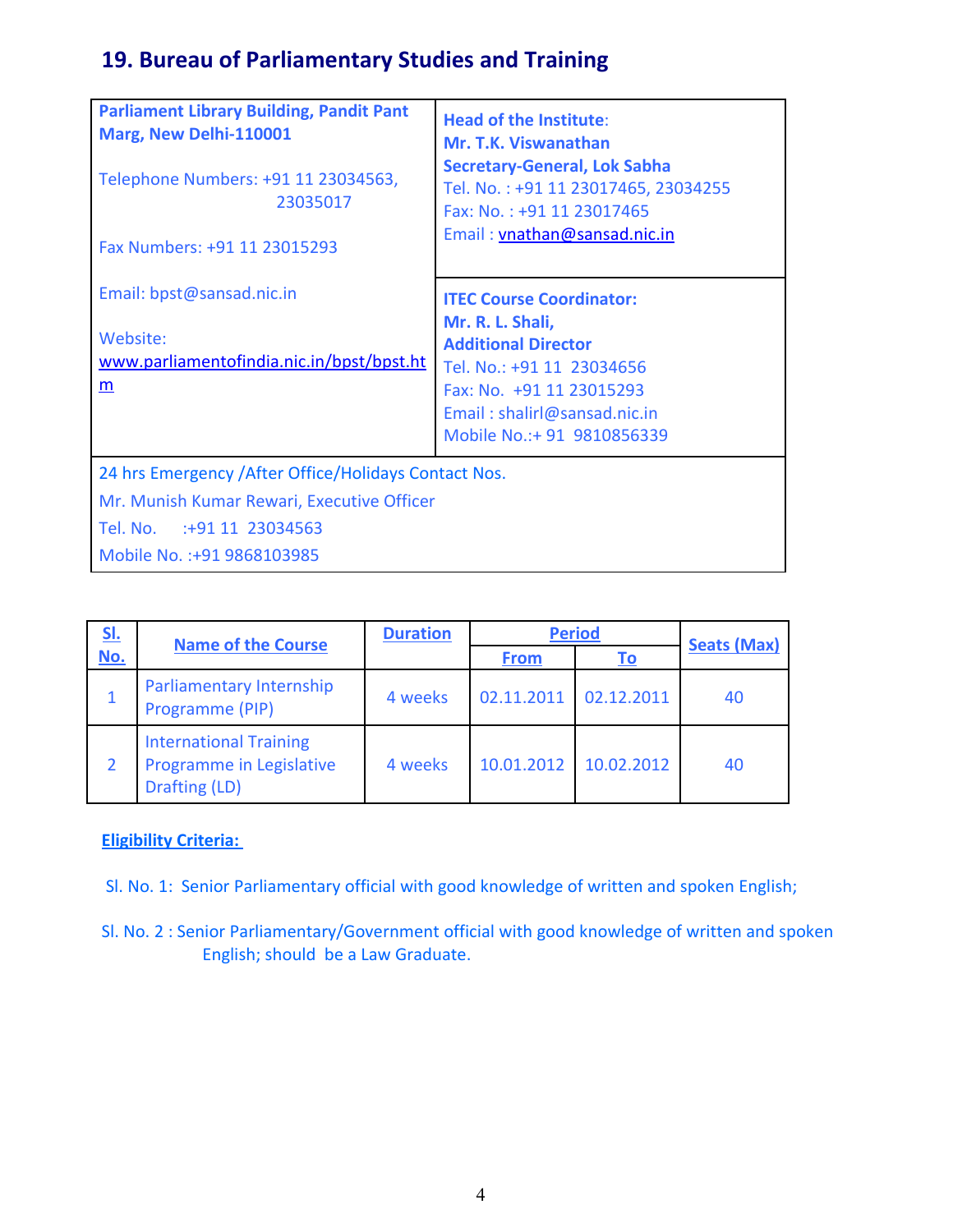### **20. Human Settlement Management Institute**

| HUDCO House, Lodhi Road, New Delhi -<br>110 003<br>Telephone Numbers: +91 11 24308600,<br>24308601<br>Fax Number: +91 11 2436 5292, 2436 6426 | <b>Head of the Institute:</b><br>Mr. R.K. Khanna<br><b>Senior Executive Director</b><br>Tel No.: +91 11 2437 7834, 2462 0117<br>Fax No.: +91 11 2436 5292        |
|-----------------------------------------------------------------------------------------------------------------------------------------------|------------------------------------------------------------------------------------------------------------------------------------------------------------------|
|                                                                                                                                               | <b>ITEC Course Coordinator:</b>                                                                                                                                  |
| Website: www.hsmi.in                                                                                                                          | Dr. H.S. Gill<br><b>Chief</b><br>Tel No.: +91 11 24308638<br>Fax No.: +91 11 2436 5292/ 2436 6603<br>Email: harbansgill@rediffmail.com<br>Mobile: +91 9999918346 |
| 24 hrs Emergency / After Office/Holidays Contact Nos.                                                                                         |                                                                                                                                                                  |
| Dr. H.S. Gill<br><b>Chief</b>                                                                                                                 |                                                                                                                                                                  |
| Tel No.: +91 11 24308638                                                                                                                      |                                                                                                                                                                  |
| Mobile: +91 9999918346                                                                                                                        |                                                                                                                                                                  |

| <u>SI.</u> | <b>Name of the Course</b>                                         |                 | <b>Period</b> |            | <b>Seats</b> |
|------------|-------------------------------------------------------------------|-----------------|---------------|------------|--------------|
| <u>No.</u> |                                                                   | <b>Duration</b> | <b>From</b>   |            | (Max)        |
|            | <b>Planning and</b><br>Management of<br><b>Sustainable Cities</b> | 8 weeks         | 20.01.2012    | 15.03.2012 | 25           |

### **Eligibility Criteria:**

Engineers, Architects, Town Planners, Landscape Architects, Urban Designers, Community Development Professionals, Health Workers, Sociologist with 5 years experience; professionals working with National Government, Provincial Government, Local Government and Community.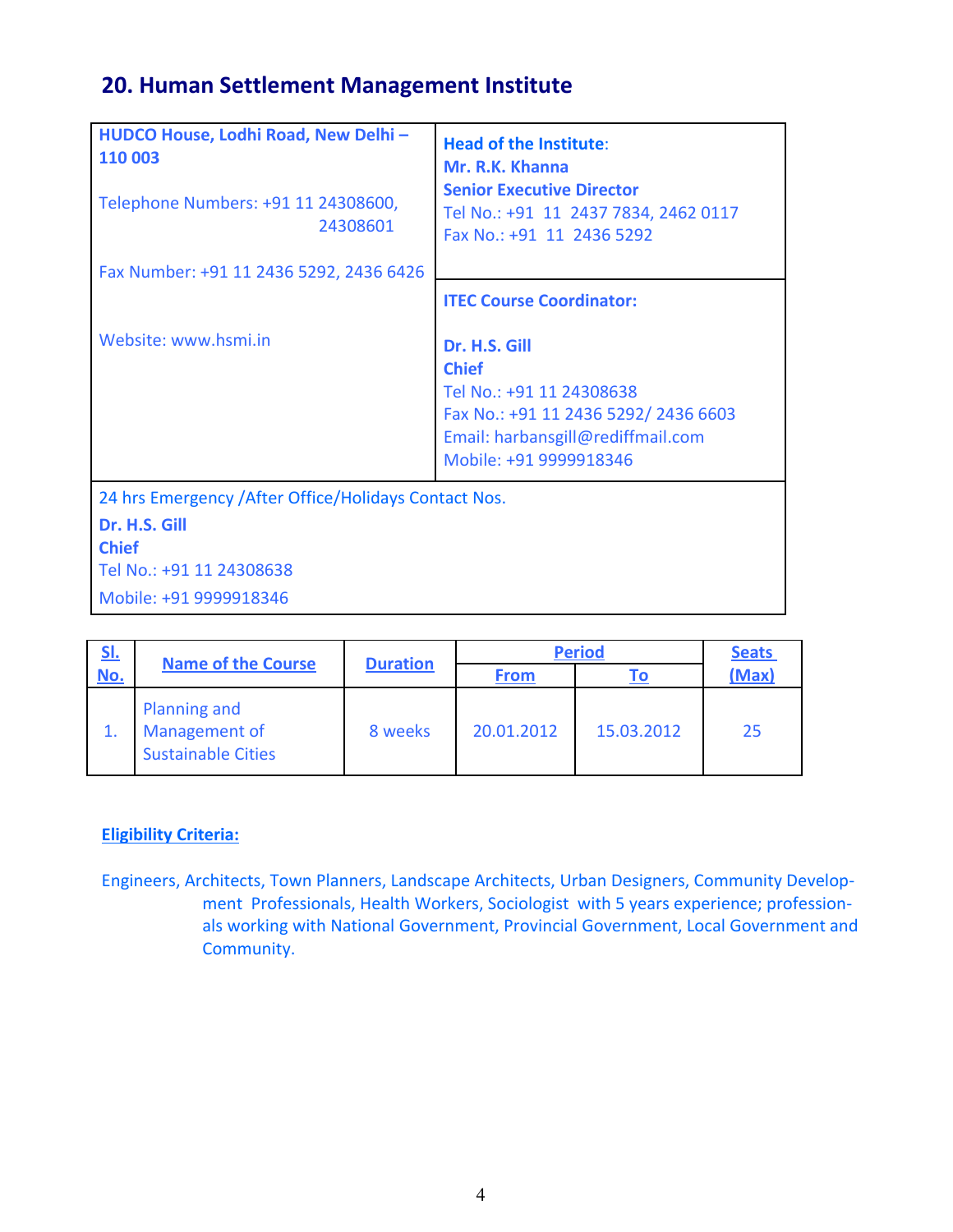### **21. Indian Institute of Mass Communication**

| <b>Head of the Institute:</b>                                                                                                                                          |
|------------------------------------------------------------------------------------------------------------------------------------------------------------------------|
| <b>Mr. Sunit Tandon</b><br><b>Director</b><br>Tel No.: +91 11 2674 2492 (Off)<br>Fax No.: +91 11 264 1532<br>Email: sunit.tandon@gmail.com                             |
| <b>ITEC Course Coordinator:</b>                                                                                                                                        |
| Dr. Sunetra Sen Narayan<br><b>Associate Professor</b><br>Tel No.: +91 11 2671 1330<br>Fax No.: +91 11 2674 2472<br>Email: sunetran@gmail.com<br>Mobile: +91 9818613631 |
| 24 hrs Emergency / After Office/Holidays Contact Nos.                                                                                                                  |
|                                                                                                                                                                        |
|                                                                                                                                                                        |

| SI. | <b>Name of the Course</b>                                                                     | <b>Duration</b> | <b>Period</b> |            | <b>Seats</b> |  |
|-----|-----------------------------------------------------------------------------------------------|-----------------|---------------|------------|--------------|--|
| No. |                                                                                               |                 | <b>From</b>   | Τo         | (Max)        |  |
|     | Diploma Course in Development<br>Journalism for Non-aligned and<br>other Developing Countries | 4 months        | 01.08.2011    | 30.11.2011 | 25           |  |
| 2.  | Diploma Course in Development<br>Journalism for Non-aligned and<br>other Developing Countries | 4 months        | 02.01.2012    | 30.04.2012 | 25           |  |

### **Eligibility Criteria:**

 Sl No. 1 & 2 : Graduation in any discipline with minimum of five years experience in media with ability to comprehend, converse and write in English; Mid-career working journalists/ Government employees and media academics.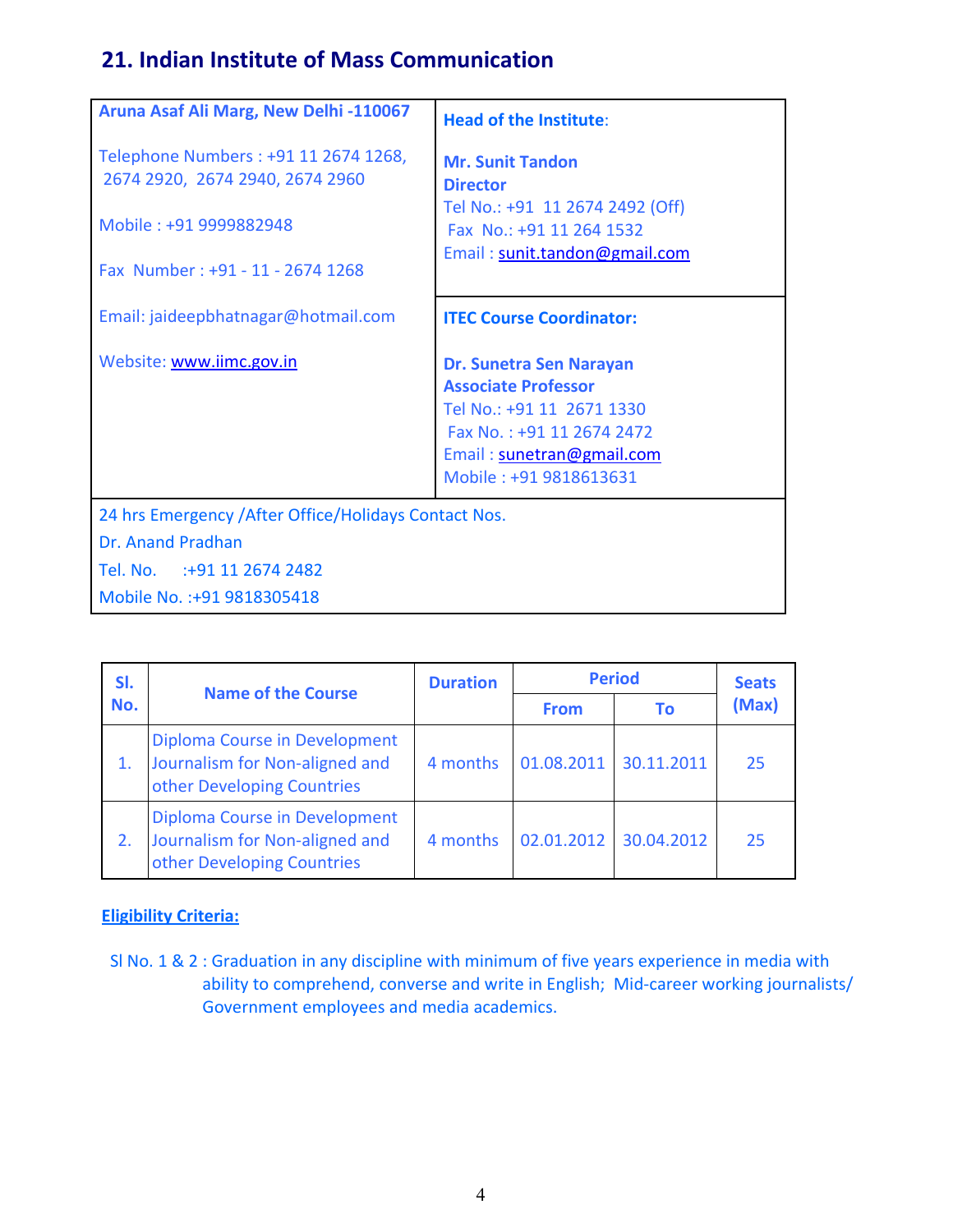### **22. International Statistical Education Centre**

| <b>203 B T Road,</b><br><b>Kolkata 700108</b>                                                                                                              | <b>Head of the Institute:</b>                                                                                                                                                                                                 |
|------------------------------------------------------------------------------------------------------------------------------------------------------------|-------------------------------------------------------------------------------------------------------------------------------------------------------------------------------------------------------------------------------|
| Telephone Numbers: +91 33 2575 2520/<br>2521/2522<br>Fax Number: +91 33 2578 1834<br>Email: isec@isical.ac.in<br>Website: http://www.isical.ac.in/~isecweb | <b>Prof. Pabitra Pal Choudhury</b><br><b>Member Secretary</b><br><b>Board of Directors</b><br>TeleFax No.: +91 33 2578 1834<br>Tel. No. +91 33 2575-2520/2521/2522<br>E-Mail: isec@isical.ac.in<br>Mobile No.: +91 9433388449 |
|                                                                                                                                                            | <b>ITEC Course Coordinator:</b>                                                                                                                                                                                               |
|                                                                                                                                                            | <b>Dr. Buddhadeb Ghosh</b><br>Tel. No.: +91 33 2575 2521/2522/2520<br>Fax No.: +91 33 2578 1834<br>E-Mail: isec@isical.ac.in<br>Mobile No.: +91 9433164711                                                                    |
| 24 hrs Emergency / After Office/Holidays Contact Nos.                                                                                                      |                                                                                                                                                                                                                               |
| Dr. Premananda Bharati, Warden, ISEC Hostel<br>Tel. No.: +91 33 2575 3210                                                                                  |                                                                                                                                                                                                                               |
| Mobile No.: +91 9830261859<br>Dr. Buddhadeb Ghosh, Programme Coordinator, ISEC<br>Tel. No.: +91 33 2575 2522<br>Mobile No.: +91 9433164711                 |                                                                                                                                                                                                                               |

| SI. | <b>Name of the</b>                           |                 |             | <b>Period</b> |       |  |
|-----|----------------------------------------------|-----------------|-------------|---------------|-------|--|
| No. | <b>Course</b>                                | <b>Duration</b> | <b>From</b> | Τo            | (Max) |  |
|     | <b>ISEC Regular</b><br>Course - 65th<br>Term | 43 weeks        | 01.06.2011  | 31.03.2012    | 42    |  |

### **Eligibility Criteria :**

Graduate with the ability to comprehend class room instructions in English; must have the knowledge of Mathematics up to GCE (O-Level); Government officials working in Statistics, Finance, Foreign Trade, Banking, etc.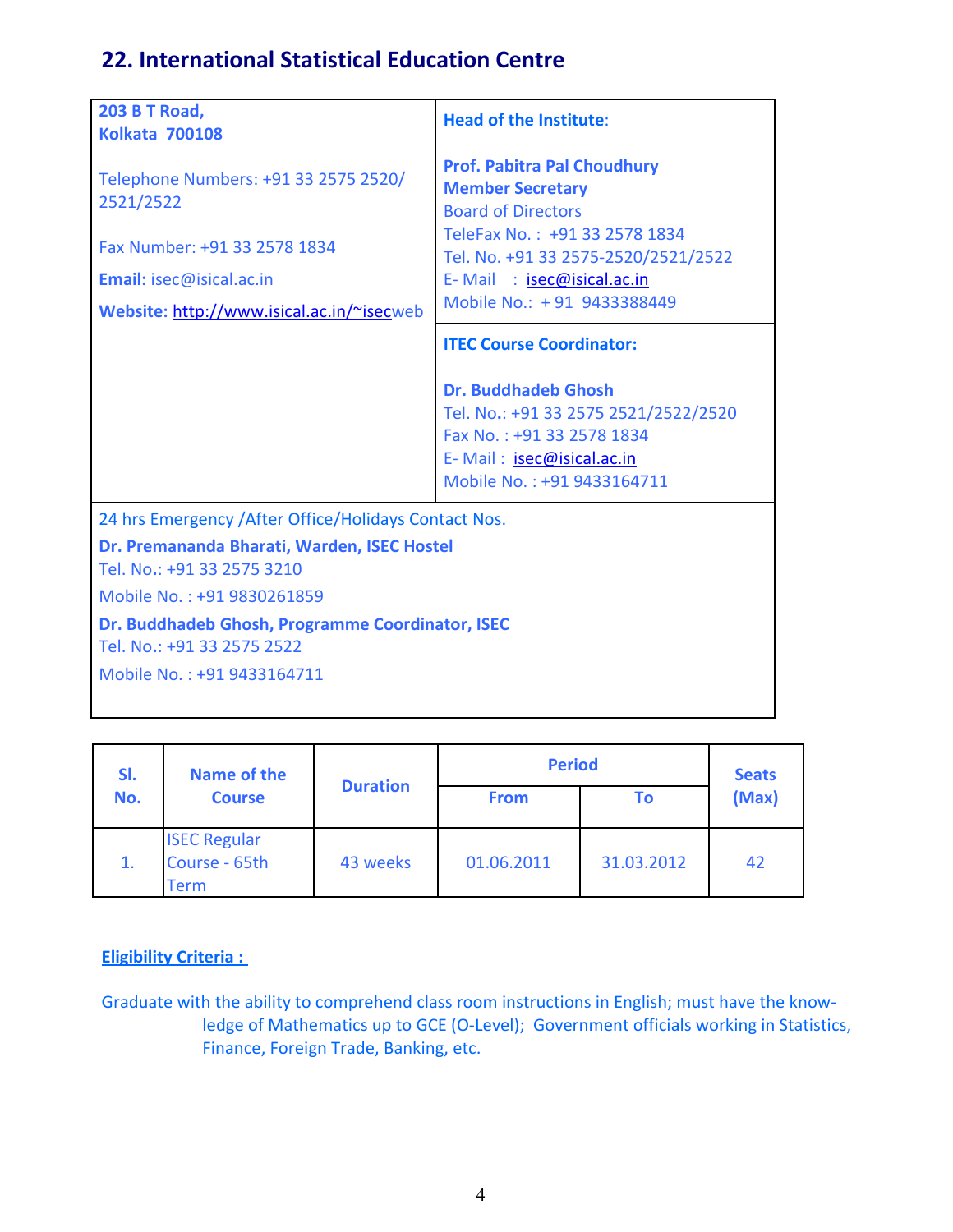### **23. National Crime Records Bureau**

| East Block-7, Sector-1, R.K.Puram, New<br>Delhi-110 066. | <b>Head of the Institute:</b>                                                           |
|----------------------------------------------------------|-----------------------------------------------------------------------------------------|
| Telephone Number: + 91 11 26101767                       | <b>Mr. Rajiv Mathur, IPS</b><br><b>Director General</b>                                 |
| Fax Number: +91 11 26180347                              | Tel. No.: +91 11 2610 4648<br>Fax No.: +91 11 2618 6576<br>E-Mail: director@ncrb.nic.in |
| Email: ncrbtrg@gmail.com                                 |                                                                                         |
| training@ncrb.nic.in                                     | <b>ITEC Course Coordinator:</b><br>Mrs. Vibhu Raj, IPS                                  |
| Website: http://ncrb.gov.in                              | <b>Deputy Director</b><br>Tel. No.: +91 11 2610 1767<br>Fax No.: +91 11 2618 0347       |
|                                                          | E-Mail: vibhurajips@ncrb.nic.in<br>Mobile No. : +91 9818261589                          |
| 24 hrs Emergency / After Office/Holidays Contact Nos.    |                                                                                         |
| Mr. N. Sushil Kannan, JAD (Trg)                          |                                                                                         |
| Tel. No.: +91 11 2610 1767                               |                                                                                         |
| Mobile: +91 9958050211                                   |                                                                                         |

| SI. | <b>Name of the Course</b>                                                                                       |          | <b>Period</b><br><b>Duration</b> |            |       |
|-----|-----------------------------------------------------------------------------------------------------------------|----------|----------------------------------|------------|-------|
| No. |                                                                                                                 |          | <b>From</b>                      | Τo         | (Max) |
| 1.  | <b>Advanced Programme in</b><br><b>Computer Networking and</b><br>Security for IT Personnel in<br><b>Police</b> | 4 weeks  | 01.06.2011                       | 30.06.2011 | 20    |
| 2.  | <b>Advanced Fingerprint</b><br><b>Science for Fingerprint</b><br><b>Experts</b>                                 | 4 weeks  | 01.06.2011                       | 30.06.2011 | 20    |
| 3.  | <b>Advanced Programme for IT</b><br>in Law Enforcement                                                          | 6 weeks  | 03.10.2011                       | 11.11.2011 | 20    |
| 4.  | <b>Advanced Fingerprint</b><br><b>Science</b>                                                                   | 6 weeks  | 03.10.2011                       | 11.11.2011 | 20    |
| 5.  | <b>IT in Law Enforcement</b>                                                                                    | 12 weeks | 02.01.2012                       | 23.03.2012 | 20    |
| 6.  | <b>Advanced Fingerprint</b><br><b>Science &amp; Computers</b>                                                   | 12 weeks | 02.01.2012                       | 23.03.2012 | 20    |

### **Eligibility Criteria**

Sl. No. 1, 3, 5: Middle level Law Enforcement Officers with at least 8 to 10 years of service; Graduate with knowledge of computer programming; should be able to speak, read and write English;

Sl. No. 2. 4 & 6 :Middle level Law Enforcement Officers with at least 8 to 10 years of service; Graduate with ability to speak, read and write English; should be a Fingerprint Expert.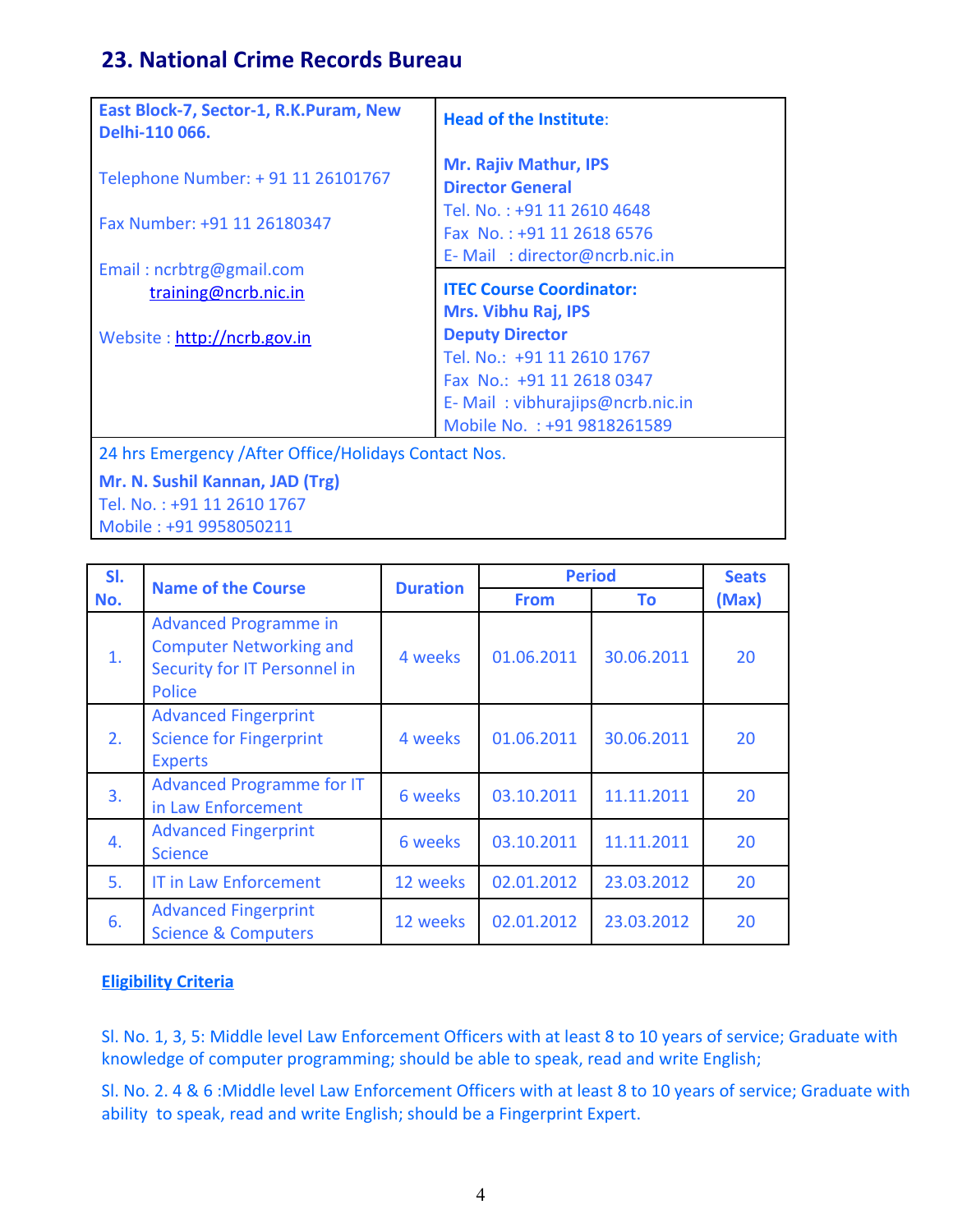# **24. National Institute of Training for Standardization (Bureau of Indian Standards)**

| A-20,21 Institutional Area<br>Sector 62, Noida, 201307, U.P.<br>Tel: +91 120 240 2201-04<br>Fax: +91 120 240 2202-03 | <b>Head of the Institute:</b><br>Name.<br>and a b<br>Designation :<br>Tel. No. :<br>Fax: No. :<br>Email :                       |  |  |  |
|----------------------------------------------------------------------------------------------------------------------|---------------------------------------------------------------------------------------------------------------------------------|--|--|--|
| Email: nits@bis.org.in                                                                                               | <b>ITEC Course Coordinator:</b>                                                                                                 |  |  |  |
| Website: www.bis.org.in                                                                                              | <b>Name</b><br>$\sim$ $\sim$ $\sim$ $\sim$ $\sim$ $\sim$<br>Designation :<br>Tel. No. :<br>Fax: No. :<br>Email :<br>Mobile No.: |  |  |  |
| 24 hrs Emergency / After Office/Holidays Contact Nos.                                                                |                                                                                                                                 |  |  |  |
| Name & Designation:                                                                                                  |                                                                                                                                 |  |  |  |
| Tel. No. :                                                                                                           |                                                                                                                                 |  |  |  |
| Mobile No.:                                                                                                          |                                                                                                                                 |  |  |  |

**Courses will be intimated separately.**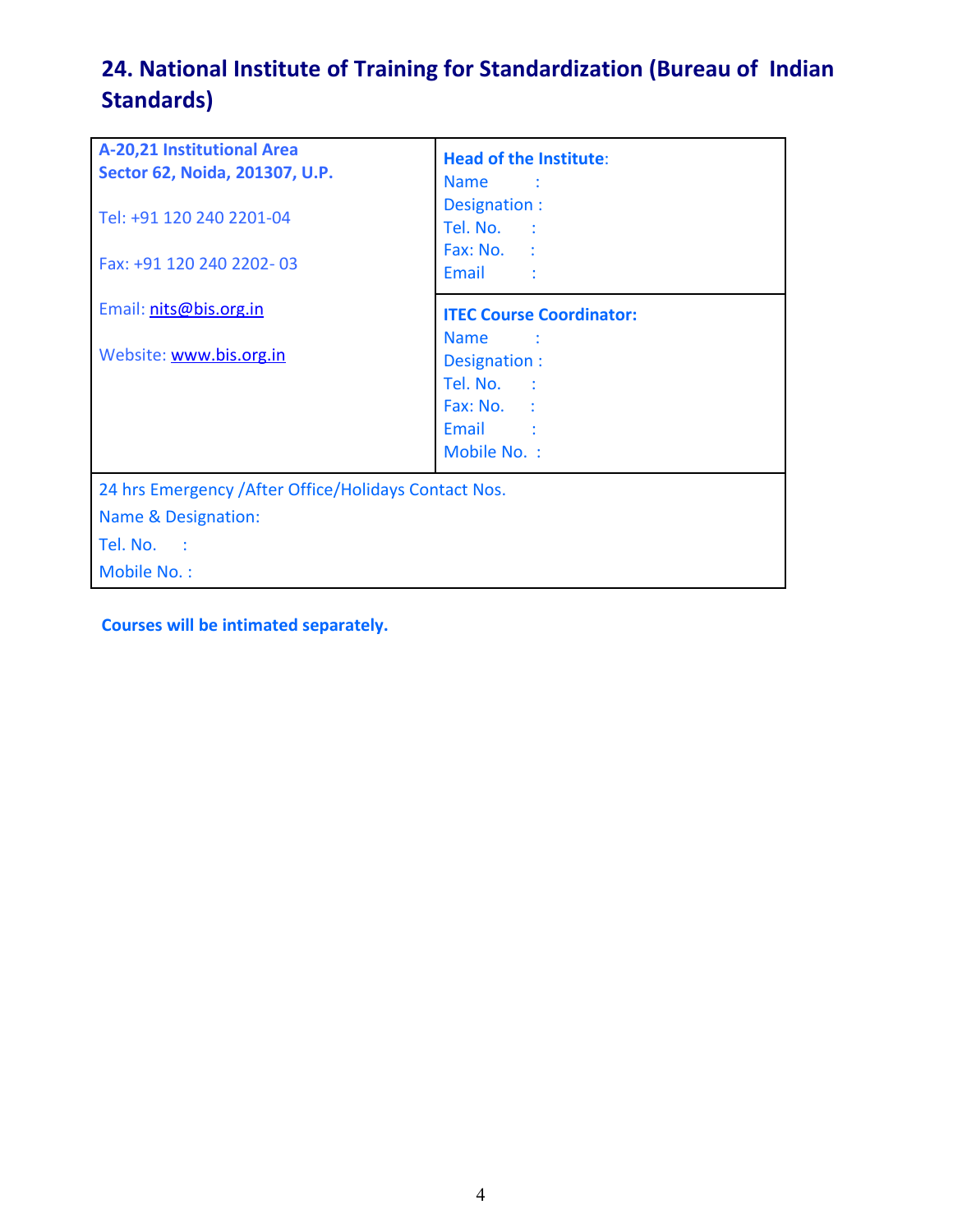# **25. National Institute of Technical Teachers Training and Research**

| Taramani, Chennai - 600 113                           | <b>Head of the Institute:</b>                          |
|-------------------------------------------------------|--------------------------------------------------------|
| Telephone Number: + 91 44 2254 5405                   | Dr. S. Mohan                                           |
| Fax Number: +91 44 2254 1126                          | <b>Director</b>                                        |
|                                                       | Tel. No.: +91 44 2254 2334<br>Fax No.: $+914422541126$ |
| Email: director@nitttrc.ac.in                         | E-Mail: director@nitttrc.ac.in                         |
|                                                       |                                                        |
| Website:Http://www.nitttrc.ac.in                      | <b>ITEC Course Coordinator:</b>                        |
|                                                       |                                                        |
|                                                       | Dr. V. Thanikachalam                                   |
|                                                       | <b>Professor and Head</b>                              |
|                                                       | Tel. No. :+91 44 2254 5447                             |
|                                                       | Fax: No. :+91 44 2254 1126                             |
|                                                       | Email :drthanikachalam@in.com                          |
|                                                       | Mobile No. : +91 9445119426                            |
| 24 hrs Emergency / After Office/Holidays Contact Nos. |                                                        |
| Dr. G.; Kulandaivel, Co-head, CIA                     |                                                        |

Tel. No. :+91 44 2254 5411

Mobile No. :+91 9444189486

| <u>SI.</u>     |                                                                                                                         | <b>Duration</b> | <b>Period</b> |            | <b>Seats</b> |
|----------------|-------------------------------------------------------------------------------------------------------------------------|-----------------|---------------|------------|--------------|
| No.            | <b>Name of the Course</b>                                                                                               |                 | <b>From</b>   | <u>To</u>  | (Max)        |
| 1.             | <b>Advanced Certificate on</b><br><b>Curriculum Design and</b><br><b>Instructional Materials</b><br>Development         | 8 weeks         | 03.08.2011    | 27.09.2011 | 25           |
| 2.             | <b>Advanced Certificate on</b><br><b>Water Quality Analysis:</b><br><b>Laboratory Practices</b>                         | 8 weeks         | 03.08.2011    | 27.09.2011 | 25           |
| 3 <sub>1</sub> | <b>Advanced Certificate on</b><br><b>Developing Technical</b><br><b>Education to meet the</b><br><b>National Growth</b> | 6 weeks         | 05.10.2011    | 16.11.2011 | 25           |
| 4.             | <b>Advanced Certificate on</b><br><b>Modern Library Practices</b>                                                       | 8 weeks         | 13.10.2011    | 07.12.2011 | 25           |
| 5.             | <b>Advanced Certificate on</b><br><b>Educational Video Production</b>                                                   | 8 weeks         | 13.10.2011    | 07.12.2011 | 25           |
| 6.             | <b>Advanced Certificate on</b><br><b>Sustainable Development and</b><br><b>Environmental Management</b>                 | 8 weeks         | 18.01.2012    | 15.03.2012 | 25           |
| 7 <sub>1</sub> | <b>Advanced Certificate on</b><br><b>Human Resource</b>                                                                 | 8 weeks         | 18.01.2012    | 15.03.2012 | 25           |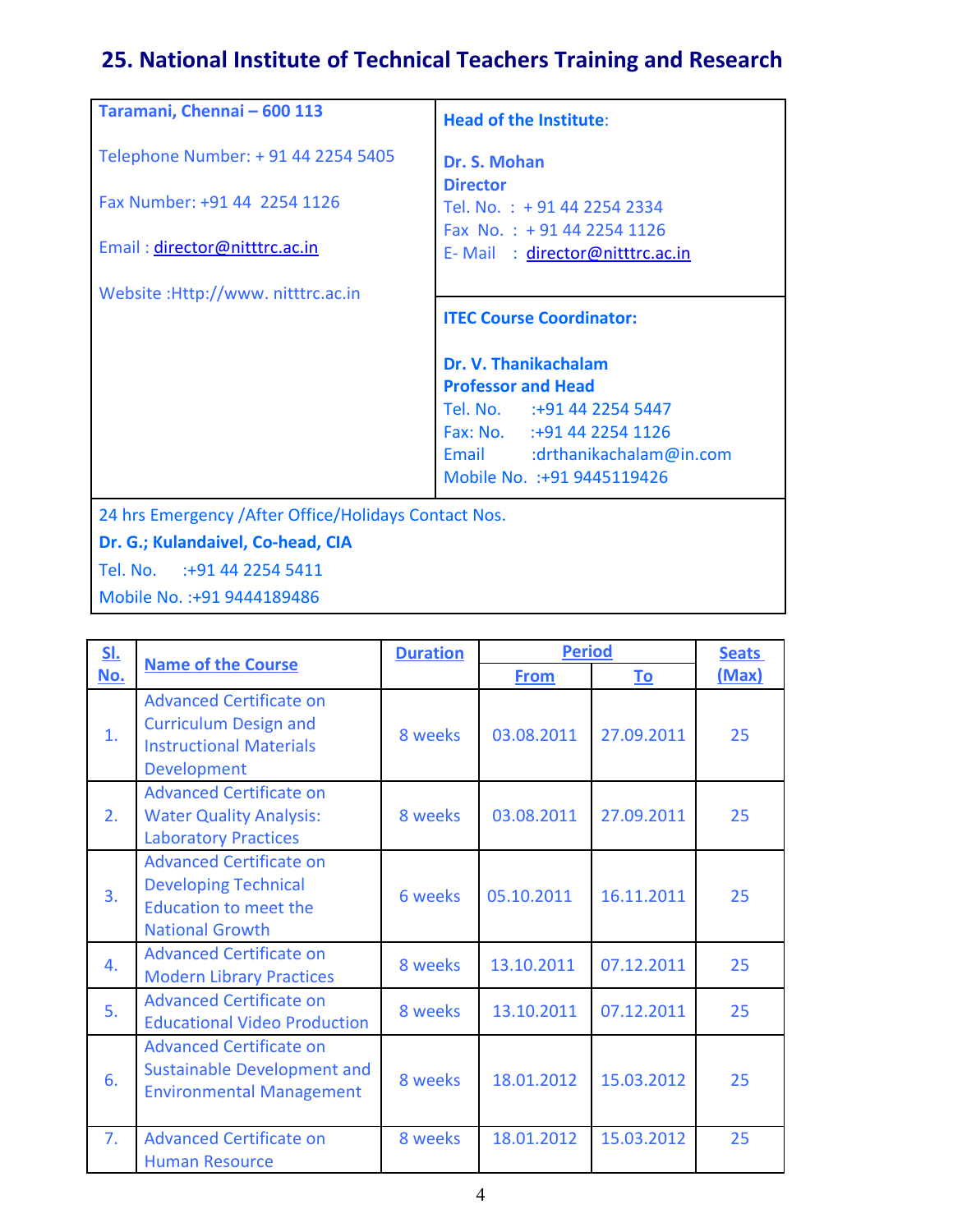|    | <b>Development</b>                                                                                             |         |            |            |    |
|----|----------------------------------------------------------------------------------------------------------------|---------|------------|------------|----|
| b. | <b>Certificate Course on Women</b><br><b>Empowerment through</b><br>Technical and Vocation<br><b>Education</b> | 8 weeks | 18.01.2012 | 15.03.2012 | 25 |

Sl. Nos. : 1,2, 3, & 6 : Degree or diploma in engineering / technology or in any vocational field.

Sl No. 4: Teachers / practicing librarians and / or curriculum developers in Library and Information Science have a diploma / degree in Library and Information Science or equivalent; 2 years experience in teaching / administration of on Library; good proficiency in English which is the medium of instruction

Sl. No. 5 : Degree / Diploma in engineering / Science / Arts with interest in Video film production

Sl No. 7 :Degree in Arts / Science / Commerce / Engineering/ MBA with good proficiency in English.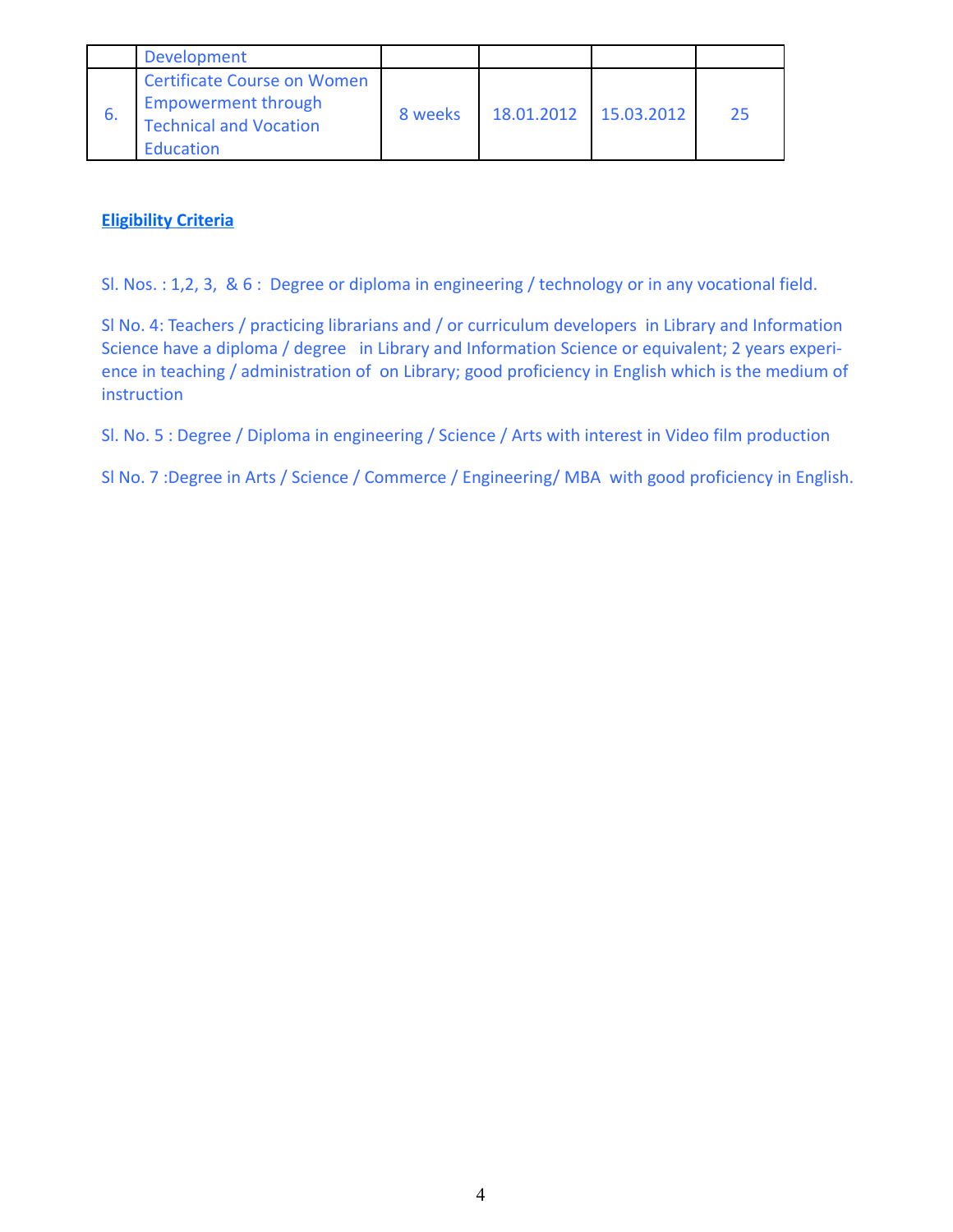### **26.National University of Educational Planning and Administration**

| 17-B, Sri Aurobindo Marg<br><b>New Delhi-110016</b>                                                                                            | <b>Head of the Institute:</b>                                                                                                                                                              |  |  |  |
|------------------------------------------------------------------------------------------------------------------------------------------------|--------------------------------------------------------------------------------------------------------------------------------------------------------------------------------------------|--|--|--|
| <b>Telephone Numbers: EPBX:</b><br>+91 11 2696 2120, 2696 7780<br>Ext. 207 & 217<br>Fax Numbers: +91 11 2685 3041,                             | Prof. R. Govinda<br><b>Vice-Chancellor</b><br>Tel. No.: +91 11 2651 5472, 2685 3038<br>Fax No.: +91 11 2685 3041, 2686 5180<br>E-Mail: vc@nuepa.org,<br>rgovinda@nuepa.org                 |  |  |  |
| 2686 5180<br>Email: idepa@nuepa.org                                                                                                            | <b>ITEC Course Coordinator:</b><br><b>Prof. Pranati Panda</b>                                                                                                                              |  |  |  |
| Website: http://www.nuepa.org                                                                                                                  | Tel. No.: EPBX: +91 11 2696 2120,<br>26967780 Ext. 207<br>Fax No: +91 11 2685 3041<br>2686 5180<br>E-Mail: pranatipanda@nuepa.org,<br>pranatipanda@gmail.com<br>Mobile No.: +91 9811353409 |  |  |  |
| 24 hrs Emergency / After Office/Holidays Contact Nos.<br>Dr. Vetukuri P.S. Raju<br>EPBX: 26962335, 26967786 Ext. 217<br>MOBILE: +91 9871239700 |                                                                                                                                                                                            |  |  |  |

Email: vpsraju@nuepa.org, rajuvetukuri@rediff.com

| SI. | <b>Name of the Course</b>   | <b>Duration</b> |             | <b>Period</b> | <b>Seats</b> |
|-----|-----------------------------|-----------------|-------------|---------------|--------------|
| No. |                             |                 | <b>From</b> | To            | (Max)        |
| 1.  | International Diploma in    | 12 weeks        |             |               | 45           |
|     | <b>Educational Planning</b> | in India        |             |               |              |
|     | and Administration          |                 |             |               |              |
|     | (IDEPA-XXVIII)              | (Total Course:  |             |               |              |
|     |                             | 6 months)       | 01.02.2012  | 30.04.2012    |              |
|     |                             | (Phase II from  |             |               |              |
|     |                             | 01.05.2012 to   |             |               |              |
|     |                             | 31.07.2012 in   |             |               |              |
|     |                             | home country)   |             |               |              |

### **Eligibility Criteria**

Education officers working at the national, provincial, district or institutional level, heads of educational institutions (school, college), regional and district education departments, functionaries working in the university system teacher-training colleges are eligible for this programme.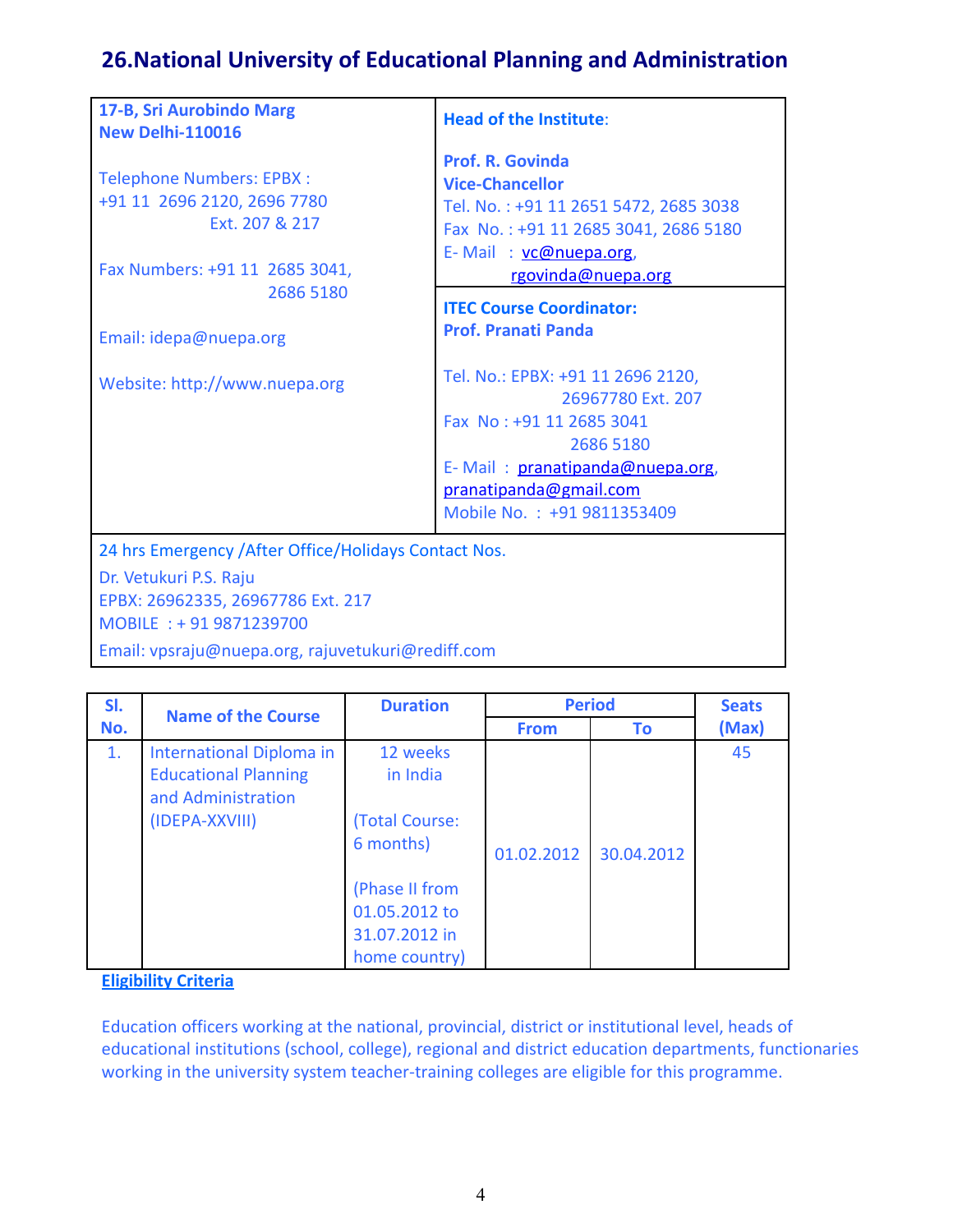### **27. Postal Staff College**

| <b>CGO Complex, Ghaziabad-201002</b>                                                                                                                          | <b>Head of the Institute:</b>                                                                                                                                                                            |
|---------------------------------------------------------------------------------------------------------------------------------------------------------------|----------------------------------------------------------------------------------------------------------------------------------------------------------------------------------------------------------|
| Telephone Number: +91 120 2789060<br>Fax Number: +91 120 2789503<br>Email: dpsc ghaziabad@indiapost.gov.in                                                    | <b>Mr. S. Sarkar</b><br><b>Director Postal Staff College of India</b><br>Tel. No.: +91 120 278 9060<br>Fax: No.: +91 120 278 9503<br>Email: dpsc_ghaziabad@indiapost.gov.in                              |
| Website: www.indiapost.gov.in                                                                                                                                 | <b>ITEC Course Coordinator:</b><br>Mr. O.S. Veerwal<br><b>Additional Director</b><br>Tel. No.: +91 120 278 9061<br>Fax: No: +91 120 278 9679<br>Email: oveerwal@gmail.com<br>Mobile No. : +91 9868824210 |
| 24 hrs Emergency / After Office/Holidays Contact Nos.<br><b>Mr. R.P. Singh, Assistant Director</b><br>Tel. No.: +91 120 2789871<br>Mobile No.: +91 9968846665 |                                                                                                                                                                                                          |

| SI. | <b>Name of the Course</b>                                                             | <b>Duration</b> | <b>Period</b> |            | <b>Seats</b> |
|-----|---------------------------------------------------------------------------------------|-----------------|---------------|------------|--------------|
| No. |                                                                                       |                 | <b>From</b>   | Τo         | (Max)        |
| 1.  | <b>International Training</b><br>Programme on Postal Life<br><b>Insurance</b>         | 2 weeks         | 05.09.2011    | 16.09.2011 | 30           |
| 2.  | <b>Leadership Development</b><br>Programme for<br><b>Postmasters and Managers</b>     | 2 weeks         | 05.12.2011    | 16.12.2011 | 30           |
| 3.  | <b>International Executive</b><br><b>Development Programme</b><br>for Postal Managers | 2 weeks         | 12.03.2012    | 23.03.2012 | 30           |

### **Eligibility Criteria**

- Sl.1 : Graduates with minimum of 10 years service as Postal Managers at middle to senior management level;
- Sl. No.2 : Graduates with minimum of 7 years service as Post Masters of a medium or large Post Office/Manager in charge of a Region/ Manager working in Administrative Office;
- Sl No. 3: Graduates with minimum of 7 years service as Postal Managers at middle management level.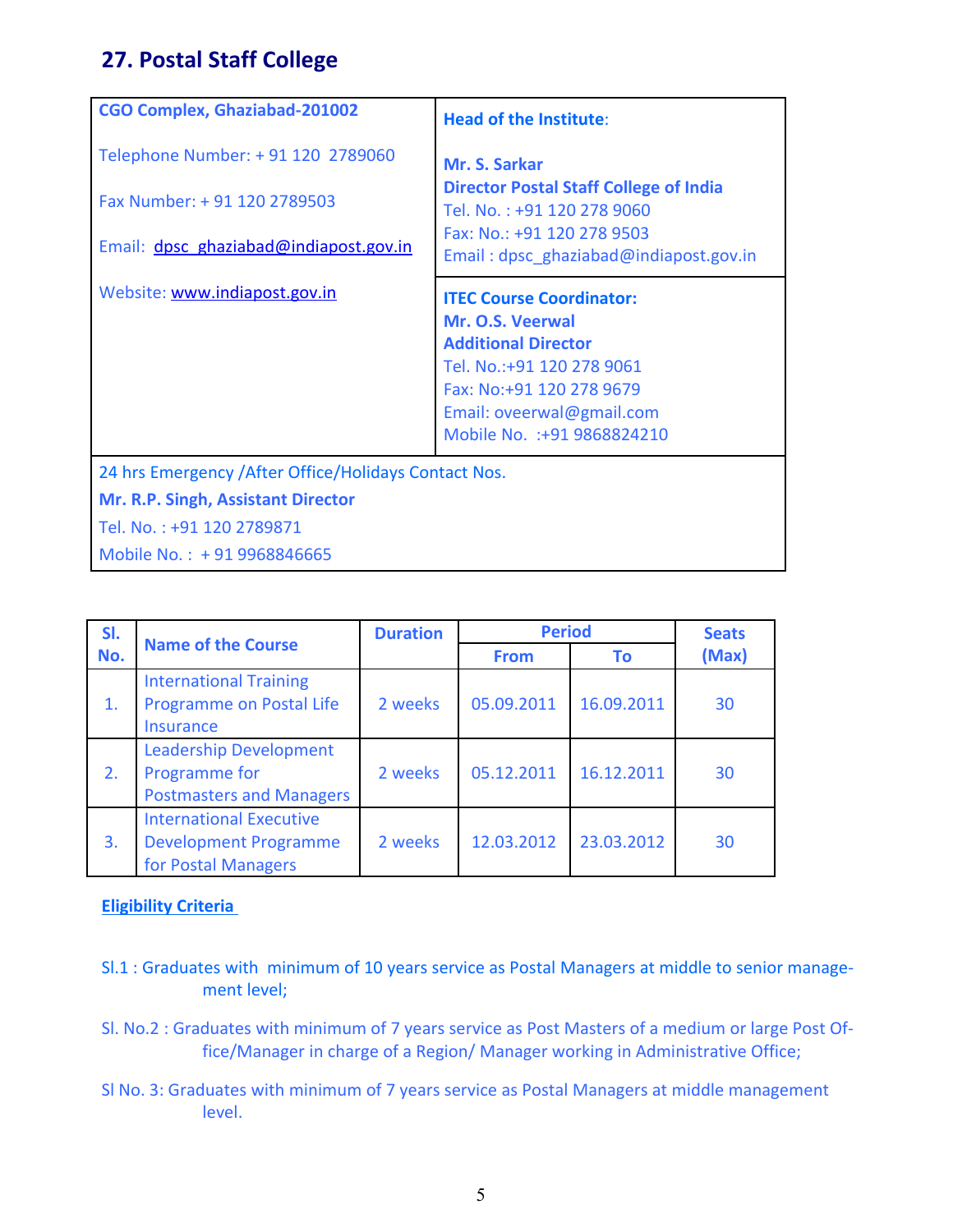# **28. Research and Information System for Developing Countries**

| Core IVB, 4th Floor, India Habitat Centre,<br>Lodhi Road, New Delhi -110003 | <b>Head of the Institute:</b><br><b>Dr Biswajit Dhar</b>                                                                                                                 |  |  |  |
|-----------------------------------------------------------------------------|--------------------------------------------------------------------------------------------------------------------------------------------------------------------------|--|--|--|
| Telephone Numbers: +91 11 2468 2177-80                                      | <b>Director General</b><br>Tel. No.: +91 11 24682176                                                                                                                     |  |  |  |
| Fax Number: 91-11-2468 2173/74                                              | Fax: No.: 91-11-24682175<br>: biswajit@ris.org.in<br>Email                                                                                                               |  |  |  |
| Email: dgoffice@ris.org.in                                                  | <b>ITEC Course Coordinator:</b>                                                                                                                                          |  |  |  |
| Website: http://www.ris.org.in                                              | <b>Dr Ram Upendra Das</b><br><b>Senior Fellow</b><br>Tel. No. : 91-11-24682177-80<br>Fax: No. : 91-11-24682173-74<br>Email: upendra@ris.org.in<br>Mobile: +91 9650278504 |  |  |  |
| 24 hrs Emergency / After Office/Holidays Contact Nos.:                      |                                                                                                                                                                          |  |  |  |
| Lt. Col. (Retd.) B.S. Panwar                                                |                                                                                                                                                                          |  |  |  |
| Tel. No.: 24682177-80 Ext. 147                                              |                                                                                                                                                                          |  |  |  |
| Mobile No.: 9871130385                                                      |                                                                                                                                                                          |  |  |  |

| SI. | <b>Name of the Course</b>                                                          |                 | <b>Period</b> |            | <b>Seats</b> |
|-----|------------------------------------------------------------------------------------|-----------------|---------------|------------|--------------|
| No. |                                                                                    | <b>Duration</b> | <b>From</b>   | Τо         | (Max)        |
|     | <b>International Economic</b><br><b>Issues &amp; Development</b><br>Policy (IEIDP) | 4 weeks         | 13.02.2012    | 09.03.2012 | 30           |

### **Eligibility Criteria**

Sl. No. 1 : Government officials, diplomats, academicians and journalists; Masters degree with two years experience in working relating to international economic issues.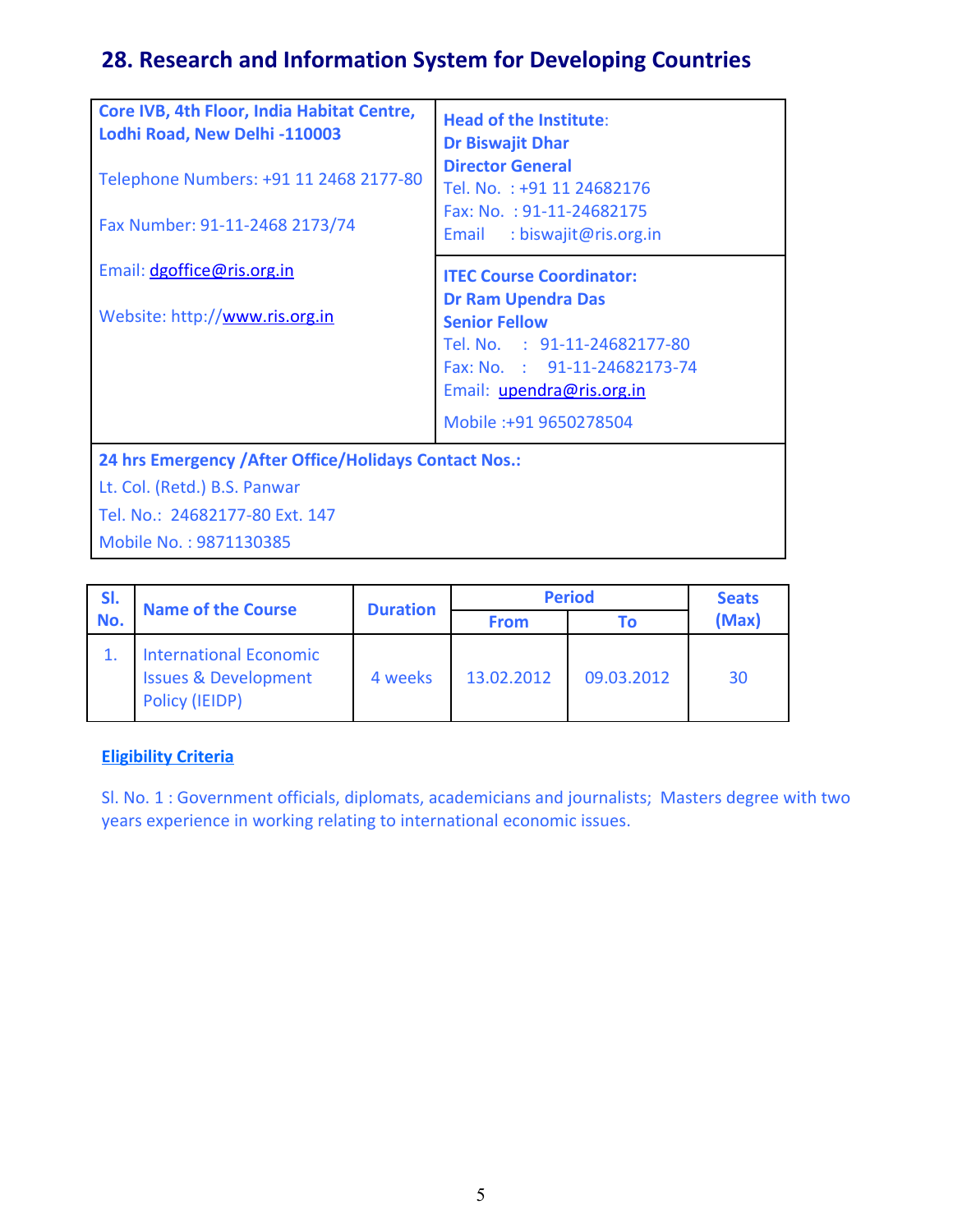# **29. V.V. Giri National Labour Institute**

| Sector-24, NOIDA, Distt. Gautam Budh<br>Nagar Uttar Pradesh,<br><b>PIN: 201301</b><br>Telephone Numbers : +91 120 241 1471,<br>241 1533-34-35<br>Fax Numbers.: +91 120 2411474, 2411536<br>2411471<br>Email: vvgnli@vsnl.com<br>Website: www.vvgnli.org | <b>Head of the Institute:</b><br>Mr. V.P. Yajurvedi<br><b>Director</b><br>Tel.No.: +91 120 2411470<br>Fax No.: +91 120 2411472<br>Email: <b>vygnli@vsnl.com</b><br><b>ITEC Course Coordinator:</b><br>Mr. J.K. Kaul<br><b>Programme Officer</b><br>Tel & Fax: +91 120 2411471<br>E.mail: jkkaulvvgnli@rediffmail.com |
|---------------------------------------------------------------------------------------------------------------------------------------------------------------------------------------------------------------------------------------------------------|----------------------------------------------------------------------------------------------------------------------------------------------------------------------------------------------------------------------------------------------------------------------------------------------------------------------|
| 24 hrs Emergency / After Office/Holidays Contact Nos.                                                                                                                                                                                                   |                                                                                                                                                                                                                                                                                                                      |
| Mr. V.K. Sharma, Asstt. Administrative Officer<br>Tel: +91-2411471 / Ext. 219<br>Mobile: +91 9213102817                                                                                                                                                 |                                                                                                                                                                                                                                                                                                                      |
|                                                                                                                                                                                                                                                         |                                                                                                                                                                                                                                                                                                                      |

| SI.            | <b>Name of Course</b>                                                                                                      | <b>Duration</b> | <b>Period</b> | <b>Seats</b> |       |
|----------------|----------------------------------------------------------------------------------------------------------------------------|-----------------|---------------|--------------|-------|
| No.            |                                                                                                                            |                 | <b>From</b>   | To           | (Max) |
| $\mathbf{1}$   | <b>International Training</b><br>Programme on Preven-<br>tion of HIV/AIDS in the<br>world of work                          | 3 weeks         | 05.09.2011    | 23.09.2011   | 30    |
| $\overline{2}$ | <b>International Training</b><br>Programme on Leader-<br>ship Development                                                  | 3 weeks         | 10.10.2011    | 28.10.2011   | 30    |
| $\overline{3}$ | <b>International Training</b><br>Programme on Labour &<br><b>Employment Relations in</b><br>a Global Economy               | 3 weeks         | 07.11.2011    | 25.11.2011   | 30    |
| 4              | <b>International Training</b><br><b>Programme on Managing</b><br><b>Development and Social</b><br><b>Security Measures</b> | 3 weeks         | 05.12.2011    | 23.12.2011   | 30    |
| 5.             | <b>International Training</b><br>Programme On Skill De-<br>velopment And Employ-<br>ment Generation                        | 3 weeks         | 09.01.2012    | 27.01.2012   | 30    |
| 6.             | <b>International Training</b><br><b>Programme on Gender</b>                                                                | 3 weeks         | 06.02.2012    | 24.01.2012   | 30    |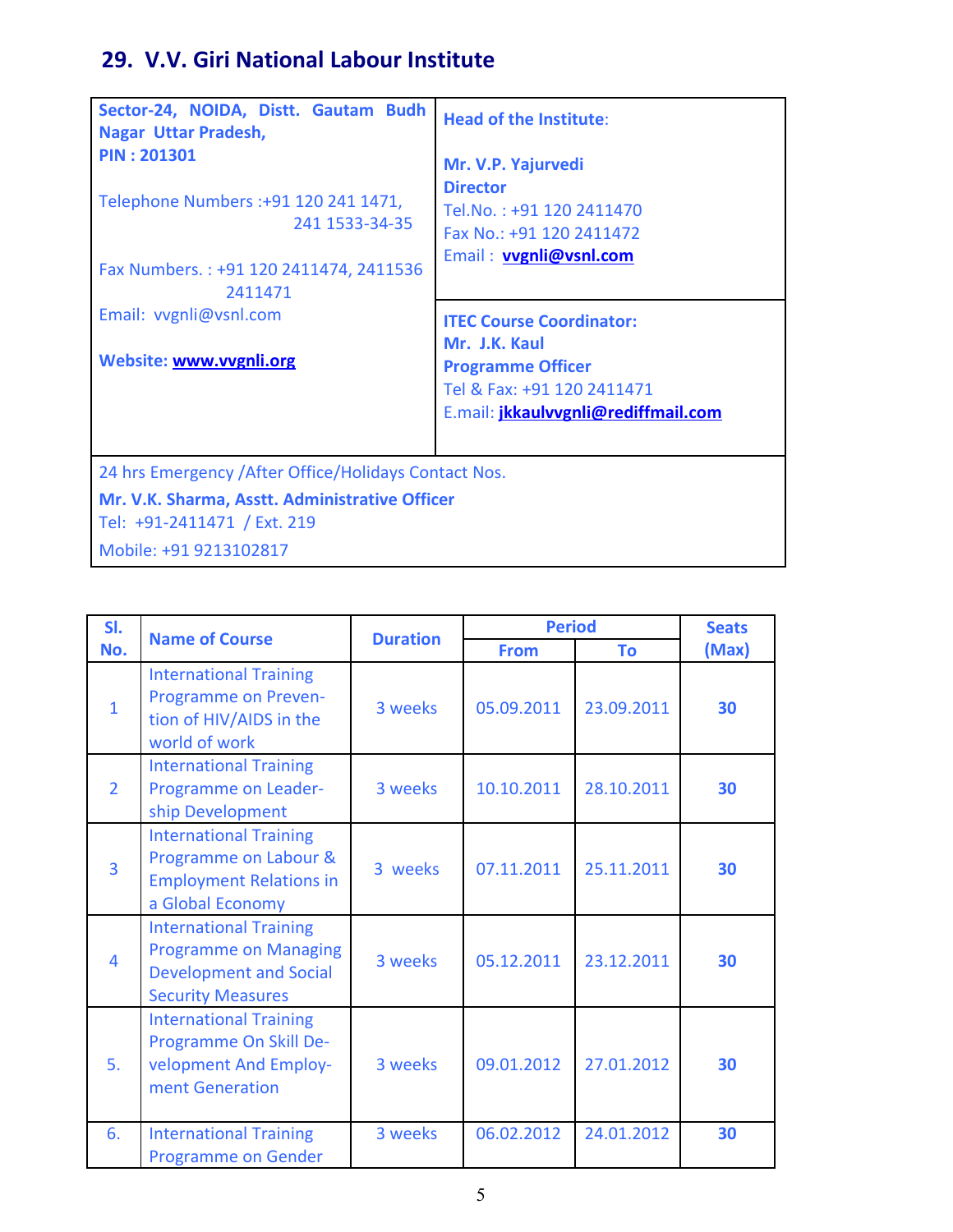| <b>Issues in Labour</b>                                                                         |         |            |                   |    |
|-------------------------------------------------------------------------------------------------|---------|------------|-------------------|----|
| <b>International Training</b><br><b>Programme on Research</b><br>Methods in Labour Stud-<br>ies | 3 weeks | 05.03.2012 | $\mid$ 23.03.2012 | 30 |

Sl. No. 1 : Graduates; Senior and middle level functionaries from Government, Trade Unions, Employers' Organisations and Industries who are involved with health issues.

(Note: This programme will focus on HIV/AIDS and workplace issues only and not treatment/medical aspects of HIV/AIDS. This may be noted by medical practitioners before sending their nominations.)

Sl. No. 2 : Officials from Government Departments, Institutions, Representatives from Employee/Employers' Organizations, Executives from industrial and service sector and other officials connected with Administrative work etc.

Sl. No. 3 : Senior and Middle Level Functionaries from Government, Employers' Associations, Trade Unions and Institutions involved with labour and social policy. Participants must also have a working knowledge of English.

Sl. No. 4 & 5 : Government Officials, Representatives of Civil Society Organisations, Officials from employers'/employees organisations, institutions and industries, service sector/NGOs etc.

Sl. No. 6: Researchers from universities/colleges/research institutions and professionals in government organizations pursuing/intending to pursue their interests in labour research and policy.

Sl. No. 7 : Tripartite partners, officials involved with implementation of vocational education and skill training programmes, trainers and instructors, research institutes, organizational/institutions involved in imparting vocational education and training.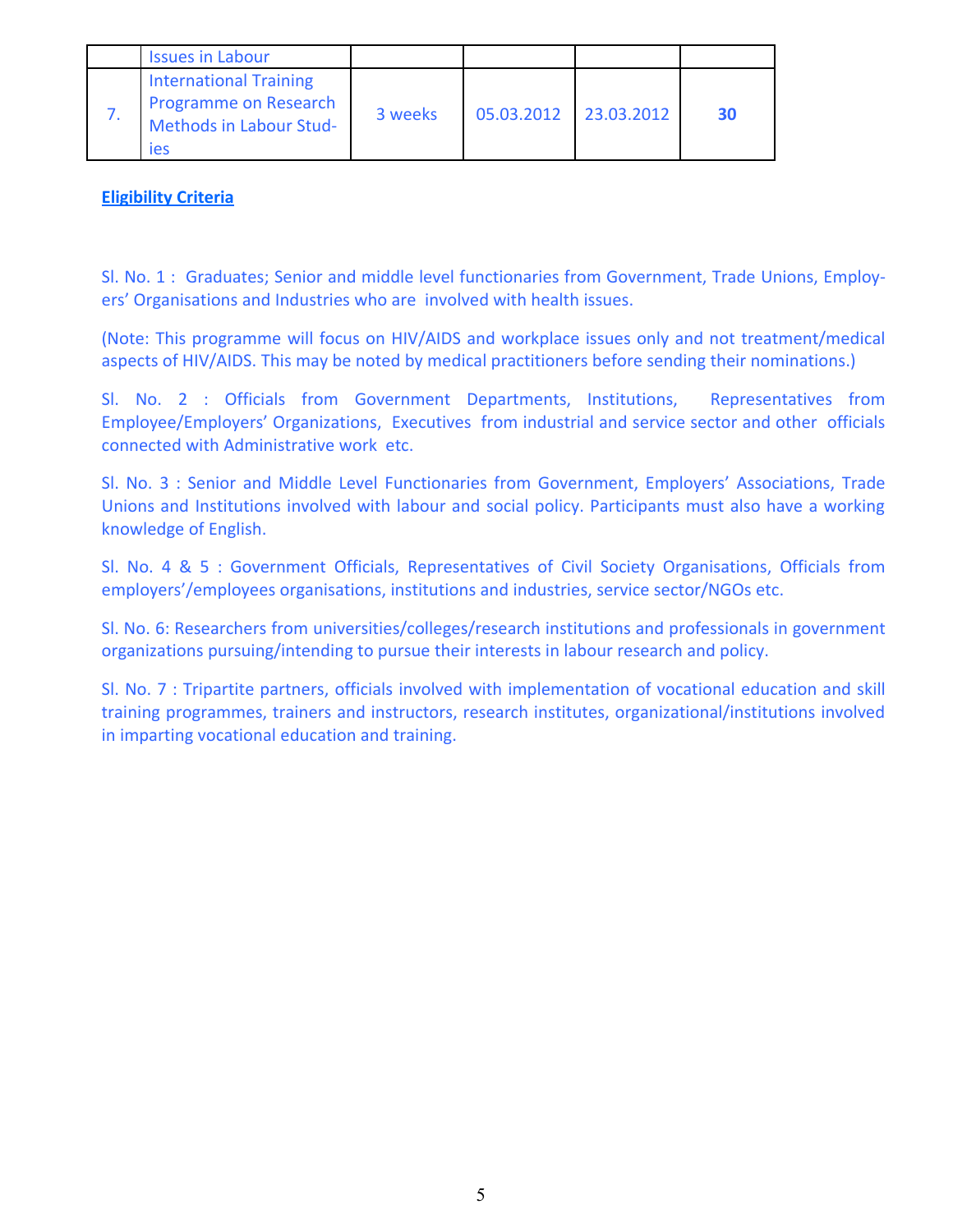# **Technical Courses**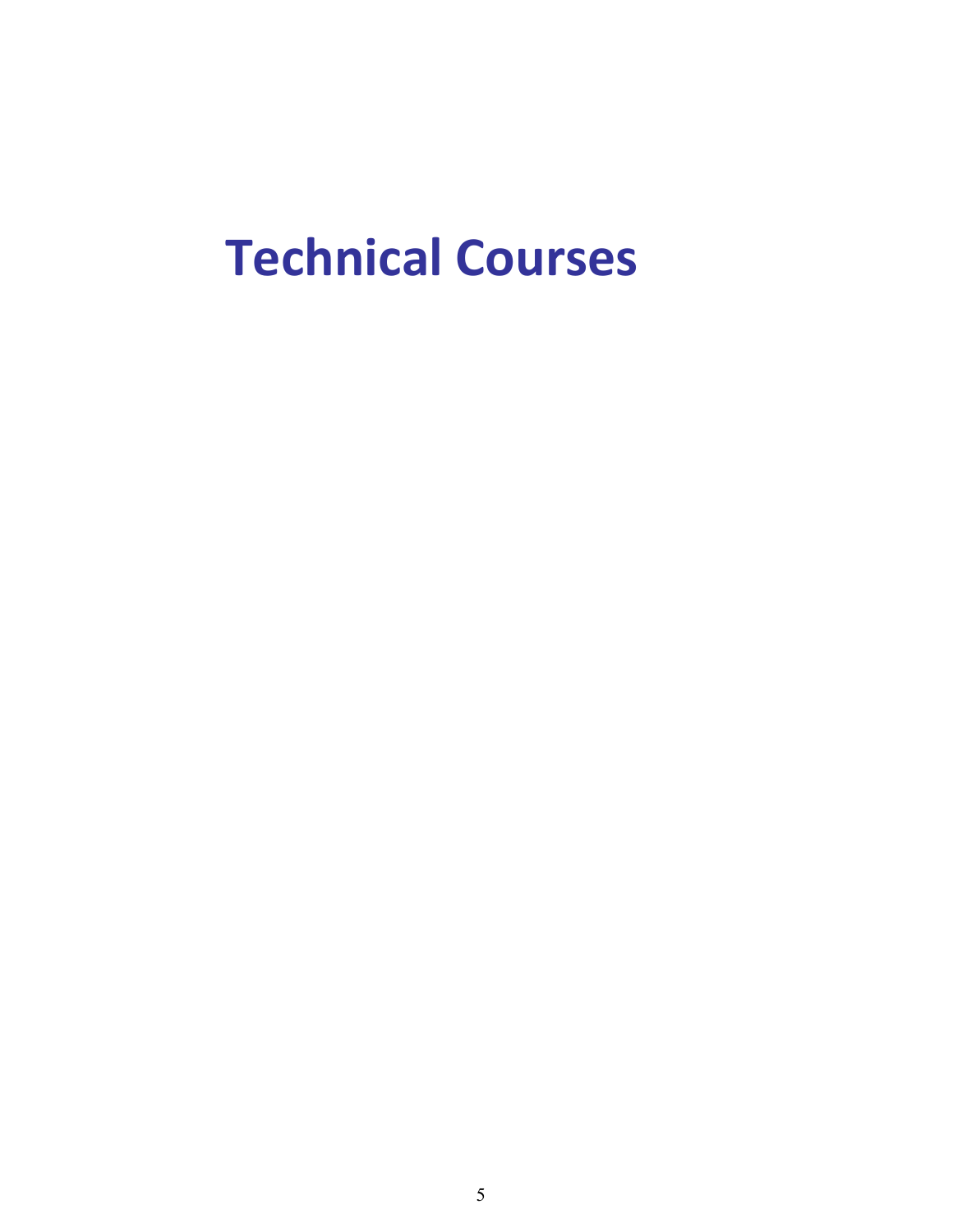# **30. Central Fertilizer Quality Control & Training Institute**

| N.H.IV, Faridabad-121001<br>(HARYANA)<br>Telephone Numbers : + 91 129 241 4712,<br>241 8282, 241 8484<br>Fax No.: $+91$ 129 2414712<br>cfgcti@nic.in<br>Email:                           | <b>Head of the Institute:</b><br>Dr. G. Chakraborti<br><b>Director</b><br>Tel. No.: +91 129 241 4712,241 8282,<br>2418484<br>Fax No.: +91 129 2414712<br>Email: cfgcti@nic.in<br>Mobile: +91 9868262976 |
|------------------------------------------------------------------------------------------------------------------------------------------------------------------------------------------|---------------------------------------------------------------------------------------------------------------------------------------------------------------------------------------------------------|
| Website:: http//Dacnet.nic.in/cfqcti                                                                                                                                                     | <b>ITEC Course Coordinator:</b><br>Mr. S.B. Meena<br>Tel. No.: +91 129 241 4712,241 8282,<br>2418484<br>Fax No.: +91 129 2414712<br>Email: cfgcti@nic.in<br>Mobile: +91 9871085610                      |
| 24 hrs Emergency / After Office/Holidays Contact Nos.<br>Dr. G. Chakraborti/Mr. S.B. Meena<br>Tel. No.: +91 129 2439430(R)/+91 129 2423779(R)<br>Mobile : +91 9868262976/+ 91 9871085610 |                                                                                                                                                                                                         |

| ISI. | <b>Name of the Course</b>                                         | <b>Duration</b> | <b>Period</b> | <b>Seats</b> |       |
|------|-------------------------------------------------------------------|-----------------|---------------|--------------|-------|
| No.  |                                                                   |                 | <b>From</b>   | Τо           | (Max) |
|      | <b>Training Programme on</b><br><b>Fertilizer Quality Control</b> | 5 weeks         | 09.11.2011    | 13.12.2011   | 20    |

### **Eligibility Criteria**

Post Graduate in Chemistry/Agriculture, Chemistry or Graduate in Agriculture/ Science with Chemistry; Working experience in the field of Fertilizer Quality Control-specially Enforcement or Analysis, Fertilizer Marketing & Distribution.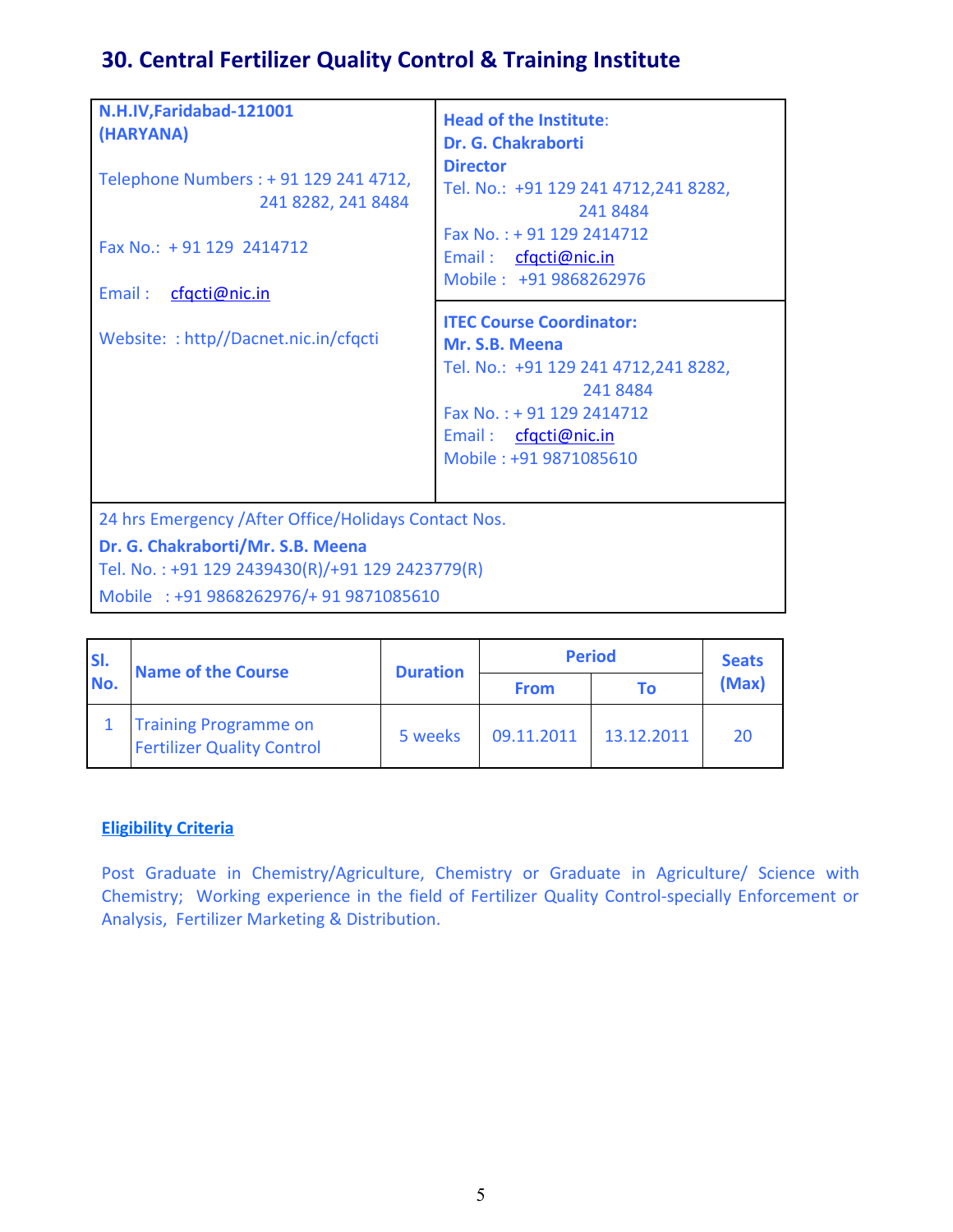# **31. Central Institute of Rural Electrification**

| <b>CIRE, Shivrampally, Near Aramghar X</b><br>Road, NPA Post, Hyderabad-500 052 | <b>Head of the Institute:</b>                                                                                              |
|---------------------------------------------------------------------------------|----------------------------------------------------------------------------------------------------------------------------|
| Telephone Numbers: +91 40 2401 8583,<br>2401 8584                               | <b>Mr. Ramesh Kode</b><br><b>Additional Director (i/c)</b><br>Tel. No.: +91 40 2401 5901 (O)<br>Fax: No.: +91 40 2401 8596 |
| Fax Number: +91 40 24015896                                                     | Email : cire.rec@gmail.com                                                                                                 |
| Email: cire.rec@gmail.com                                                       | <b>ITEC Course Coordinator:</b>                                                                                            |
| Website: www.recindia.nic.in                                                    | Mr. G.Shanker<br><b>Deputy General Manager</b><br>Tel. No. : +91 40 2401 8583 (O)                                          |
|                                                                                 | Fax: No. : +91 40 2401 8596                                                                                                |
|                                                                                 | Email : cire.rec@gmail.com<br>Mobile No.: +91 9490189023                                                                   |
| 24 hrs Emergency / After Office/Holidays Contact Nos.                           |                                                                                                                            |

Mr. G. Shanker, DGM

Tel. No.: +91 40 24017252 (Hostel)

Mobile No. : +91 9490189023

| SI.            | <b>Name of the Course</b>                                                                               | <b>Duration</b> |             | <b>Period</b> | <b>Seats</b> |
|----------------|---------------------------------------------------------------------------------------------------------|-----------------|-------------|---------------|--------------|
| No.            |                                                                                                         |                 | <b>From</b> | To            | (Max)        |
| 1.             | <b>Business Management of</b><br>Power Utilities through IT /<br><b>Automated Solutions</b>             | 4 weeks         | 04/07/11    | 29.07.2011    | 25           |
| 2.             | <b>Modernisation of Power</b><br><b>Distribution Sector</b>                                             | 4 weeks         | 04.07.2011  | 29.07.2011    | 25           |
| 3 <sub>1</sub> | Planning and Management of<br><b>Power Transmission &amp;</b><br><b>Distribution Systems</b>            | 8 weeks         | 05.09.2011  | 28.10.2011    | 25           |
| 4.             | <b>Planning and Financial</b><br><b>Management of Power</b><br><b>Projects</b>                          | 4 weeks         | 05.09.2011  | 28.10.2011    | 25           |
| 5.             | <b>Decentralised Distributed</b><br><b>Generation and Rural Power</b><br><b>Distribution Management</b> | 4 weeks         | 31.10.2011  | 23.12.2011    | 25           |
| 6.             | <b>Best Practices in Generation</b><br>and Transmission Systems                                         | 8 weeks         | 09.01.2012  | 02.03.2012    | 25           |
| 7.             | Financial, Management and<br><b>Account System for Power</b><br><b>Companies</b>                        | 8 weeks         | 09.01.2012  | 02.03.2012    | 25           |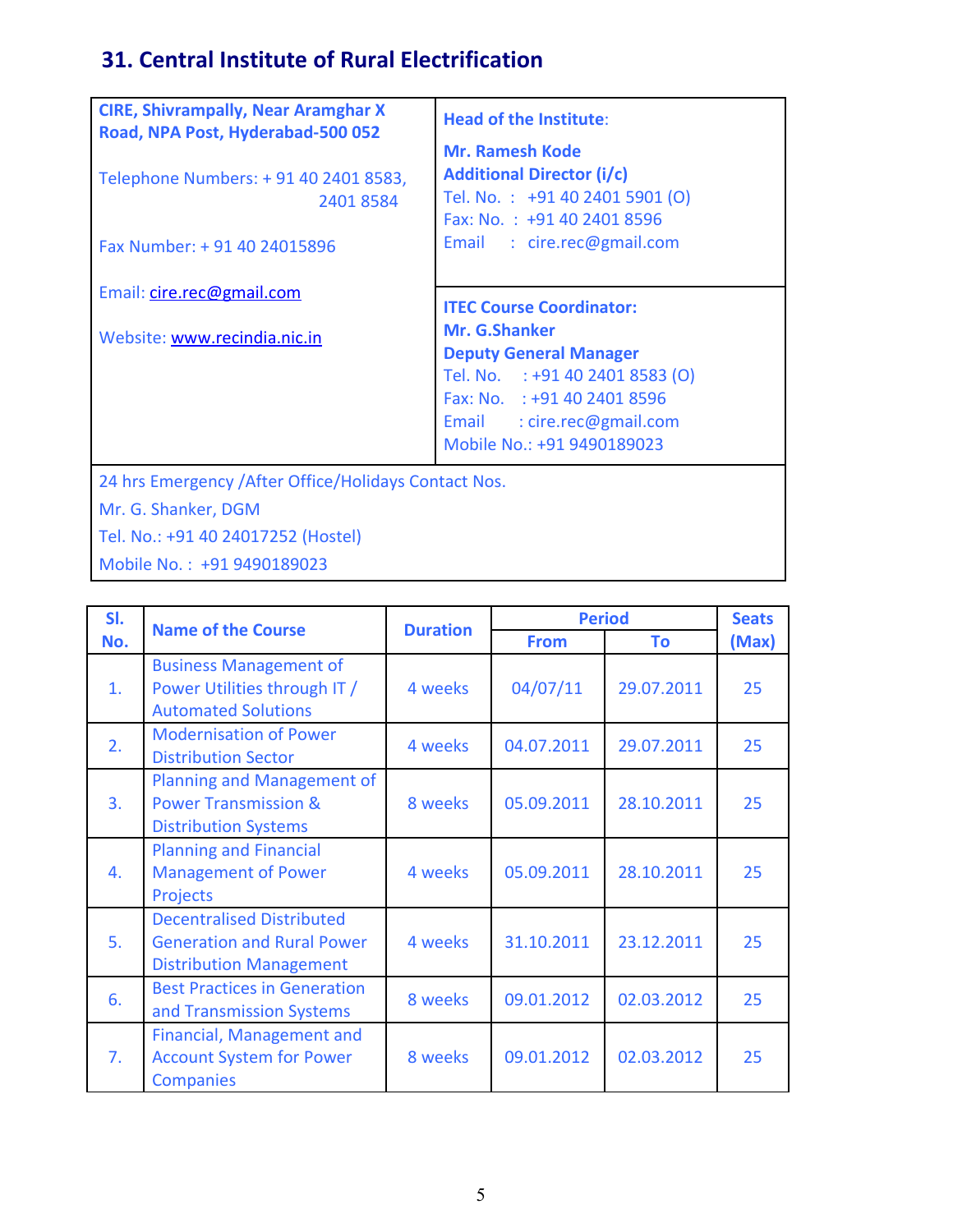Sl No. 1. Diploma/Degree (in Electrical Engineering or Computer Science / Information Technology) working in Power Sector / Energy related Organisation/ IT/ MIS/ Automation Department of Ministries / Universities etc.

Sl. No. 2,3,4,5 & 6 : Diploma/Degree (in Electrical Engineering), working in Power / Energy Departments of Ministries, Electrical Engineering Department of Universities etc.

Sl No. 7 : Diploma/Degree in Engineering/Finance/Accounting; working in Power Sector/Energy related organization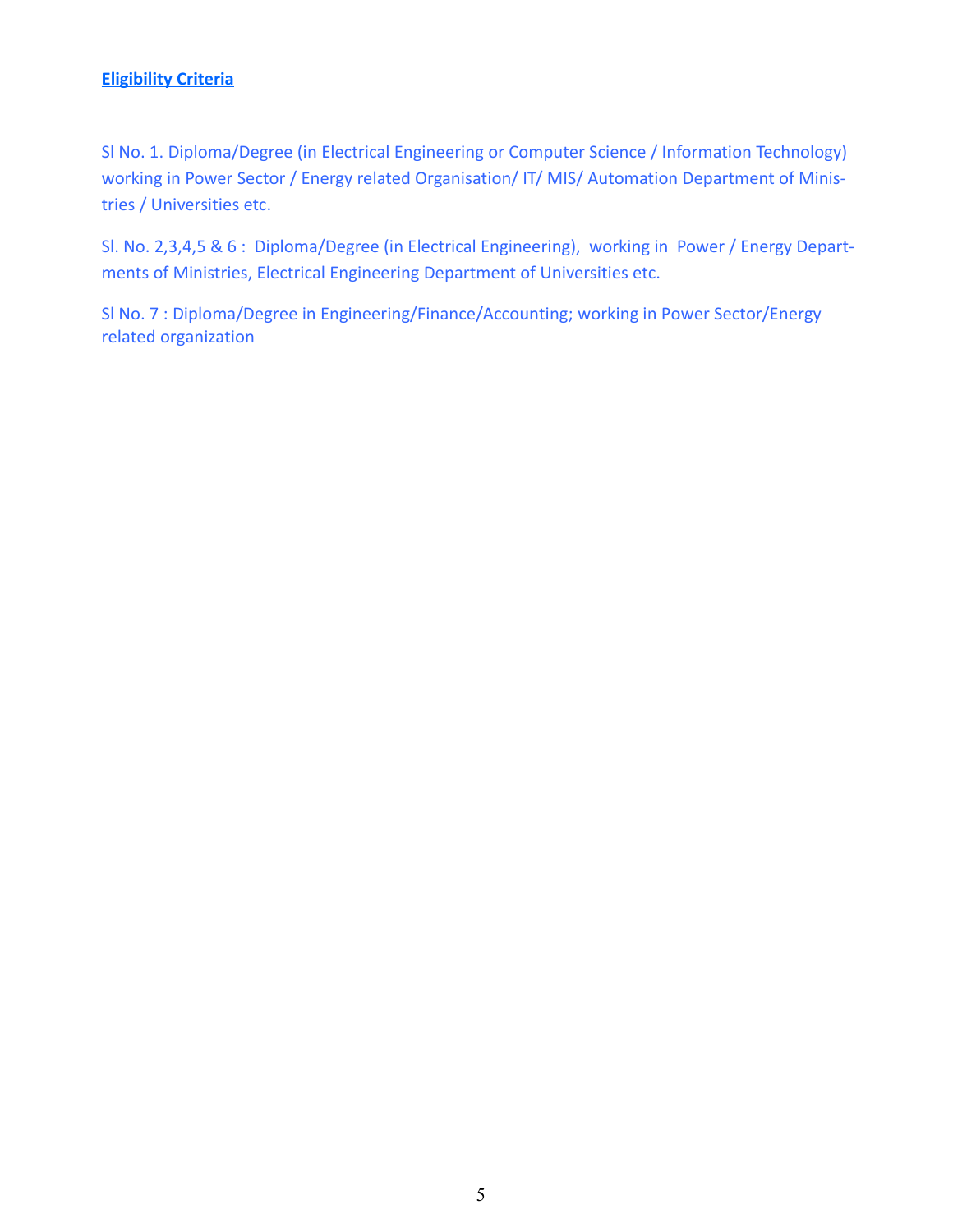# **32. Central Institute of Tool Design**

| A-1 to A-8, APIE, Balanagar<br>Hyderabad $-500037$<br>Telephone Numbers: +91 40 2377 1959,<br>2377 6156, 2377 4536, 2377 2747/48/49<br>Fax Number: +91 40 2377 2658                                                                | <b>Head of the Institute:</b><br><b>Shri Shujayat Khan</b><br><b>Principal Director</b><br>Tel. No.: +91 40 2377 4536 (O)<br>+91 40 2377 1853 (R)<br>Fax No.: +91 40 2377 2658<br>E-Mail: hyd1 citdhyd@sancharnet.in<br>Mobile: +91 9959148618 |
|------------------------------------------------------------------------------------------------------------------------------------------------------------------------------------------------------------------------------------|------------------------------------------------------------------------------------------------------------------------------------------------------------------------------------------------------------------------------------------------|
| E-Mail: citdplacements@citdindia.org,<br>hyd1 citdhyd@sancharnet.in<br>Website: www.citdindia.org                                                                                                                                  | <b>ITEC Course Coordinator:</b><br><b>Shri H. Venkatesh</b><br><b>Deputy Director (Trg)</b><br>Tel.No.: +91 40 2377 1656/1959<br>Fax No.: +91 40 2377 2658<br>E-Mail: citdplacements@citdindia.org<br>Mobile: +91 9441296680                   |
| 24 hrs Emergency / After Office/Holidays Contact Nos.<br>Mrs. M.M.Suhasini, Asstt. Training Officer/ Mr. S.Z. Hussain, Assistant<br>TEL. No.: + 91 40 2377 1959, + 91 40 2377 2747/48/49<br>MOBILE: +91 9949519535/ +91 9949145889 |                                                                                                                                                                                                                                                |

| <u>SI.</u> | <b>Name of the Course</b>                                                  |                 | <b>Period</b> |            | <b>Seats</b> |
|------------|----------------------------------------------------------------------------|-----------------|---------------|------------|--------------|
| No.        |                                                                            | <b>Duration</b> | <b>From</b>   | <u>To</u>  | (Max)        |
| 1.         | <b>Design of Cutting Tools</b>                                             | 10 weeks        | 20.06.2011    | 26.08.2011 | 20           |
| 2.         | 3-D Modeling using<br><b>Unigraphics Software</b>                          | 10 weeks        | 20.06.2011    | 26.08.2011 | 20           |
| 3.         | <b>Very Large Scale Integration</b><br>(VLSI) Design                       | 10 weeks        | 20.06.2011    | 26.08.2011 | 20           |
| 4.         | Design of Die Casting &<br><b>Plastic Processing Tools</b>                 | 10 weeks        | 29.08.2011    | 04.11.2011 | 20           |
| 5.         | <b>3D Modeling and Surfacing</b><br>using CATIA V5 Software                | 10 weeks        | 29.08.2011    | 04.11.2011 | 20           |
| 6.         | Programmable Logic<br><b>Controllers for Advanced</b><br><b>Automation</b> | 10 weeks        | 29.08.2011    | 04.11.2011 | 20           |
| 7.         | Design of Jigs & Fixtures                                                  | 10 weeks        | 07.11.2011    | 13.01.2012 | 20           |
| 8.         | 3-D Modeling using Solid<br><b>Works Software</b>                          | 10 weeks        | 07.11.2011    | 13.01.2012 | 20           |
| 9.         | <b>Sensor Technology for</b><br><b>Automation</b>                          | 10 weeks        | 07.11.2011    | 13.01.2012 | 20           |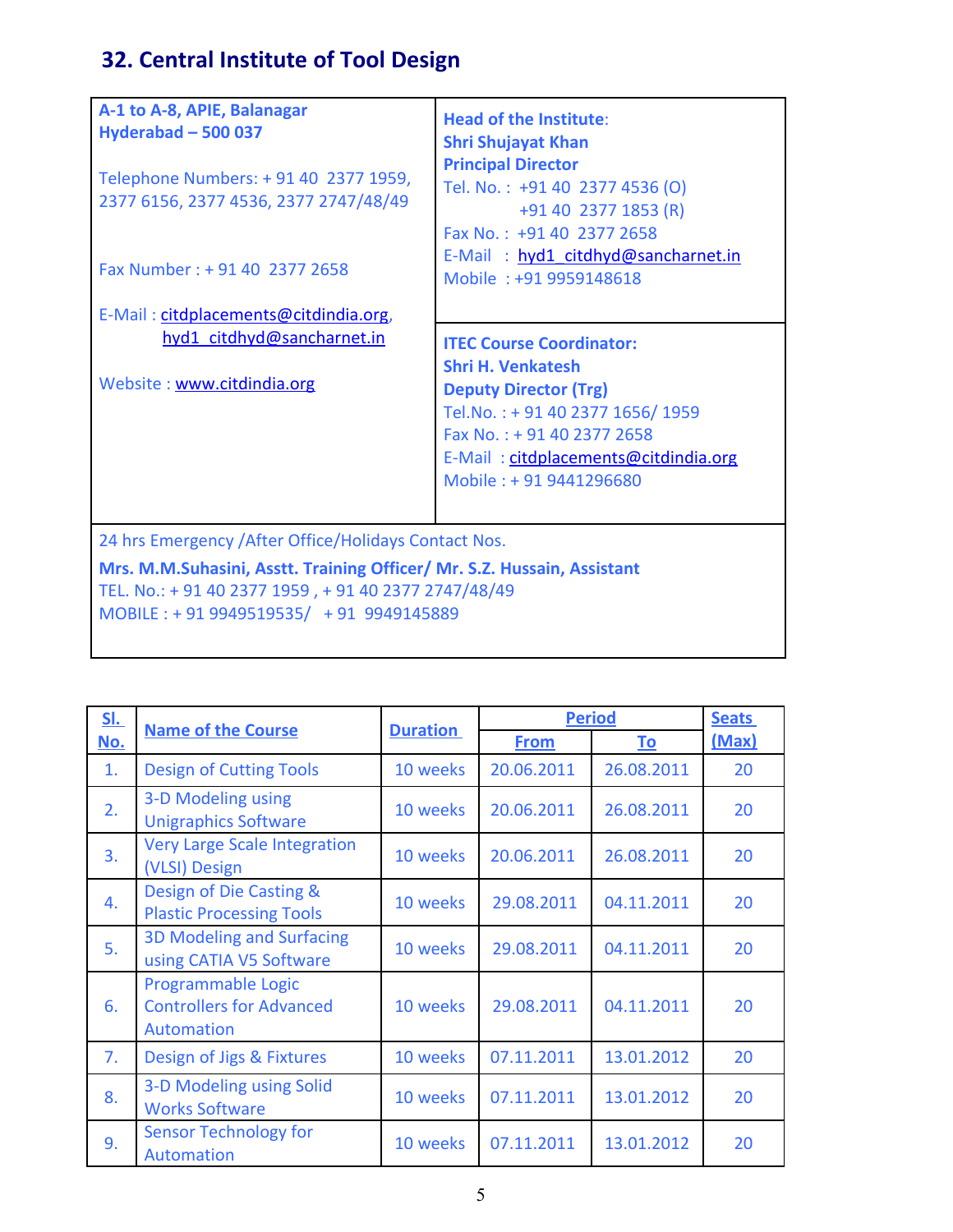| 10. | <b>Design of Sheet Metal</b><br><b>Forming Tools</b>         | 10 weeks | 16.01.2012 | 23.03.2012 | 20 |
|-----|--------------------------------------------------------------|----------|------------|------------|----|
| 11. | <b>Analysis using Ansys and</b><br><b>Hypermesh Software</b> | 10 weeks | 16.01.2012 | 23.03.2012 | 20 |
| 12. | <b>Mechatronics &amp; its</b><br><b>Applications</b>         | 10 weeks | 16.01.2012 | 23.03.2012 | 20 |

Sl. No. 1 & 2 : Degree or Diploma in Mechanical Engineering or its equivalent with an aptitude towards Tool Design

Sl. No. 3,4, 5,7, 8, 10 & 11 :Degree or Diploma in Mechanical Engineering or its equivalent with experience in the relevant field.

Sl. No. 6, 9 & 12 :Degree/diploma in Engineering or its equivalent with experience in the relevant field.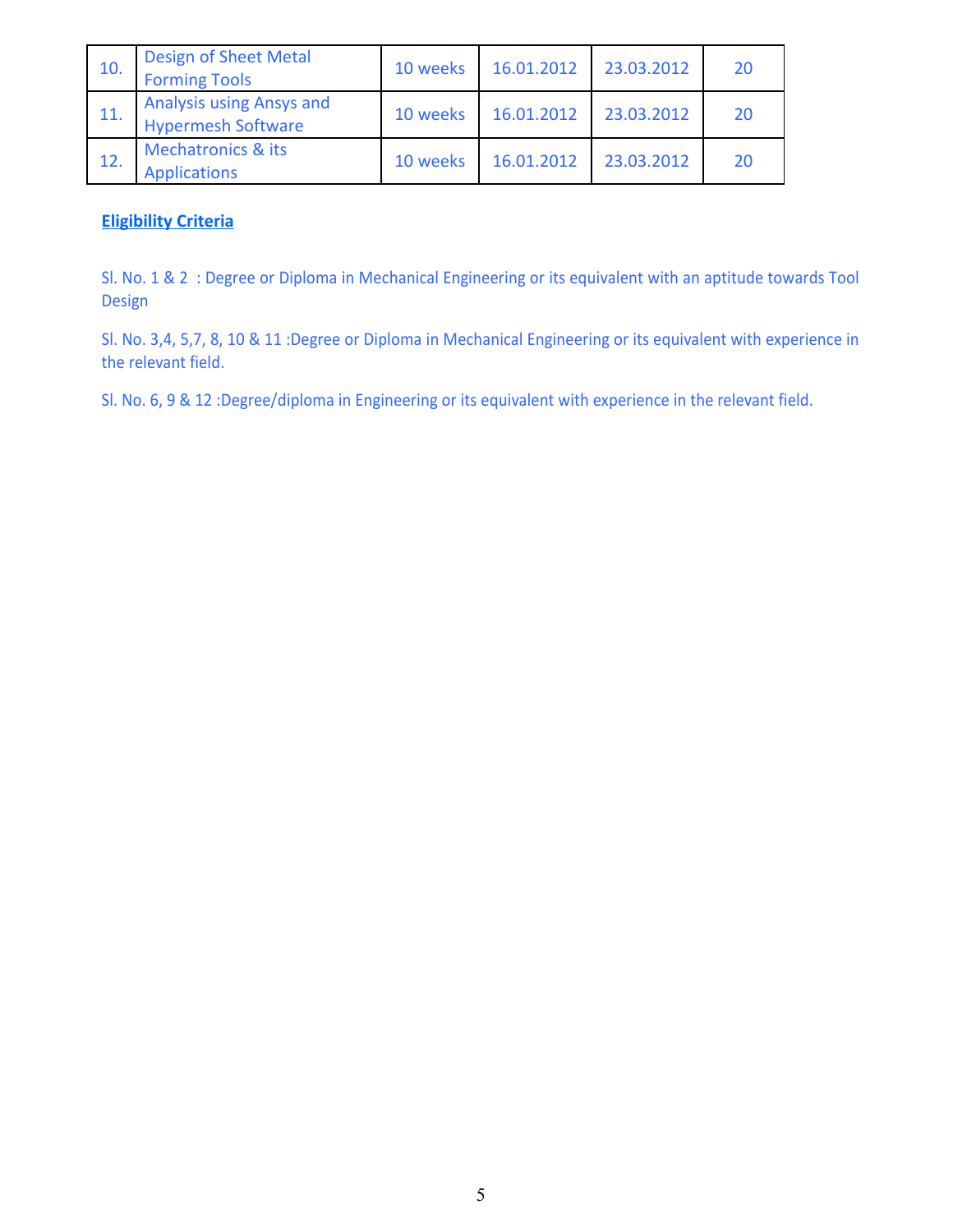# **33. Central Scientific Instruments Organization**

| <b>CSIR Complex, 2<sup>nd</sup> Floor, Opposite</b><br><b>Institute of Hotel Management, Pusa,</b><br><b>New Delhi-110 012</b> | <b>Head of the Institute:</b><br>Dr. Pawan Kapur<br><b>Director, CSIO</b>                                                                                                                                                                        |
|--------------------------------------------------------------------------------------------------------------------------------|--------------------------------------------------------------------------------------------------------------------------------------------------------------------------------------------------------------------------------------------------|
| Tel. No.: +91 11 2584 6290, 2573 3791,<br>2573 3794                                                                            | Mr. H.K. Pir<br>Head, CSIO, Delhi Centre                                                                                                                                                                                                         |
| Fax No.: +91 11 2584 6290                                                                                                      | Tel. No.: +91 11 2584 6290, 2573 3791,<br>2573 3794                                                                                                                                                                                              |
| Email: hkpir1@gmail.com<br>hkpir@yahoo.co.in<br>hkpir@csio.res.in                                                              | Fax No.: +91 11 2584 6290<br>E-Mail: hkpir1@gmail.com<br>hkpir@yahoo.co.in<br>hkpir@csio.res.in<br>Mobile.: +91 9899119910                                                                                                                       |
| Website: www.csio.res.in                                                                                                       | <b>ITEC Course Coordinator:</b><br>Mr. H.K. Pir<br>Head, CSIO, Delhi Centre<br>Tel. No.: +91 11 2584 6290,<br>2573 3791<br>2573 3794<br>Fax No.: +91 11 2584 6290<br>E-Mail: hkpir@yahoo.co.in<br>hkpir1@gmail.com<br>Mobile.:<br>+91 9899119910 |
| 24 hrs Emergency / After Office/Holidays Contact Nos.                                                                          |                                                                                                                                                                                                                                                  |
| 1. Ms. Shashi Moitra, Scientist                                                                                                | 2. Mrs. Sudha V.M. Rao, Scientist                                                                                                                                                                                                                |
| Tel. No.: +91 11 2570 5556                                                                                                     | +91 11 4566 8790                                                                                                                                                                                                                                 |
| $Email \cdot Chachi, moitra\#hatmail\ com$                                                                                     | cudhaymraa@gmail.com                                                                                                                                                                                                                             |

Email : [Shashi\\_moitra@hotmail.com](mailto:Shashi_moitra@hotmail.com) [sudhavmrao@gmail.com](mailto:sudhavmrao@gmail.com) Mobile No. :+91 9810612117 +91 9873122387

| SI.<br>No. | <b>Name of the Course</b>                                                                                               | <b>Duration</b> | <b>Period</b> | <b>Seats</b> |       |
|------------|-------------------------------------------------------------------------------------------------------------------------|-----------------|---------------|--------------|-------|
|            |                                                                                                                         |                 | <b>From</b>   | Τo           | (Max) |
| 1.         | <b>Management Development</b><br>Programme on Operation,<br>Maintenance & Repair of<br><b>Biomedical Equipment</b>      | 8 weeks         | 14.09.2011    | 08.11.2011   | 25    |
| 2.         | <b>Management Development</b><br>Programme on Operation,<br>Maintenance & Repair of<br>Optical/ Ophthalmic<br>Equipment | 8 weeks         | 14.12.2011    | 07.02.2012   | 25    |
| 3.         | <b>Management Development</b>                                                                                           | 8 weeks         | 14.03.2012    | 08.05.2012   | 25    |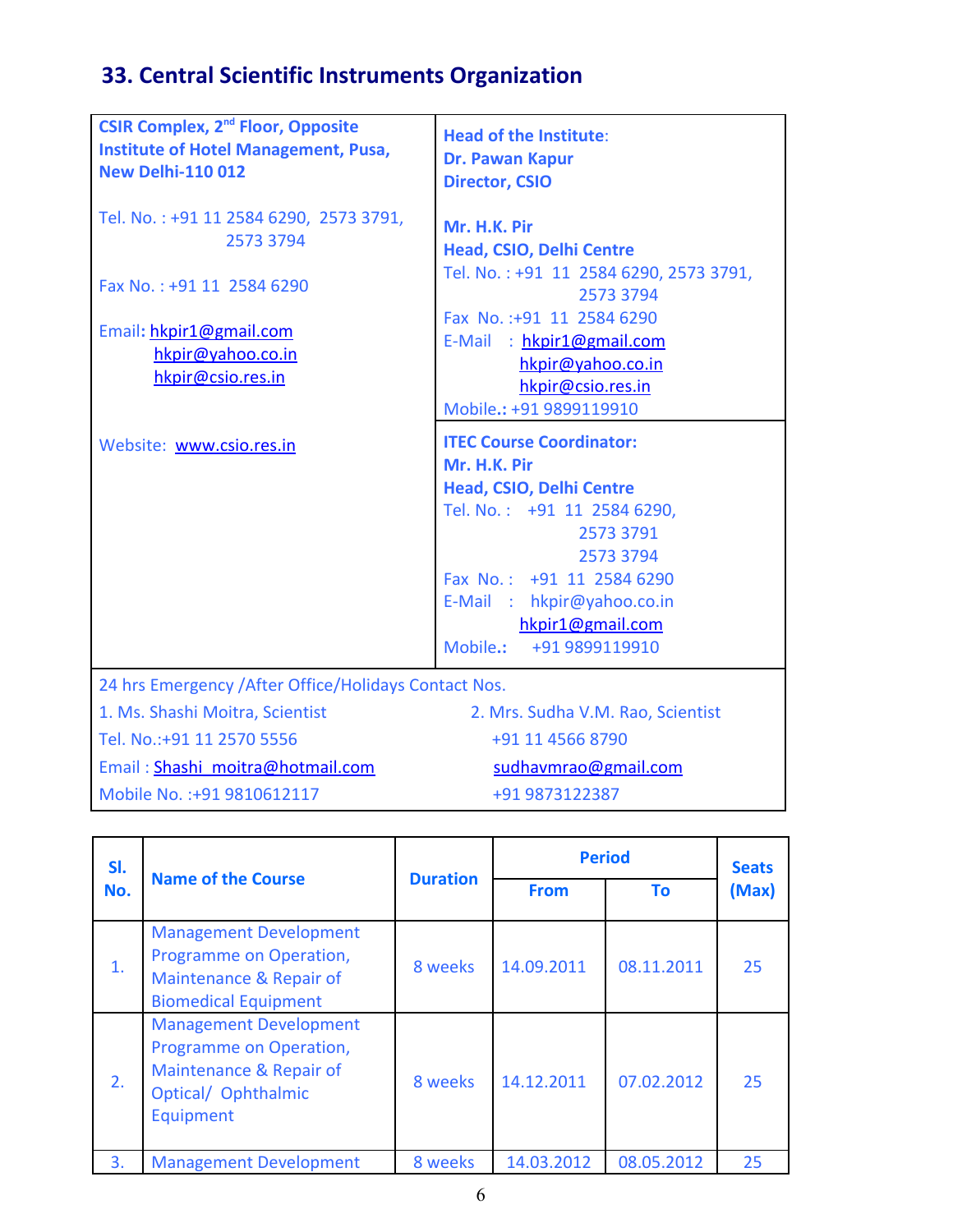| I Programme on Operation,          |  |  |
|------------------------------------|--|--|
| <b>Maintenance &amp; Repair of</b> |  |  |
| <b>Analytical Equipment</b>        |  |  |

Sl. No. 1 :Graduate/ Diploma in Electronics/Electrical/ Instrumentation/ Biomedical Engineering **or** Post Graduate/ Graduate in Physics with Electronics & Experience in Maintenance of Biomedical Equipment or Biomedical Instrument User **or** Medical Doctor having Experience/ Responsibility of Maintenance and Management of Biomedical Equipment.

Sl. No. 2: Graduate/ Diploma in Electronics/Electrical/Instrumentation/ Biomedical Engineering **or** a Post Graduate/ Graduate in Physics **or** Diploma/ Certificate in Ophthalmic Sciences & Experience in Maintenance of Optical/ Ophthalmic Equipment **or** Optical/ Ophthalmic Instrument User **or** Medical Doctor/ Ophthalmologist having Experience/ Responsibility of Maintenance and Management of Optical/ Ophthalmic Equipment.

Sl. No.3: Graduate/ Diploma in Electronics/Electrical/Instrumentation/ Biomedical Engineering **or** Post Graduate/ Graduate in Physics/ Chemistry/Bio-Chemistry & Experience in Maintenance of Analytical Equipment **or** Analytical Instrument User OR Medical Doctor/ Biochemist/ Forensic Scientist/ Agricultural Research Scientist & Technologist having Experience/ Responsibility of Maintenance and Management of Analytical Equipment.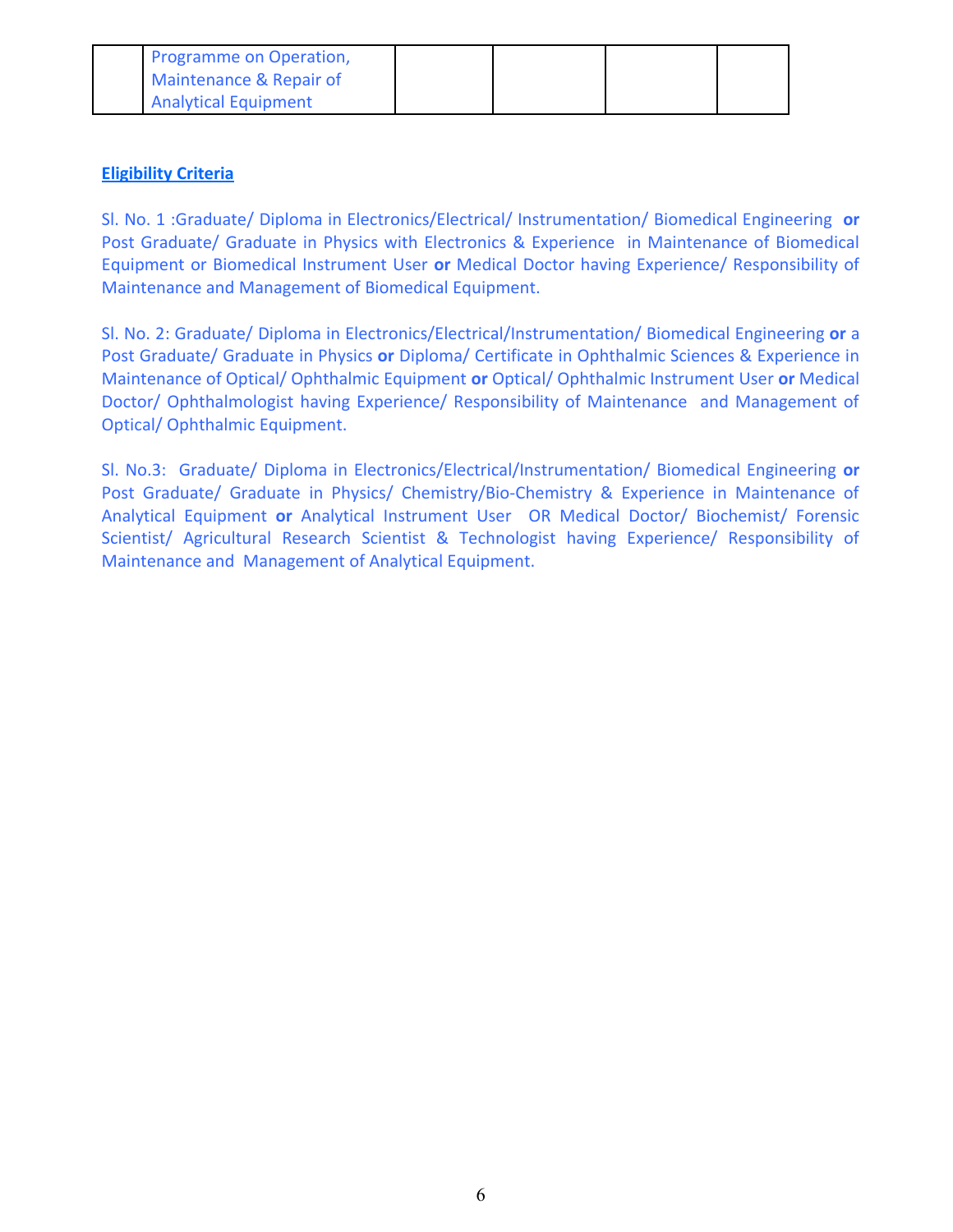## **34. Fluid Control Research Institute**

| <b>Kanjikode West</b><br>Palghat 678 623, Kerala<br><b>India</b><br>Telephone Numbers: +91 491 256 6120,<br>256 6206, 256 7992 | <b>Head of the Institute</b><br><b>Commodore S.Saseendran</b><br><b>Director</b><br>Tel. No.: +91 491 2566119<br>Fax: No. $: +914912566326$<br>Email : fcri@vsnl.com |
|--------------------------------------------------------------------------------------------------------------------------------|----------------------------------------------------------------------------------------------------------------------------------------------------------------------|
| Fax Number: +91 491 2566326                                                                                                    | <b>ITEC Course Coordinator</b>                                                                                                                                       |
| Email: fcri@fcriindia.com                                                                                                      | Mr. K.I.Raphael<br>Dy.Director (P&A) & Admn                                                                                                                          |
| Website: www.fcriindia.com                                                                                                     | Tel. No. : +91 491 2566206, 2567992<br>Fax: No. : +91 491 2566326<br>Email: fcri@vsnl.com,<br>k.i.raphael@fcriindia.com<br>Mobile No.: + 91 9847024119               |
| 24 hrs Emergency / After Office/Holidays Contact Nos.                                                                          |                                                                                                                                                                      |
| Mr. K.I.Raphael, Dy. Director (P&A) & Admn. & Admn. Co-ordinator (Trg.)                                                        |                                                                                                                                                                      |

Tel. No. +91 491 2567992, 2566120 +91 491 2566 596 ( R )

Mobile No. : +91 9847024119

| SI. | <b>Name of the Course</b>                                                                                                                                                                                                              | <b>Duration</b> | <b>Period</b> |            | <b>Seats</b> |
|-----|----------------------------------------------------------------------------------------------------------------------------------------------------------------------------------------------------------------------------------------|-----------------|---------------|------------|--------------|
| No. |                                                                                                                                                                                                                                        |                 | <b>From</b>   | <b>To</b>  | (Max)        |
| 1.  | <b>Flow Measurement &amp; Control</b><br>Techniques / Software in<br><b>Industrial Process &amp; Water</b><br><b>Distribution System</b>                                                                                               | 8 weeks         | 01.06.2011    | 30.07.2011 | 25           |
| 2.  | <b>Oil and Gas Flow Measurement</b><br>and Control Techniques &<br><b>Standards</b>                                                                                                                                                    | 12 weeks        | 10.08.2011    | 10.11.2011 | 25           |
| 3.  | <b>Digital Library Practices and</b><br><b>Information Technology</b><br><b>Application for Knowledge</b><br>Management                                                                                                                | 6 weeks         | 24.11.2011    | 10.01.2012 | 25           |
| 4.  | <b>Advanced Management</b><br><b>Practices and Technology</b><br>Management in Process Plants &<br><b>Engineering Industries/Service</b><br><b>Organizations and Modern</b><br>Management in Govt. and<br><b>Public Administration</b> | 6 weeks         | 15.12.2011    | 30.01.2012 | 25           |
| 5.  | <b>Instrumentation &amp; Control and</b><br>Data Acquisition System in Fluid<br><b>Flow in Process and Petroleum</b>                                                                                                                   | 8 weeks         | 16.01.2012    | 15.03.2012 | 25           |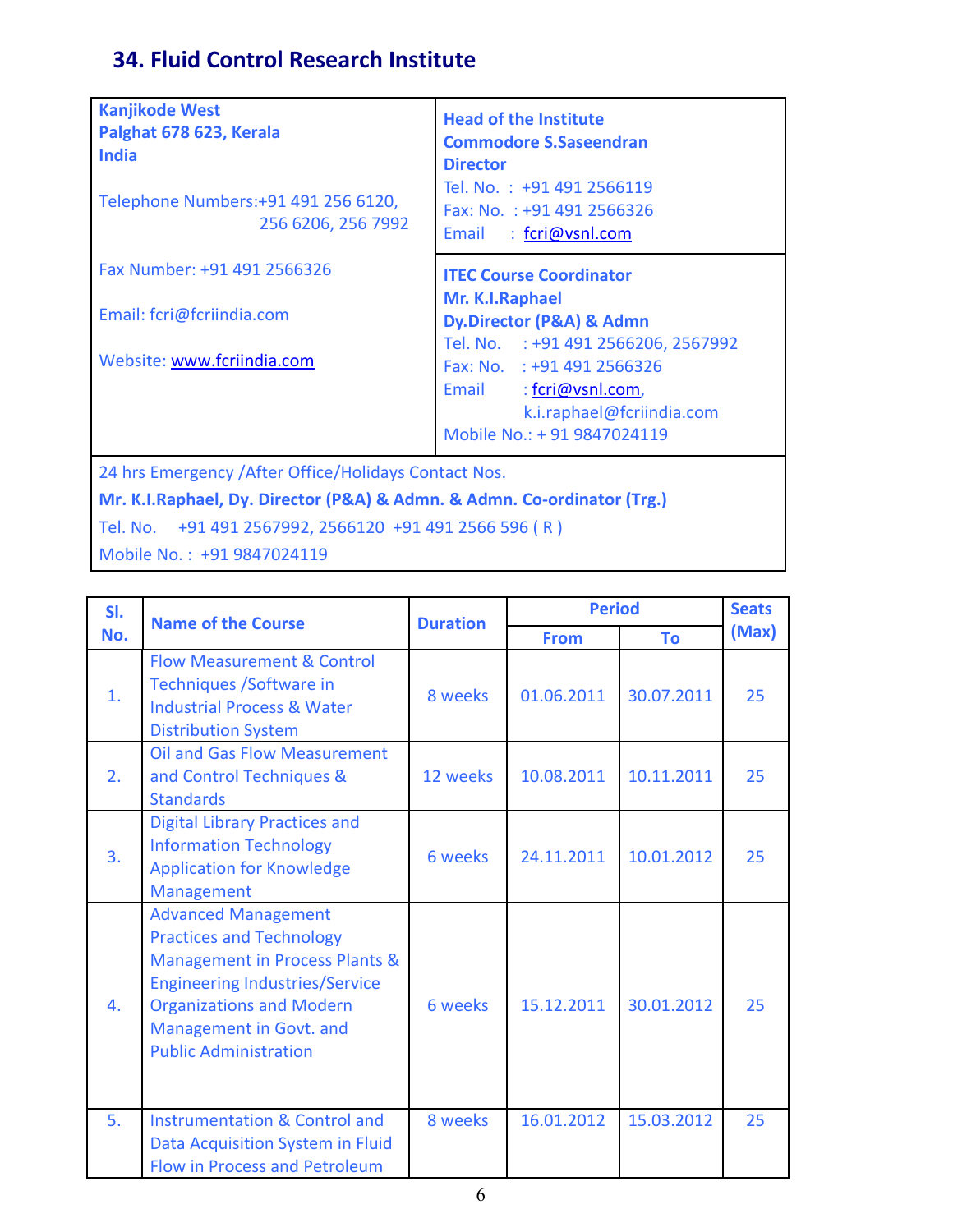|--|--|--|--|--|

Sl. No.1 : Diploma/ Degree in Mechanical/ Instrumentation/ Civil/ Chemical or Electrical Engineering.

Sl. No. 2 & 5 : Diploma/Degree in Petroleum/ Instrumentation/ Electrical / Mechanical/ Chemical/ Industrial Engineering & working in process industries, oil & gas industry and related fields.

Sl. No. 3 : Professionals with Graduation in any discipline.

Sl. No. 4 : Manager/Supervisors in Process Plants, Refineries, Petrochemical Industries, Power Plants, Flow Product Manufacturing and allied Engineering Industries.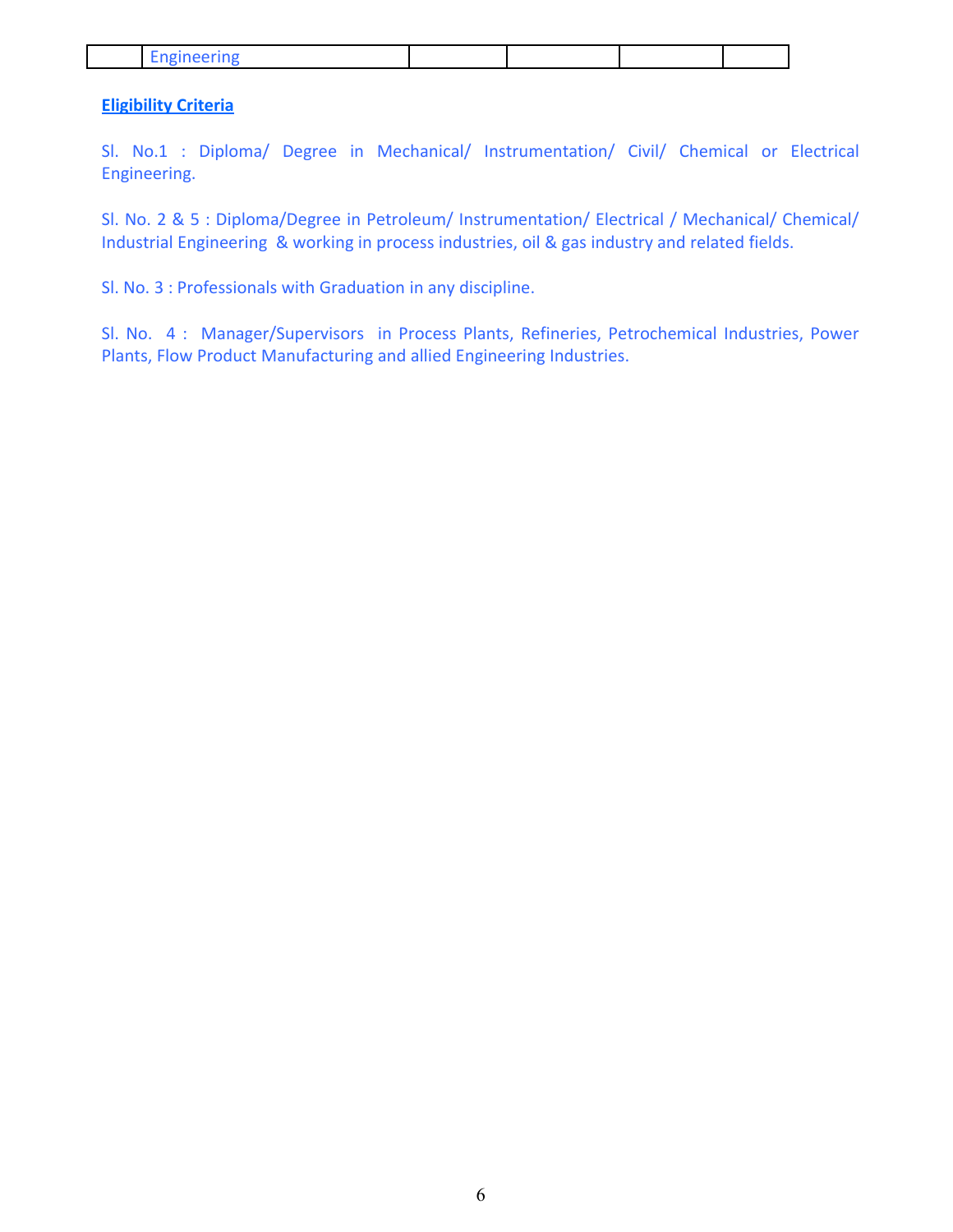# **35. Geological Survey of India- Training Institute**

| <b>GSI Complex, Bandlaguda, Near Nagole,</b>          |                                                                      |
|-------------------------------------------------------|----------------------------------------------------------------------|
| Hyderabad-500068                                      | <b>Head of the Institute:</b>                                        |
|                                                       | Mr. K. Ayyasami                                                      |
| Telephone Numbers: +91 40 2422 0681,                  | <b>Deputy Director General</b>                                       |
| 2422 0682                                             | Tel. No.: +91 40 2422 0178, 2422 0859<br>Fax: No. : +91 40 2422 0680 |
| Fax No.: + 91 40 2422 0680                            | Email: ddggsiti@gmail.com                                            |
|                                                       |                                                                      |
| Email: ddggsiti@gmail.com                             | Mobile No.: +91 9490479730                                           |
|                                                       | <b>ITEC Course Coordinator:</b>                                      |
| Website: www.gsi.gov.in                               | Mr. N. Kutumba Rao                                                   |
|                                                       | <b>Director (Tech.Coord)</b>                                         |
|                                                       | Tel. No. : +91 40 24220682                                           |
|                                                       | Fax: No. : +91 40 24220680                                           |
|                                                       | Email : ddggsiti@gmail.com                                           |
|                                                       | Mobile No.: + 91 9440498590                                          |
| 24 hrs Emergency / After Office/Holidays Contact Nos. |                                                                      |
|                                                       |                                                                      |
|                                                       |                                                                      |
| <b>Hyderabad</b>                                      | <b>Zawar Centre, Udaipur</b>                                         |
| Mr. N. Kutumba Rao                                    | Dr. P.R. Golani, Suptd. Geologist                                    |
| <b>Director (Tech.Coord)</b>                          | <b>GSTI Zawar Centre,</b>                                            |
| Tel. No. : +91 40 24220682                            | Dist: Udaipur -313901, Rajasthan                                     |
| Fax: No. : +91 40 24220680                            | Tel No. +91 294 274 2301                                             |
| Email : ddggsiti@gmail.com                            | $F = 11.04.001.071.0004$                                             |

|  | Mobile No.: + 91 9440498590 |
|--|-----------------------------|
|--|-----------------------------|

| Fax No. +91 294 274 2301  |
|---------------------------|
| Mobile No. +91 9460727764 |

|                | Sl. No. Name of the Course                                                       | <b>Duration</b> | <b>Period</b> | <b>Seats</b> |       |
|----------------|----------------------------------------------------------------------------------|-----------------|---------------|--------------|-------|
|                |                                                                                  |                 | <b>From</b>   | Т٥           | (Max) |
| $\mathbf{1}$ . | Petrological Techniques &<br><b>Ore Microscopy (at</b><br>Hyderabad)             | 4 weeks         | 27.06.2011    | 26.07.2011   | 16    |
| 2.             | Mineral Exploration (at<br>Zawar, Rajasthan)                                     | 4 weeks         | 03.10.2011    | 02.11.2011   | 15    |
| 3.             | <b>Remote Sensing &amp; Digital</b><br><b>Image Processing (at</b><br>Hyderabad) | 4 weeks         | 15.11.2011    | 15.12.2011   | 15    |
| 4.             | <b>Geographic Information</b><br>System (at Hyderabad)                           | 4 weeks         | 01.02.2012    | 01.03.2012   | 16    |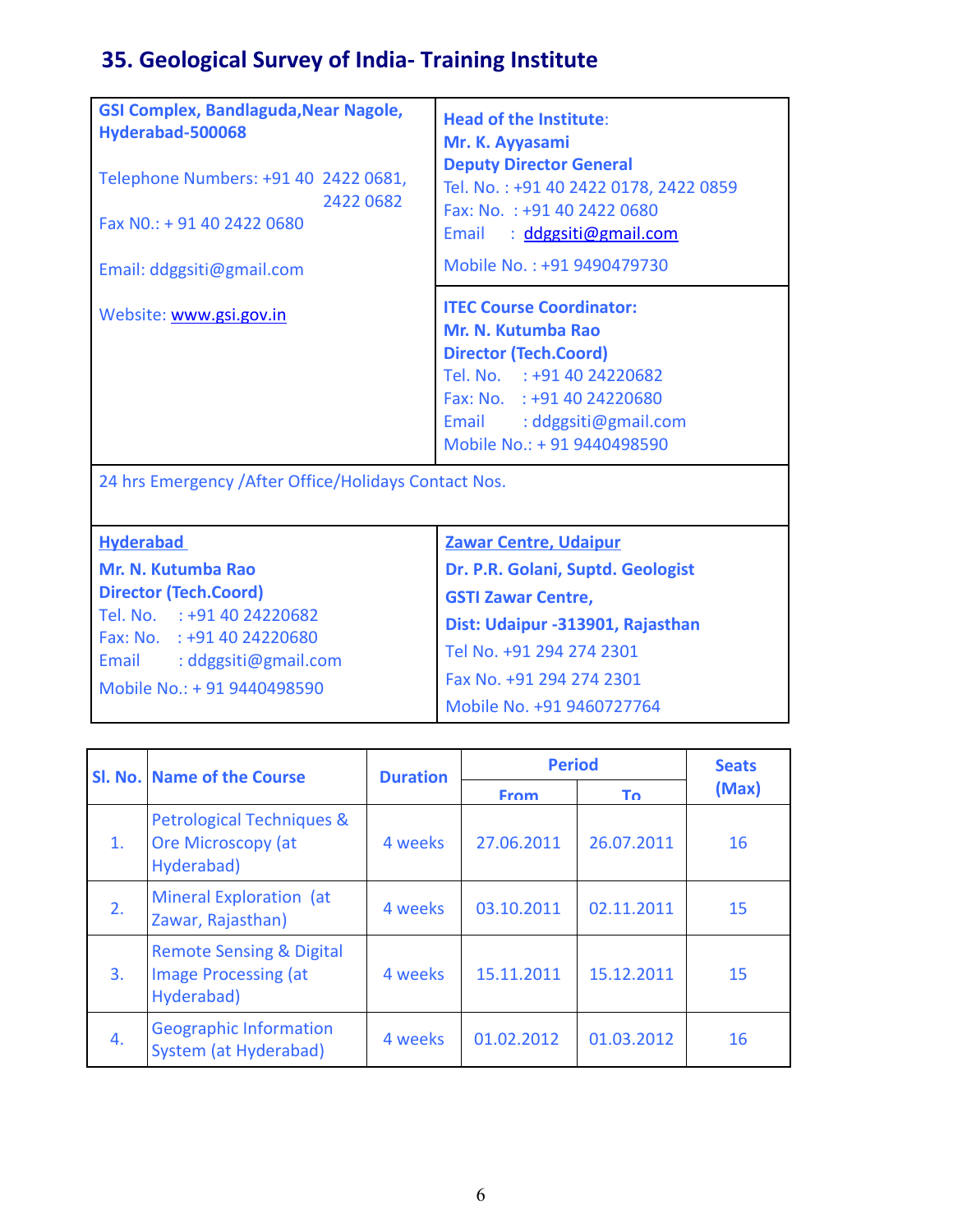Sl. No. 1: Post Graduation/Graduation in Geological Science and working knowledge of geological mapping in different scales.

Sl. No. 2 : Post Graduation/Graduation in Geological Science and working knowledge of geological mapping in different scales.

Sl. No. 3 : Graduation in any subject in earth sciences or related technical courses and working knowledge in computers with Window OS and MS Office.

Sl. No. 4: Graduation in any subject in earth sciences or related technical courses and working knowledge in computers with Window OS and MS Office.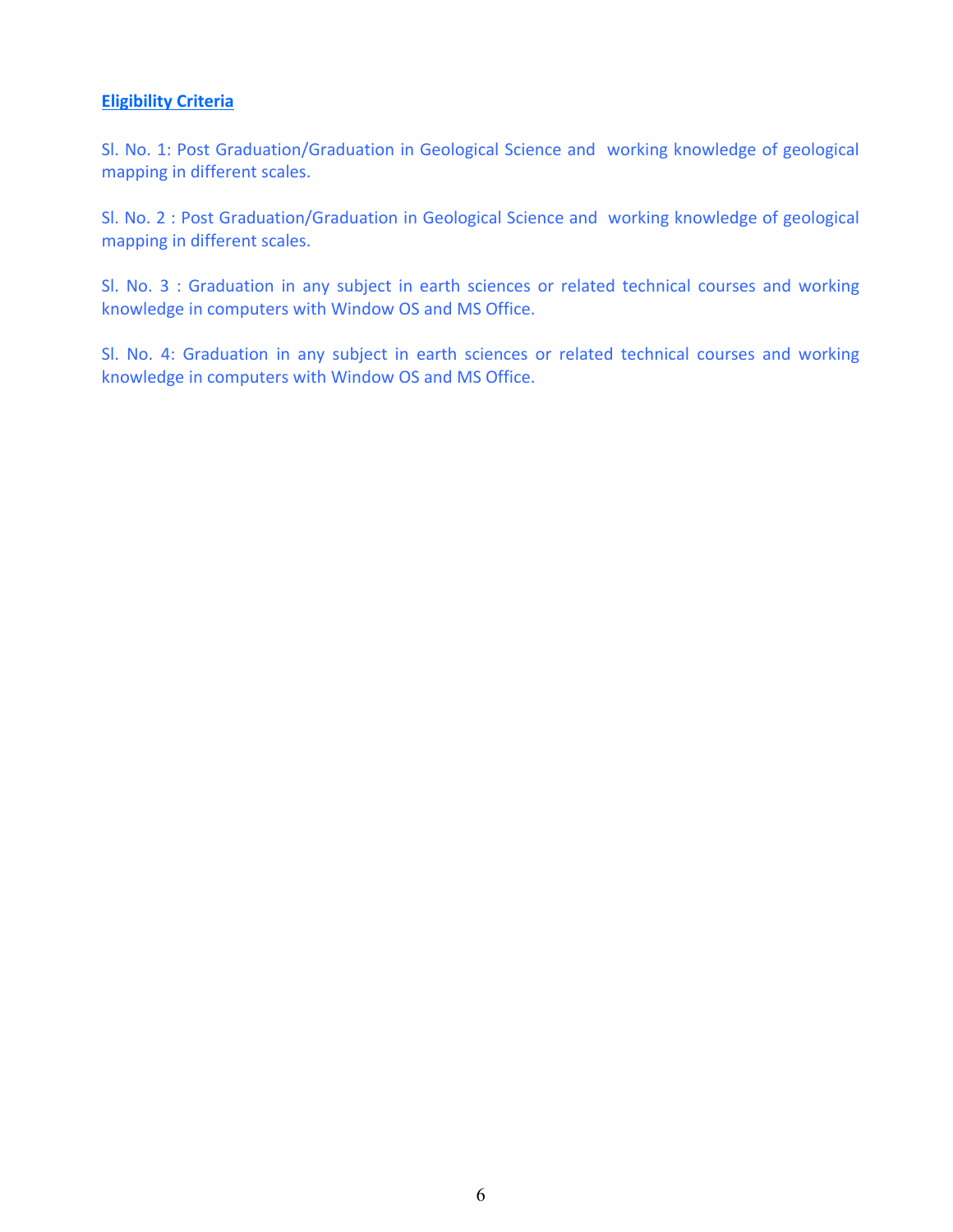# **36. Indian Institute of Production Management**

| At/Po: Kansbahal, Dist. Sundargarh -<br><b>770034 Orissa</b><br>Telephone Numbers:: +91 6624 280322,<br>280948, 280576 | <b>Head of the Institute:</b><br>Dr. M.R. Nayak<br><b>Deputy Director</b><br>Tel. No. : +91 6624 280322,<br>Fax: No. : +91 6624 280 122             |
|------------------------------------------------------------------------------------------------------------------------|-----------------------------------------------------------------------------------------------------------------------------------------------------|
| Fax Number.: +91 6624 280 122                                                                                          |                                                                                                                                                     |
| Email: info@iipm.ac.in<br>Website: www.iipm.ac.in                                                                      | <b>ITEC Course Coordinator:</b><br>Mr. R.N. Pal<br><b>Asstt. Director</b><br>Tel. No.: +91 6624 280322, 280948,<br>280576<br>Mobile: +91 9437046576 |
| 24 hrs Emergency / After Office/Holidays Contact Nos.                                                                  |                                                                                                                                                     |
| Mr. R.N. Pal<br>Tel No.: +91 6624 280 142<br>Mobile: +91 9437046576                                                    |                                                                                                                                                     |

| SI.            | <b>Name of the Course</b>                            | <b>Duration</b> | <b>Period</b> |            | <b>Seats</b> |
|----------------|------------------------------------------------------|-----------------|---------------|------------|--------------|
| No.            |                                                      |                 | <b>From</b>   | <b>To</b>  | (Max)        |
| $\mathbf{1}$   | <b>Maintenance Engineering</b><br>and Management     | 10 weeks        | 11.07.2011    | 16.09.2011 | 20           |
| $\overline{2}$ | <b>Industrial Electronics and</b><br>Instrumentation | 10 weeks        | 03.10.2011    | 09.12.2011 | 20           |
| $\overline{3}$ | <b>Condition based</b><br>Maintenance                | 10 weeks        | 03.10.2011    | 09.12.2011 | 20           |
| 4              | <b>Management Development</b>                        | 10 weeks        | 09.01.2012    | 17.03.2012 | 20           |

### **Eligibility Criteria**

Sl. No. 1 & 3 : Degree/Diploma holders in Mechanical/ Electrical Engineering with around 5/10 years of experience respectively in industries in maintenance related activities.

Sl. No. 2 : Degree/Diploma holders in Electrical Engineering with around 5/10 years of experience in industries in the field of control, automation, maintenance etc.

Sl. No. 4: Degree/Diploma holders in Engineering and Post-Graduates/Graduates in Science/ Arts with around 5/10 years of experience in any functional area in organisations and those who are recently promoted to management positions will find the programme very useful.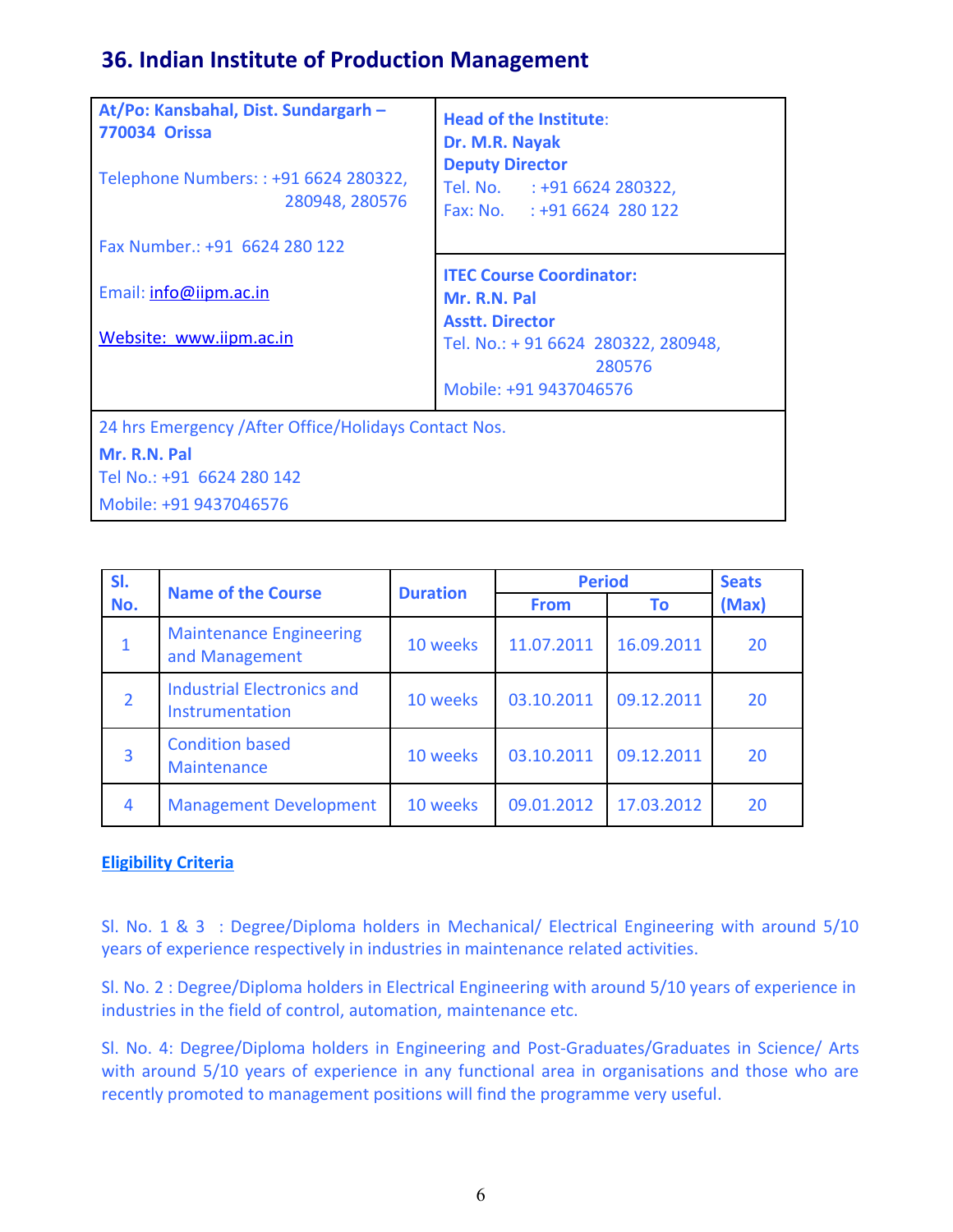### **37. Indian Institute of Remote Sensing**

| 4, Kalidas Road, Dehradun-248001<br>Telephone Number: + 91 135 274 4583<br>Fax Number: +91 135 274 1987<br>Email: dean@iirs.gov.in | <b>Head of the Institute:</b><br>Dr. P.S. Roy<br><b>Dean, IIRS and Associate Director</b><br>(Capacity Building), NRSC<br>Tel. No.: +91 135 2744583<br>Fax: No.: +91 135 2741987<br>Email: dean@iirs.gov.in               |
|------------------------------------------------------------------------------------------------------------------------------------|---------------------------------------------------------------------------------------------------------------------------------------------------------------------------------------------------------------------------|
| Website: www.iirs-nrsc.gov.in                                                                                                      | <b>ITEC Course Coordinator:</b><br><b>Ms. Minakshi Kumar</b><br><b>Scientist/Engineer, ITEC</b><br>Tel. No. : +91 135 252 4118<br>Fax: No. $: +91$ 135 274 1987<br>Email: minakshi@iirs.gov.in<br>Mobile.: +91 9410394497 |
| 24 hrs Emergency / After Office/Holidays Contact Nos.                                                                              |                                                                                                                                                                                                                           |
| <b>Ms. Minakshi Kumar</b><br><b>Scientist/Engineer, ITEC</b><br>Tel. No.: +91 135 252 4118<br>Mobile No.: +91 9410394497           | Mr. M. L. Batra<br><b>Administrative Officer</b><br>+91 135-2524106 (O) +91 135-2629112(R)<br>+91 9997480914                                                                                                              |

| SI.       | <b>Name of the Course</b>                                                                        | <b>Duration</b> |             | <b>Period</b> | <b>Seats</b> |
|-----------|--------------------------------------------------------------------------------------------------|-----------------|-------------|---------------|--------------|
| <b>No</b> |                                                                                                  |                 | <b>From</b> | Τo            | (Max)        |
| 1.        | <b>Short Course on</b><br><b>Geoinformatics</b>                                                  | 8 weeks         | 26.09.2011  | 18.11.2011    | 20           |
| 2.        | <b>Short Course on Remote</b><br>Sensing with special<br>emphasis on Digital Image<br>Processing | 8 weeks         | 02.01.2012  | 24.02.2012    | 20           |

### **Eligibility Criteria**

Sl No.1 : Post Graduate degree in natural sciences, graduate in any engineering discipline, or graduate in natural sciences with sufficient knowledge of mathematics/statistics at high school level.

Sl No. 2: Post Graduate degree in natural sciences, graduate in any engineering discipline, or graduate in natural sciences with sufficient knowledge of mathematics/statistics at high school level.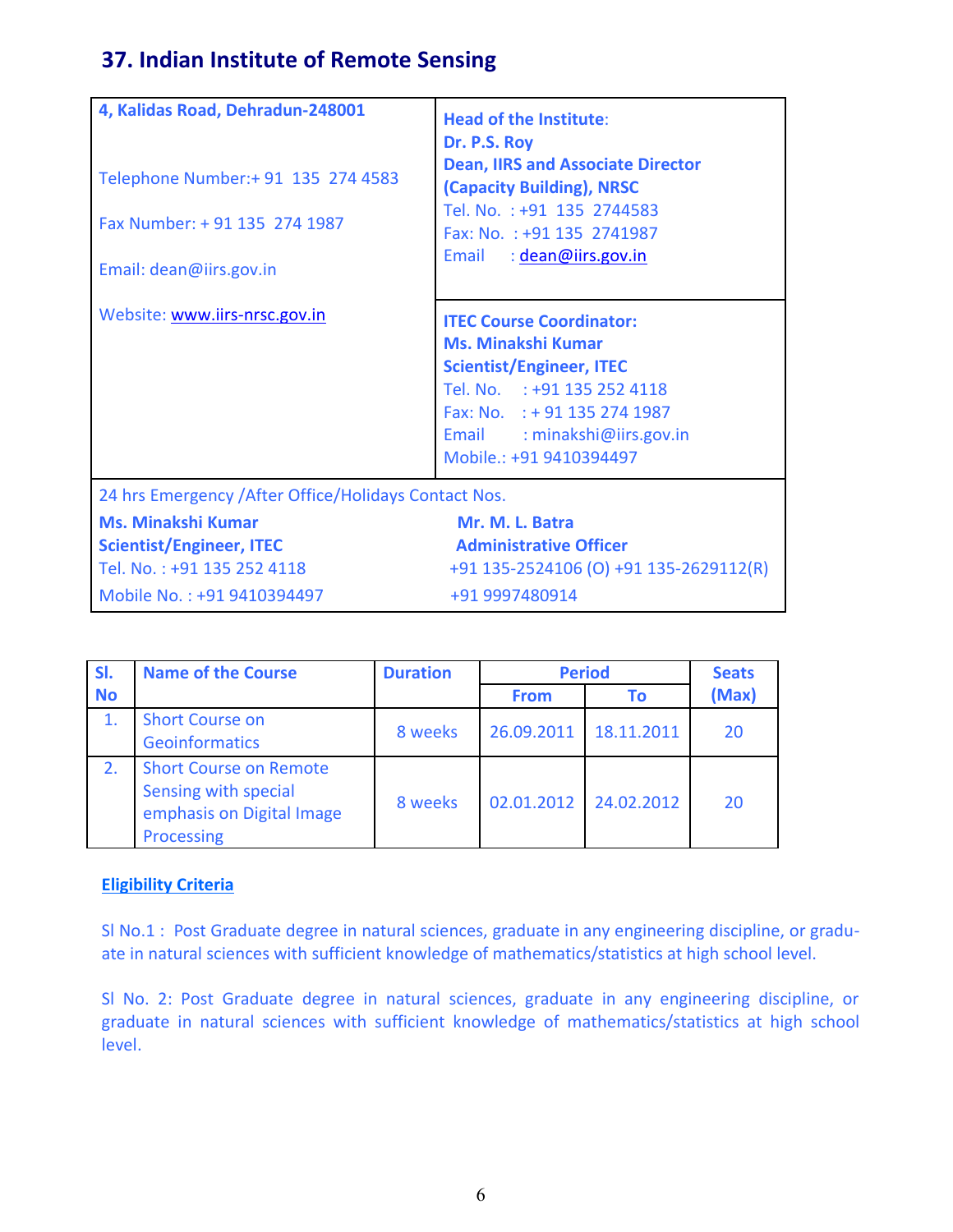## **38. Indian Institute of Technology – Roorkee (Department of Hydrology)**

| <b>Department of Hydrology,</b><br>Roorkee - 247667 Uttrakhand<br>Telephone Numbers: +91 1332 285 236,<br>285 936, 285 390<br>Fax Numbers: +91 1332 285 236, 273 560 | <b>Head of the Institute</b><br>Dr. S.C.Saxena<br><b>Director, IITR</b><br>Tel No.: +91 - 1332 - 285 500<br>Fax No.: +91 - 1332 - 285 815<br>E-mail: director@iitr.ernet.in                                                        |
|----------------------------------------------------------------------------------------------------------------------------------------------------------------------|------------------------------------------------------------------------------------------------------------------------------------------------------------------------------------------------------------------------------------|
| Email: hydro@iitr.ernet.in                                                                                                                                           | <b>ITEC Course Coordinator</b><br>Dr. Himanshu Joshi<br><b>Professor &amp; Head</b><br>Tel No.: +91 1332 285 390<br>Fax No.: +91 1332 285 236<br>E-mail: hydro@iitr.ernet.in<br>hydrology.iitr@gmail.com<br>Mobile: +91 9412394288 |
| 24 hrs Emergency / After Office/Holidays Contact Nos.<br>Dr. Himanshu Joshi<br>Tel No.: +91 1332 285 390<br>Mobile: +91 9412394288                                   |                                                                                                                                                                                                                                    |

| SI. | <b>Name of the Course</b> | <b>Duration</b> |             | <b>Period</b> | <b>Seats</b> |
|-----|---------------------------|-----------------|-------------|---------------|--------------|
| No. |                           |                 | <b>From</b> | Τo            | (Max)        |
|     | P.G. Diploma (Hydrology)  | 52 weeks        | 20.07.2011  | 19.07.2012    | 20           |
|     | M. Tech (Hydrology)       | 104 weeks       | 20.07.2011  | 19.07.2013    | 20           |

### **Eligibility Criteria**

Sl. No. 1 & 2: Bachelor Degree in Civil/Agriculture/Mechanical Engineering/ Hydrology with minimum 60% marks. Minimum of 2 years work experience or Master's Degree in Physics/ Geology/ Applied Geology/ Chemistry/ Applied Geophysics/Meteorology/Geography/Atmospheric Physics/Environmental Science with Mathematics at B.Sc. level as per IIT, Roorkee norms with minimum 60% marks or Master's Degree in Statistics with Physics or Mathematics at B.Sc. level or Master's Degree in Mathematics with Physics at B.Sc. Level.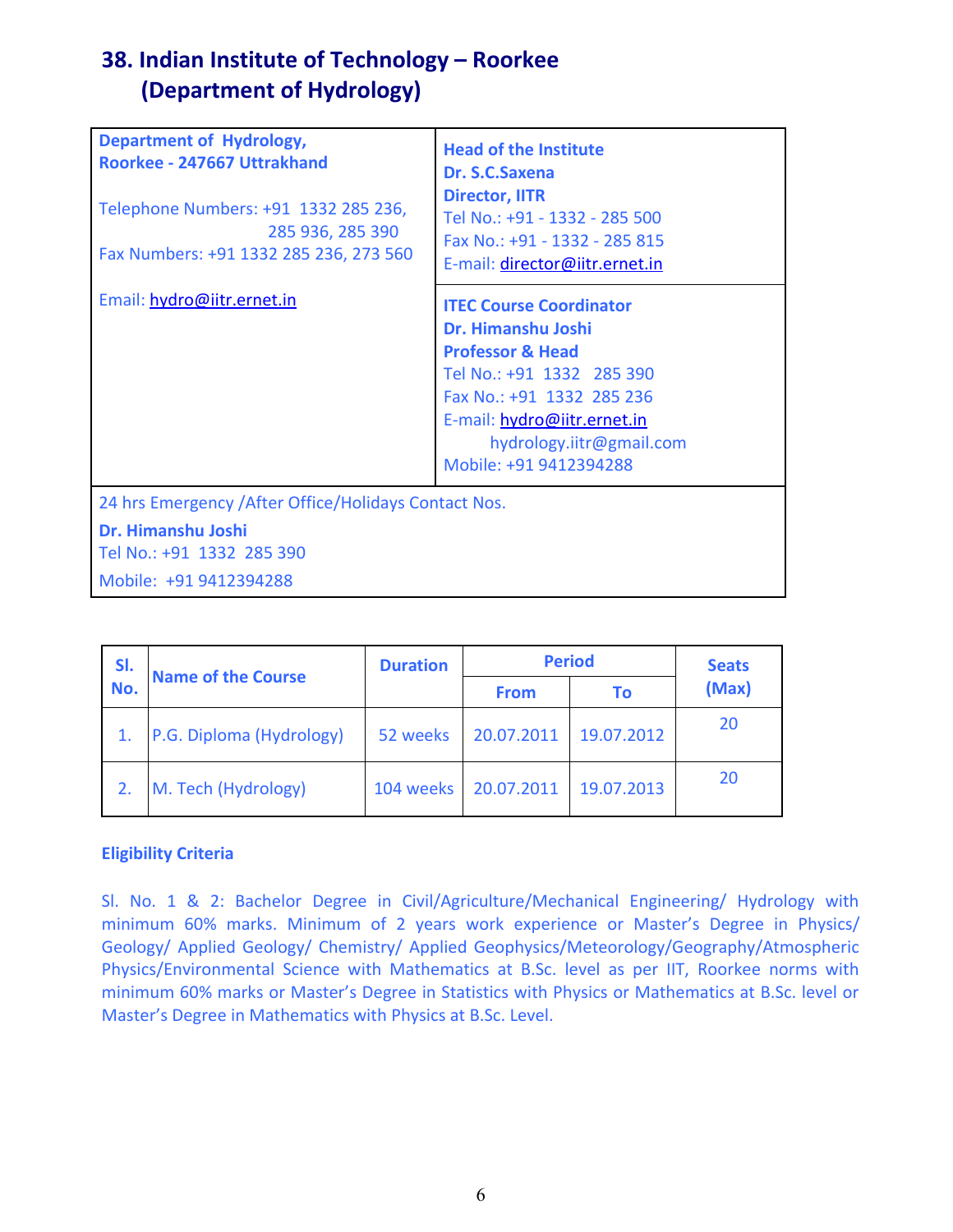### **39. Indian Institute of Technology – Roorkee (Department of Water Resources Development and Management)**

| <b>Department of Water Resources</b><br><b>Development &amp; Management,</b><br>Roorkee - 247667, Uttrakhand, INDIA               | <b>Head of the Institute:</b><br>Dr. S.C.Saxena<br><b>Director, IITR</b>                                                                                                                                                                                        |  |  |  |
|-----------------------------------------------------------------------------------------------------------------------------------|-----------------------------------------------------------------------------------------------------------------------------------------------------------------------------------------------------------------------------------------------------------------|--|--|--|
| Telephone Numbers: +91 1332 285 251,<br>271 073, 285 951                                                                          | Tel No.: +91 1332 285 500<br>Fax No.: +91 1332 285 815<br>E-mail: director@iitr.ernet.in                                                                                                                                                                        |  |  |  |
| Fax Numbers: +91 1332 271 073, 273 560                                                                                            | <b>ITEC Course Coordinator:</b>                                                                                                                                                                                                                                 |  |  |  |
| E-mail: wrdtc@iitr.ernet.in<br>nayanfwt@iitr.ernet.in<br>Website:<br>http//www.iitr.ernet.in/departments/WRT<br>/pages/index.html | <b>Prof. Nayan Sharma</b><br><b>Head, WRD&amp;M Deptt.</b><br>Tel No.: +91 1332 285 251, 271 073,<br>285 951<br>Fax No.: +91 - 1332 - 271 073, 273 560<br>E-mail: wrdtc@iitr.ernet.in<br>nayanfwt@iitr.ernet.in<br>nayanfwt@gmail.com<br>Mobile: +91 9897040762 |  |  |  |
| 24 hrs Emergency / After Office/Holidays Contact Nos.                                                                             |                                                                                                                                                                                                                                                                 |  |  |  |
| <b>Prof. Nayan Sharma</b>                                                                                                         |                                                                                                                                                                                                                                                                 |  |  |  |

Tel No.: +91 1332 285 251, 271 073, 285 951 Mobile: +91 9897040762

| SI. | <b>Name of the Course</b>                            | <b>Duration</b> | <b>Period</b> |            | <b>Seats</b> |
|-----|------------------------------------------------------|-----------------|---------------|------------|--------------|
| No. |                                                      |                 | <b>From</b>   | <b>To</b>  | (Max)        |
| 1.  | <b>M.Tech (Water Resources</b><br>Development)       | 2 years         | 22.07.2011    | 21.07.2013 | 50           |
| 2.  | <b>M.Tech (Irrigation Water)</b><br>Management)      | 2 years         | 22.07.2011    | 21.07.2013 | 20           |
| 3.  | P.G. Diploma (Water<br><b>Resources Development)</b> | 1 year          | 22.07.2011    | 21.07.2012 | 50           |
| 4.  | P.G. Diploma (Irrigation<br><b>Water Management)</b> | 1 year          | 22.07.2011    | 21.07.2012 | 20           |

### **Eligibility Criteria**

Sl. No. 1& 3 :Bachelor's Degree in Civil/Electrical/Mechanical / Electronics & Communication Engineering ; Minimum 60% marks or equivalent grade is required; Minimum 2 years work experience in Water Resources and Energy & Power Departments.

Sl. No. 2&4: Bachelor's Degree in Civil/Agricultural Engineering or M. Sc. Agriculture in Agronomy, Soil Science, Agro-meteorology with Mathematics as one of the paper at the level of B.Sc./ B.Sc. Agriculture; Minimum 60% marks or equivalent grade is required and Minimum 2 years work experience in responsible capacity in Water Resources and Agriculture Departments.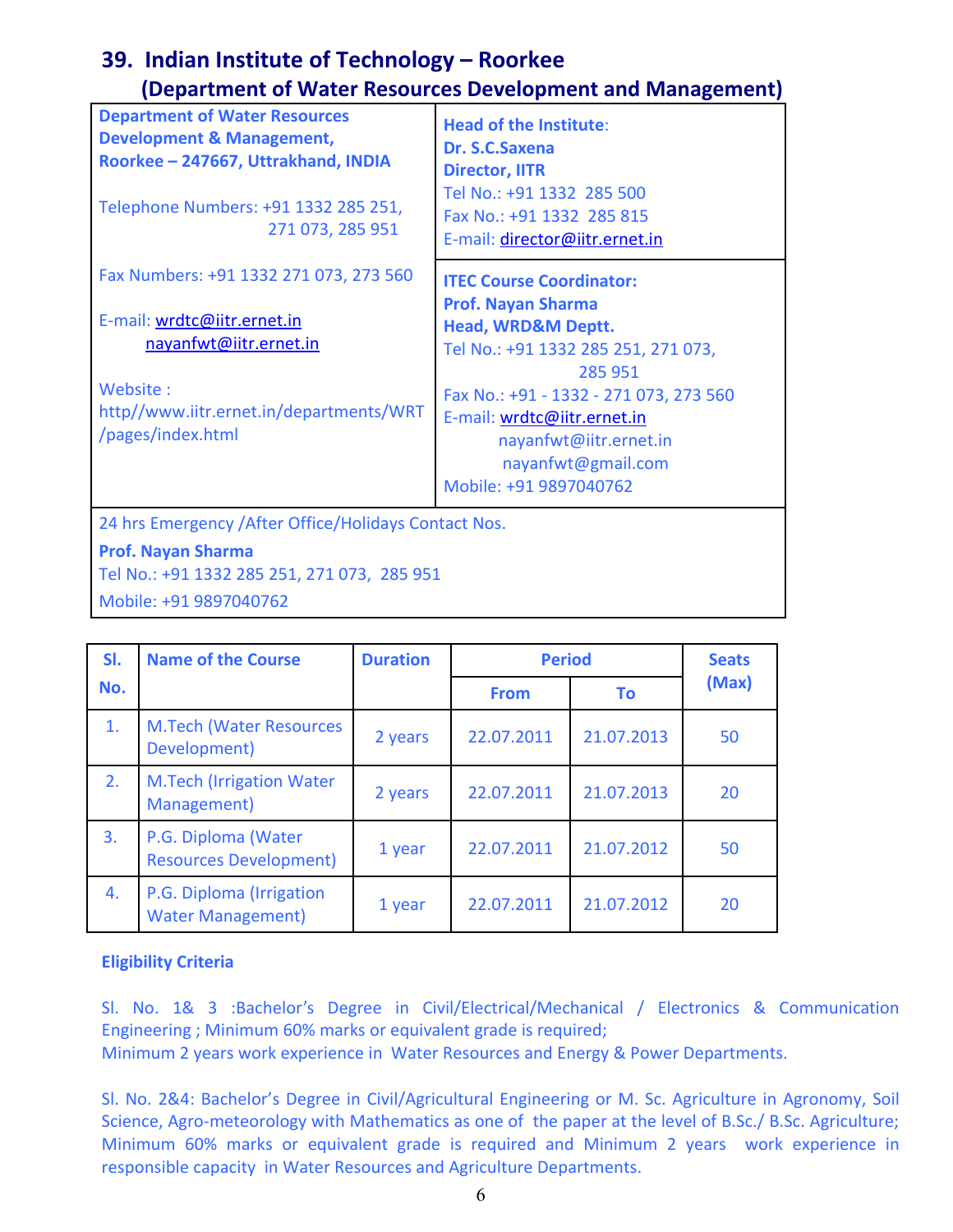# **40. National Institute of Pharmaceutical Education & Research**

| Sector-67, S.A.S. Nagar, Mohali, Punjab -<br>160062<br>Tel No.: +91 - 172 - 221 4682 - 87<br>Fax No.: +91 - 172 -2214 692, 223 0068 | <b>Head of the Institute:</b><br>Prof. K.K. Bhutani<br><b>Director</b><br>Tel No: +91 172 221 4682-88<br>Fax No.: +91 172 221 4692                                                             |
|-------------------------------------------------------------------------------------------------------------------------------------|------------------------------------------------------------------------------------------------------------------------------------------------------------------------------------------------|
|                                                                                                                                     | E-mail: director@niper.ac.in                                                                                                                                                                   |
| E-mail: registrar@niper.ac.in                                                                                                       | <b>ITEC Course Coordinator:</b>                                                                                                                                                                |
| Website: www.niper.gov.in                                                                                                           | Prof. A.K. Chakraborti<br><b>Prof. &amp; Head Medicinal Chemistry</b><br>Tel No.: +91 172 229 2027<br>Fax No.: +91 172 221 4692<br>E-mail: akchakraborti@niper.ac.in<br>Mobile: +91 9417770515 |
| 24 hrs Emergency / After Office/Holidays Contact Nos.                                                                               |                                                                                                                                                                                                |
| <b>Dr. Harmeet Singh, IRS</b>                                                                                                       |                                                                                                                                                                                                |
| Tel. No.: +91 172 221 4682-88                                                                                                       |                                                                                                                                                                                                |

| SI. | <b>Name of the Course</b>                                                                                                                                              | <b>Duration</b> | <b>Period</b> |            | <b>Seats</b> |
|-----|------------------------------------------------------------------------------------------------------------------------------------------------------------------------|-----------------|---------------|------------|--------------|
| No. |                                                                                                                                                                        |                 | <b>From</b>   | Τo         | (Max)        |
|     | <b>Advanced Analytical</b><br><b>Techniques: Basic Principles</b><br>& Application for Quality<br><b>Assessment of Drugs and</b><br><b>Pharmaceuticals for Exports</b> | 2 weeks         | 03.10.2011    | 15.10.2011 | 20           |

### **Eligibility Criteria**

Bachelor's degree in Pharmacy or equivalent or B.Sc. with 5 years experience in relevant field.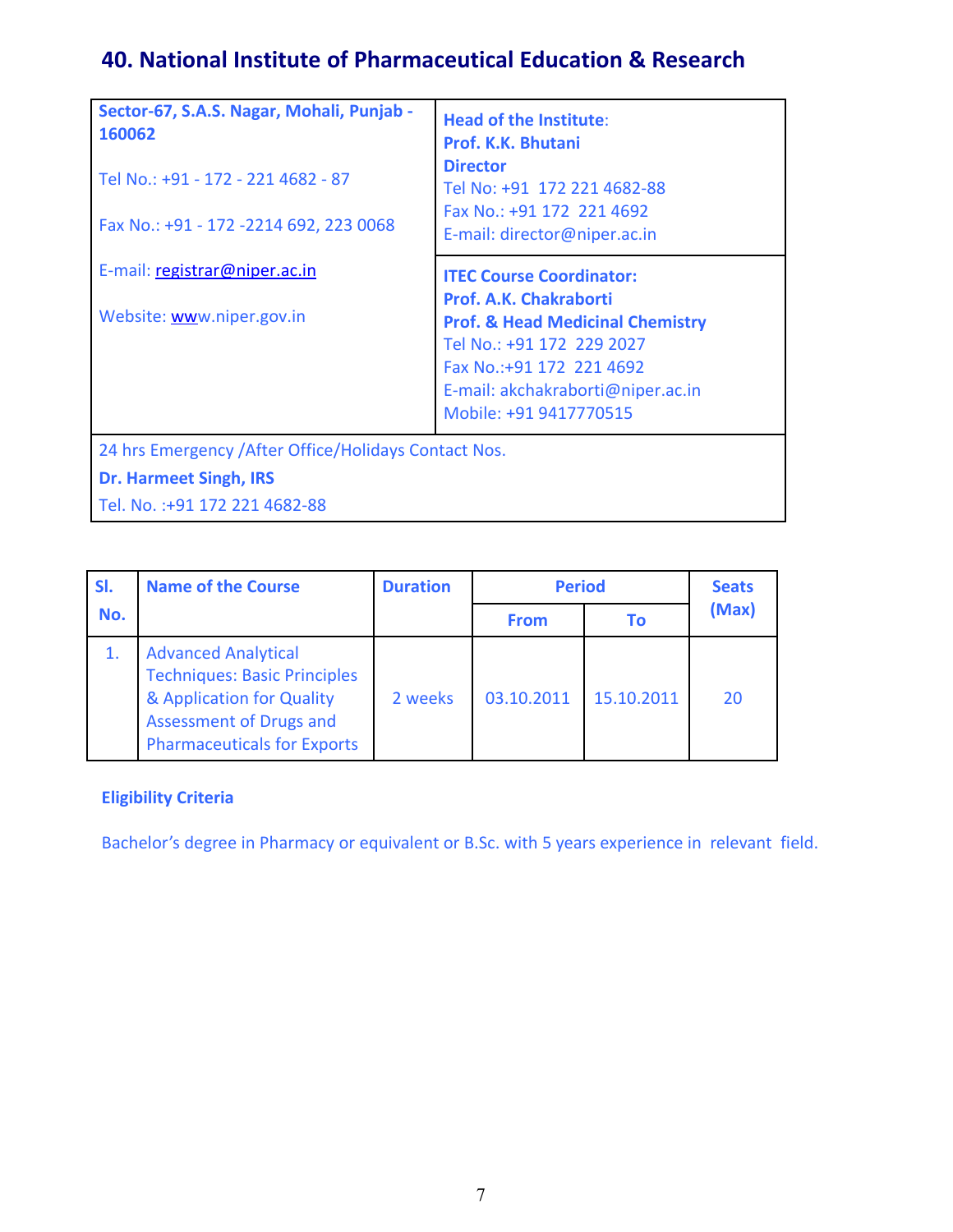### **41. RITES (Courses for Railway Personnel only)**

| <b>RITES Bhawan</b><br>1, Sector 29, Gurgaon-122001<br>Telephone Number: +91 124 257 1666<br>Fax Number: +91 124 257 1660 | <b>Head of the Institute</b><br><b>Mr. Pankaj Agrawal</b><br><b>General Manager</b><br>Tel. No.: +91 124 257 1651<br>Fax. No.: +91 124 257 1660<br>Email: gmtrg@rites.com<br>Mobile: +91 9811998458 |
|---------------------------------------------------------------------------------------------------------------------------|-----------------------------------------------------------------------------------------------------------------------------------------------------------------------------------------------------|
| Email: gmtrg@rites.com<br>Website: www.rites.com                                                                          | <b>ITEC Course Coordinator</b><br>Mr. S.C. Malhotra                                                                                                                                                 |
|                                                                                                                           | <b>Dy. General Manager</b><br>Tel. No.: +91 124 281 8502<br>Fax: No. +91 124 257 1660<br>Email: scmalhotra@rites.com<br>Mobile: +91 9873390686                                                      |
| 24 hrs Emergency / After Office/Holidays Contact Nos.                                                                     |                                                                                                                                                                                                     |
| <b>Mr. Pankaj Agrawal</b><br>Tel. No. +91 124 2571651                                                                     |                                                                                                                                                                                                     |
| Mobile: +91 9811998458                                                                                                    |                                                                                                                                                                                                     |

| SI. | <b>Name of the Course</b>                                                                      | <b>Duration</b> | <b>Period</b> |      | <b>Seats</b> |
|-----|------------------------------------------------------------------------------------------------|-----------------|---------------|------|--------------|
| No. |                                                                                                |                 | <b>From</b>   | Τo   | (Max)        |
| 1.  | <b>Management Development</b><br><b>Program for Railway Managers</b>                           | 4 weeks         | n.a.          | n.a. | 25           |
| 2.  | <b>Railway Track Technology</b>                                                                | 6 weeks         | n.a.          | n.a. | 25           |
| 3.  | <b>Diesel Locomotive Technology</b>                                                            | 6 weeks         | n.a.          | n.a. | 25           |
| 4.  | Professional Course on Railway<br><b>Signal Engineering &amp;</b><br><b>Telecommunications</b> | 6 weeks         | n.a.          | n.a. | 25           |

**Dates will be intimated later.**

#### **Eligibility Criteria**

Sl. No. 1 : Middle & Junior level Railway Managers/ Engineers with minimum 3 years of experience. Sl. No. 2 : Engineers/ Managers of Railway Civil Discipline with minimum 5-6 years of experience in executive cadres.

Sl. No. 3 : Railway Mechanical Engineers with experience in maintenance of diesel locomotives with minimum 2-3 years of experience.

Sl. No. 4 : Engineers/ Managers of Railway Signal & Telecom. Discipline with Diploma/ Degree in Mechanical / Electrical /Electronics Engineering, minimum 5 - 6 years of experience required.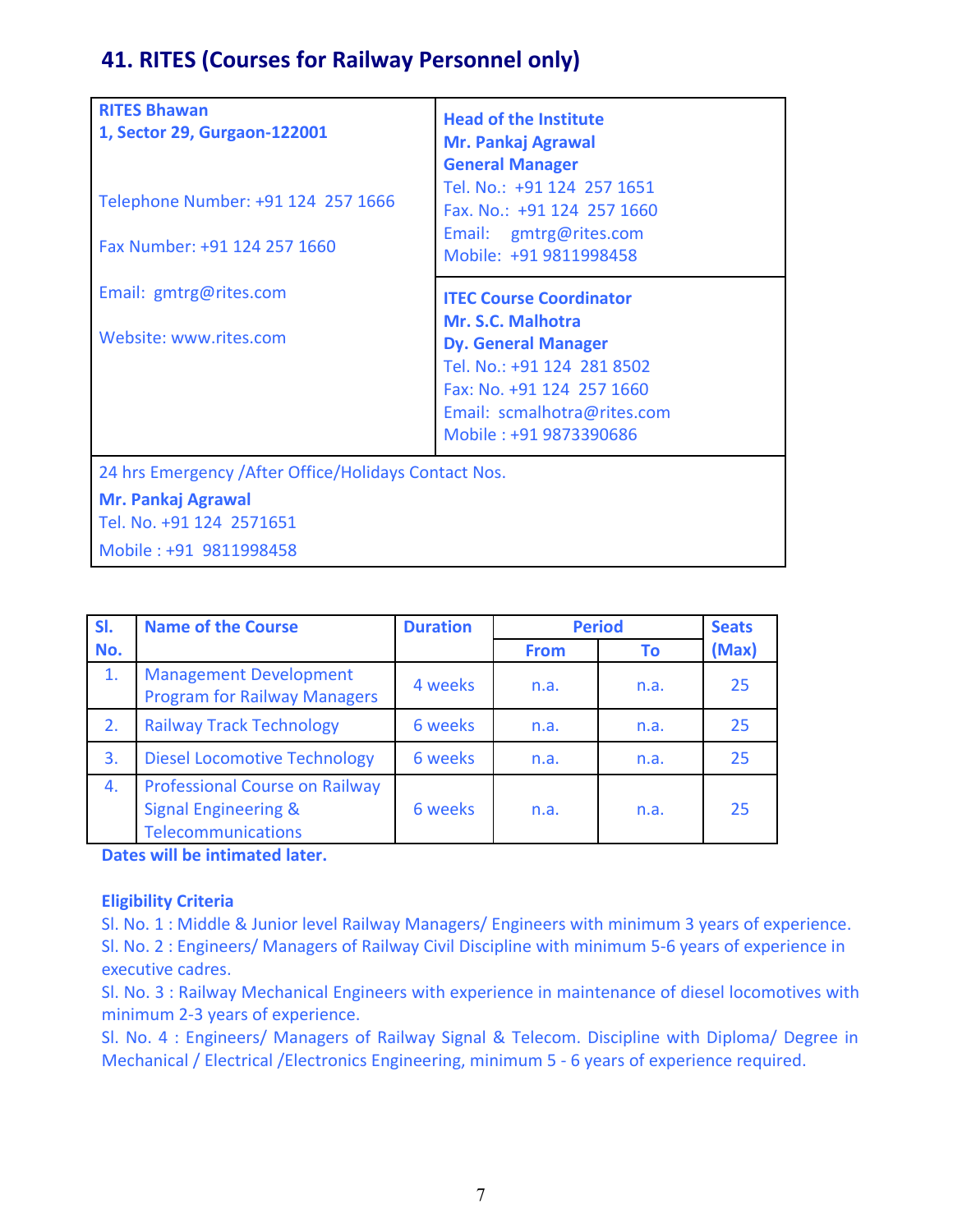### **42. South India Textile Research Association**

| Post Box No.3205,<br><b>Coimbatore Aerodrome Post</b><br>Coimbatore - 641014<br>Telephone Numbers: + 91 422 257 4367-9,<br>421 5333, 654 4188<br>Fax Numbers: +91 422 257 1896, 4215300<br>E.mail: sitraindia@dataone.in<br>sitra@vsnl.com<br>Website: www.sitra.org.in | <b>Head of the Institute:</b><br><b>Dr.Arindam Basu</b><br><b>Director</b><br>Tel.No.: +91 422 257 4367<br>Fax.No.: +91 422 257 1896<br>Email: sitraindia@dataone.in<br>sitra@vsnl.com        |  |
|-------------------------------------------------------------------------------------------------------------------------------------------------------------------------------------------------------------------------------------------------------------------------|-----------------------------------------------------------------------------------------------------------------------------------------------------------------------------------------------|--|
|                                                                                                                                                                                                                                                                         | <b>ITEC Course Coordinator:</b><br>Mr. M.P.S.Ravindran<br>Tel.No.: +91 422 257 4367<br>Fax.No.: +91 422 257 1896<br>E.mail: sitraindia@dataone.in<br>sitra@vsnl.com<br>Mobile: +91 9952307519 |  |
| 24 hrs Emergency / After Office/Holidays Contact Nos.                                                                                                                                                                                                                   |                                                                                                                                                                                               |  |
| Mr. M.P.S.Ravindran<br>Tel. No.: +91 422 2574367                                                                                                                                                                                                                        |                                                                                                                                                                                               |  |
| Mobile: +91 9952307519                                                                                                                                                                                                                                                  |                                                                                                                                                                                               |  |

| <u>SI.</u><br><b>Name of the Course</b> |                                                      | <b>Duration</b> | <b>Period</b> |            | <b>Seats</b> |
|-----------------------------------------|------------------------------------------------------|-----------------|---------------|------------|--------------|
| No.                                     |                                                      |                 | <b>From</b>   | <u>To</u>  | (Max)        |
|                                         | <b>Textile Mill Management</b>                       | 9 weeks         | 04.10.2011    | 03.12.2011 | 25           |
| 2.                                      | <b>Textile Testing and Quality</b><br><b>Control</b> | 9 weeks         | 04.10.2011    | 03.12.2011 | 25           |

### **Eligibility Criteria**

Sl. No.1 : Diploma/degree in Textiles around 5 years experience in Textile or allied industries.

Sl. No. 2 :Diploma/degree in Textiles /Science At least 2 years experience in laboratories of textiles or allied industries.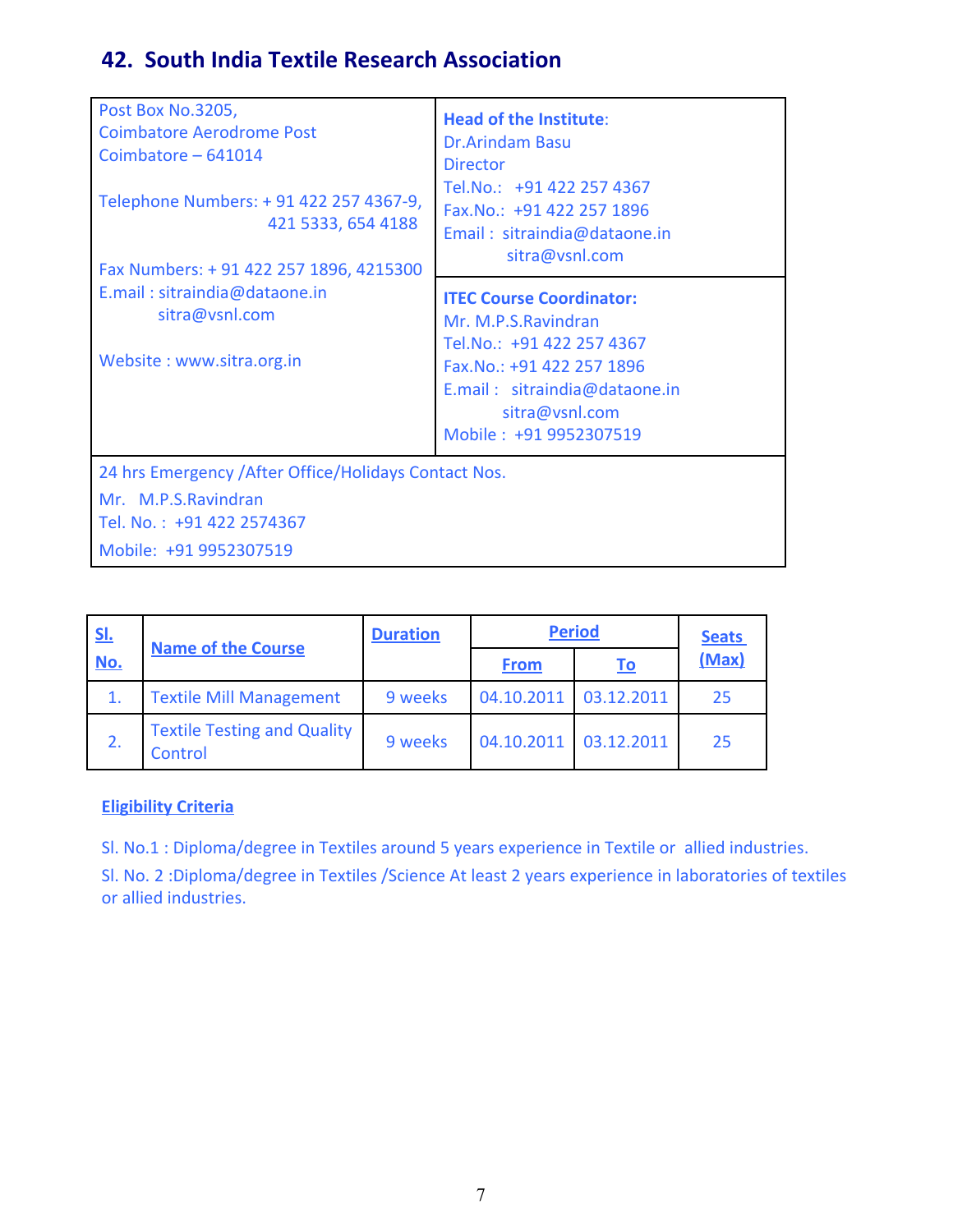# **Environment and Renewable Energy Courses**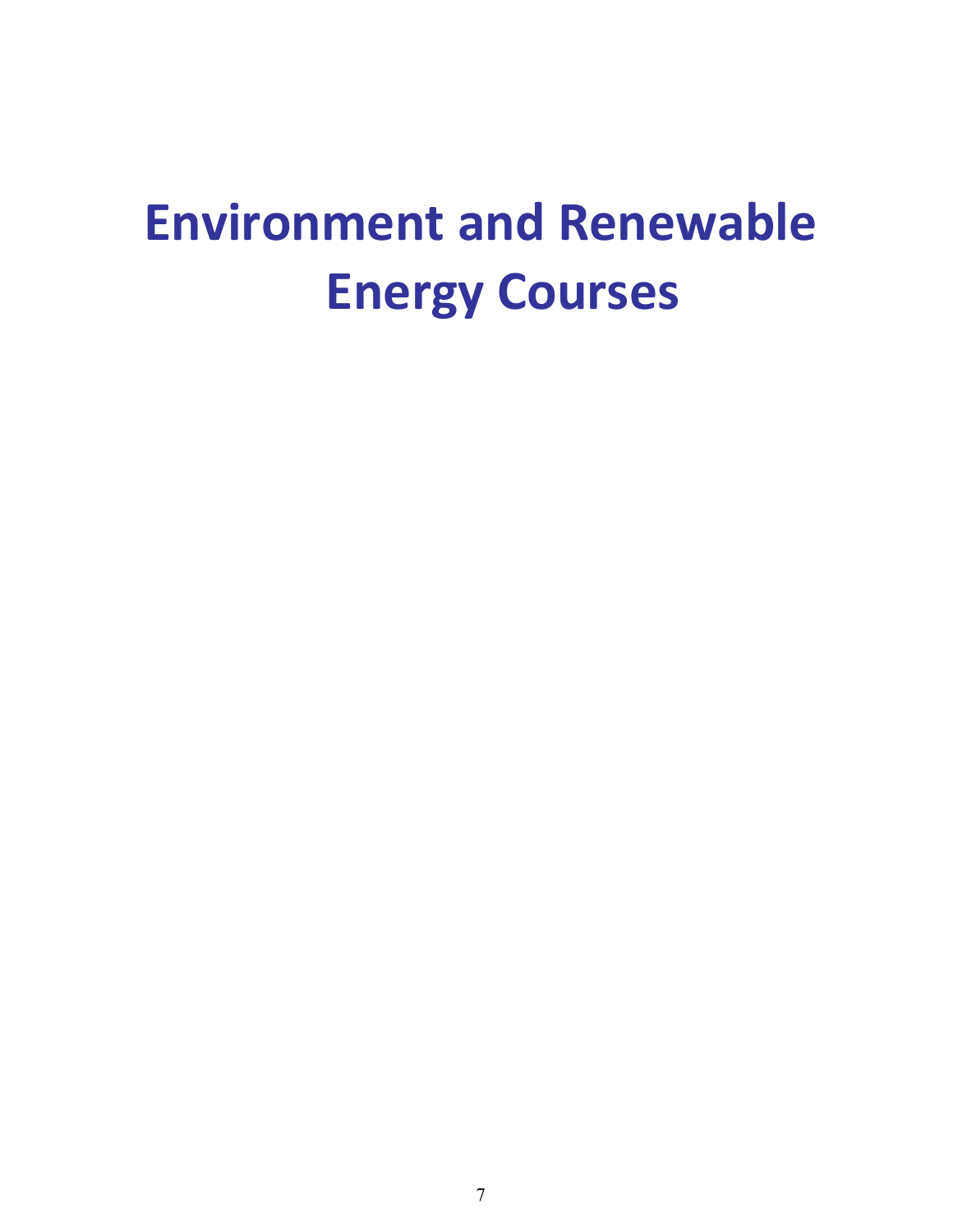# **43. Alternate Hydro Energy Centre ( Indian Institute of Technology, Roorkee)**

| <b>Alternate Hydro Energy Centre</b><br><b>Indian Institute of Technology, Roorkee</b><br>Roorkee - 247 667 (Uttarakhand)<br>Telephone Numbers: +91 1332 274 254,<br>285 213 | <b>Head of the Institute:</b><br><b>Prof S C Saxena,</b><br><b>Director, IITR</b><br>Tel: +91 1332 285500, 272742<br>Fax: +91 1332 285815,<br>E-mail: director@iitr.ernet.in              |
|------------------------------------------------------------------------------------------------------------------------------------------------------------------------------|-------------------------------------------------------------------------------------------------------------------------------------------------------------------------------------------|
| Fax Number: +91 1332 273 517                                                                                                                                                 | <b>ITEC Course Coordinator:</b>                                                                                                                                                           |
| Email:ahec@iitr.ernet.in;<br>aheciitr@gmail.com<br>Website: www.ahec.org.in                                                                                                  | Dr Arun Kumar,<br><b>Head, AHEC</b><br>Phone: +91 1332 274254, 285213<br>Fax: +91 1332 273517, 273560<br>E-mail:ahec@iitr.ernet.in,<br>aheciitr@gmail.com<br>Mobile No.: +91 98 370 16919 |
| 24 hrs Emergency / After Office/Holidays Contact Nos.                                                                                                                        |                                                                                                                                                                                           |
| Dr Arun Kumar, Head, AHEC<br>Tel: +91 1332-274254, 285213                                                                                                                    |                                                                                                                                                                                           |
| Mob: +91 98 370 16919                                                                                                                                                        |                                                                                                                                                                                           |

| SI. |                                                                    | <b>Duration</b> | <b>Period</b> |            | <b>Seats</b> |
|-----|--------------------------------------------------------------------|-----------------|---------------|------------|--------------|
| No. | <b>Name of the Course</b>                                          |                 | <b>From</b>   | Τo         | (Max)        |
| 1.  | M. Tech in Alternate Hydro<br><b>Energy Systems</b>                | 104 weeks       | 20.07.2011    | 19.07.2013 | 10           |
| 2.  | M. Tech in Environment<br>Management of Rivers and<br><b>Lakes</b> | 104 weeks       | 20.07.2011    | 19.07.2013 | 10           |

### **Eligibility Criteria**

Sl.1: Bachelor degree in Civil/ Electrical / Electronics / Mechanical/ Industrial/ Chemical / Agricultural / Environmental Engineering/ its equivalent with minimum 60% marks or CGPA of 6.75 out of 10. Minimum two years of professional experience

 Sl. 2: Bachelors degree in Civil/ Electrical/ Mechanical/ Industrial/ Chemical/ Agricultural / Environmental Engineering/ Architecture/ Town Planning or its equivalent/Master in Science in any subject with mathematics at graduation level with minimum 60% marks or CGPA of 6.75 out of 10. Minimum two years of professional experience.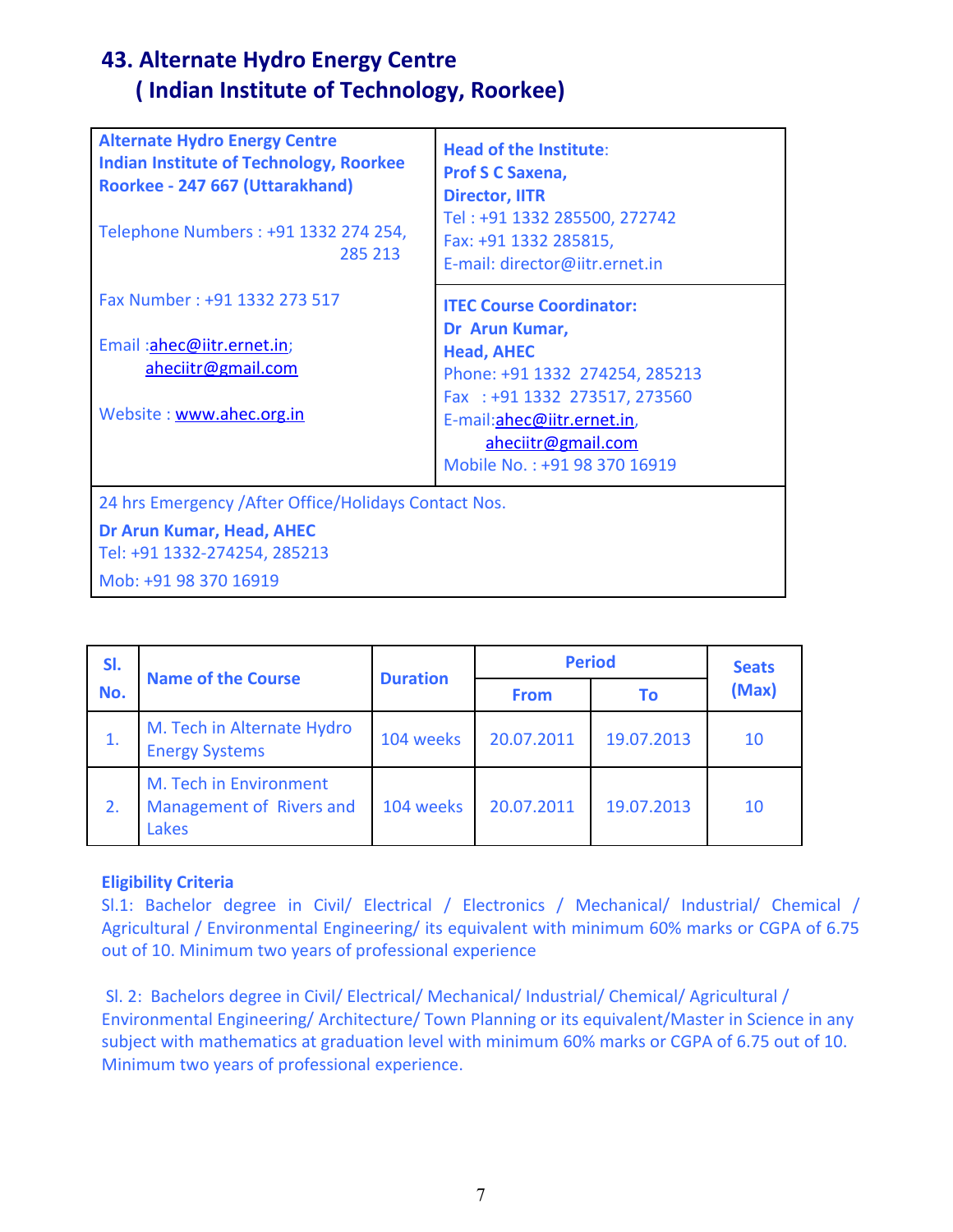# **44. Barefoot College – Tilonia**

| Tilonia 305816, Via- Madanganj<br>District-Ajmer, Rajasthan<br>Telephone Number: +91 1463 288 210<br>Fax Number: +91 1463 288 206<br>Email: barefootcollege@gmail.com<br>Website: www.barefootcollege.org | <b>Head of the Institute</b><br>Mr. Bunker (Sanjit) Roy<br><b>Director</b><br>Tel. No.: +91 1463 288 205/288 212<br>Fax: No.: +91 1463 288206<br>Email : bunker roy@yahoo.com<br>Mobile: +91 9414007446<br><b>ITEC Course Coordinator</b><br><b>Mr. Laxman Singh</b><br>Tel. No. : 01463 288209 |
|-----------------------------------------------------------------------------------------------------------------------------------------------------------------------------------------------------------|-------------------------------------------------------------------------------------------------------------------------------------------------------------------------------------------------------------------------------------------------------------------------------------------------|
|                                                                                                                                                                                                           | Fax: No. : 01463 288206<br>Email barefootcollege@gmail.com<br>Mobile No.: +91 9414253025                                                                                                                                                                                                        |
| 24 hrs Emergency / After Office/Holidays Contact Nos.<br><b>Mr. Bhagwat Nandan</b><br>Tel. No. : + 91 1463 288 211<br>Mobile No.: +91 9414766993                                                          |                                                                                                                                                                                                                                                                                                 |

| SI. | <b>Name of the Course</b>                                                                                                             | <b>Duration</b> | <b>Period</b> |            | <b>Seats</b> |
|-----|---------------------------------------------------------------------------------------------------------------------------------------|-----------------|---------------|------------|--------------|
| No. |                                                                                                                                       |                 | <b>From</b>   | Τo         | (Max)        |
| 1.  | Training Illiterate / Semi-<br>Literate Rural Women on<br><b>Solar Electrification and</b><br><b>Rooftop Rainwater</b><br>Harvesting. | 6 months        | 16.09.2011    | 14.03.2012 | 35           |
| 2.  | Training Illiterate / Semi-<br>Literate Rural Women on<br>Solar Electrification and<br><b>Rooftop Rainwater</b><br><b>Harvesting</b>  | 6 months        | 16.03.2012    | 14.09.2012 | 35           |

# **Eligibility Criteria**

Sl. No. 1&2 : Illiterate rural women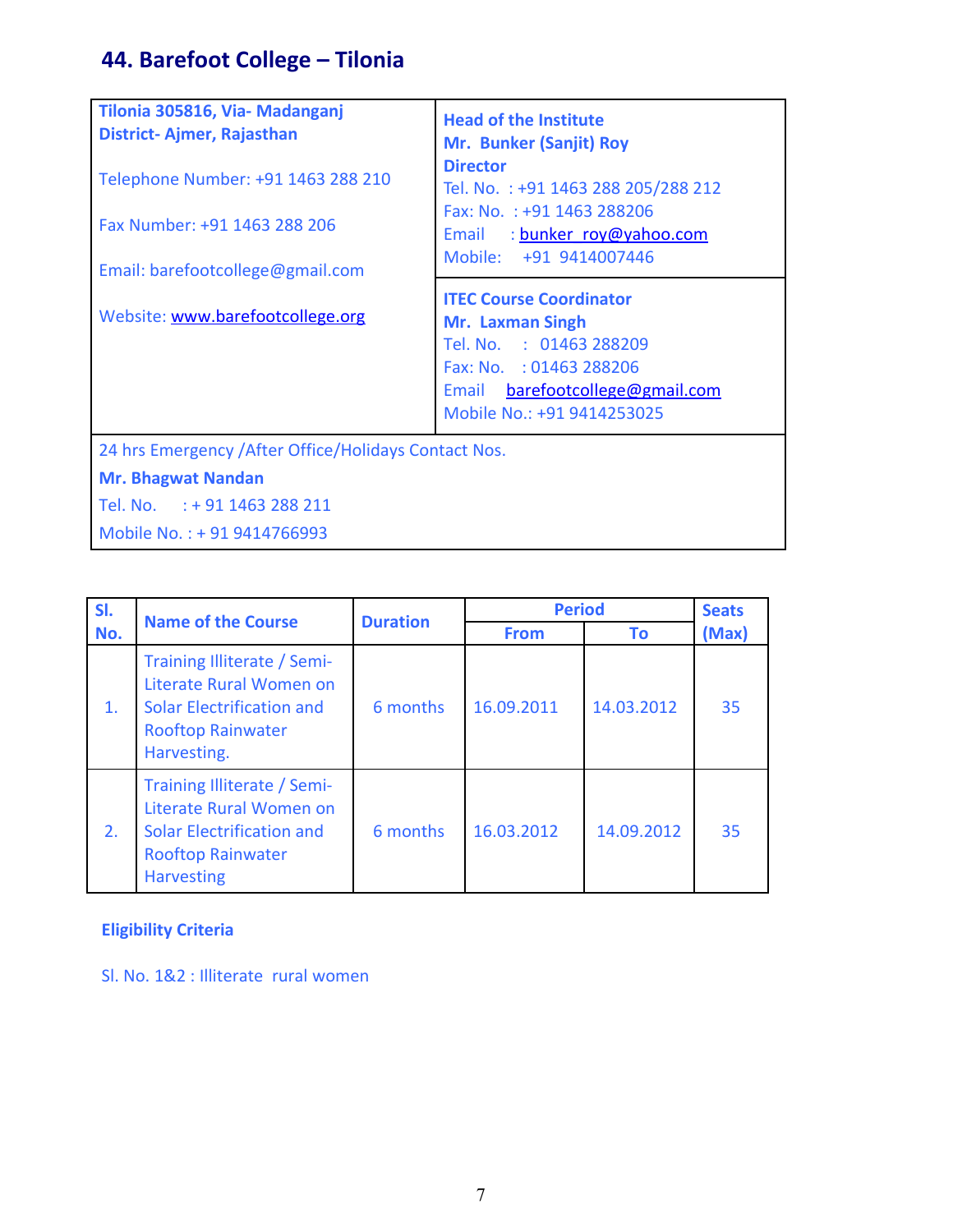# **45. Centre for Wind Energy Technology**

| <b>Survey No. 657/1A2,</b><br><b>Velachery - Tambaram High Road</b><br>Pallikaranai, Chennai-600100.<br>Telephone Numbers: +91 44 2246 3982/<br>83/84     | <b>Head of the Institute:</b><br>Dr. S. Gomathinayagam<br><b>Executive Director</b><br>Tel. No.: + 91 44 2246 3981<br>Fax: No.: + 91 44 2246 3980/85<br>Email: ed@cwet.res.in                                                       |
|-----------------------------------------------------------------------------------------------------------------------------------------------------------|-------------------------------------------------------------------------------------------------------------------------------------------------------------------------------------------------------------------------------------|
| Fax Number: +91 44 22463980/85<br>Email: info@cwet.res.in<br>Website: www.cwet.tn.nic.in                                                                  | <b>ITEC Course Coordinator</b><br>Mr. P. Kanagavel<br><b>Scientist &amp; Unit Chief (i/c), ITCS</b><br>Tel. No.: + 91 44 2246 3994<br>Fax: No.: + 91 44 2246 3980/85<br>Email: pkanagavel@cwet.res.in<br>Mobile No.: +91 9444116305 |
| 24 hrs Emergency / After Office/Holidays Contact Nos.<br>Mr. P. Kanagavel<br><b>Scientist &amp; Unit Chief (i/c), ITCS</b><br>Tel. No.: + 91 44 2247 5259 |                                                                                                                                                                                                                                     |

Email : pkanagavel@cwet.res.in

Mobile No.: +91 9444116305

| SI. |                                                                                                             |                 | <b>Period</b> |            | <b>Seats</b> |
|-----|-------------------------------------------------------------------------------------------------------------|-----------------|---------------|------------|--------------|
| No. | <b>Name of the Course</b>                                                                                   | <b>Duration</b> | <b>From</b>   | Τo         | (Max)        |
| 1.  | Seventh International<br><b>Training Programme on</b><br><b>Wind Turbine Technology</b><br>and Applications | 4 weeks         | 03.08.2011    | 26.08.2011 | 30           |

## **Eligibility Criteria**

Degree in Science/Diploma/Engineering disciplines with knowledge of English; relevant experience in Wind Energy preferred.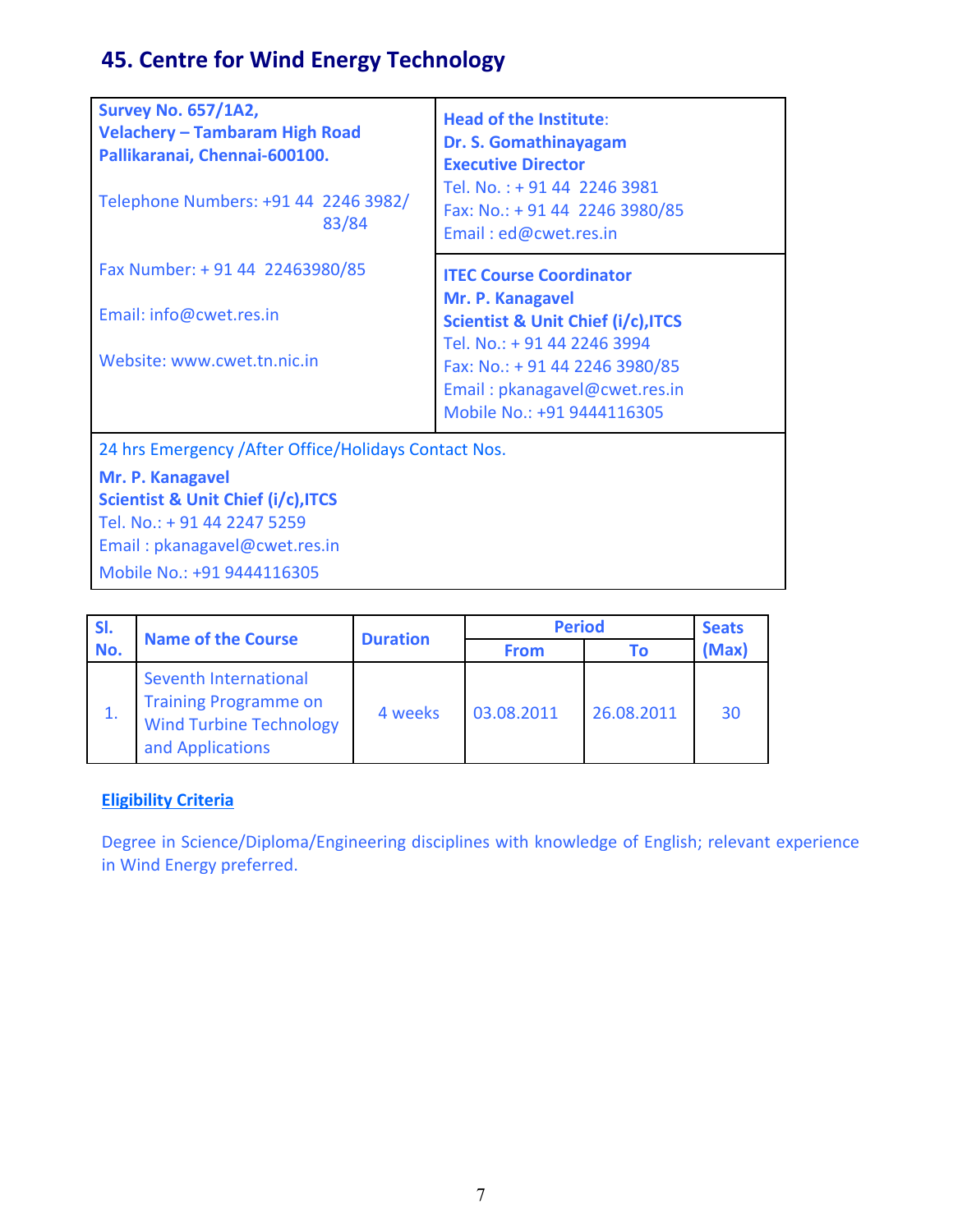# **46. Indian Institute of Science**

| <b>Head of the Institute</b><br><b>The Registrar, IISc</b>                                                                               |
|------------------------------------------------------------------------------------------------------------------------------------------|
| Tel: +91-80-23601692                                                                                                                     |
| E-mail: regr@admin.iisc.ernet.in<br>abets@cgpl.iisc.ernet.in                                                                             |
| <b>ITEC Course Coordinator</b>                                                                                                           |
| Prof. P J Paul,<br><b>Chief Executive, ABETS, IISc</b><br>Tel: +91-80-23600536<br>Fax: +91-80-23601692<br>Email: paul@cgpl.iisc.ernet.in |
| 24 hrs Emergency / After Office/Holidays Contact Nos.                                                                                    |
| Mr. K.C. Suresh<br>+91-80-22932338<br>+91 98455 98205                                                                                    |
|                                                                                                                                          |

| <u>SI.</u> |                                                           |                 | <b>Period</b> |            | <b>Seats</b> |
|------------|-----------------------------------------------------------|-----------------|---------------|------------|--------------|
| No.        | <b>Name of the Course</b>                                 | <b>Duration</b> | <b>From</b>   |            | (Max)        |
|            | <b>International Training</b><br>Programme on e-BioEnergy | 10 days         | 17.10.2011    | 26.10.2011 | フち           |

## **Eligibility Criteria**

Degree or Diploma in Science or Engineering, 2 years experience in any technical area, preferably in energy sector.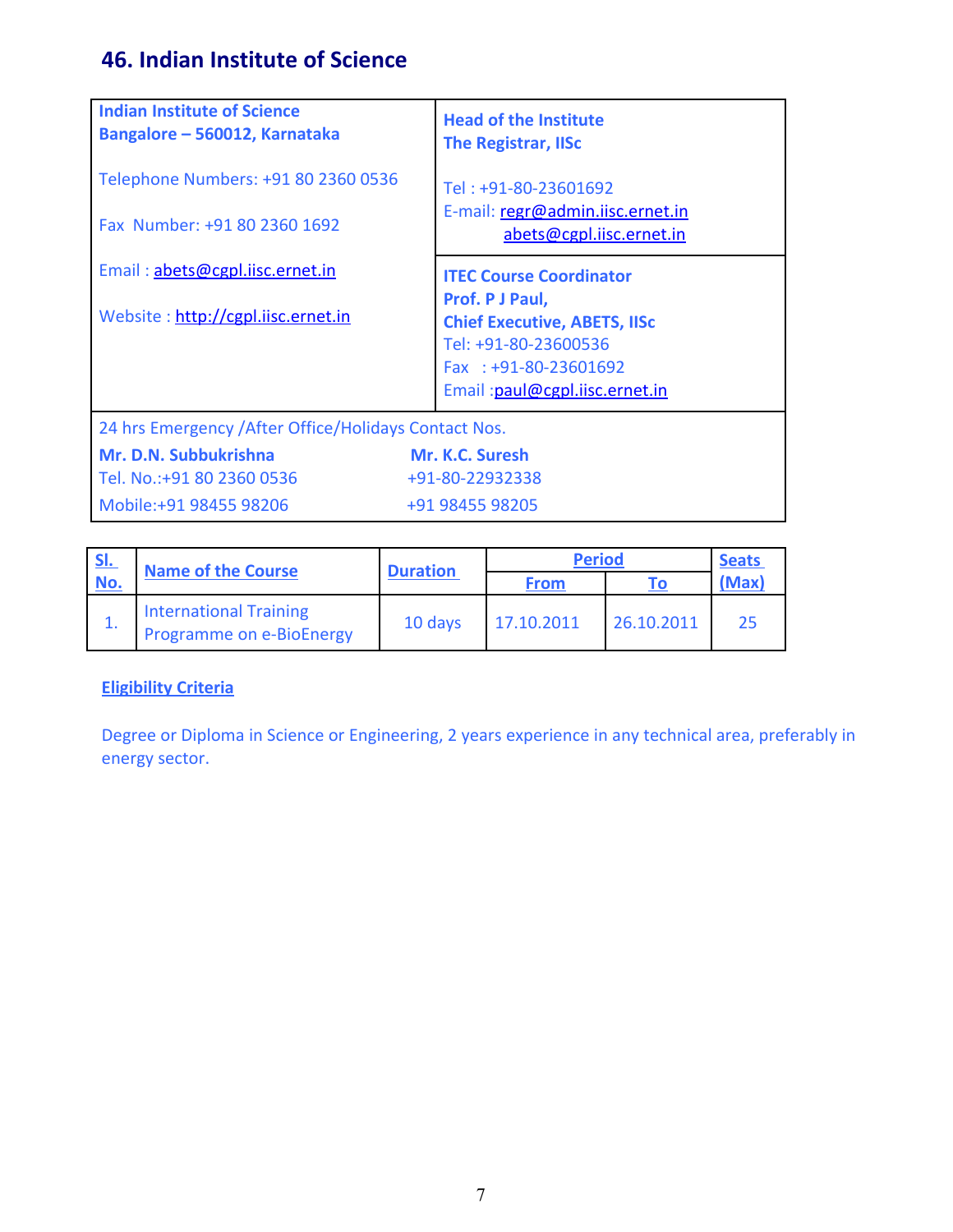# **47. Solar Energy Centre**

| 19 <sup>th</sup> Mile Stone,<br><b>Gurgaon-Faridabad Road,</b><br><b>Gwal Pahari</b><br>Distt.: Gurgaon, Haryana-1221001<br>Telefax: +91 124 2579207<br>Telefax: +91 11 2436 0331 | <b>Head of the Institute</b><br>Dr. Bibek Bandyopadhyay<br><b>Adviser and Head</b><br>Tel: +91 124 2579208, 3291135<br>Fax: +91-124-2579207<br>Telefax: +91-11-24360331<br>E-mail: bbibek@nic.in       |
|-----------------------------------------------------------------------------------------------------------------------------------------------------------------------------------|--------------------------------------------------------------------------------------------------------------------------------------------------------------------------------------------------------|
| Email: sec@nic.in<br>Website: www.mnre.nic.in                                                                                                                                     | <b>ITEC Course Coordinator:</b><br>Dr. P.C. Pant<br><b>Director</b><br>Tel. No.: +91 124 257 9214,<br>+91 11 2436 5496<br>Telefax: +91 124 2579207<br>Telefax: +91-11-24360331<br>Email: pcpant@nic.in |
| 24 hrs Emergency / After Office/Holidays Contact Nos.<br>Mr. S.S. Bedi<br>Tel. No.:+91 124 257 9210, 257 9205                                                                     |                                                                                                                                                                                                        |

Mobile : +91 9560889489

| <u>SI.</u> |                                                                                                              | <b>Duration</b> | <b>Period</b> |            | <b>Seats</b> |
|------------|--------------------------------------------------------------------------------------------------------------|-----------------|---------------|------------|--------------|
| No.        | <b>Name of the Course</b>                                                                                    |                 | <b>From</b>   | <u>To</u>  | (Max)        |
| 1.         | <b>International Training</b><br>Programme on Solar<br><b>Energy Technologies and</b><br><b>Applications</b> | 3 weeks         | 25.04.2011    | 14.05.2011 | 30           |
| 2.         | <b>International Training</b><br>Programme on Solar<br><b>Energy Technologies and</b><br><b>Applications</b> | 3 weeks         | 14.11.2011    | 03.12.2011 | 30           |

## **Eligibility Criteria**

Sl. No. 1 & 2 Post Graduate in Science or Bachelor in Engineering/Technology with knowledge in English; relevant experience in renewable energy desirable.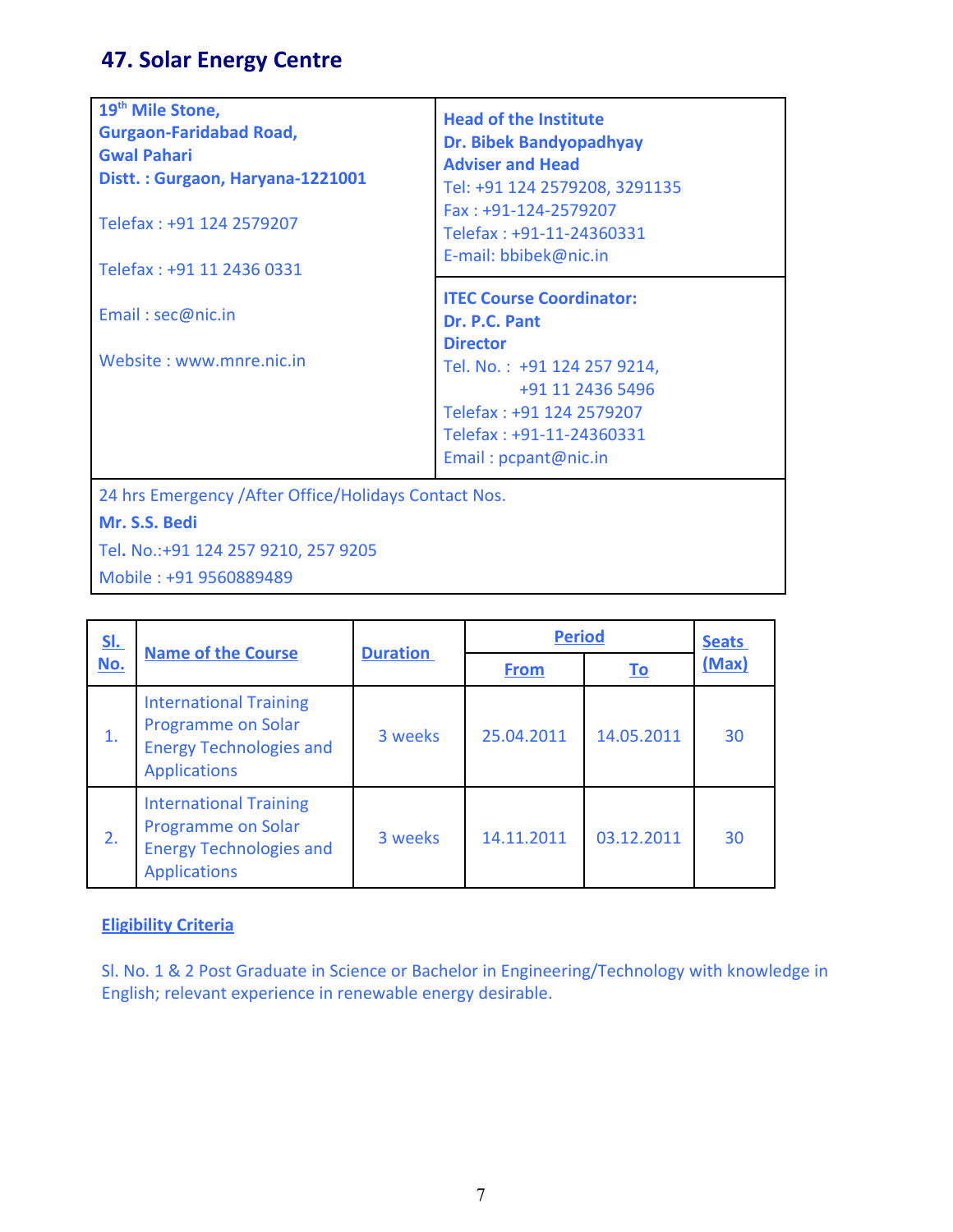# **48. TERI (The Energy & Resources Institute)**

| Darbari Seth Block, IHC Complex, Lodhi<br>Road, New Delhi - 110 003<br><b>India</b><br>Telephone Numbers: +91 11 2468 2100/<br>2468 2111 | <b>Head of the Institute</b><br>Dr. R.K. Pachauri<br><b>Director General</b><br>Tel. No.: + 91 11 2468 2100, 2468 2111<br>Fax: No.: + 91 11 2468 2144, 2468 2145<br>: pachauri@teri.res.in<br>Email |
|------------------------------------------------------------------------------------------------------------------------------------------|-----------------------------------------------------------------------------------------------------------------------------------------------------------------------------------------------------|
| <b>Fax Numbers:</b> + 91 11 2468 2144/<br>2468 2145                                                                                      | <b>ITEC Course Coordinator:</b><br><b>Ms. Swati Ganeshan</b>                                                                                                                                        |
| Email: swati.ganeshan@teri.res.in<br>Website: www.teriin.org                                                                             | <b>Research Associate</b><br>Tel. No.: + 91 11 2468 2100, 2468 2111<br>Fax: No. : + 91 11 2468 2144/ 2468 2145<br>: swati.ganeshan@teri.res.in<br>Email<br>Mobile No.: +91 9811968520               |

**24 hrs Emergency /After Office/Holidays Contact Nos.**

Mr. Balwant Singh

Tel. No. : +91 11 2579320/9326 Mobile No. : +91 9899809113

| SI. | <b>Name of the Course</b>                                                                                                      | <b>Duration</b> | <b>Period</b> | <b>Seats</b> |       |
|-----|--------------------------------------------------------------------------------------------------------------------------------|-----------------|---------------|--------------|-------|
| No. |                                                                                                                                |                 | <b>From</b>   | To           | (Max) |
| 1.  | <b>Integrated Approach</b><br>towards Sustainable<br>Development                                                               | 3 weeks         | 04.07.2011    | 23.07.2011   | 30    |
| 2.  | <b>Applications of</b><br><b>Biotechnology and its</b><br>Regulation                                                           | 3 weeks         | 25.07.2011    | 12.08.2011   | 30    |
| 3.  | Designing and<br><b>Implementing Solar</b><br><b>Energy-based Livelihood</b><br><b>Project for Rural</b><br><b>Communities</b> | 3 weeks         | 12.09.2011    | 30.09.2011   | 30    |
| 4.  | <b>Climate Change and</b><br>Sustainability                                                                                    | 3 weeks         | 03.10.2011    | 21.10.2011   | 30    |
| 5.  | <b>Decentralized Energy</b><br>Solutions - Planning &<br>Implementation                                                        | 3 weeks         | 31.10.2011    | 18.11.2011   | 30    |
| 6.  | <b>Trade and Sustainable</b><br>Development - Issues for<br><b>Developing Countries</b>                                        | 3 weeks         | 28.11.2011    | 16.12.2011   | 30    |
| 7.  | <b>Renewable Energy and</b><br><b>Energy Efficiency</b>                                                                        | 3 weeks         | 13.02.2012    | 02.03.2012   | 30    |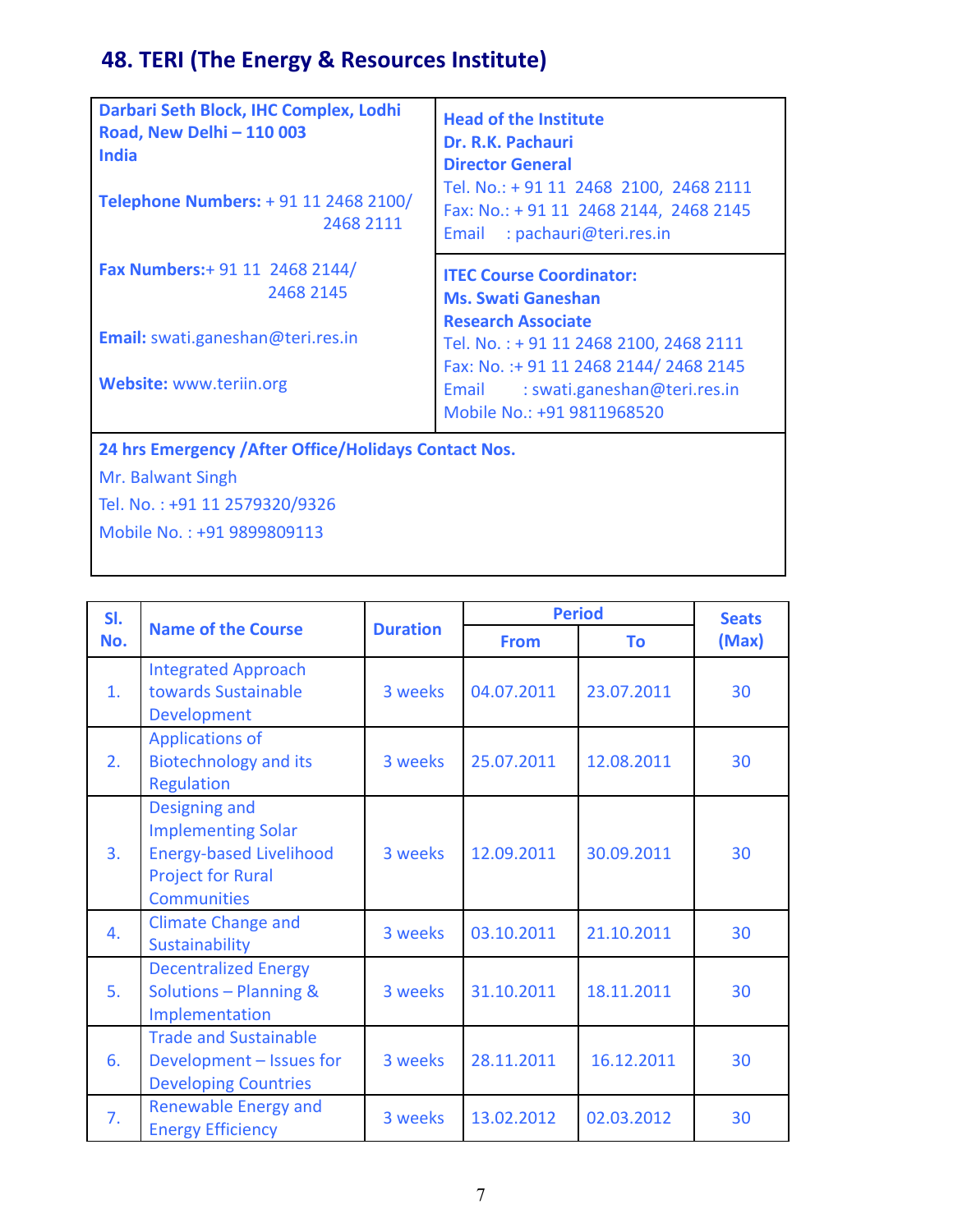## **Eligibility Criteria**

- Sl. No. 1, 4,5 & 7: Bachelors' degree in any discipline with 2 years work experience.
- Sl. No. 2. Bachelors' degree with science in school with 2 years work experience
- Sl. No. 3: Bachelors degree in technology or science with 2 years work experience.
- Sl. No. 6. Bachelors degree in any discipline, preferably Masters with 2 years work experience.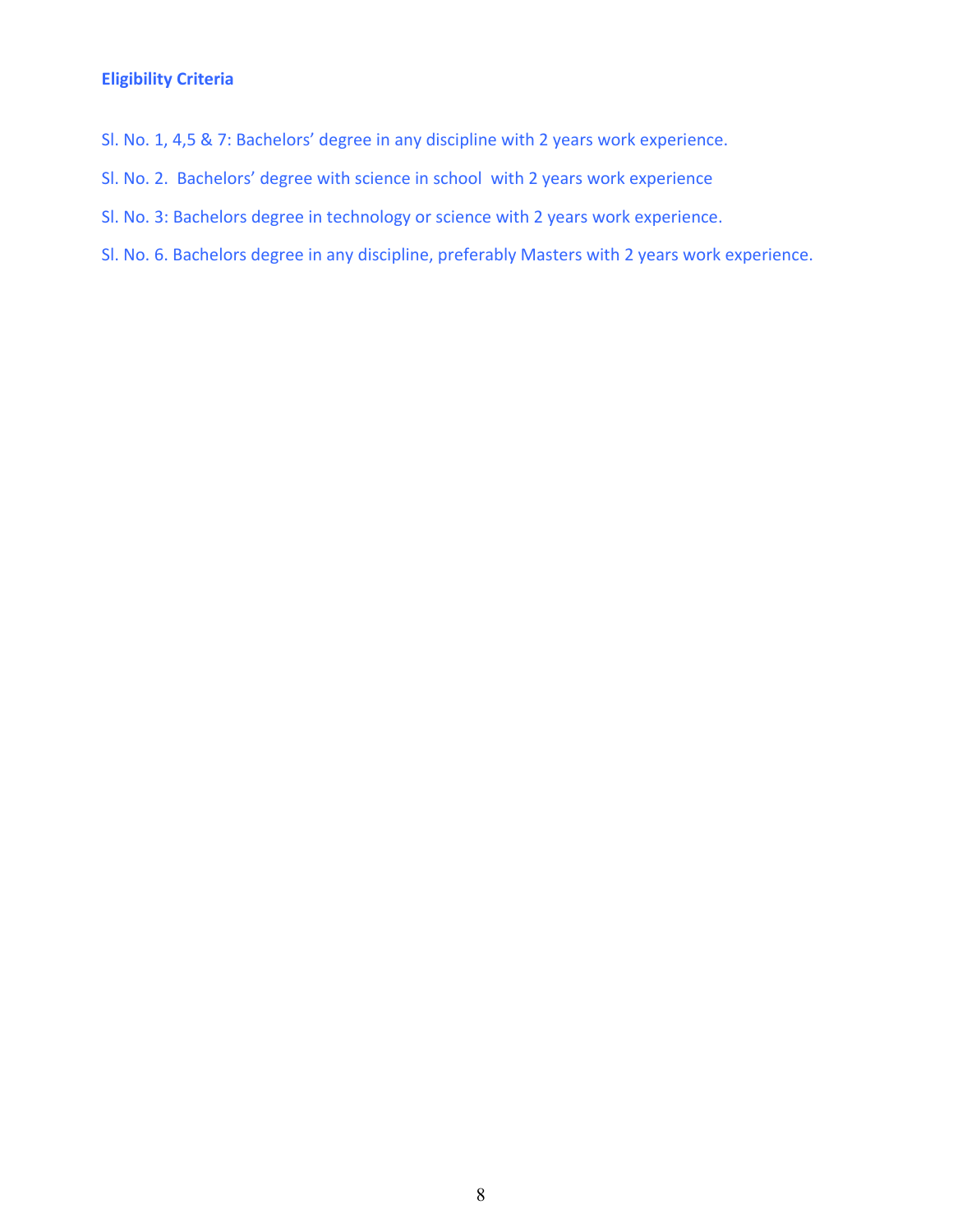#### **GOVERNMENT OF INDIA MINISTRY OF EXTERNAL AFFAIRS INDIAN TECHNICAL AND ECONOMIC COOPERATION ( ITEC ) AND SPECIAL COMMONWEALTH ASSISTANCE FOR AFRICA PROGRAMME ( SCAAP ) (Application for the courses fully funded by the Ministry of External Affairs, Government of India)**

**Please read instructions carefully before applying**

# **APPLICATION FORM**

3 x 4 cm

|                        | <b>PART-1</b>                                                                                                                                                                                                                 |      |                                                                                                                                                                                                                                                                                                                                                                |  |
|------------------------|-------------------------------------------------------------------------------------------------------------------------------------------------------------------------------------------------------------------------------|------|----------------------------------------------------------------------------------------------------------------------------------------------------------------------------------------------------------------------------------------------------------------------------------------------------------------------------------------------------------------|--|
|                        | Nationality: ________________________                                                                                                                                                                                         |      |                                                                                                                                                                                                                                                                                                                                                                |  |
| Institute:             | Commencing:                                                                                                                                                                                                                   |      |                                                                                                                                                                                                                                                                                                                                                                |  |
|                        |                                                                                                                                                                                                                               |      | $From \begin{tikzpicture}[b] \put(0,0){$\times 1$} \put(15,0){$\times 1$} \put(25,0){$\times 1$} \put(25,0){$\times 1$} \put(25,0){$\times 1$} \put(25,0){$\times 1$} \put(25,0){$\times 1$} \put(25,0){$\times 1$} \put(25,0){$\times 1$} \put(25,0){$\times 1$} \put(25,0){$\times 1$} \put(25,0){$\times 1$} \put(25,0){$\times 1$} \put(25,0){$\times 1$}$ |  |
|                        |                                                                                                                                                                                                                               |      |                                                                                                                                                                                                                                                                                                                                                                |  |
|                        | <b>1. Personal Particulars</b>                                                                                                                                                                                                |      |                                                                                                                                                                                                                                                                                                                                                                |  |
| Name(s):               | the control of the control of the control of the control of the control of the control of the control of the control of the control of the control of the control of the control of the control of the control of the control |      |                                                                                                                                                                                                                                                                                                                                                                |  |
| Surname:               |                                                                                                                                                                                                                               |      |                                                                                                                                                                                                                                                                                                                                                                |  |
| Sex (tick one):        | MALE / FEMALE                                                                                                                                                                                                                 |      |                                                                                                                                                                                                                                                                                                                                                                |  |
| <b>Marital Status:</b> |                                                                                                                                                                                                                               |      |                                                                                                                                                                                                                                                                                                                                                                |  |
| Date of Birth:         |                                                                                                                                                                                                                               |      |                                                                                                                                                                                                                                                                                                                                                                |  |
|                        | Date - Month - Year                                                                                                                                                                                                           |      |                                                                                                                                                                                                                                                                                                                                                                |  |
|                        |                                                                                                                                                                                                                               |      |                                                                                                                                                                                                                                                                                                                                                                |  |
| Address:               | Office                                                                                                                                                                                                                        | Res. |                                                                                                                                                                                                                                                                                                                                                                |  |
|                        |                                                                                                                                                                                                                               |      |                                                                                                                                                                                                                                                                                                                                                                |  |
|                        |                                                                                                                                                                                                                               |      |                                                                                                                                                                                                                                                                                                                                                                |  |
| Tel Nos.               | <u> 1989 - Johann Barn, amerikansk politiker (</u>                                                                                                                                                                            |      |                                                                                                                                                                                                                                                                                                                                                                |  |
| Mobile/Cell:           | the control of the control of the control of the control of the control of the control of                                                                                                                                     |      |                                                                                                                                                                                                                                                                                                                                                                |  |
| $\mathsf{Fax}:$        | the control of the control of the control of the control of the control of                                                                                                                                                    |      |                                                                                                                                                                                                                                                                                                                                                                |  |
| $E$ -mail:             | the control of the control of the control of the control of the control of                                                                                                                                                    |      |                                                                                                                                                                                                                                                                                                                                                                |  |
|                        | Special dietary needs, if any : \\espiritual materials are contained as a set of the special dietary needs, if any :                                                                                                          |      |                                                                                                                                                                                                                                                                                                                                                                |  |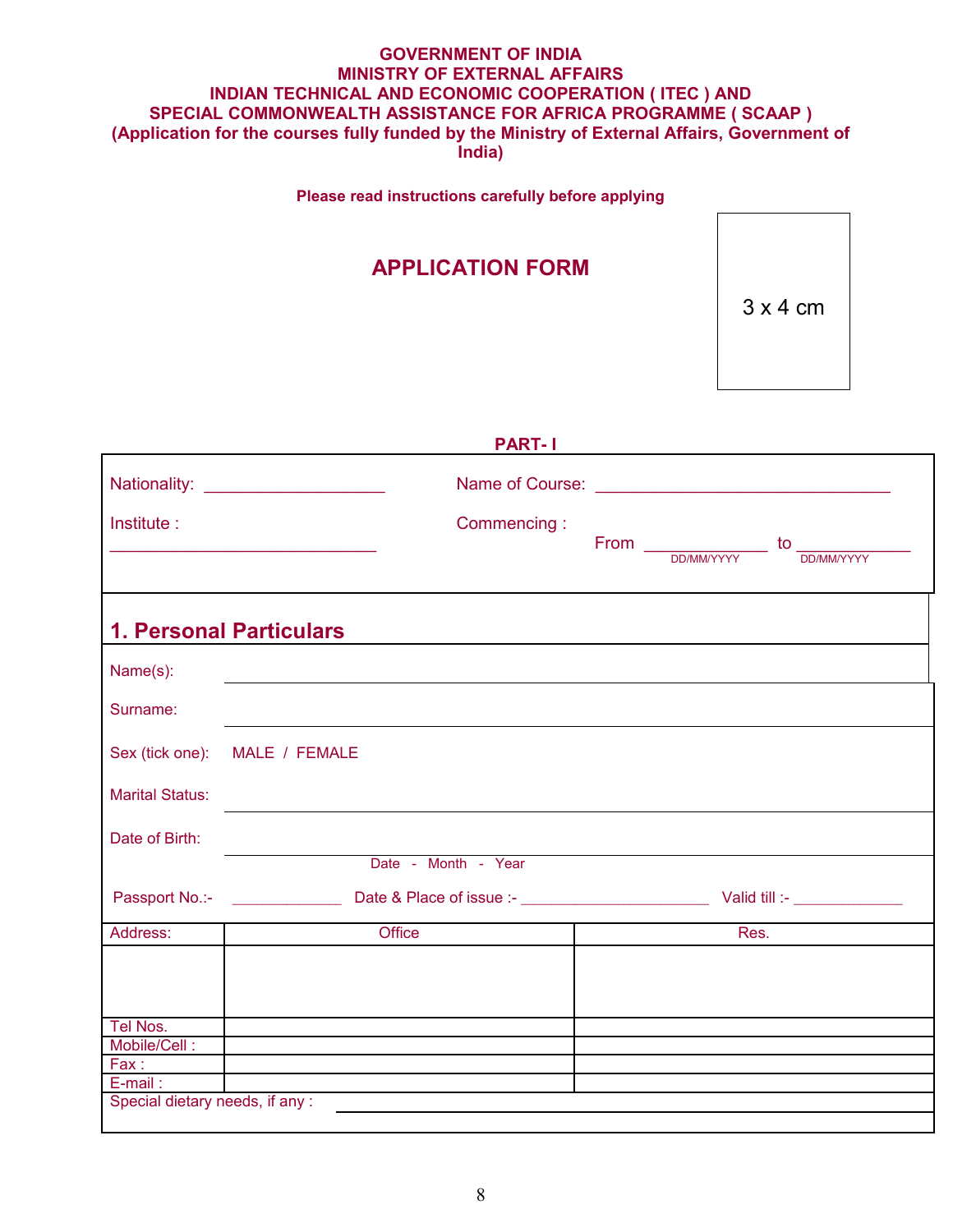## **Person(s) to be notified in case of Emergency**

|               | <b>Official Contact</b> | <b>Personal / Family Contact</b> |
|---------------|-------------------------|----------------------------------|
| Name:         |                         |                                  |
| Address:      |                         |                                  |
| Tel Nos:      |                         |                                  |
| Mobile /Cell: |                         |                                  |
| Fax:          |                         |                                  |
| E-mail:       |                         |                                  |

#### **Educational Qualification/(s)**

| Degree / Diploma / Certificates | Year | Name of Educational Institute |
|---------------------------------|------|-------------------------------|
|                                 |      |                               |
| 2                               |      |                               |
| 3                               |      |                               |
|                                 |      |                               |

#### **Professional Qualification(s), if any:**

| <b>Professional Qualification (s)</b> | Year | Name of Institute |
|---------------------------------------|------|-------------------|
|                                       |      |                   |
|                                       |      |                   |
| 3                                     |      |                   |
|                                       |      |                   |

#### **2. Details of Employment/Profession (current & previous)**

| Name of Employer / Department / Company        |                                      | Position | Period | <b>Description of Work</b> |
|------------------------------------------------|--------------------------------------|----------|--------|----------------------------|
|                                                |                                      |          |        |                            |
|                                                |                                      |          |        |                            |
|                                                |                                      |          |        |                            |
|                                                |                                      |          |        |                            |
|                                                |                                      |          |        |                            |
|                                                |                                      |          |        |                            |
|                                                |                                      |          |        |                            |
|                                                |                                      |          |        |                            |
| Are you an employee of: (Mark appropriate box) |                                      |          |        |                            |
| a. Government<br>$\Box$                        | b. Semi-government/Parastatal $\Box$ |          |        |                            |
| c. Private company $\Box$                      | d. Others* ( Please specify)         |          |        |                            |
| <b>Details of present employer:</b>            |                                      |          |        |                            |
| Name / address :                               |                                      |          |        |                            |
|                                                |                                      |          |        |                            |
| Tel. No.:                                      |                                      |          |        |                            |
| E-mail:                                        |                                      |          |        |                            |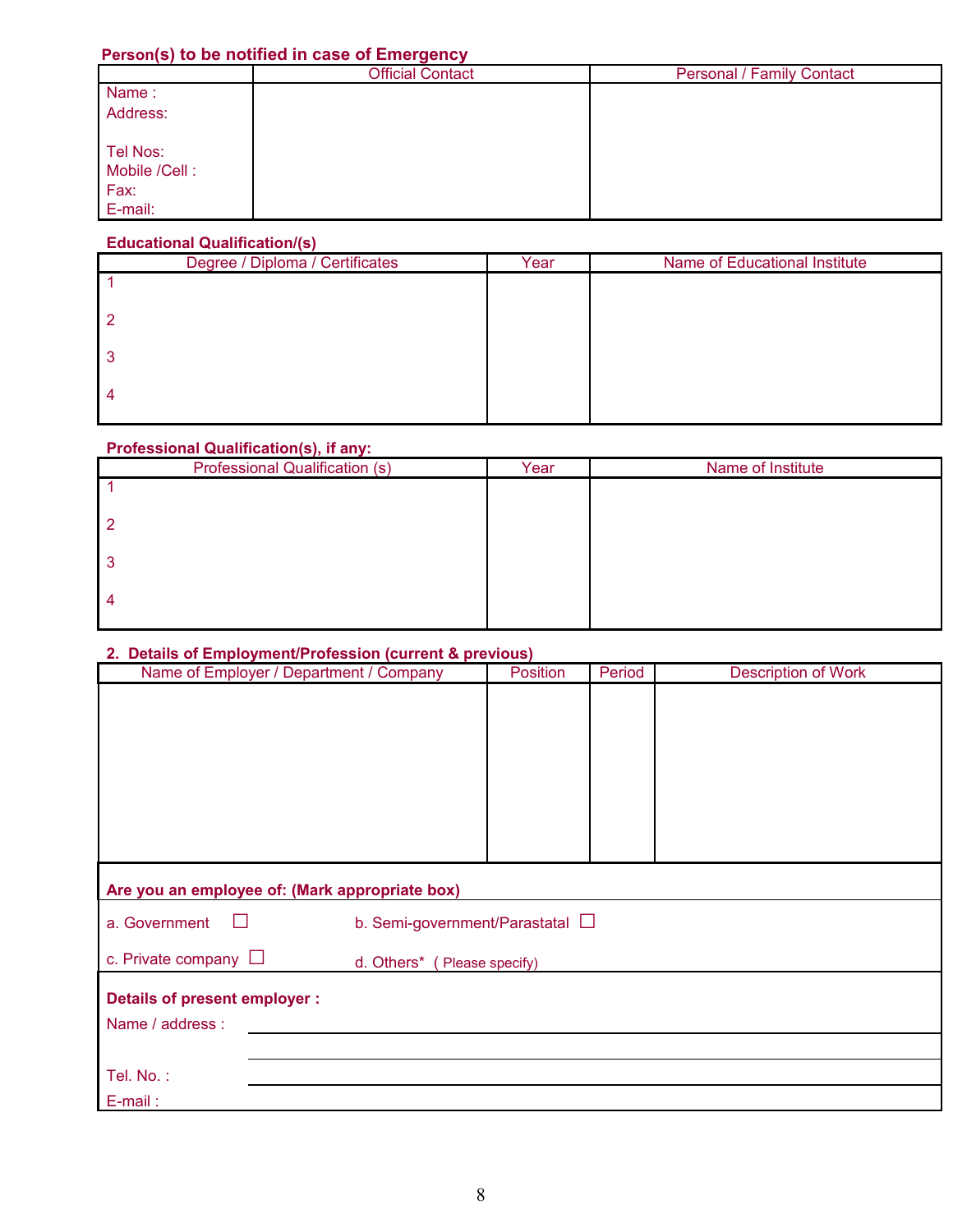

(i) If answer to 3 is yes, details of the Course

4. Details of Course(s) attended, if any, outside your country:

| Country | <b>Course Details &amp; Duration</b> | Year | Sponsor/Programme |
|---------|--------------------------------------|------|-------------------|
|         |                                      |      |                   |
|         |                                      |      |                   |
|         |                                      |      |                   |
|         |                                      |      |                   |
|         |                                      |      |                   |
|         |                                      |      |                   |
|         |                                      |      |                   |
|         |                                      |      |                   |
|         |                                      |      |                   |
|         |                                      |      |                   |

5. Please describe in your own words (about 100 words):

- (a) qualification/experience in the related to the course applied for; &
- (b) reason (s) for applying for this training course.

## 6. Certification of English language proficiency (by Indian Mission/Designated Authority)

|         | Good                                   | <b>Basic</b>     | <b>Remarks</b>              |
|---------|----------------------------------------|------------------|-----------------------------|
| Spoken  |                                        |                  |                             |
| Written |                                        |                  |                             |
|         |                                        |                  | / Other language(s), if any |
|         | English Language test administered by: |                  | Tel. Number : _____________ |
|         |                                        | Name & Address : |                             |
|         |                                        |                  | $E$ -mail: $\sqrt{2}$       |
|         |                                        |                  | Signature with date:        |
|         |                                        |                  |                             |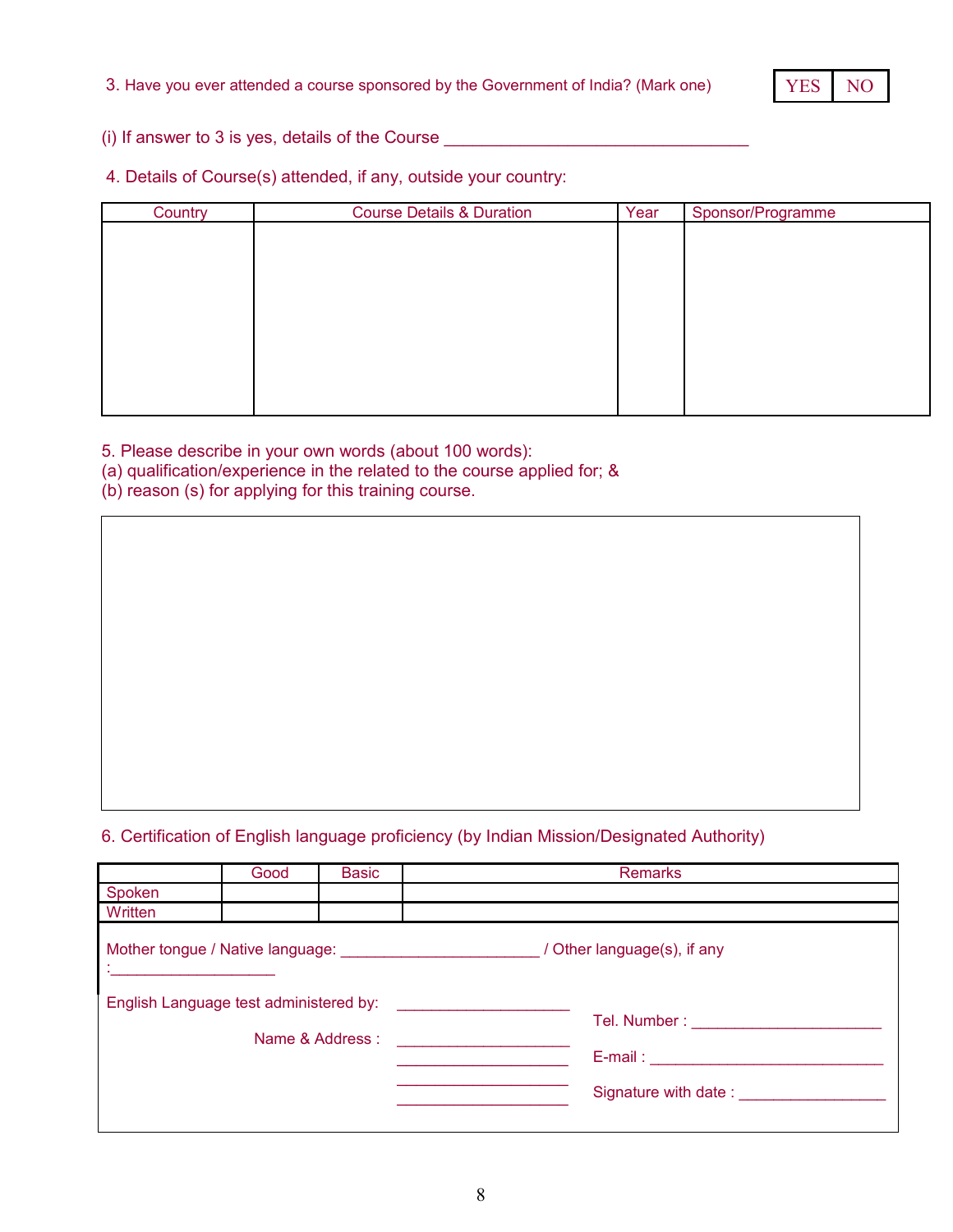#### **MEDICAL REPORT**

#### **(To be certified by a doctor/hospital on the panel of the Indian Mission, UN Mission, if any or as designated by Indian Mission)**

| (i) Name of Applicant:                      |           |     |  |  |
|---------------------------------------------|-----------|-----|--|--|
| (ii) Age:                                   |           |     |  |  |
| (iii) Sex: (Male /                          |           |     |  |  |
| Female)                                     |           |     |  |  |
| (iv) Height (cm):                           |           |     |  |  |
| (v) Weight (kg):                            |           |     |  |  |
| (vi) Blood Group:                           |           |     |  |  |
| (vii)Blood Pressure:<br>(viii) Blood Sugar: | (Fasting) | PP) |  |  |

| 1. Is the person examined in good health at<br>present?                                                                                                                                                           |  |
|-------------------------------------------------------------------------------------------------------------------------------------------------------------------------------------------------------------------|--|
| 2. Is the person examined physically and mentally<br>able to carry out intensive training away from home?                                                                                                         |  |
| 3. Is the person free of infectious diseases (tuberculosis,<br>trachoma, skin diseases etc)? Yellow fever certificate (in<br>case of people coming from that region or as laid out in<br><b>WHO Regulations).</b> |  |
| 4. Does the person examined has any medical condition or<br>defect which might require treatment during the course?                                                                                               |  |
| 5. List of any observed abnormalities indicated in the chest<br>X ray.                                                                                                                                            |  |

I certify that the applicant is medically fit to undertake a training course in India.

 $\mathcal{L}_\mathcal{L} = \mathcal{L}_\mathcal{L} = \mathcal{L}_\mathcal{L} = \mathcal{L}_\mathcal{L} = \mathcal{L}_\mathcal{L} = \mathcal{L}_\mathcal{L} = \mathcal{L}_\mathcal{L} = \mathcal{L}_\mathcal{L} = \mathcal{L}_\mathcal{L} = \mathcal{L}_\mathcal{L} = \mathcal{L}_\mathcal{L} = \mathcal{L}_\mathcal{L} = \mathcal{L}_\mathcal{L} = \mathcal{L}_\mathcal{L} = \mathcal{L}_\mathcal{L} = \mathcal{L}_\mathcal{L} = \mathcal{L}_\mathcal{L}$ 

 $\mathcal{L}_\text{max}$  , and the set of the set of the set of the set of the set of the set of the set of the set of the set of

 $\mathcal{L}_\text{max}$  and  $\mathcal{L}_\text{max}$  and  $\mathcal{L}_\text{max}$  and  $\mathcal{L}_\text{max}$  and  $\mathcal{L}_\text{max}$  and  $\mathcal{L}_\text{max}$ 

| Name of Doctor/Physician: |  |  |
|---------------------------|--|--|
|                           |  |  |

Registration No.:

Address of Clinic / Hospital

 $\mathcal{L}_\text{max}$  , and the set of the set of the set of the set of the set of the set of the set of the set of the set of the set of the set of the set of the set of the set of the set of the set of the set of the set of the

and City / Town :

Telephone :

E mail: \_\_\_\_\_\_\_\_\_\_\_\_\_\_\_\_\_\_\_\_\_\_\_\_\_\_\_\_\_\_\_\_\_\_\_\_\_\_\_\_\_\_\_ Date:

Signature of Doctor/Physician: \_\_\_\_\_\_\_\_\_\_\_\_\_\_\_\_\_\_\_\_\_\_\_\_ Seal of Clinic/Hospital:  $\mathcal{L}_\text{max}$  , where  $\mathcal{L}_\text{max}$  and  $\mathcal{L}_\text{max}$ 

\_\_\_\_\_\_\_\_\_\_\_\_\_\_\_\_\_\_\_\_\_\_\_\_\_\_\_\_\_\_\_\_\_\_\_\_\_\_\_\_\_\_\_\_\_\_\_\_\_\_\_\_\_\_\_\_\_\_\_\_\_\_\_\_\_\_\_\_\_\_\_\_\_\_\_\_\_\_\_\_\_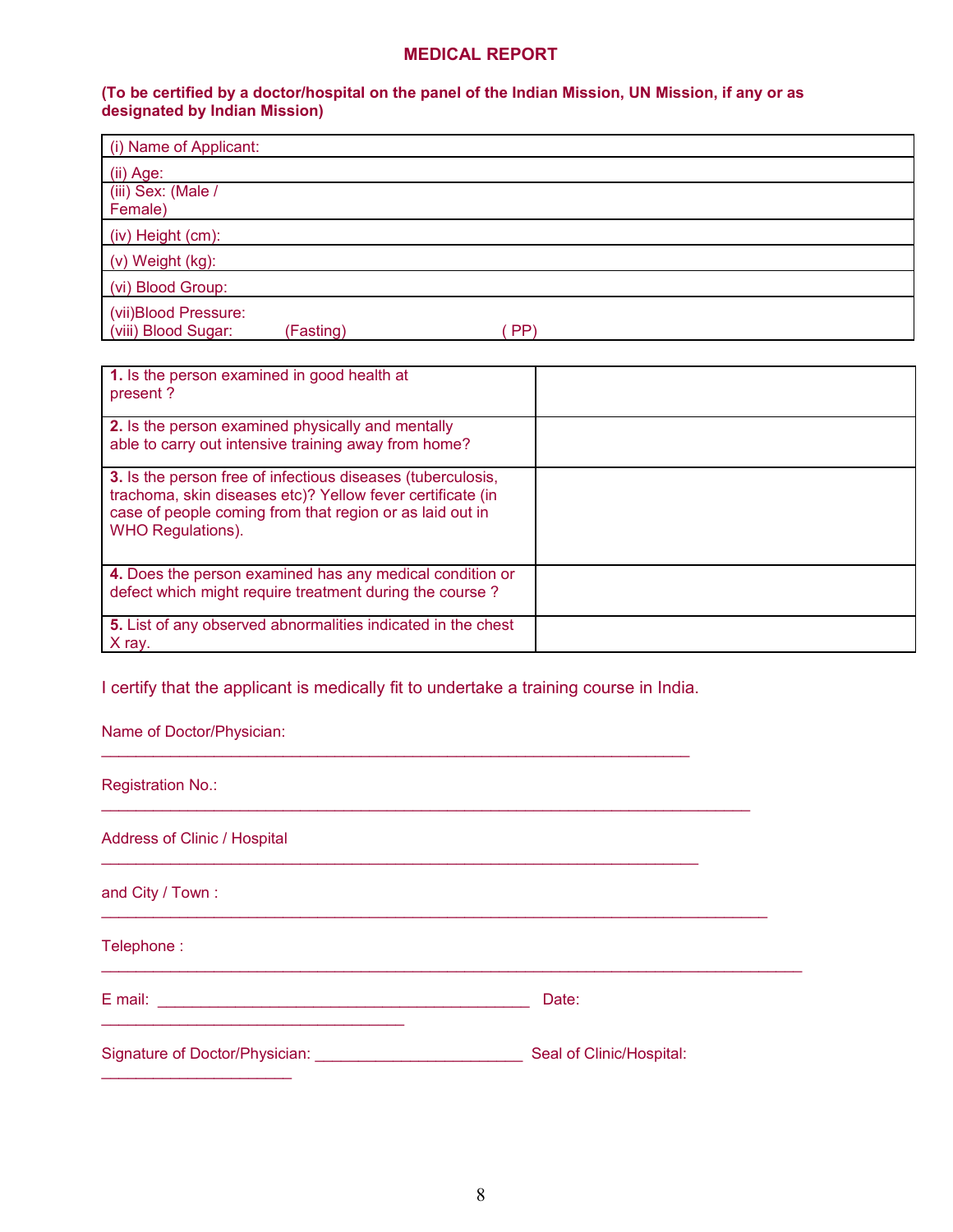#### **IMPORTANT NOTICE**

- **Please read the form carefully. The application will be automatically rejected if any column is inaccurate, incomplete or blank.**
- **Declaration by the candidate and the recommendations from employer, if any, are compulsory pre- requisites.**
- **Working knowledge of the English language is a pre-requisite. For English language and language related courses, basic knowledge of English is required.**
- **Candidates who leave the course midway for personal reasons without prior permission of the Ministry of External Affairs or remain absent from the programme without sufficient reasons are expected to refund the cost of training and airfare to Government of India.**
- **Female candidates are hereby advised that they should not travel to India to attend the course applied for in case they are in family way.**

## **UNDERTAKING BY THE APPLICANT**

of (country) of (country) and the setting of the setting that information provided by me in this form is true, complete and correct.

I also certify that :-

(i) I have read the course brochure and that I am aware of the course contents and living conditions in India \*.

(ii) I have sufficient knowledge of English to participate in the training programme.

(iii) I am medically fit to participate in the Course and have submitted a medical certificate from the designated doctor.

(iv) I have not attended any programme previously sponsored by Government of India.

(v) I have not applied for or am not required to attend any other training course/conference/meeting etc. during the period of the course applied for.

If accepted for the ITEC / SCAAP training programme, I undertake to:

- (a) Comply with the instructions and abide by Rules, Regulations and guidelines as may be stipulated by both the nominating and sponsoring Governments in respect of the training;
- (b) Follow the full and complete course of study or training and abide by the Rules of the University/Institution/ Establishment in which I undertake to study or undergo training;
- (c) Submit periodic assessments / tests conducted by the Institute (progress report which may be prescribed);
- (d) Refrain from engaging in political activity, or any form of employment for profit or gain;
- (e) Return to my home country at the end of the course of study or training;
- (f) I also fully undertake that if I am granted a training award, it may be subsequently withdrawn if I fail to make adequate progress or for other sufficient cause determined by the host Government.

#### **For lady participants :- I confirm that I will not travel to India to attend the Course I have applied for if I am in the family way.**

Date:

Place: (SIGNATURE OF THE APPLICANT)

\* Details of the course are on the website of the Institute or can be obtained from them by e-mail.

Name: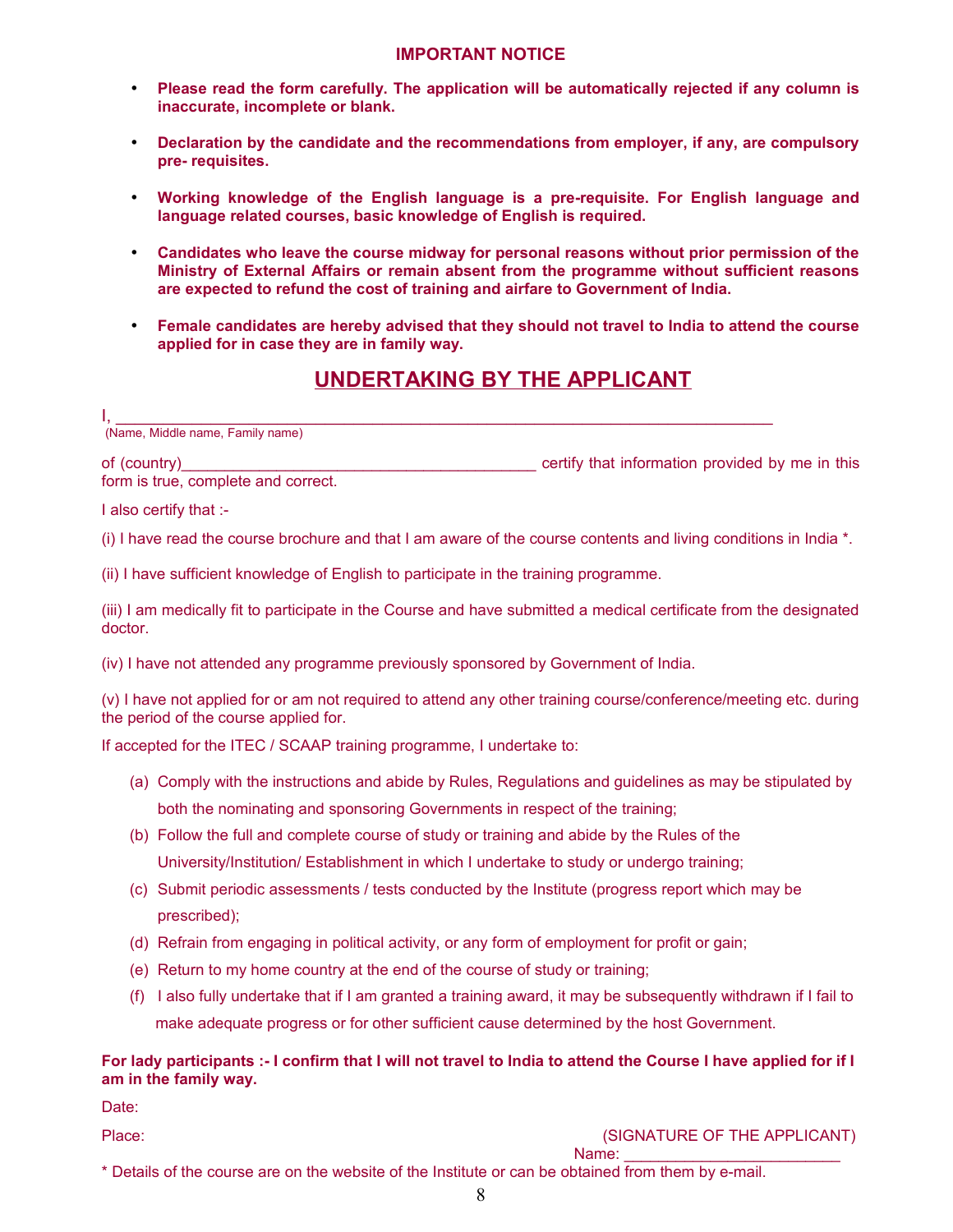#### **PART – II**

#### **To be completed by the authorized official of the Nominating Government/Employer**

I, the contract of the Government contract of the Government  $\overline{\phantom{a}}$  of  $\overline{\phantom{a}}$ 

(a) I have examined the educational, professional and other certificates quoted by the nominee in Part – I of this form and I am satisfied that they are authentic and relate to the nominee.

(b) I have gone through the medical certificates and X-ray reports produced by the nominee which state that he/she is medically fit and free from any infectious disease such as HIV/AIDS and Yellow Fever and that having regard to his/her physical and mental history there is no reason to indicate that the nominee is other than fit to undertake the journey to India and to undergo training in India.

(c) The nominee has adequate knowledge of spoken and written English to enable him to follow the course of training for which he/she is being nominated.

(d) The nominee has not availed of ITEC/SCAAP training facilities earlier in India.

|               | nominate Mr./Mrs./Miss |               | on | behalf of | the |
|---------------|------------------------|---------------|----|-----------|-----|
| Government of |                        | /as emplover. |    |           |     |

Name of Nominating Authority: Designation: Address: Date: Place:

> **Signature** (With seal)

 Name and Designation (in block letters)